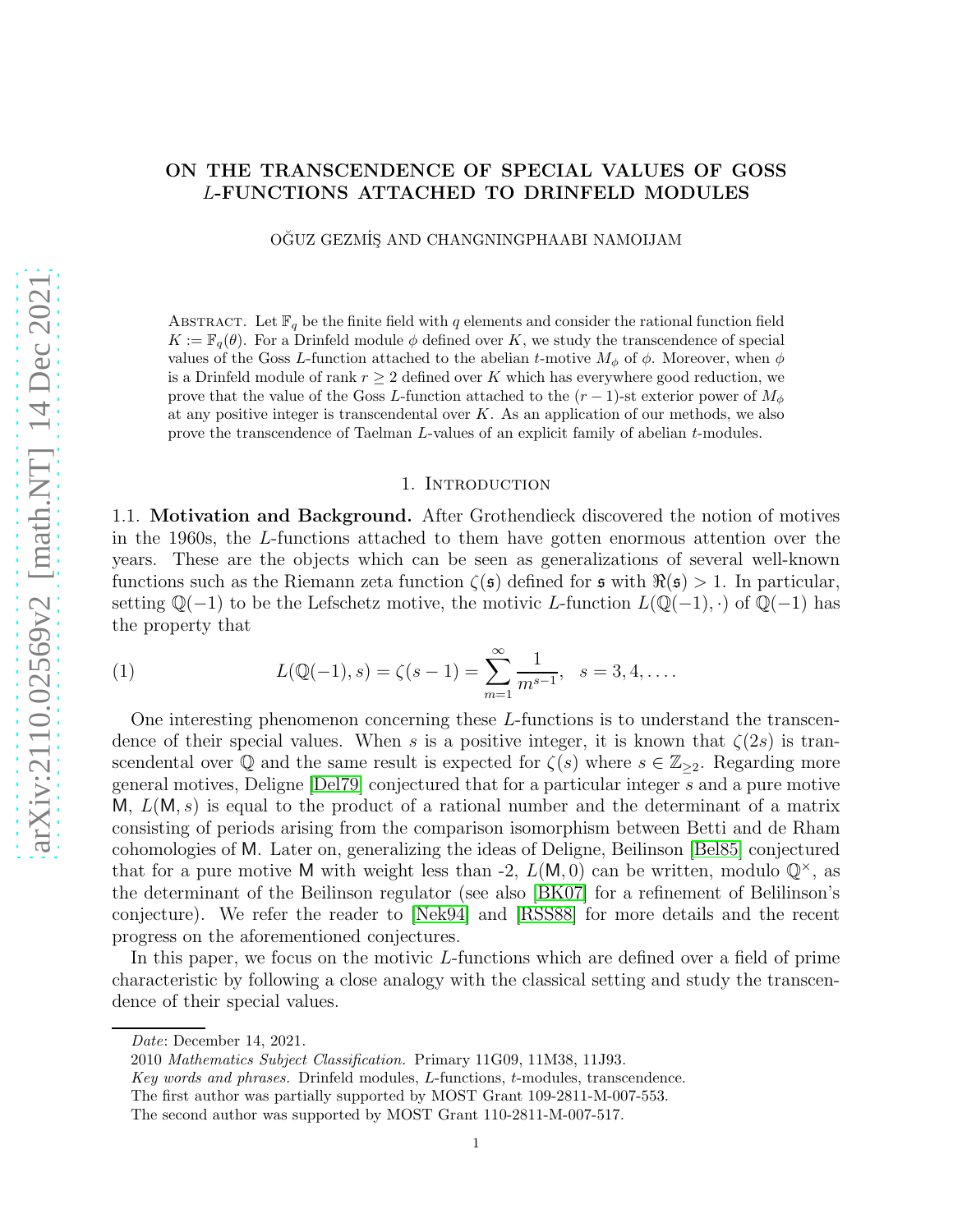In what follows, we introduce a few notation necessary to define our main objects. Let p be a prime and  $\mathbb{F}_q$  be the finite field with  $q = p^m$  elements where  $m \in \mathbb{Z}_{\geq 1}$ . Considering a variable  $\theta$  over  $\mathbb{F}_q$ , we let  $A := \mathbb{F}_q[\theta]$ , the set of polynomials in  $\theta$  with coefficients in  $\mathbb{F}_q$ and  $A_+$  be the set of monic polynomials in A. We further set K to be the fraction field of A. We let  $\left|\cdot\right|_{\infty}$  be the norm corresponding to the infinite place normalized so that  $\left|\theta\right|_{\infty}=q$ . Consider the formal Laurent series ring  $\mathbb{F}_q((1/\theta))$  which is the completion of K with respect to  $\lvert \cdot \rvert_{\infty}$  and denote it by  $K_{\infty}$ . We let  $\mathbb{C}_{\infty}$  be the completion of a fixed algebraic closure of  $K_{\infty}$  and set  $\overline{K}$  to be the algebraic closure of K in  $\mathbb{C}_{\infty}$ .

Let R be a subring of  $\mathbb{C}_{\infty}$  containing A. We define the non-commutative polynomial ring  $R[\tau]$  subject to the condition

$$
\tau c = c^q \tau, \ c \in R.
$$

Let t be a variable over  $\mathbb{C}_{\infty}$  and set  $\mathbf{A} := \mathbb{F}_q[t]$ . A Drinfeld  $\mathbf{A}$ -module  $\phi$  of rank  $r \in \mathbb{Z}_{\geq 1}$ defined over R is an  $\mathbb{F}_q$ -linear ring homomorphism  $\phi : \mathbf{A} \to R[\tau]$  which is uniquely given by

$$
\phi_t := \theta + c_1 \tau + \dots + c_r \tau^r, \ \ c_r \neq 0.
$$

We call two Drinfeld **A**-modules  $\phi$  and  $\phi'$  isomorphic over R if there exists an element  $u \in R^{\times}$ so that  $\phi_t u = u \phi'_t$ . We further say that a Drinfeld **A**-module  $\phi$  of rank r defined over K has everywhere good reduction if  $\phi$  is isomorphic, over K, to a Drinfeld **A**-module  $\psi$  given by

$$
\psi_t = \theta + a_1 \tau + \dots + a_r \tau^r
$$

so that  $a_1, \ldots, a_{r-1} \in A$  and  $a_r \in \mathbb{F}_q^{\times}$  (see [\[Bjo98,](#page-53-2) Sec. 1]). As an example, the Carlitz module C given by

<span id="page-1-1"></span> $C_t = \theta + \tau$ 

is a Drinfeld A-module of rank 1 defined over A and has everywhere good reduction. In addition to its tremendous importance for the present work, one can also see [\[Car35\]](#page-52-3), [\[Car38\]](#page-52-4), and [\[Hay74\]](#page-53-3) for its role to study class field theory for global function fields.

1.2. Special values of Goss L-functions. In [\[And86\]](#page-52-5), Anderson introduced a function field analogue of motives in the classical setting whose set forms a category closed under taking tensor products and direct sums (see [\[Tha04,](#page-53-4) Sec. 7.1]). We emphasize that he called such objects "t-motives" but we will instead follow Goss's terminology [\[Gos96,](#page-53-5) Def. 5.4.12] and call them "abelian  $t$ -motives" in the rest of the paper. For any given abelian  $t$ -motive, Anderson further showed that one can associate, unique up to isomorphism, an abelian tmodule which can be seen as a higher dimensional generalization of Drinfeld A-modules. In particular, to make the reader more familiar with the objects in use, we emphasize that any Drinfeld **A**-module is a one dimensional abelian *t*-module (see §2.2 for more details).

For the abelian t-motive  $M_{\phi}$  corresponding to  $\phi$  and  $s \in \mathbb{Z}_{\geq 1}$ , Goss [\[Gos92\]](#page-53-6) defined the motivic L-function  $L(M_\phi, s)$  as well as the L-function  $L(\wedge^k_{K[t]}M_\phi, s)$  associated to the kth exterior power of  $M_{\phi}$  (see §3.1 for more details and the explicit construction of these L-functions).

Let us analyze an example of such L-functions in what follows. When  $\phi = C$ , the Carlitz module, one can have

<span id="page-1-0"></span>(3) 
$$
L(M_C, n) = \sum_{a \in A_+} \frac{1}{a^{n-1}} \in K_{\infty}, \quad n \in \mathbb{Z}_{\geq 2}.
$$

These values are also known as *Carlitz zeta values at*  $n-1$  whose construction dates back to Carlitz. One can also note, by comparing [\(1\)](#page-0-0) with [\(3\)](#page-1-0), the immediate analogy of  $L(M_C, n)$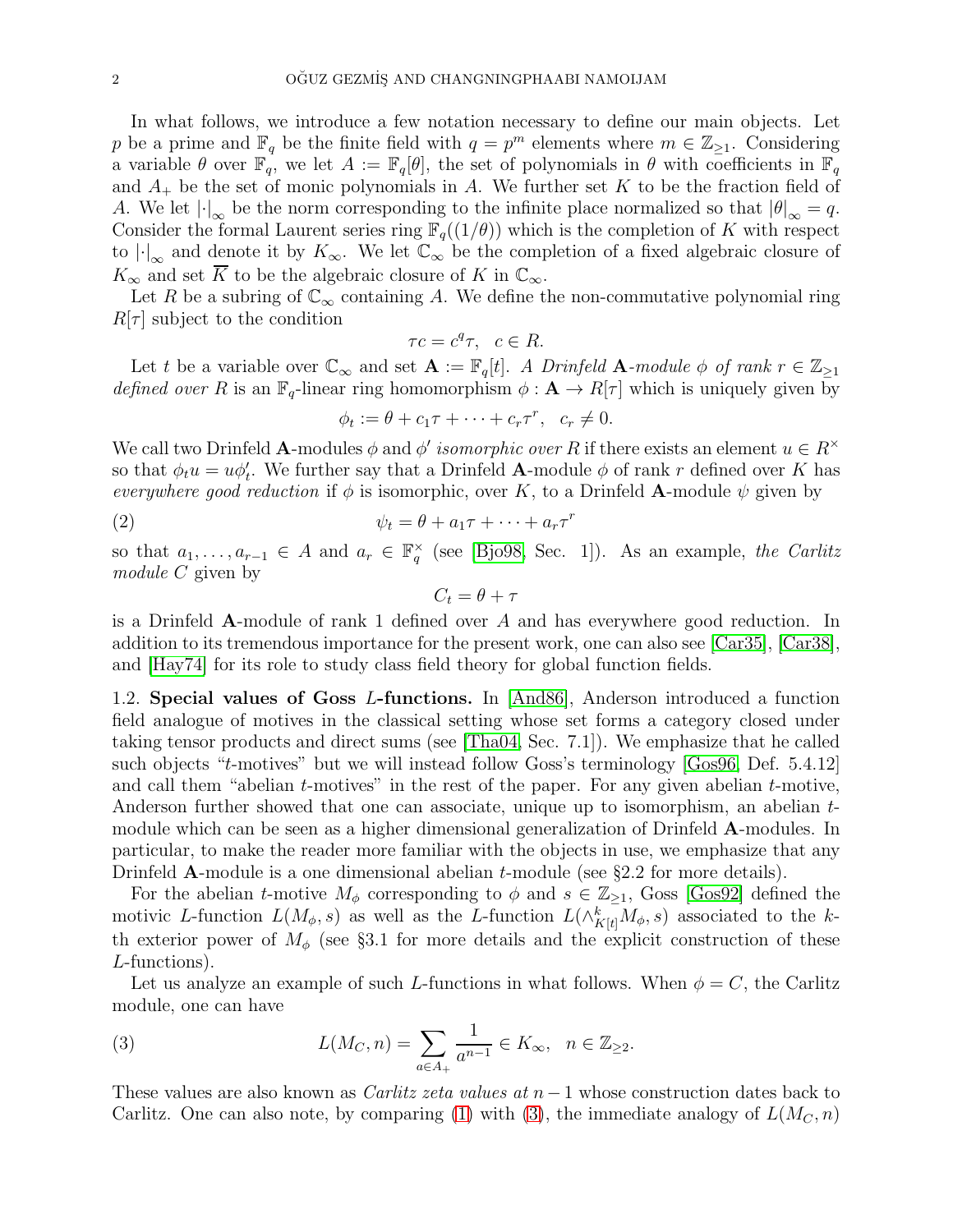with the Riemann zeta values at positive integers as well as the analogy between  $M_C$  and  $\mathbb{Q}(-1)$ . Due to the rich transcendence theory established in the function field setting, many remarkable results on the special values of  $L(M<sub>C</sub>, n)$  have been obtained by several mathematicians. When  $n-1$  is divisible by  $q-1$ , Wade [\[Wad41\]](#page-54-0) was able to prove that  $L(M<sub>C</sub>, n)$ is transcendental over  $\overline{K}$ . In 1990, Anderson and Thakur were able to write  $L(M_C, n)$  as an A-linear combination of polylogarithms [\[AT90,](#page-52-6) Thm. 3.8.3]. Later on, building on the work of Anderson and Thakur and proving a version of Hermite-Lindemann theorem for tensor powers of the Carlitz module, Yu [\[Yu91,](#page-54-1) Thm. 3.1] showed that  $L(M<sub>C</sub>, n)$  is transcendental over K for any  $n \in \mathbb{Z}_{\geq 2}$ .

When C is replaced by any Drinfeld A-module  $\psi$  of arbitrary rank defined over K, explicit formulas for  $L(M_{\psi}, n)$  are not known yet except for some special cases studied in [\[Gez20\]](#page-53-7). However, using the methods developed in the present paper, we are able to conclude the transcendence of special values stated as follows in our first main result.

<span id="page-2-0"></span>**Theorem 1.1.** Let n be a positive integer and  $\phi$  be a Drinfeld A-module of rank  $r \geq 2$ defined over K. Moreover, for any  $\mathfrak{b} \in K \setminus \{0\}$ , let  $C^{(\mathfrak{b})}$  be the Drinfeld **A**-module of rank one given by  $C_t^{(\mathfrak{b})}$  $t^{(\mathfrak{v})}:=\theta+\mathfrak{b}\tau.$ 

- (i) The special values  $L(M_\phi, n)$  and  $L(M_{C^{(b)}}, m)$  for  $m \in \mathbb{Z}_{\geq 2}$  are transcendental over K.
- (ii) Assume that  $\phi$  has everywhere good reduction. Then  $L(\wedge^{r-1}_{K[t]}M_{\phi}, n)$  is transcendental over  $\overline{K}$ .
- **Remark 1.2.** (i) Note that the abelian t-module corresponding to  $\wedge_{K[t]}^{r-1}M_{\phi}$  is not a Drinfeld A-module (see Proposition [2.11\)](#page-12-0). In [\[Gar01,](#page-53-8) Sec. 8.4], Gardeyn determined the local factors of Goss L-functions attached to Drinfeld  $A$ -modules at primes with potential good or bad reduction as polynomials with coefficients in  $\mathbb{F}_q$  which plays a fundamental role to prove the first part of Theorem [1.1.](#page-2-0) The main reason for not being able to generalize the second part of Theorem [1.1](#page-2-0) by using our methods to any Drinfeld A-module of rank  $r \geq 2$  defined over K is the lack of such description for abelian t-modules which are not Drinfeld A-modules.
	- (ii) In [\[CY07\]](#page-52-7), using the transcendence theory of Papanikolas, Chang and Yu determined all the K-algebraic relations among Carlitz zeta values  $L(M_C, n)$ , which are explicitly the Frobenius p-th power relations and Euler-Carlitz relations. Let  $\phi$  be a Drinfeld **A**-module of rank  $r \geq 2$  defined over K. It would be natural to ask a similar question for the values  $L(M_\phi, n)$ . However, due to the intricate nature of the multiplicative function appearing in the infinite sum expansion of  $L(M_\phi, n)$  (see [\[CEGP18,](#page-52-8) Sec. 3] for more details), it is complicated to obtain non-trivial algebraic relations among the values  $L(M_\phi, n)$  which would shed light to generalize the results known for the Carlitz zeta values. We hope to come back to this question in the near future.

1.3. **Transcendence of Taelman L-values.** Assume now that  $n$  is a non-negative integer. Let  $\phi \otimes C^{\otimes n}$  be the abelian t-module corresponding to the abelian t-motive  $M_{\phi} \otimes M_C^{\otimes n}$  with the convention that  $\phi \otimes C^{\otimes n} = \phi$  when  $n = 0$ . Similarly let  $(\wedge^{r-1} \phi) \otimes C^{\otimes n}$  be the abelian tmodule corresponding to  $(\wedge_{K[t]}^{r-1} M_{\phi}) \otimes M_C^{\otimes n}$  so that when  $n = 0$ , we set  $(\wedge^{r-1} \phi) \otimes C^{\otimes n} = \wedge^{r-1} \phi$ , the abelian t-module corresponding to  $\wedge_{K[t]}^{r-1} M_{\phi}$  (see §2.2 and §2.5 for further details).

Inspired by Taelman's work [\[Tae12\]](#page-53-9), Fang [\[Fan15\]](#page-53-10) defined Taelman L-values attached to abelian t-modules defined over the integral closure of A in a finite extension of  $K$  (see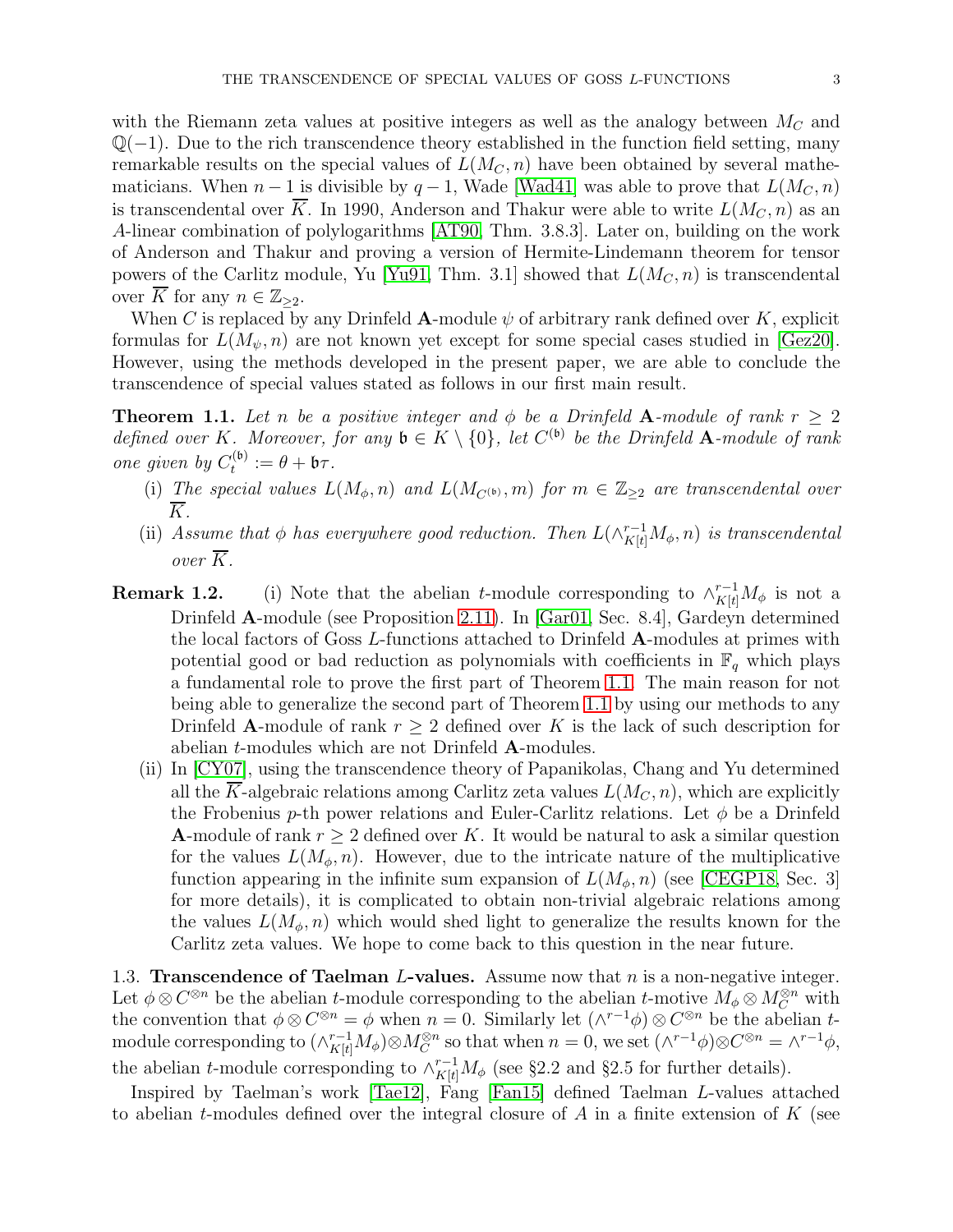§3.4). As an application of our method to prove Theorem [1.1,](#page-2-0) we obtain our second main result which also answers [\[ANDTR20b,](#page-52-9) Problem 4.1] for certain cases and will be restated as Theorem [6.3](#page-43-0) later.

<span id="page-3-0"></span>**Theorem 1.3.** Let  $\phi$  be a Drinfeld A-module of rank r defined over A and n be a nonnegative integer.

- (i) The Taelman L-value  $L(\phi \otimes C^{\otimes n}/A)$  of  $\phi \otimes C^{\otimes n}$  is transcendental over  $\overline{K}$ .
- (ii) Assume that  $r \geq 2$ . The Taelman L-value  $L((\wedge^{r-1}\phi) \otimes C^{\otimes n}/A)$  of  $(\wedge^{r-1}\phi) \otimes C^{\otimes n}$  is transcendental over K.
- **Remark 1.4.** (i) We emphasize that when  $n = 0$ , the first part of Theorem [1.3](#page-3-0) is already proved by Chang, El-Guindy and Papanikolas [\[CEGP18,](#page-52-8) Cor. 4.6].
	- (ii) Our method of proving Theorem [1.3](#page-3-0) relies on the simplicity of the t-motives corresponding to abelian *t*-modules we study (see §4, §5 and §A). Whereas, for  $\phi \otimes C^{\otimes n}$ , this is achieved in Proposition [A.2](#page-44-0) by using the simplicity of the t-motive of  $\phi$ , for  $(\wedge^{r-1}\phi) \otimes C^{\otimes n}$ , we use a certain relation (see [\(40\)](#page-25-0)) between the *t*-motive of  $\phi$  and  $(\wedge^{r-1}\phi) \otimes C^{\otimes n}$  to obtain the desired simplicity in Proposition [4.10.](#page-25-1) In particular, the  $(r-1)$ -st exterior power of  $M_{\phi}$  appears to be related to  $M_{\phi}$  as in Proposition [2.11](#page-12-0) which enables us to show [\(40\)](#page-25-0) and hence to be able to study its corresponding abelian *t*-module as well as its *t*-motive (see  $\S 4$  and  $\S 5$ ). It would be interesting to obtain a generalization of Proposition [2.11](#page-12-0) for arbitrary exterior powers of  $M_{\phi}$  so that one can apply the methods in the present paper to analyze them.

1.4. **Outline of the paper.** In what follows, we describe the outline of the paper and briefly explain the method of our proof for the main results:

- In §2, we discuss  $t$ -modules and objects corresponding to them such as Anderson generating functions, biderivations and quasi-periodic functions. In §2.2, we give  $C_n^{(\mathfrak{b})}$  and  $\phi \otimes C^{\otimes n}$  explicitly where the latter will be also denoted by  $G_n$  throughout the paper to ease the notation. After introducing Taelman t-motives, a generalization of abelian t-motives, we finish this section by defining  $(\wedge^{r-1}\phi)\otimes \mathbb{C}^{\otimes n}$  for any  $n \in \mathbb{Z}_{\geq 0}$ .
- $\bullet$  In §3, we analyze Goss *L*-functions attached to abelian *t*-motives and some explicitly determined Taelman t-motives as well as their relation with Taelman L-values. Studying Taelman t-motives rather than abelian t-motives enables us to define the notion of duality and relate them to special values of Goss L-functions (see §3.1). In §3.2, we define the abelian *t*-modules  $G'_n$  and  $G_n$  corresponding to certain abelian t-motives we introduce. Analyzing local factors of Goss L-functions as well as using Gardeyn's work in  $[Gar01, Sec. 8.4]$ , we obtain  $(36), (37)$  $(36), (37)$  and  $(38)$  which enable us to interpret Theorem [1.1](#page-2-0) in terms of Taelman L-values in Theorem [3.4](#page-20-3) and Theorem [3.5.](#page-20-4)
- In §4, we introduce *t*-motives in the sense of Papanikolas [\[Pap08\]](#page-53-11) and analyze  $H_n$ which is the *t*-motive corresponding to  $G'_{n}$ . We also compute the (*t*-motivic) Galois group of  $H_n$  in Theorem [4.11.](#page-26-0)
- In §5, we aim to prove Theorem 5.8 which is one of the key results in our work. In order to do this, we are mainly inspired by the ideas in [\[CP12,](#page-52-10) Sec. 4,5]. After defining particular elements in the Tate algebra (see §5.2), we construct a t-motive (see §5.4) so that the calculation of the dimension of its Galois group made by using Theorem [4.11](#page-26-0) yields algebraic independence of certain coordinates of logarithms and periods of  $G'_{n}$  (Theorem [5.6\)](#page-38-0). An application of this result obtained by using an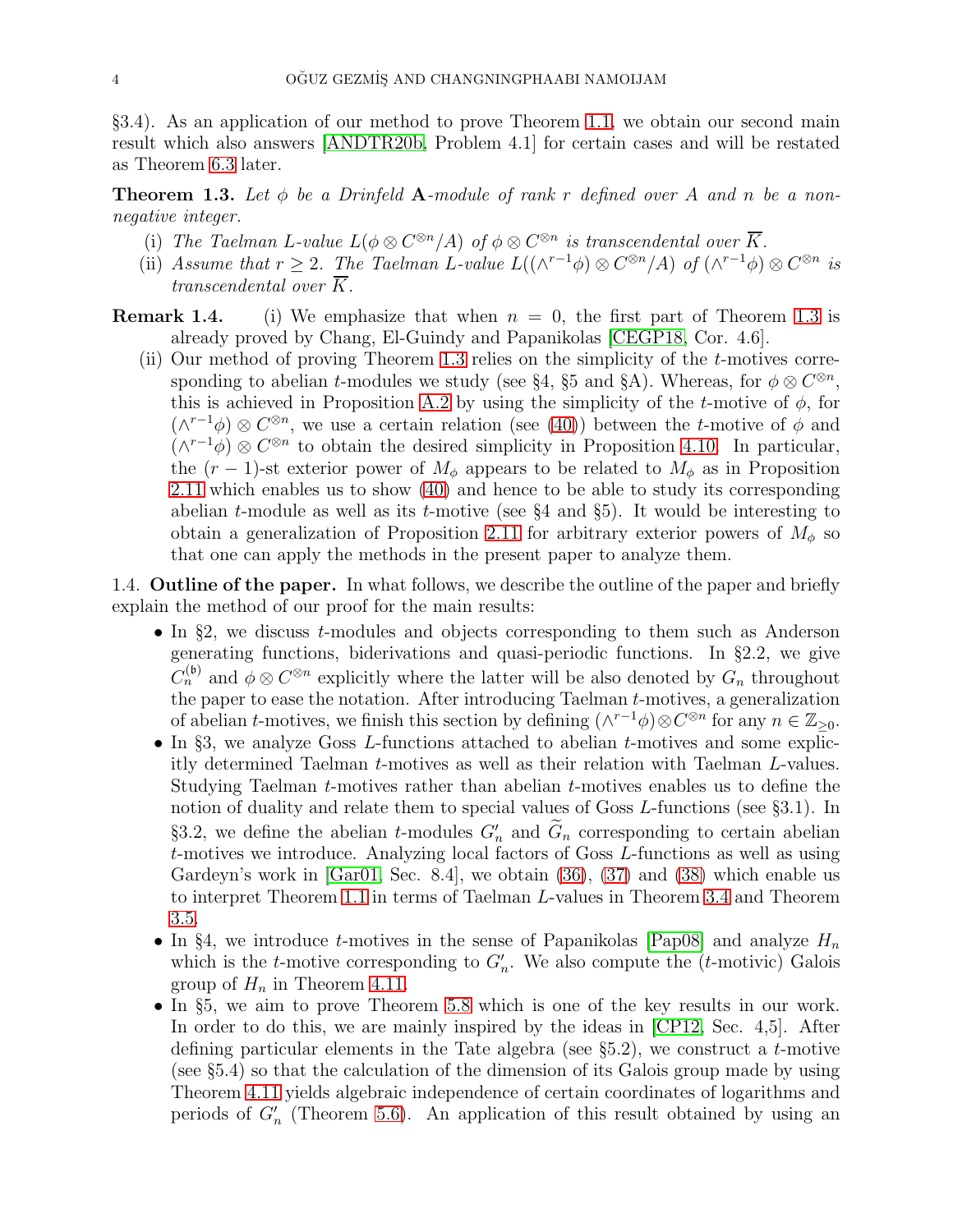analysis on endomorphisms of  $G'_n$  (see §5.1) enables us to prove Theorem 5.8. We also give the statement of Theorem [5.9](#page-40-0) which targets a similar conclusion for a slightly different setting.

- Finally in §6, we briefly introduce the work of Anglès, Ngo Dac and Tavares Ribeiro [\[ANDTR20a\]](#page-52-11) on proving Taelman's conjecture [\[Tae09b,](#page-53-12) Conj. 1] which essentially allows us to realize our Taelman L-values as a determinant of a matrix consisting of certain coordinates of logarithms of  $t$ -modules (Theorem [6.1\)](#page-41-0). Then we prove the desired result in Theorem [3.4](#page-20-3) (Theorem [3.5](#page-20-4) resp.) by using Theorem 5.8 (Theorem [5.9](#page-40-0) resp.) and Theorem [6.1](#page-41-0) as well as Yu's theorem [\[Yu91,](#page-54-1) Thm. 2.3] and Fang's result [\[Fan15,](#page-53-10) Thm. 1.10] generalizing Taelman's class number formula [\[Tae12,](#page-53-9) Thm. 1]. We conclude this section with the proof of Theorem [6.3](#page-43-0) which also uses Theorem [6.1.](#page-41-0)
- In the appendix §A, our main goal is to prove Theorem [5.9.](#page-40-0) To be able to do this, we study the abelian t-module  $G_n$  as well as its endomorphism ring and the (t-motivic) Galois group of its t-motive. Since our methods are similar to our approach to prove Theorem 5.8, we briefly explain how to obtain our results here and state the certain differences throughout our analysis.

Acknowledgments. We would like to thank Chieh-Yu Chang and Yen-Tsung Chen for fruitful discussions and valuable suggestions. We are also grateful to Shih-Chieh Liao for his presentation on Tate modules which shed light for us to improve the results in the previous version of the paper.

### 2. t-MODULES AND TAELMAN t-MOTIVES

In this section, we first introduce t-modules which can be seen as a higher dimensional generalization of Drinfeld A-modules (see [\[And86\]](#page-52-5), [\[BP20\]](#page-52-12) for more details) and objects corresponding to them such as Anderson generating functions, biderivations and quasi-periodic functions. Then we briefly explain Taelman t-motives and their fundamental properties.

2.1. Tate algebras and twisting. Let t be an indeterminate over  $\mathbb{C}_{\infty}$ . We define the Tate algebra T to be the ring of power series of t with coefficients in  $\mathbb{C}_{\infty}$  satisfying the following condition:

$$
\mathbb{T} := \Big\{ \sum_{i=0}^{\infty} c_i t^i \in \mathbb{C}_{\infty}[[t]] \ \mid \ |c_i|_{\infty} \to 0 \Big\}.
$$

One can equip  $\mathbb T$  with the non-archimedean norm  $\lVert \cdot \rVert$  given by

$$
\left\|\sum_{i=0}^{\infty} c_i t^i\right\| := \max\{|c_i|_{\infty} \mid i \in \mathbb{Z}_{\geq 0}\}.
$$

For positive integers m and l, we canonically extend the norm  $\lVert \cdot \rVert$  to the set of  $(m \times l)$ matrices  $\text{Mat}_{m\times l}(\mathbb{T})$  with coefficients in  $\mathbb{T}$  so that for any  $B=(B_{ik})\in \text{Mat}_{m\times l}(\mathbb{T})$ , we have  $||B|| := \max\{|B_{ik}|_{\infty}\}.$ 

For any  $f = \sum_{i \geq 0} c_i t^i \in \mathbb{T}$  and  $j \in \mathbb{Z}$ , we define  $f^{(j)} := \sum_{i \geq 0} c_i^{q^j}$  $_i^{q^j} t^i \in \mathbb{T}$  and extend it to any matrix  $B=(B_{ik})\in Mat_{m\times l}(\mathbb{T})$  so that  $B^{(j)}:=(B^{(j)}_{ik})\in Mat_{m\times l}(\mathbb{T})$ . Furthermore, we set  $\mathbb{L}$ to be the fraction field of  $\mathbb T$  and for any element  $\mathfrak p = f/g \in \mathbb L$  with  $f \in \mathbb T$  and  $g \in \mathbb T \setminus \{0\}$ , we set  $\mathfrak{p}^{(j)} := f^{(j)}/g^{(j)}$ . The extension of the twisting operation for the elements of  $\text{Mat}_{m \times l}(\mathbb{L})$ can be defined similarly. Considering the entries of  $B \in Mat_{m \times l}(\mathbb{L})$  as rational functions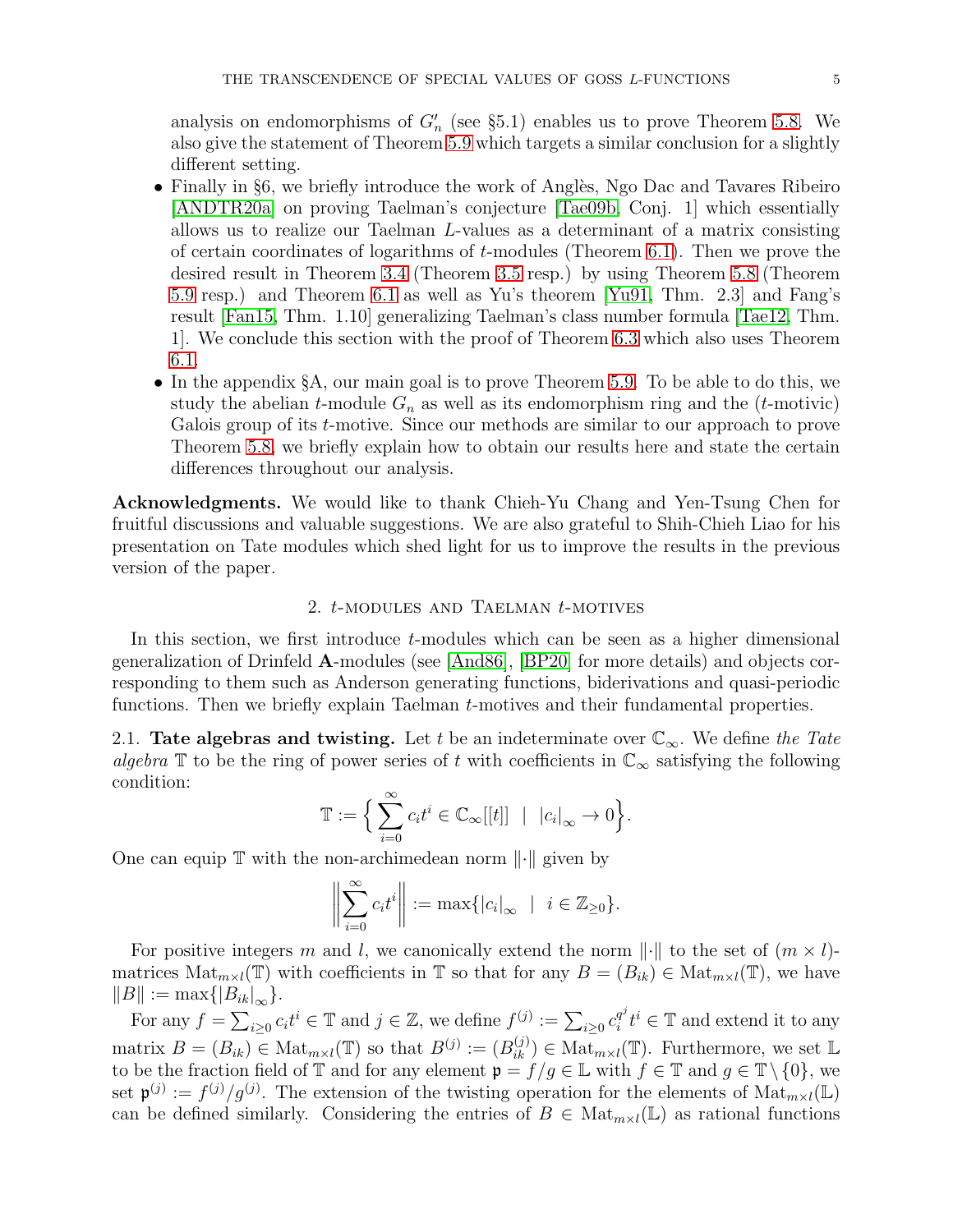of t, for any  $\xi \in \mathbb{C}_{\infty}$ , we also fix the notation  $B(\xi) := B_{|t=\xi|}$  whenever the right hand side converges in  $\mathbb{C}_{\infty}$ .

We now introduce an element in  $\mathbb T$  which will be fundamental for our computations in §4.3. Let  $(-\theta)^{1/(q-1)}$  be a fixed  $(q-1)$ -st root of  $-\theta$ . Consider the infinite product

$$
\Omega := \Omega(t) := (-\theta)^{-q/(q-1)} \prod_{i=1}^{\infty} \left(1 - \frac{t}{\theta^{q^i}}\right) \in \mathbb{C}_{\infty}[[t]].
$$

One can see that  $\Omega$  is indeed a unit in  $\mathbb T$  and an entire function of t [\[Pap08,](#page-53-11) Sec. 3.3.4]. Moreover it satisfies the functional equation  $\Omega^{(-1)} = (t - \theta)\Omega$ . We furthermore define the *Carlitz period*  $\tilde{\pi}$  by

$$
\widetilde{\pi} := -\Omega^{-1}(\theta) = \theta(-\theta)^{1/(q-1)} \prod_{i=1}^{\infty} (1 - \theta^{1-q^i})^{-1} \in \mathbb{C}_{\infty}^{\times}.
$$

2.2.  $t$ -modules and Anderson generating functions. Let us assume that  $L$  is a field extension of  $\mathbb{F}_q$ . We say that L is an **A**-field if there exists a ring homomorphism ch :  $\mathbf{A} \to L$ . Throughout the paper, we consider any extension L of K in  $\mathbb{C}_{\infty}$  as an A-field where ch sends  $t \mapsto \theta$ . In this case, we say that L has generic characteristic.

For  $m, l \in \mathbb{Z}_{\geq 1}$ , we let  $\text{Mat}_{m \times l}(L)[\tau]$  be the set of polynomials of  $\tau$  with coefficients in  $\text{Mat}_{m\times l}(L)$ . Moreover, when  $m = n$ , we define the ring  $\text{Mat}_{m}(L)[[\tau]]$  of power series of  $\tau$ with coefficients in  $\text{Mat}_m(L) := \text{Mat}_{m \times m}(L)$  subject to the condition

<span id="page-5-0"></span>
$$
\tau B = B^{(1)}\tau, \quad B \in \text{Mat}_m(L).
$$

We also let  $\text{Mat}_m(L)[\tau] \subset \text{Mat}_m(L)[\tau]$  to be the subring of polynomials of  $\tau$ . Furthermore, for any  $B = B_0 + B_1\tau + \cdots + B_k\tau^k \in \text{Mat}_{m \times l}(L)[\tau]$ , we set  $\text{d}B := B_0 \in \text{Mat}_{m \times l}(L)$ .

**Definition 2.1.** (i) Let L be an A-field. A t-module of dimension  $s \in \mathbb{Z}_{\geq 1}$  is a tuple  $G = (\mathbb{G}^s_{a/L}, \varphi)$  consisting of the s-dimensional additive algebraic group  $\mathbb{G}^s_{a/L}$  over L and an  $\mathbb{F}_q$ -linear ring homomorphism  $\varphi : \mathbf{A} \to \text{Mat}_s(L)[\tau]$  given by

(4) 
$$
\varphi(t) = A_0 + A_1 \tau + \dots + A_m \tau^m
$$

for some  $m \in \mathbb{Z}_{\geq 0}$  so that  $d_{\varphi}(t) := d\varphi(t) = A_0 = ch(t) \mathrm{Id}_s + N$  where  $\mathrm{Id}_s$  is the  $s \times s$ identity matrix and  $N$  is a nilpotent matrix.

- (ii) For each  $0 \leq i \leq m$ , if all the entries of  $A_i$  lie in an **A**-algebra R, then we say G is defined over R.
- (iii) Let  $G_1 = (\mathbb{G}_{a/L}^{s_1}, \varphi_1)$  and  $G_2 = (\mathbb{G}_{a/L}^{s_2}, \varphi_2)$  be two t-modules. A morphism  $P: G_1 \to G_2$  $G_2$  defined over L is an element  $P \in Mat_{s_2 \times s_1}(L[\tau])$  satisfying

$$
P\varphi_1(t) = \varphi_2(t)P.
$$

We set  $\text{Hom}_{L}(G_1, G_2)$  to be the set of morphisms  $G_1 \rightarrow G_2$  defined over L and fix the notation  $\text{End}_L(G) := \text{Hom}_L(G, G)$  for the endomorphism ring of  $G = (\mathbb{G}_{a/L}^s, \varphi)$ . Note that  $\text{End}_L(G)$  has an **A**-module structure given by

$$
a \cdot P := \varphi(a)P, \quad a \in A, \quad P \in End_L(G).
$$

Furthermore, when  $s_1 = s_2$ , we say that  $G_1$  and  $G_2$  are *isomorphic over* L if there exists an element  $u \in GL_{s_1}(L)$  so that  $u\varphi_1(t) = \varphi_2(t)u$ .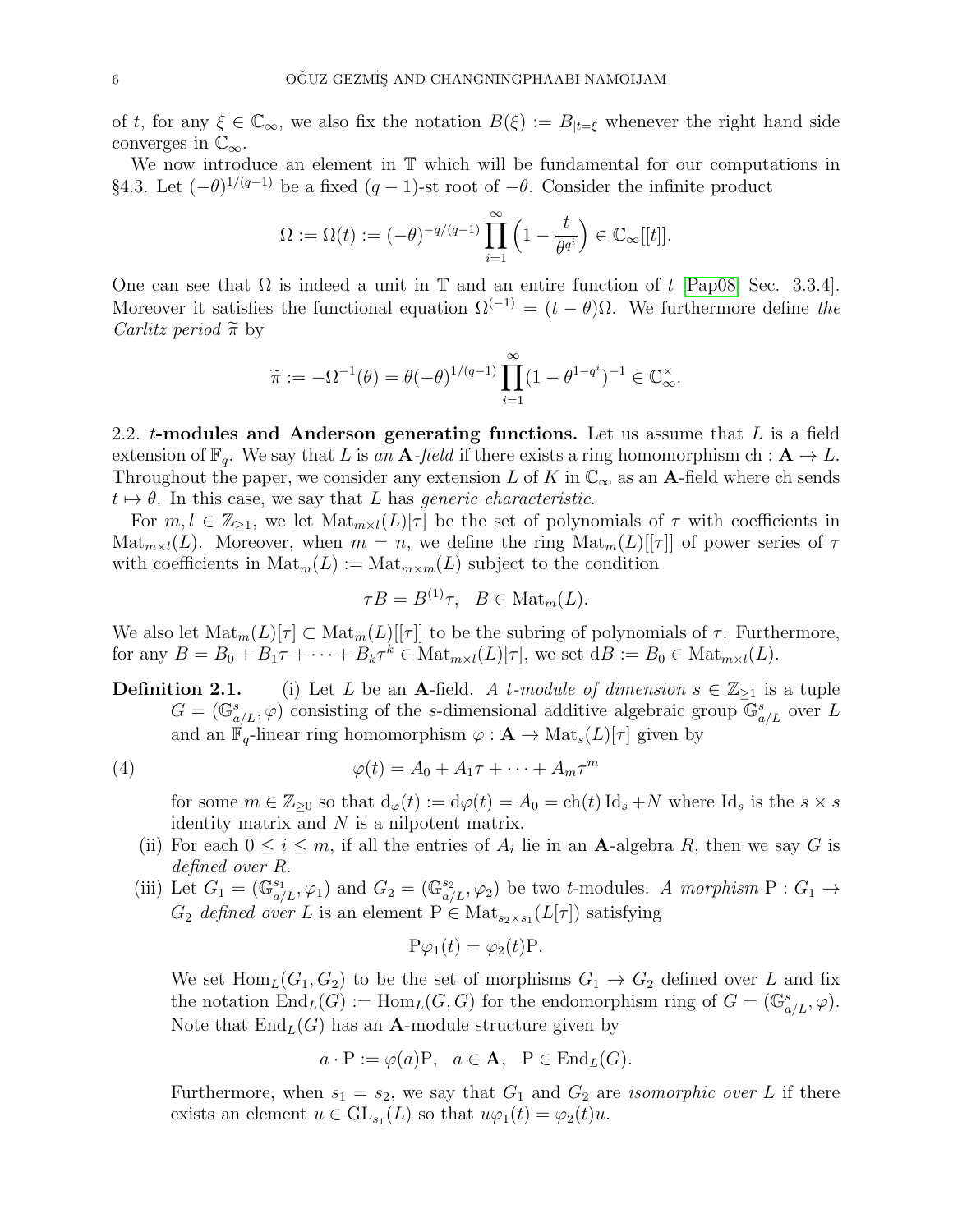<span id="page-6-2"></span>**Example 2.2.** Recall the Drinfeld A-module  $C^{(b)}$  given in Theorem [1.1](#page-2-0) for any non-zero  $\mathfrak{b} \in K$ . For any  $n \in \mathbb{Z}_{\geq 1}$ , we define  $C_n^{(\mathfrak{b})} := (\mathbb{G}_{a/K}^n, \rho)$  where the  $\mathbb{F}_q$ -linear homomorphism  $\rho: \mathbf{A} \to \text{Mat}_n(K)[\tau]$  is defined by

$$
\rho(t) = \begin{bmatrix} \theta & 1 & & \\ & \ddots & \ddots & \\ & & \theta & 1 \\ & & & \theta \end{bmatrix} + \begin{bmatrix} 0 & \cdots & \cdots & 0 \\ \vdots & & & \vdots \\ 0 & & & \vdots \\ 0 & 0 & \cdots & 0 \end{bmatrix} \tau.
$$

Note that when  $n = 1$ , we have  $C_1^{(\mathfrak{b})} = C^{(\mathfrak{b})}$  and moreover when  $\mathfrak{b} = 1$ , we call  $C^{\otimes n} := C_n^{(1)}$ , the n-th tensor power of the Carlitz module (see [\[AT90\]](#page-52-6) for more details on  $C^{\otimes n}$ ).

For any  $\mathbf{A}$ -algebra  $R \subset L$  and a t-module  $G = (\mathbb{G}_{a/L}^s, \varphi)$  defined over  $R$ , we set  $\mathrm{Lie}(G)(R) :=$  $\text{Mat}_{s\times 1}(R)$  and equip it with the **A**-module structure given by

$$
t \cdot x := d_{\varphi}(t)x = A_0x, \quad x \in \text{Lie}(G)(R).
$$

Furthermore we also define  $G(R) := Mat_{s \times 1}(R)$  whose **A**-module structure is given by

<span id="page-6-3"></span>
$$
t \cdot x := \varphi(t)x = A_0x + A_1x^{(1)} + \dots + A_mx^{(m)}, \ \ x \in G(R).
$$

Let  $L$  be an A-field which has generic characteristic. For any  $t$ -module  $G$  defined over  $L$ , there exists a unique infinite series  $Exp_G := \sum_{i\geq 0} \alpha_i \tau^i \in Mat_s(L)[[\tau]]$  satisfying  $\alpha_0 = 1$  and

(5) 
$$
\operatorname{Exp}_G \mathrm{d}_{\varphi}(t) = \varphi(t) \operatorname{Exp}_G.
$$

It induces an everywhere convergent  $\mathbb{F}_q$ -linear homomorphism  $\text{Exp}_G : \text{Lie}(G)(\mathbb{C}_{\infty}) \to G(\mathbb{C}_{\infty}),$ the exponential function of G, given by  $\text{Exp}_G(x) = \sum_{i\geq 0} \alpha_i x^{(i)}$  for any  $x \in \text{Lie}(G)(\mathbb{C}_{\infty})$ . We set the A-module  $\Lambda_G := \text{Ker}(\text{Exp}_G) \subset \text{Lie}(G)(\mathbb{C}_{\infty})$  and call any non-zero element of  $\Lambda_G$  a period of G.

<span id="page-6-0"></span>We set  $\phi$  to be the Drinfeld **A**-module of rank r defined over K given as

(6) 
$$
\phi(t) = \theta + a_1 \tau + \cdots + a_r \tau^r \in K[\tau].
$$

We warn the reader that  $\phi$  will also be denoted by  $G_0 := (\mathbb{G}_{a/K}, \phi)$  whenever  $r \geq 2$  throughout the paper to be compatible with the notation for the objects we will define in what follows.

Assume that  $r \geq 2$ . For any positive integer n, we define the t-module  $G_n := (\mathbb{G}_{a/K}^{rn+1}, \phi_n)$ constructed from  $\phi$  and  $C^{\otimes n}$  where  $\phi_n : \mathbf{A} \to \mathrm{Mat}_{rn+1}(K)[\tau]$  is given by  $\phi_n(t) = \theta \mathrm{Id}_{rn+1} + N +$  $E\tau$  so that  $N \in \text{Mat}_{rn+1}(\mathbb{F}_q)$  and  $E \in \text{Mat}_{rn+1}(K)$  are defined as

<span id="page-6-1"></span>(7) 
$$
N := \begin{bmatrix} 0 & \cdots & 0 & 1 & 0 & \cdots & 0 \\ & \ddots & & & & & \vdots \\ & & & & & \ddots & & \vdots \\ & & & & & & \ddots & 0 \\ & & & & & & 0 & 1 \\ & & & & & & 0 & \cdots & 0 \\ & & & & & & & & \vdots \\ & & & & & & & & \vdots \\ & & & & & & & & \vdots \\ & & & & & & & & \vdots \\ & & & & & & & & \vdots \\ & & & & & & & & 0 \end{bmatrix} \begin{bmatrix} rn+1-r \\ r^2 \end{bmatrix}
$$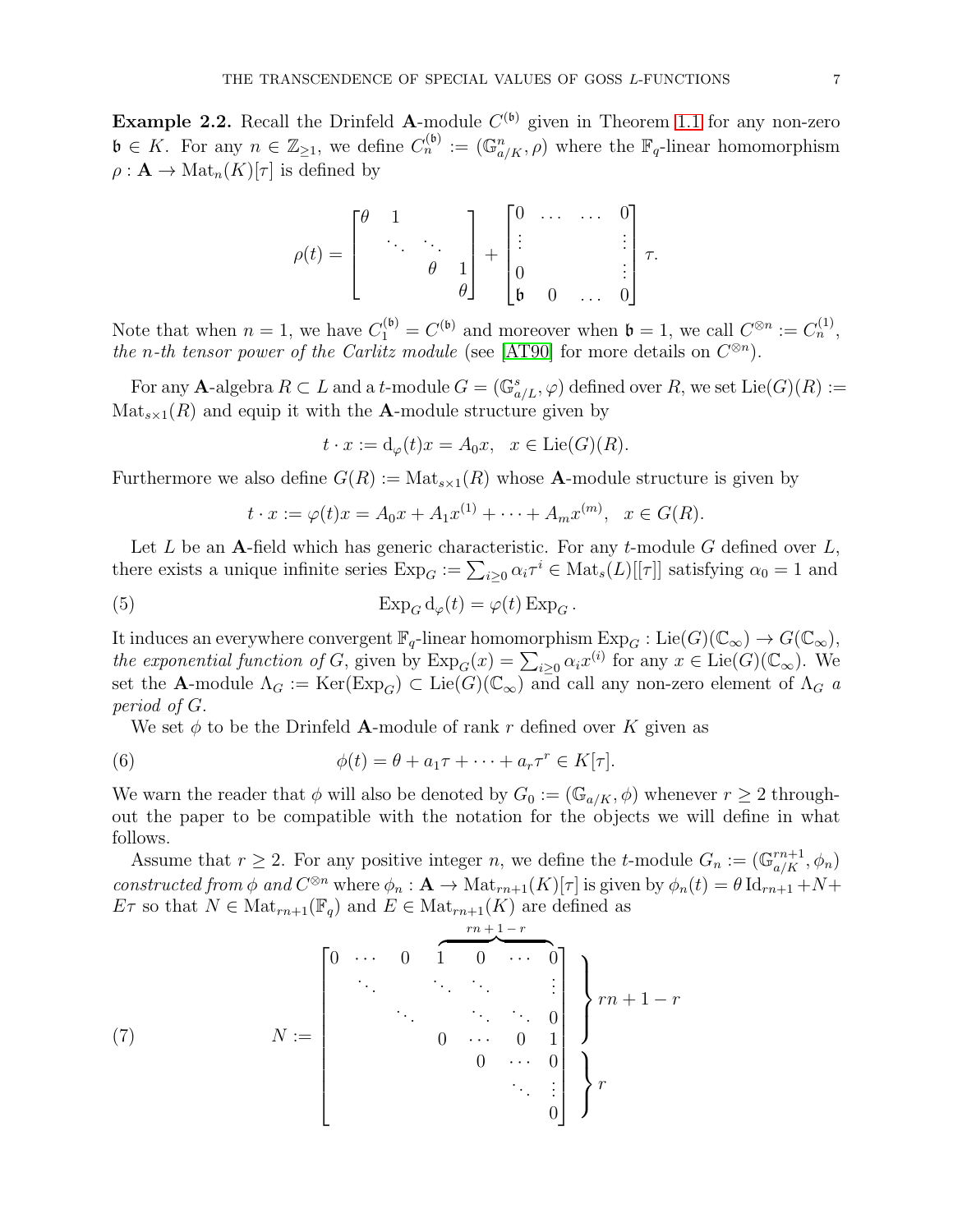and

<span id="page-7-0"></span>(8) 
$$
E := \begin{bmatrix} 0 & \cdots & \cdots & \cdots & \cdots & 0 \\ \vdots & & & & & \vdots \\ 0 & & & & & 0 \\ 1 & 0 & \cdots & \cdots & \cdots & 0 \\ 0 & \ddots & & & & \vdots \\ \vdots & & 1 & \ddots & & & \vdots \\ a_1 & \cdots & \cdots & a_r & 0 & \cdots & 0 \end{bmatrix} \begin{bmatrix} r \\ r+1-r \\ r \end{bmatrix}
$$

Note that the last  $r$ -rows of  $N$  contain only zeros.

Remark 2.3. We refer the reader to [\[Ham93\]](#page-53-13) for further details on the tensor products of Drinfeld A-modules of arbitrary rank.

We finish this subsection by briefly explaining the setting of vector valued Anderson generating functions. One can consult [\[Gre19A\]](#page-53-14), [\[Gre19B\]](#page-53-15), [\[GD20\]](#page-53-16), and [\[NP21\]](#page-53-17) for further details.

Let L be an A-field which has generic characteristic. We fix a t-module  $G = (\mathbb{G}_{a/L}^s, \varphi)$ and let  $w \in \text{Lie}(G)(\mathbb{C}_{\infty})$ . We define the Anderson generating function  $\mathscr{G}_{w}(t)$  of G at w to be the s-dimensional vector of power series in  $t$  given by

(9) 
$$
\mathscr{G}_{\mathbf{w}}(t) := \sum_{i=0}^{\infty} \text{Exp}_G(\mathrm{d}_{\varphi}(t)^{-i-1}\mathbf{w})t^i \in \mathbb{T}^s.
$$

To distinguish our objects, when G is a Drinfeld A-module, we fix the notation  $f_{\boldsymbol{w}}(t)$  for the Anderson generating function of G at  $w$ .

For any element  $B = B_0 + B_1 \tau + \cdots + B_k \tau^k \in \text{Mat}_{m \times s}(L[\tau])$  and  $\mathbf{x} \in \mathbb{T}^s$ , we set, by a slight abuse of notation,

<span id="page-7-1"></span>
$$
B \cdot \mathbf{x} := B_0 \mathbf{x} + \cdots + B_k \mathbf{x}^{(k)}.
$$

We collect some properties of Anderson generating functions in the following lemma which can be seen as a generalization of Pellarin's results [\[Pel08\]](#page-53-18) on Anderson generating functions of Drinfeld A-modules. We refer the reader to [\[NP21,](#page-53-17) Sec. 4.2] for its proof.

<span id="page-7-2"></span>**Lemma 2.4.** [\[NP21,](#page-53-17) Lem. 4.2.2, Rem. 4.2.5, Prop. 4.2.12(b)] Let  $w \in \text{Lie}(G)(\mathbb{C}_{\infty})$  and  $\text{Exp}_G(\boldsymbol{w}) = \sum_{i\geq 0} \alpha_i \boldsymbol{w}^{(i)}$  be the exponential function of G.

(i) We have

$$
\mathscr{G}_{\boldsymbol{w}}(t) = \sum_{i=0}^{\infty} \alpha_i ((\mathrm{d}_{\varphi}(t) - t \, \mathrm{Id}_s)^{-1})^{(i)} \boldsymbol{w}^{(i)}
$$

which converges in  $\mathbb{T}^s$ . Furthermore each entry of  $\mathscr{G}_{w}(t)$  can be extended to a meromorphic function of t with possible poles only at  $t = \theta, \theta^q, \theta^{q^2}, \dots$ 

(ii) Let  $\varphi(t)$  be given as in [\(4\)](#page-5-0). Then we have

$$
\varphi(t) \cdot \mathscr{G}_{\mathbf{w}}(t) = t \mathscr{G}_{\mathbf{w}}(t) + \operatorname{Exp}_{G}(\mathbf{w}).
$$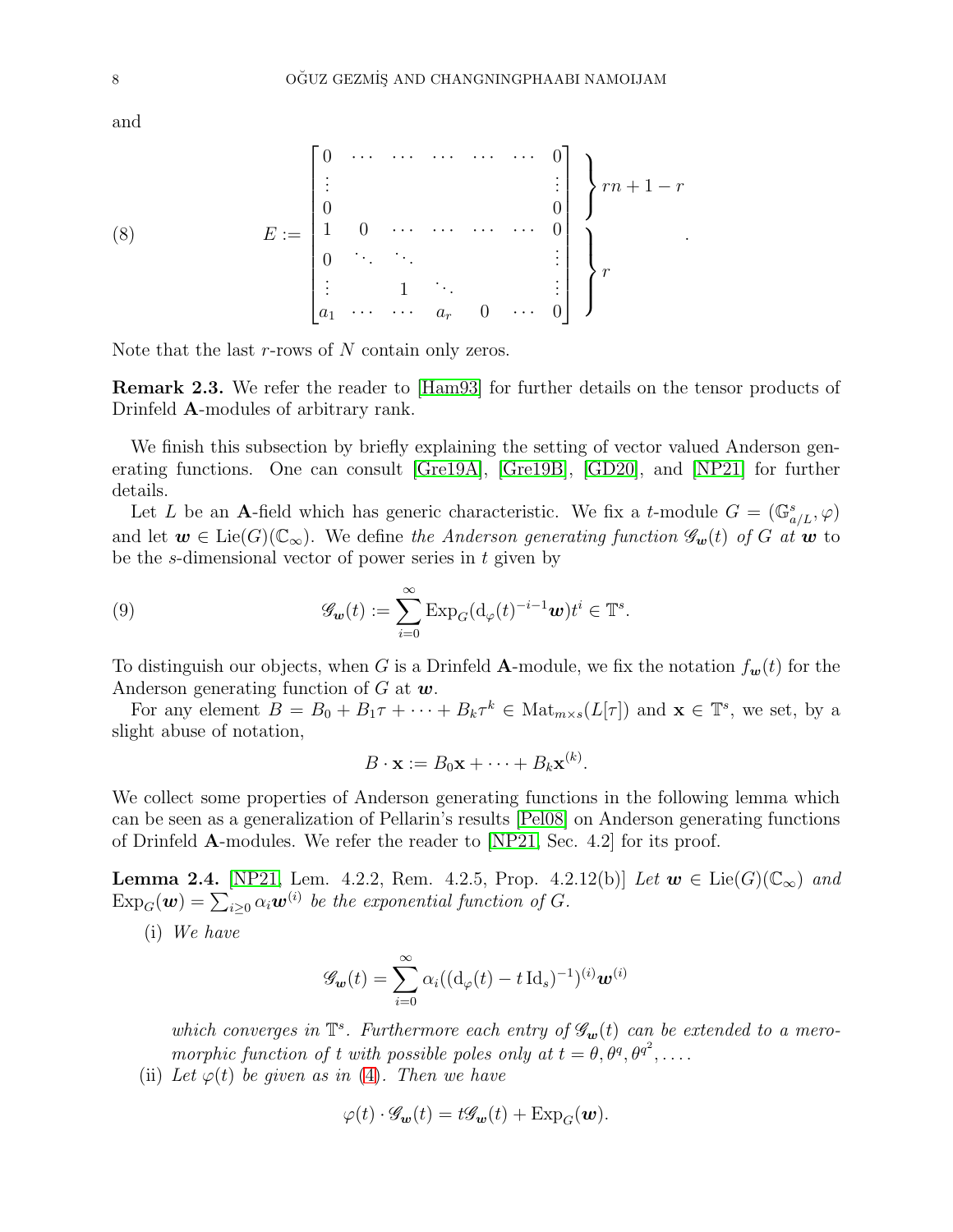2.3. Biderivations and quasi-periodic functions of  $t$ -modules. Our purpose now is to introduce the theory of biderivations for t-modules and quasi-periodic functions attached to them. We note that such objects for Drinfeld A-modules were developed by Anderson, Deligne, Gekeler and Yu for Drinfeld A-modules([\[Gek89\]](#page-53-19), [\[Yu90\]](#page-54-2)) and extended by Brownawell and Papanikolas [\[BP02\]](#page-52-13) to a more general setting. We closely follow [\[BP02\]](#page-52-13) for our exposition. Throughout this subsection, we assume that  $L$  is an algebraically closed field in  $\mathbb{C}_{\infty}$  containing K.

**Definition 2.5.** Let  $G = (\mathbb{G}_{a/L}^s, \varphi)$  be a t-module. A  $\varphi$ -biderivation defined over L is an  $\mathbb{F}_q$ -linear map  $\delta: \mathbf{A} \to \text{Mat}_{1 \times s}(\tau L[\tau])$  satisfying

$$
\delta(ab) = a(\theta)\delta(b) + \delta(a)\varphi(b), \qquad a, b \in \mathbf{A}.
$$

Let  $N \in Mat_s(L)$  be the nilpotent part of  $d_{\varphi}(t) = \theta \, Id_s + N$ . We define

$$
N^{\perp} := \{ v \in \text{Mat}_{1 \times s}(L) \ | vN = 0 \}.
$$

Consider a vector  $U = [U_1, \ldots, U_s] \in Mat_{1 \times s}(L[\tau])$  and assume that  $dU = [dU_1, \ldots, dU_s] \in$  $N^{\perp}$ . This allows us to define the map  $\delta^{(U)}: \mathbf{A} \to \text{Mat}_{1 \times s}(\tau L[\tau])$  given by

$$
\delta^{(U)}(a) := U\varphi(a) - a(\theta)U, \ \ a \in \mathbf{A}.
$$

Observe that

$$
\delta^{(U)}(ab) = a(\theta)(U\varphi(b) - b(\theta)U) + (U\varphi(a) - a(\theta)U)\varphi(b) = a(\theta)\delta^{(U)}(b) + \delta^{(U)}(a)\varphi(b)
$$

for all  $a, b \in A$  and therefore  $\delta^{(U)}$  indeed forms a  $\varphi$ -biderivation.

 $(1)$ 

Let  $\boldsymbol{z} := [z_1, \ldots, z_s]^{\text{tr}}$  be a column vector of s-many variables. For a given biderivation  $\delta$ defined over L, by [\[BP02,](#page-52-13) Prop. 3.2.1], there exists an  $\mathbb{F}_q$ -linear entire function  $F_\delta: \mathbb{C}^s_\infty \to \mathbb{C}_\infty$ given by the unique power series  $F_{\delta}(z) = \sum_{h \geq 1} c_{h,1} z_1^{q^h} + \cdots + c_{h,s} z_s^{q^h} \in L[[z_1, \ldots, z_s]]$  satisfying

$$
F_{\delta}(\mathrm{d}_{\varphi}(a)\boldsymbol{z}) = a(\theta)F_{\delta}(\boldsymbol{z}) + \delta(a)(\mathrm{Exp}_G(\boldsymbol{z})).
$$

We call this unique function  $F_{\delta}$  the quasi-periodic function associated to  $\delta$ . As an example, by [\[BP02,](#page-52-13) Prop. 3.2.2], the quasi-periodic function  $F_{\delta^{(U)}}$  associated to  $\delta^{(U)}$  is given by  $F_{\delta^{(U)}}(z) = U \operatorname{Exp}_G(z) - dUz$ . For any  $\lambda \in \Lambda_G \setminus \{0\}$  and a  $\varphi$ -biderivation  $\delta$ , we call  $F_{\delta}(\lambda)$ the quasi-period of  $\delta$  associated to  $\lambda$ . It can be easily seen that the quasi-period  $F_{\delta^{(U)}}(\lambda)$  of  $\delta^{(U)}$  associated to  $\lambda$  is given by  $F_{\delta^{(U)}}(\lambda) = -dU\lambda$ .

We finish this subsection with a brief discussion on quasi-periodic functions and quasiperiods for the Drinfeld A-module  $G_0 = (\mathbb{G}_{a/K}, \phi)$  which will be useful later in §4.3. One can see that the map  $\delta_0 : A \to \tau L[\tau]$  given by  $\delta_0(t) = \phi(t) - \theta$  forms a  $\phi$ -biderivation. Similarly, for each  $1 \leq i \leq r-1$ , the map  $\delta_i : \mathbf{A} \to \tau L[\tau]$  given by  $\delta_i(t) = \tau^i$  also forms a  $\phi$ -biderivation. For any  $0 \leq k \leq r-1$ , we now set  $F_{\delta_k}$  to be the quasi-periodic function associated to  $\delta_k$ . By Drinfeld [\[Dri74\]](#page-53-20), the **A**-module  $\Lambda_{G_0}$  is free of rank r and thus we can fix an A-basis  $\{\lambda_1, \ldots, \lambda_r\}$  for  $\Lambda_{G_0}$ . Note that the above discussion in fact implies that  $F_{\delta_0}(z) = \text{Exp}_{G_0}(z) - z$  for any  $z \in \mathbb{C}_{\infty}$  and hence  $F_{\delta_0}(\lambda_j) = -\lambda_j$  for any  $1 \leq j \leq r$ . Furthermore, by [\[Gek89,](#page-53-19) pg. 194] (see also [\[Pel08,](#page-53-18) Sec. 4.2]), we have

<span id="page-8-0"></span>(10) 
$$
F_{\delta_k}(\lambda_j) = f_{\lambda_j}^{(k)}(\theta).
$$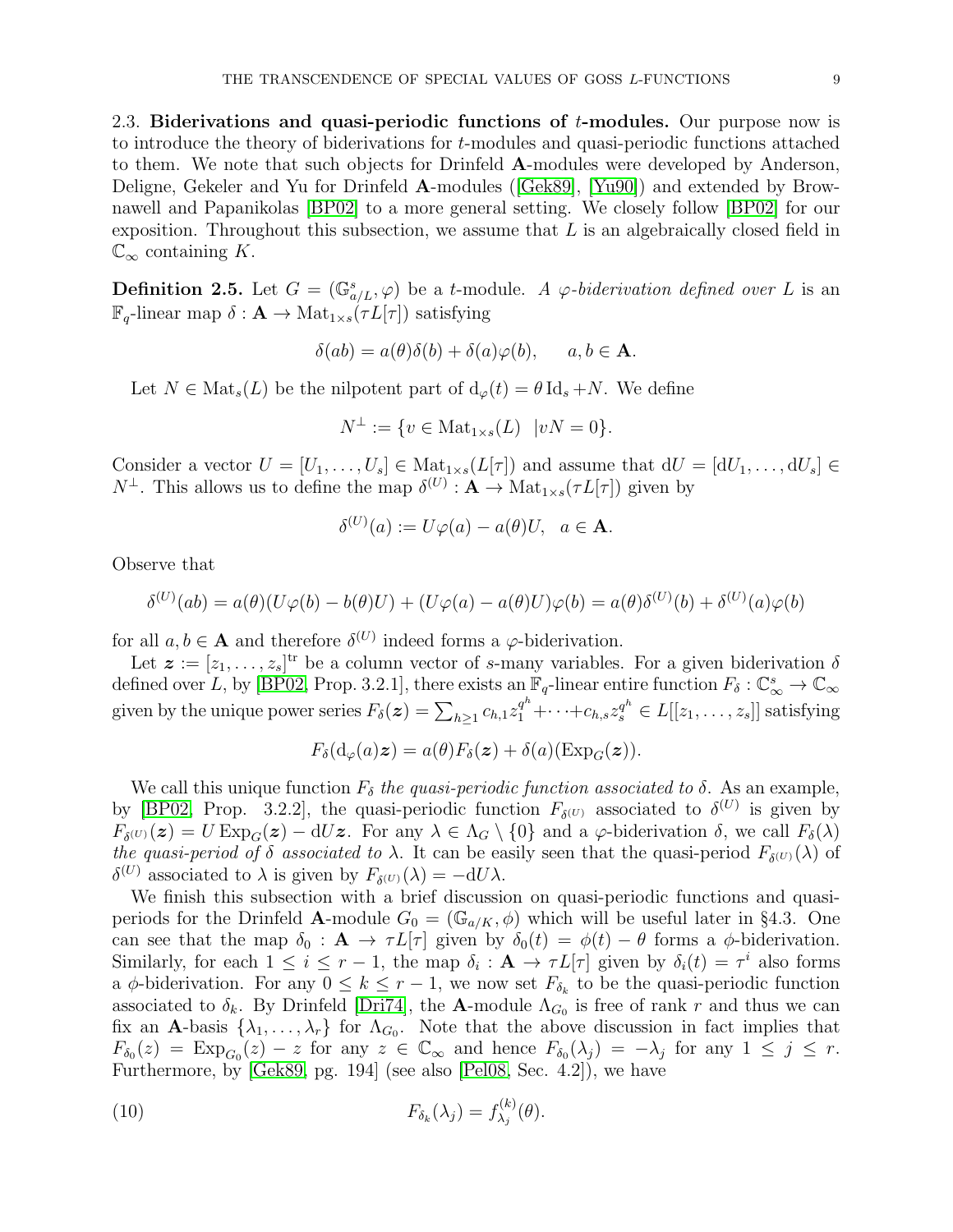We finally set the period matrix  $\mathscr P$  of  $G_0$  to be

<span id="page-9-0"></span>(11) 
$$
\mathscr{P} := \begin{bmatrix} -\lambda_1 & F_{\delta_1}(\lambda_1) & \dots & F_{\delta_{r-1}}(\lambda_1) \\ \vdots & \vdots & & \vdots \\ -\lambda_r & F_{\delta_1}(\lambda_r) & \dots & F_{\delta_{r-1}}(\lambda_r) \end{bmatrix} \in \text{Mat}_r(\mathbb{C}_{\infty}).
$$

By the Legendre relation of Anderson [\[GP19,](#page-53-21) Sec. 8.1], there exists  $\xi \in \overline{K}^{\times}$  such that

(12) 
$$
\det(\mathscr{P}) = \frac{\widetilde{\pi}}{\xi}.
$$

2.4. Effective  $t$ -motives and abelian  $t$ -modules. In this subsection we introduce effective t-motives defined by Taelman [\[Tae09a\]](#page-53-22). We refer the reader to [\[Tae09a\]](#page-53-22) and [\[Tae09b\]](#page-53-12) for further details on the subject.

Let L be an extension of  $\mathbb{F}_q$  which is also an **A**-field. We define  $L[t]$  to be the set of polynomials of t with coefficients in L and  $L(t)$  to be its fraction field. For any  $f = \sum_{i \geq 0} a_i t^i \in L[t]$ and  $j \in \mathbb{Z}$ , we set  $f^{(j)} := \sum_{i \geq 0} a_i^{q^j}$  $_i^{q'}t^i \in L[t]$ . Furthermore, we set  $L[t, \tau] := L[t][\tau]$  to be the non-commutative ring defined subject to the condition

<span id="page-9-1"></span>
$$
\tau f = f^{(1)}\tau, \quad f \in L[t].
$$

Unless otherwise stated, the tensor products in this subsection are over  $L[t]$ .

- **Definition 2.6.** (i) An effective t-motive M over L is a left  $L[t, \tau]$ -module which is free and finitely generated over  $L[t]$  with the property that the determinant of the matrix representing the  $\tau$ -action on M is equal to  $c(t - \text{ch}(t))^n$  for some  $c \in L^\times$  and  $n \in \mathbb{Z}_{\geq 0}$ .
	- (ii) The set  $\mathfrak{M}_L$  of effective t-motives over L forms a category where the morphisms between any two effective t-motives are left  $L[t, \tau]$ -module homomorphisms. The set of morphisms between  $M_1 \in \mathfrak{M}_L$  and  $M_2 \in \mathfrak{M}_L$  is denoted by  $\text{Hom}_{\mathfrak{M}_L}(M_1, M_2)$ .
	- (iii) The tensor product of effective t-motives  $M_1$  and  $M_2$  is an effective t-motive denoted by  $M_1 \otimes M_2$  on which  $\tau$  acts diagonally.
	- (iv) For any  $\alpha \in L^{\times}$ , we define the effective t-motive  $\mathbf{1}_{\alpha} := L[t]$  whose  $L[\tau]$ -action is given by  $\tau f = \alpha f^{(1)}$  for all  $f \in L[t]$ . When  $\alpha = 1$ , we simply write  $\mathbf{1} := \mathbf{1}_1$ .
	- (v) An effective t-motive which is free and finitely generated over  $L[\tau]$  is called an abelian t-motive over L.

By using an abelian  $t$ -motive over  $L$ , one can construct a  $t$ -module as follows: Let  $\{v_1, \ldots, v_s\}$  be an  $L[\tau]$ -basis for M. Then there exists a matrix  $\Phi_{\theta} \in Mat_s(L)[\tau]$  such that

$$
t\begin{bmatrix}v_1\\ \vdots\\ v_s\end{bmatrix} = \Phi_\theta \begin{bmatrix}v_1\\ \vdots\\ v_s\end{bmatrix}.
$$

Now considering the  $\mathbb{F}_q$ -linear homomorphism  $\psi : \mathbf{A} \to \text{Mat}_s(L)[\tau]$  given by  $\psi(t) = \Phi_{\theta}$ , we see that  $(\mathbb{G}_{a/L}^s, \psi)$  forms a t-module. A t-module constructed in this way is called an abelian t-module.

We remark that there is an anti-equivalence between the category of abelian  $t$ -motives over L and the category of abelian t-modules defined over L (see [\[Tae09b,](#page-53-12) Thm. 1] and [\[Sta07,](#page-53-23) Thm. 10.8]). Although we will not go into the details, in what follows, we introduce several examples of this correspondence.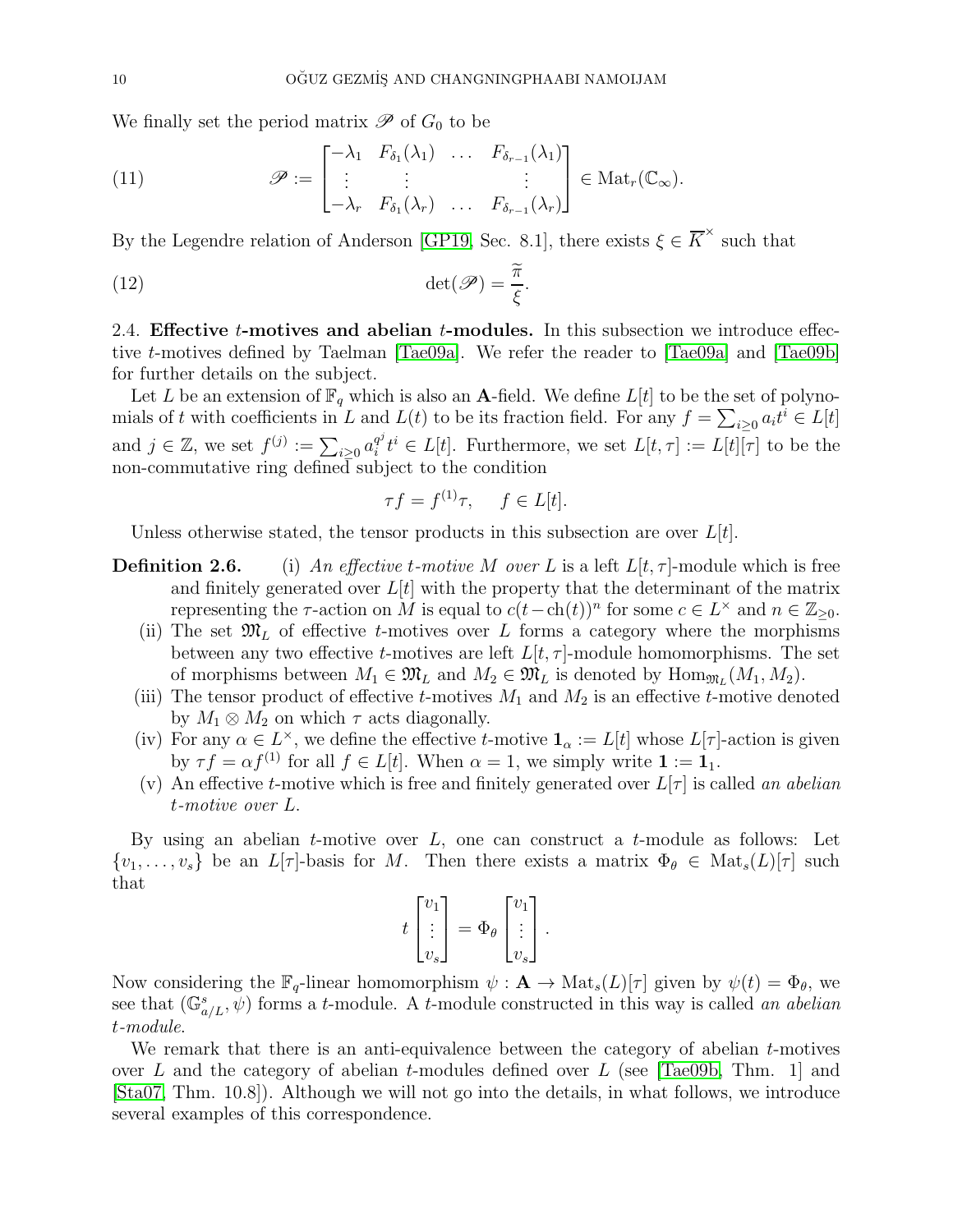**Example 2.7.** (i) Let  $\phi$  be a Drinfeld **A**-module of rank r defined as in [\(6\)](#page-6-0). Let  $M_{\phi}$  :=  $\bigoplus_{i=1}^r K[t]m_i$  be the free  $K[t]$ -module with some chosen  $K[t]$ -basis  $\{m_1, \ldots, m_r\}$  and equip it with the left  $K[\tau]$ -module structure given by

$$
c\tau \cdot \sum_{i=1}^r f_i m_i = c(f_r^{(1)}(t-\theta)a_r^{-1}m_1 + (f_1^{(1)} - f_r^{(1)}a_1a_r^{-1})m_2 + \dots + (f_{r-1}^{(1)} - f_r^{(1)}a_{r-1}a_r^{-1})m_r)
$$

where  $f_1, \ldots, f_r \in K[t]$  and  $c \in K$ . Note that  $M_\phi$  is free of rank one over  $K[\tau]$  with the K[ $\tau$ ]-basis  $\{m_1\}$  and hence is the abelian *t*-motive over K corresponding to  $C^{(a_1)}$ if  $r = 1$  and  $G_0$  otherwise.

- (ii) For any  $n \in \mathbb{Z}_{\geq 1}$  and  $\mathfrak{b} \in K \setminus \{0\}$ , let  $\mathbb{C}_n^{(\mathfrak{b})} := K[t]m$  for some  $K[t]$ -basis  $\{m\}$  so that  $\tau \cdot fm = f^{(1)}\mathfrak{b}(t-\theta)^nm$  where  $f \in K[t]$ . It forms a left  $K[t,\tau]$ -module and an easy computation yields that it is the abelian  $t$ -motive over  $K$  corresponding to  $C_n^{(\mathfrak{b})}$ . When  $n = 1$ , we simply set  $\mathbf{C}^{(\mathfrak{b})} := \mathbf{C}_1^{(\mathfrak{b})}$  and for  $\mathfrak{b} = 1$  and  $n \in \mathbb{Z}_{\geq 1}$ , we let  $\mathbf{C}^{\otimes n}:=\mathbf{C}_n^{(1)}$  $\frac{(1)}{n}$ .
- (iii) For any effective t-motive M over K which has rank r over K[t] and for any  $1 \leq$  $i \leq r-1$ , we denote  $\wedge^i_{K[t]}M$  to be the *i*-th exterior power of M. The action of  $\tau$ on  $\wedge^i_{K[t]}M$  is induced from the action of  $\tau$  on the *i*-th tensor power of M and hence it can be realized as a left  $K[t, \tau]$ -module. Moreover, by [\[Boc05,](#page-52-14) Prop. 1], we know that  $\wedge^i_{K[t]}M$  is an effective t-motive. Furthermore, we set  $\det(M)$  to be the r-th exterior power of M. By construction, it is a  $K[t]$ -module of rank one. If we consider  $M = M_{\phi}$  as above, then we see that  $\det(M_{\phi})$  is the effective t-motive over K given by det $(M_{\phi}) = K[t](m_1 \wedge \cdots \wedge m_r)$  so that

$$
\tau(f(m_1 \wedge \cdots \wedge m_r)) = f^{(1)}(-1)^{r-1}a_r^{-1}(t-\theta)(m_1 \wedge \cdots \wedge m_r), \quad f \in K[t].
$$

This also implies that  $\det(M_{\phi})$  is a free left  $K[\tau]$ -module with the basis  $\{m_1 \wedge \cdots \wedge m_r\}$ and hence is an abelian  $t$ -motive over  $K$ .

For  $n \in \mathbb{Z}_{\geq 1}$  and a Drinfeld A-module  $\phi$  of rank  $r \geq 2$  given as in [\(6\)](#page-6-0), we now consider the left  $K[t, \tau]$ -module  $M_n := M_\phi \otimes \mathbb{C}^{\otimes n}$  on which  $\tau$  acts diagonally. Example 2.7 implies that  $M_n$  has a  $K[t]$ -basis given by  $\{m_1 \otimes m, \ldots, m_r \otimes m\}$ . For  $1 \leq i \leq r$  and  $0 \leq j \leq n-1$ , we set  $v_{i,j} := m_i \otimes (t - \theta)^j m$  and furthermore we define  $v_{1,n} := m_1 \otimes (t - \theta)^n m$ . Using the left K[ $\tau$ ]-module structure on  $M_{\phi}$  and  $\mathbb{C}^{\otimes n}$ , one can see that the set  $\{v_{i,j}\}\;1\leq i\leq r,\;0\leq$  $j \leq n-1$   $\cup$  { $v_{1,n}$ } forms a left  $K[\tau]$ -module basis for  $M_n$  and moreover one can obtain that

$$
(t - \theta)v_{i,j} = v_{i,j+1} \text{ for } 0 \le j \le n - 1, \text{ and } 1 \le i \le r,
$$
  
\n
$$
(t - \theta)v_{k,j} = \tau v_{k-1,0} \text{ for } 2 \le k \le r,
$$
  
\n
$$
(t - \theta)v_{1,n} = a_1 \tau v_{1,0} + \dots + a_r \tau v_{r,0}.
$$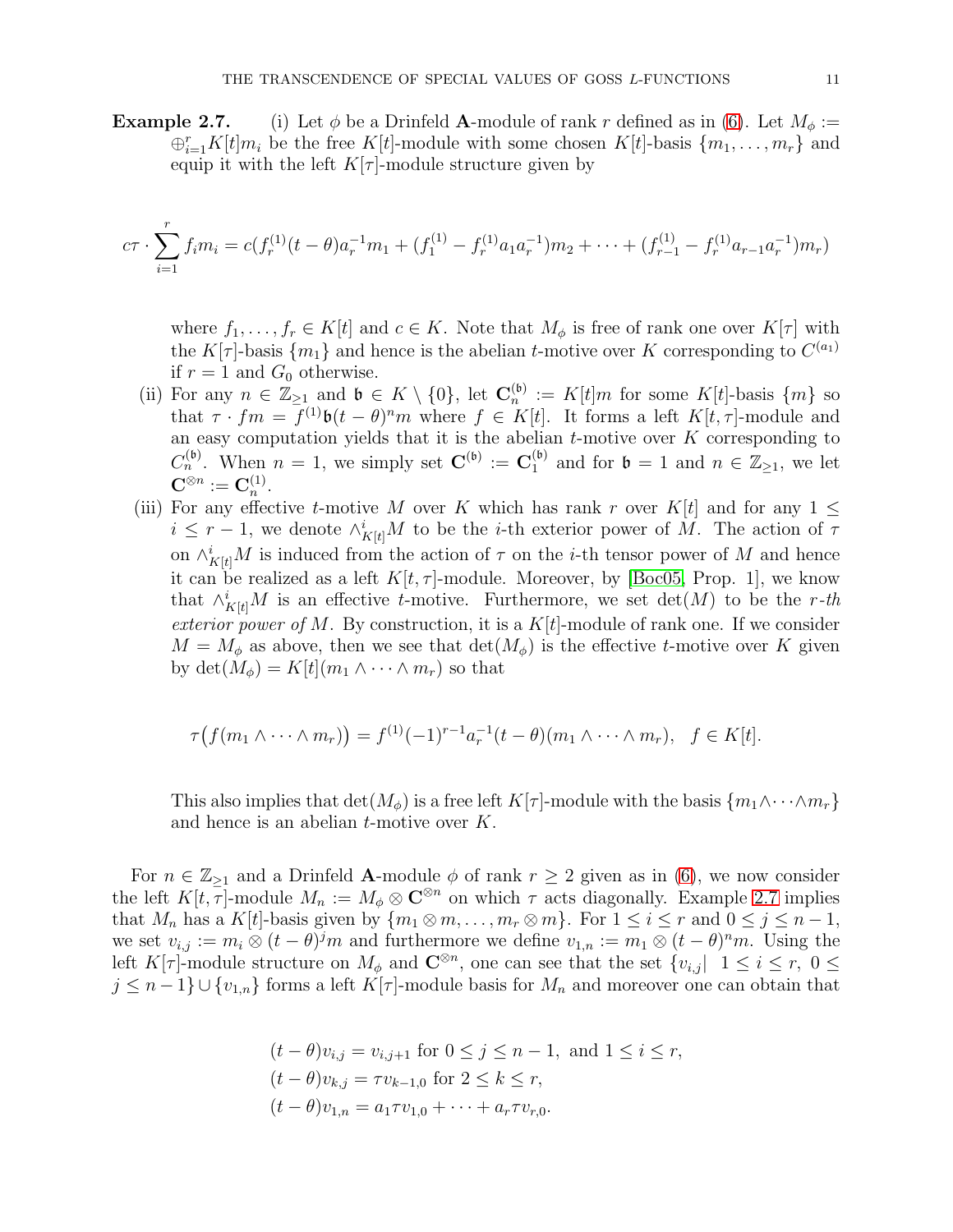Hence, we have that

$$
t\begin{bmatrix}v_{1,0} \\ \vdots \\ v_{r,0} \\ \vdots \\ v_{1,n-1} \\ \vdots \\ v_{r,n-1} \\ v_{1,n}\end{bmatrix}=\phi_n(t)\begin{bmatrix}v_{1,0} \\ \vdots \\ v_{r,0} \\ \vdots \\ v_{1,n-1} \\ \vdots \\ v_{r,n-1} \\ v_{1,n}\end{bmatrix}
$$

where  $\phi_n : \mathbf{A} \to \text{Mat}_{rn+1}(K)[\tau]$  is the  $\mathbb{F}_q$ -linear homomorphism defined as in §2.1. Thus the abelian *t*-module corresponding to  $M_n$  is given by  $G_n = (\mathbb{G}_{a/K}^{rn+1}, \phi_n)$ .

We finish this subsection with the following definition due to Anderson [\[And86,](#page-52-5) Sec. 1.9] which will be used in §3.

**Definition 2.8.** (i) Assume that L is an algebraically closed field and let  $L((1/t))$  be the ring of formal Laurent series. Let M be a left  $L[t, \tau]$ -module and consider the  $L[t, \tau]$ -module  $M((1/t)) := M \otimes L((1/t))$  so that

$$
\tau\cdot\Big(m\otimes \sum_{i=n_0}^\infty b_it^i\Big):=\tau m\otimes \sum_{i=n_0}^\infty b_i^qt^i.
$$

- (ii) Let  $L[[1/t]]$  be the ring of power series of t with coefficients in L. An  $L[[1/t]]$ submodule J of  $M((1/t))$  is called a lattice if  $J \otimes_{L[[1/t]]} L((1/t)) \cong M((1/t)).$
- (iii) We say that M is *pure* if it is free and finitely generated over  $L[t]$  and there exists a lattice  $J \subset M((1/t))$  and  $s_1, s_2 \in \mathbb{Z}_{\geq 1}$  such that  $\tau^{s_1} J = t^{s_2} J$ .
- (iv) An abelian t-module G is pure if its corresponding abelian t-motive over L is pure.

2.5. **Taelman t-motives.** For  $M_1, M_2 \in \mathfrak{M}_L$ , we define  $\text{Hom}_L(M_1, M_2)$  to be the set of  $L[t]$ -module homomorphisms between  $M_1$  and  $M_2$ . Let  $\overline{L}$  be a fixed algebraic closure of  $L$ . One can define a left  $L[\tau]$ -module action on the  $L(t)$ -module  $\text{Hom}_{\overline{L}(t)}(M_1 \otimes L(t), M_2 \otimes L(t))$ by setting

$$
\tau f = \tau_2 \circ f \circ \tau_1^{-1}
$$

for all  $f \in \text{Hom}_{\overline{L}(t)}(M_1 \otimes \overline{L}(t), M_2 \otimes \overline{L}(t))$  where  $\tau_1^{-1}$  ( $\tau_2$  respectively) is the semi-linear map  $\tau^{-1}$  ( $\tau$  respectively) on  $M_1 \otimes \overline{L}(t)$  ( $M_2 \otimes \overline{L}(t)$  respectively). Furthermore one can obtain that (see [\[Tae09a,](#page-53-22) Sec. 2.2.3] for details) for an arbitrarily large n,  $\text{Hom}_{L}(M_1, M_2 \otimes C^{\otimes n}) \subset$  $\text{Hom}_{\overline{L}(t)}(M_1 \otimes \overline{L}(t), M_2 \otimes C^{\otimes n} \otimes \overline{L}(t))$  has a left  $L[\tau]$ -module structure and hence it can be considered as an effective t-motive over L.

**Definition 2.9.** (i) A Taelman t-motive M over L is a tuple  $M = (M, n)$  consisting of an effective t-motive M over L and  $n \in \mathbb{Z}$ .

(ii) Let  $\mathscr{M}_L$  be the set of all Taelman *t*-motives over L. For any  $\mathbb{M}_1 = (M_1, n_1)$  and  $M_2 = (M_2, n_2)$ , the set of morphisms between  $M_1$  and  $M_2$  are given by

$$
\operatorname{Hom}_{\mathscr{M}_L}(\mathbb{M}_1, \mathbb{M}_2) := \operatorname{Hom}_{\mathfrak{M}_L}(M_1 \otimes C^{\otimes (n+n_1)}, M_2 \otimes C^{\otimes (n+n_2)})
$$

where  $n \geq \max\{-n_1, -n_2\}$ . We note that the definition is independent of the choice of n (see [\[Tae09a,](#page-53-22) Sec. 2.3]).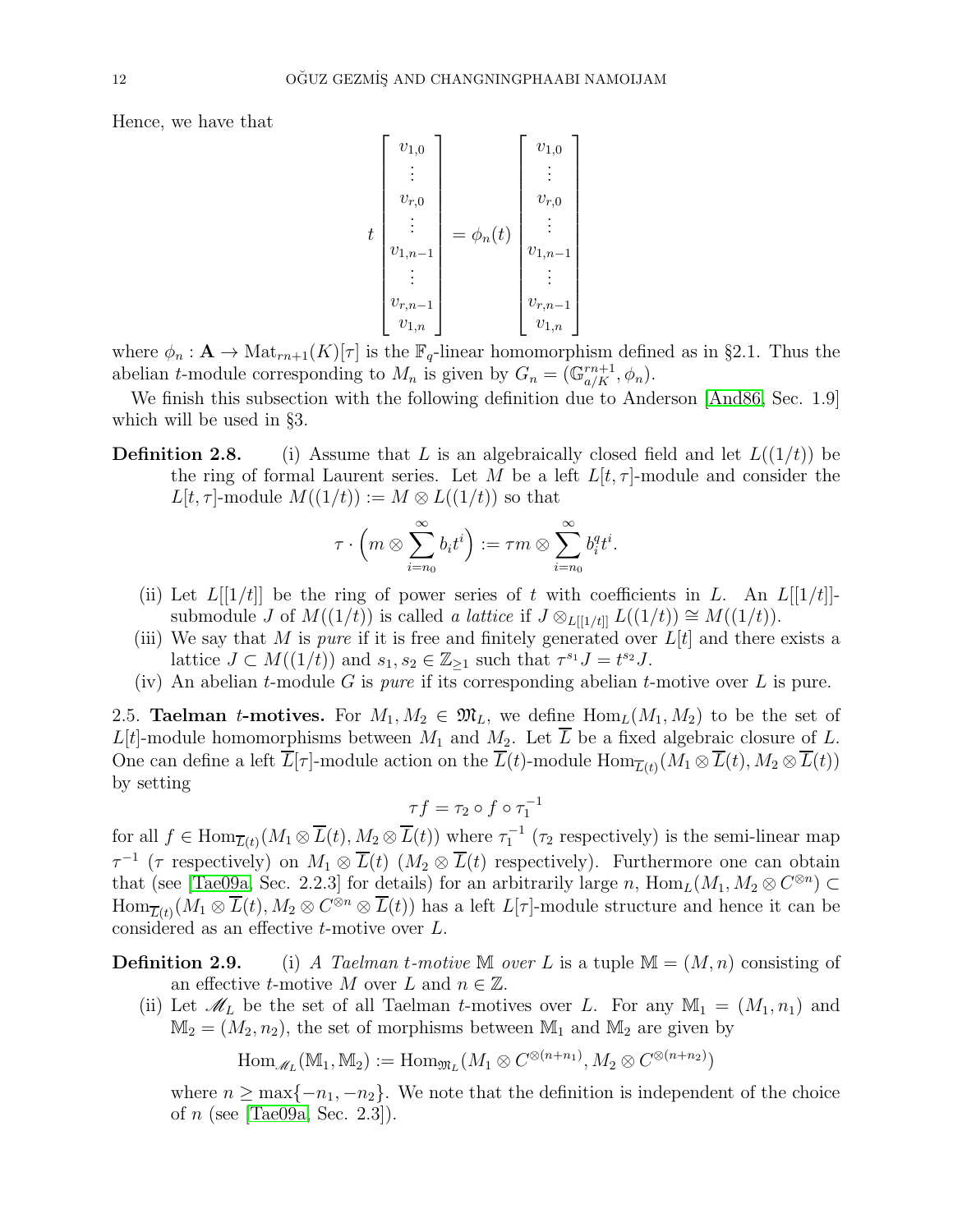(iii) Continuing with the notation in (ii), we define the operation  $\otimes_{\mathscr{M}_L}$  on  $\mathscr{M}_L$  by

<span id="page-12-1"></span>
$$
\mathbb{M}_1 \otimes_{\mathscr{M}_L} \mathbb{M}_2 := (M_1 \otimes M_2, n_1 + n_2).
$$

(iv) The internal hom  $\text{Hom}_L(\mathbb{M}_1, \mathbb{M}_2)$  is given by

(13) 
$$
\text{Hom}_L(\mathbb{M}_1, \mathbb{M}_2) := (\text{Hom}_L(M_1, M_2 \otimes \mathbf{C}^{\otimes (n_2 - n_1 + i)}), -i)
$$

for some integer i. Note that the definition is independent of the choice of i when it is sufficiently large.

- **Remark 2.10.** (i) Let  $M \in \mathfrak{M}_L$ . Using the fully faithful functor between the categories  $\mathfrak{M}_L$  and  $\mathscr{M}_L$  sending  $M \mapsto (M, 0)$ , we denote the element  $(M, 0)$  by M throughout the paper and it should not lead any confusion.
	- (ii) For any  $M_1, \ldots, M_4 \in \mathcal{M}_L$ , one can obtain (see [\[Tae09a,](#page-53-22) Sec. 2.3.5]) that

<span id="page-12-2"></span>(14) 
$$
\text{Hom}_{L}(\mathbb{M}_{1}, \mathbb{M}_{2}) \otimes_{\mathscr{M}_{L}} \text{Hom}_{L}(\mathbb{M}_{3}, \mathbb{M}_{4}) \cong \text{Hom}_{L}(\mathbb{M}_{1} \otimes \mathbb{M}_{3}, \mathbb{M}_{2} \otimes \mathbb{M}_{4}).
$$

For any given effective t-motive M, one can define the dual  $M^{\vee}$  of M by  $\text{Hom}_{L}(M, 1)$ . Observe that in general  $M^{\vee}$  is not an element in  $\mathfrak{M}_{L}$ . However it can be always represented by an element  $(M', i)$  in  $\mathscr{M}_L$  for some effective t-motive M' over L and  $i \in \mathbb{Z}$ . To see an example of this case, we use the abelian t-motive  $M_{\phi}$  given as in Example 2.7(i) and prove the next proposition.

<span id="page-12-0"></span>**Proposition 2.11** (cf. [\[Tag96,](#page-53-24) Eqn. (1.2.1)]). Let  $\phi$  be the Drinfeld A-module of rank  $r > 2$ given as in  $(6)$ . We have the following isomorphism of effective t-motives over K:

<span id="page-12-3"></span>(15) 
$$
\operatorname{Hom}_K(M_\phi, \mathbf{C}) \cong \left(\wedge_{K[t]}^{r-1} M_\phi\right) \otimes \operatorname{Hom}_K(\det(M_\phi), \mathbf{C}).
$$

Moreover,  $\wedge_{K[t]}^{r-1} M_\phi$  is an abelian t-motive whose corresponding abelian t-module  $\wedge^{r-1} \phi :=$  $(\mathbb{G}_{a/K}^{r-1}, \varphi_0)$  is defined by  $\varphi_0(t) = \theta \, \mathrm{Id}_{r-1} + E'_1 \tau + E'_2 \tau^2$  so that the matrices  $E'_1 \in \mathrm{Mat}_{r-1}(K)$ and  $E'_2 \in Mat_{r-1}(K)$  are given as

<span id="page-12-4"></span>(16) 
$$
E'_1 := (-1)^{r-1} \begin{bmatrix} -a_{r-1} & a_r \\ \vdots & & \ddots \\ -a_2 & 0 & \cdots & a_r \\ -a_1 & 0 & \cdots & 0 \end{bmatrix} \text{ and } E'_2 := \begin{bmatrix} 0 & \cdots & 0 \\ \vdots & & \vdots \\ a_r & \cdots & 0 \end{bmatrix}.
$$

*Proof.* Since  $M_{\phi}$  is a free K[t]-module of rank r,  $\wedge_{K[t]}^{r-1}M_{\phi}$  is also free over K[t] of rank r. Let us pick the K[t]-basis  $\{g_1, \ldots, g_r\}$  for  $\wedge_{K[t]}^{r-1} M_\phi$  given by  $g_1 := m_1 \wedge \cdots \wedge \tau^{r-2} m_1$ ,  $g_r := \tau m_1 \wedge \cdots \wedge \tau^{r-1} m_1$  and

$$
g_i := m_1 \wedge \cdots \wedge \tau^{r-(i+1)} m_1 \wedge \tau^{r-(i-1)} m_1 \wedge \cdots \wedge \tau^{r-1} m_1
$$

for  $2 \leq i \leq r-1$ . Since the left  $\tau$ -action on  $\wedge_{K[t]}^{r-1} M_{\phi}$  is diagonal, one can obtain

$$
\tau g_1 = g_r
$$

and

$$
\tau g_i = (-1)^{r-2} a_r^{-1} (t - \theta) g_{i-1} + (-1)^{i-1} a_r^{-1} a_{r-(i-1)} g_r, \quad 2 \le i \le r.
$$

Recall that the left  $K[t, \tau]$ -module  $\det(M_{\phi})$  has rank one as a  $K[t]$ -module with the basis  $m' \in \det(M_\phi)$  where  $\tau$  acts on  $m'$  by  $\tau m' = (-1)^{r-1} a_r^{-1} (t-\theta) m'$ . Therefore, the left  $K[t, \tau]$ module  $\text{Hom}_K(\det(M_{\phi}), \mathbf{C})$  has a  $K[t]$ -basis  $\{\tilde{m}\}\$  such that

$$
\tau \tilde{m} = (-1)^{r-1} a_r \tilde{m}
$$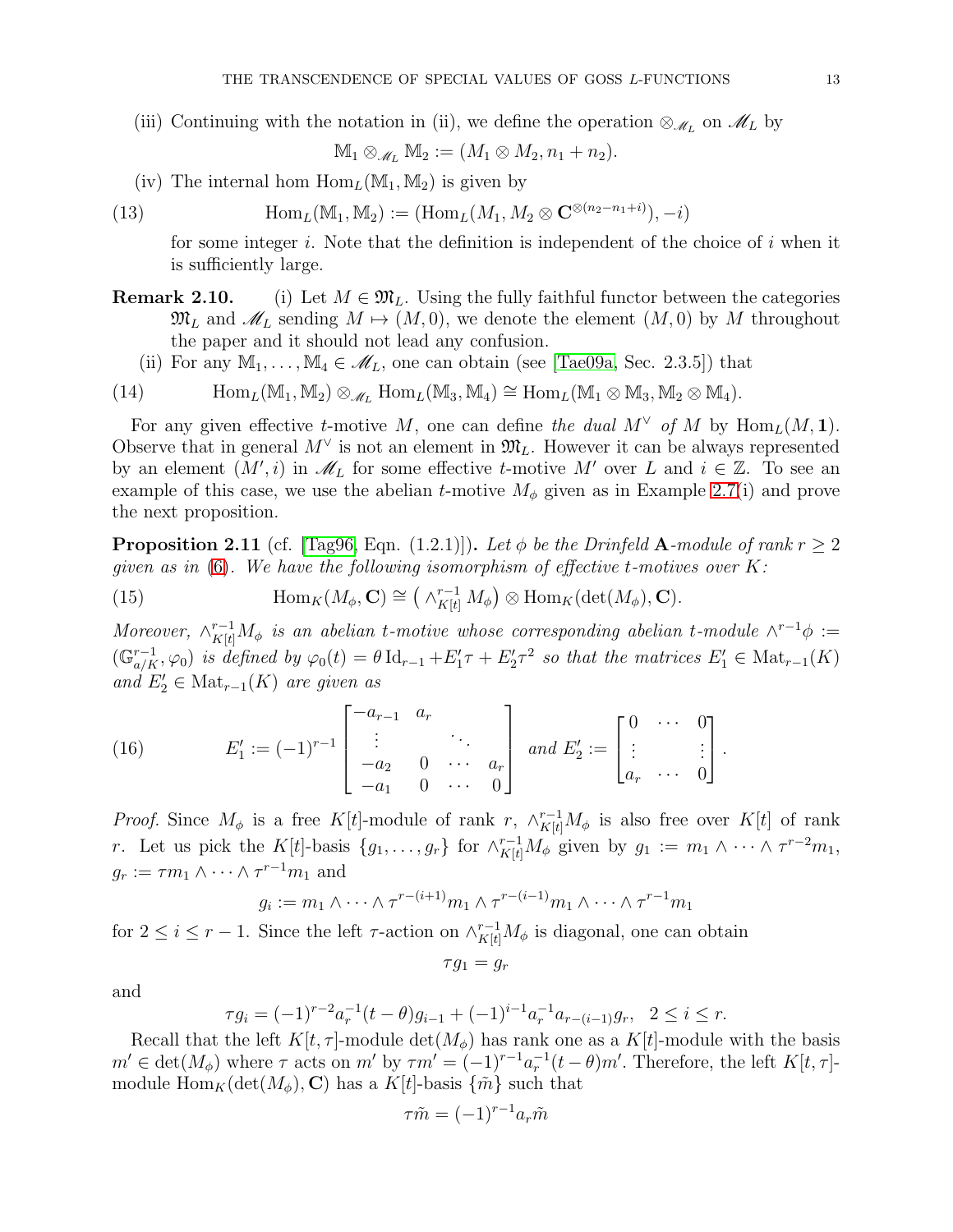and hence is isomorphic to the effective  $t$ -motive  $\mathbf{1}_{(-1)^{r-1}a_r}$  as left  $K[t, \tau]$ -modules. Note that  ${g_1 \otimes \tilde{m}, \ldots, g_r \otimes \tilde{m}}$  forms a  $K[t]$ -basis for  $\wedge^{r-1}_{K[t]} M_\phi \otimes \text{Hom}_K(\text{det}(M_\phi), \mathbf{C})$  and furthermore considering the diagonal  $\tau$ -action on  $\wedge^{r-1}_{K[t]}M_{\phi}\otimes \text{Hom}_K(\det(M_{\phi}), \mathbf{C}),$  we have

<span id="page-13-2"></span>(17) 
$$
\tau(g_1 \otimes \tilde{m}) = (-1)^{r-1} a_r(g_r \otimes \tilde{m})
$$

and for  $2 \leq i \leq r$ ,

(18) 
$$
\tau(g_i \otimes \tilde{m}) = (-1)^{r-2} (-1)^{r-1} (t - \theta) g_{i-1} \otimes \tilde{m} - (-1)^{r-1} (-1)^{i-2} a_{r-(i-1)} g_r \otimes \tilde{m}
$$

$$
= -(t - \theta) g_{i-1} \otimes \tilde{m} + (-1)^{r-i} a_{r-(i-1)} g_r \otimes \tilde{m}.
$$

On the other hand, for the dual  $K[t]$ -basis  $\{f_1, \ldots, f_r\}$  of the left  $K[t, \tau]$ -module  $\text{Hom}_K(M_\phi, \mathbf{C}),$ we have that

(19) 
$$
\tau f_i = a_i f_1 + (t - \theta) f_{i+1}
$$

for  $1 \leq i \leq r-1$  and

$$
\tau f_r = a_r f_1.
$$

Using [\(19\)](#page-13-0) and [\(20\)](#page-13-1) now implies that  $\text{Hom}_K(M_\phi, \mathbf{C})$  is an effective t-motive. Let

<span id="page-13-1"></span><span id="page-13-0"></span>
$$
\iota: (\wedge^{r-1}_{K[t]} M_{\phi}) \otimes \text{Hom}_{K}(\text{det}(M_{\phi}), \mathbf{C}) \to \text{Hom}_{K}(M_{\phi}, \mathbf{C})
$$

be the K[t]-module homomorphism defined as  $\iota(g_i\otimes\tilde{m}) = (-1)^{r-i}f_{r-(i-1)}$ . It is clear that  $\iota$  is a K[t]-module isomorphism. Moreover by using the left  $\tau$ -action [\(17\)](#page-13-2)–[\(20\)](#page-13-1) on the K[t]-bases  $\{g_1\otimes\tilde{m},\ldots,g_r\otimes\tilde{m}\}\$  of  $\left(\wedge^{r-1}_{K[t]}M_{\phi}\right)\otimes\text{Hom}_K(\det(M_{\phi}),\mathbf{C})$  and  $\{f_1,\ldots,f_r\}$  of  $\text{Hom}_K(M_{\phi},\mathbf{C}),$ we have for any  $\alpha \in K[t]$ 

$$
\iota(\tau(\alpha g_1\otimes \tilde m))=\alpha^{(1)}\iota\big((-1)^{r-1}a_r g_r\otimes \tilde m\big)=\alpha^{(1)}(-1)^{r-1}a_rf_1=\tau(\iota(\alpha g_1\otimes \tilde m))
$$

and for  $2 \leq i \leq r$ 

$$
\iota(\tau(\alpha g_i \otimes \tilde{m})) = \iota(\alpha^{(1)}(-(t-\theta)g_{i-1} \otimes \tilde{m} + (-1)^{r-i} a_{r-(i-1)} g_r \otimes \tilde{m}))
$$
  
=  $\alpha^{(1)}(-1)^{r-i} \big( (t-\theta) f_{r-(i-2)} + a_{r-(i-1)} f_1 \big)$   
=  $\tau(\iota(\alpha g_i \otimes \tilde{m}))$ 

which imply that  $\iota$  is a left  $K[t, \tau]$ -module isomorphism.

Using the K[t]-bases  $\{f_1, \ldots, f_r\}$  and  $\{m'\}$  of the left  $K[t, \tau]$ -modules  $\text{Hom}_K(M_\phi, \mathbf{C})$  and  $\mathbf{1}_{(-1)^{r-1}a_r^{-1}} \cong (\text{Hom}_K(\det(M_\phi), \mathbf{C}))^\vee$ , one can obtain a  $K[t]$ -basis  $\{f'_1, \ldots, f'_r\}$  of  $\wedge_{K[t]}^{r-1}M_\phi$  so that

<span id="page-13-3"></span>(21) 
$$
\tau \begin{bmatrix} f_1' \\ f_2' \\ \vdots \\ f_{r-1}' \\ f_r' \end{bmatrix} = (-1)^{r-1} \begin{bmatrix} a_r^{-1}a_1 & a_r^{-1}(t-\theta) & 0 & \cdots & 0 \\ a_r^{-1}a_2 & 0 & a_r^{-1}(t-\theta) & \vdots \\ \vdots & \vdots & \ddots & \vdots \\ 1 & 0 & \cdots & a_r^{-1}(t-\theta) \\ 1 & 0 & \cdots & 0 \end{bmatrix} \begin{bmatrix} f_1' \\ f_2' \\ \vdots \\ f_{r-1}' \\ f_r' \end{bmatrix}.
$$

Using [\(21\)](#page-13-3), we have that  $\{f'_r, \ldots, f'_2\}$  is a left  $K[\tau]$ -basis for  $\wedge_{K[t]}^{r-1} M_\phi$  and thus the latter assertion follows immediately.  $\Box$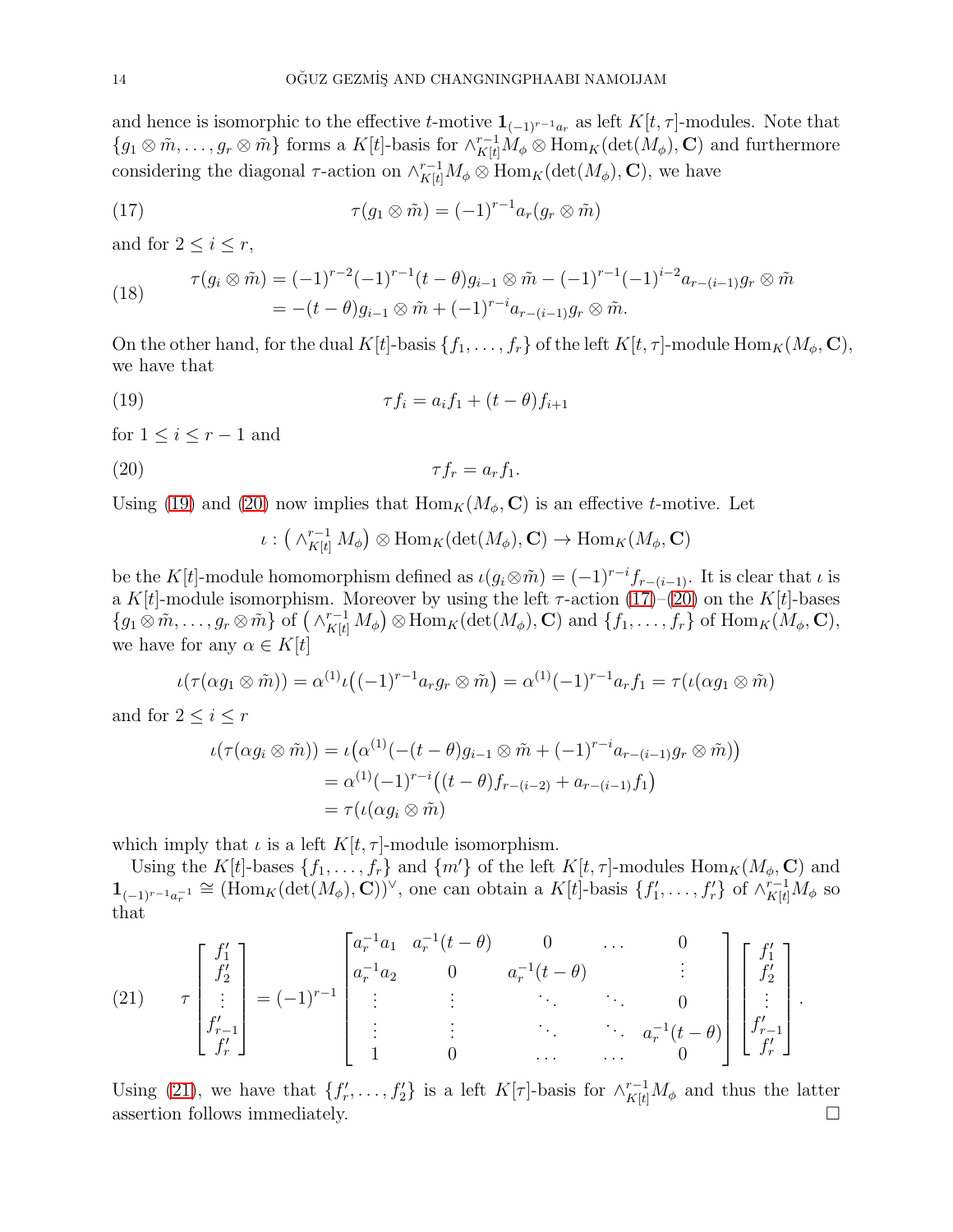<span id="page-14-0"></span>**Remark 2.12.** Let *n* be a positive integer. Using the  $K[\tau]$ -basis  $\{f'_r, \ldots, f'_1, (t-\theta)f'_r, \ldots, (t-\theta)f'_r\}$  $\theta) f'_1, \ldots, (t - \theta)^{n-1} f'_r, \ldots, (t - \theta)^{n-1} f'_1, (t - \theta)^n f'_r, \ldots, (t - \theta)^n f'_2 \}$  of  $(\wedge_{K[t]}^{r-1} M_\phi) \otimes \mathbf{C}^{\otimes n}$ , one can see that its corresponding abelian t-module  $(\wedge^{r-1}\phi) \otimes C^{\otimes n} := (\mathbb{G}_{a/K}^{rn+r-1}, \varphi_n)$  is given by  $\varphi_n(t) = \theta \, \mathrm{Id}_{rn+r-1} + N' + E' \tau$  so that the matrices  $N' \in \mathrm{Mat}_{rn+r-1}(\mathbb{F}_q)$  and  $E' \in$  $\text{Mat}_{rn+r-1}(K)$  are defined as

<span id="page-14-3"></span>(22) 
$$
N' := \begin{bmatrix} 0 & \cdots & 0 & 1 & 0 & \cdots & 0 \\ & \ddots & \ddots & \ddots & \ddots & \vdots \\ & & & \ddots & \ddots & 0 \\ & & & & 0 & \cdots & 0 \\ & & & & 0 & \cdots & 0 \\ & & & & & \ddots & \vdots \\ & & & & & & 0 \end{bmatrix} \begin{bmatrix} rn-1 \\ rn-1 \\ \vdots \\ r \end{bmatrix}
$$

and

<span id="page-14-2"></span>(23) 
$$
E' := (-1)^{r-1} \begin{bmatrix} 0 & \cdots & \cdots & \cdots & \cdots & 0 \\ \vdots & & & & \vdots \\ 0 & & & & 0 \\ -a_{r-1} & a_r & \cdots & & & 0 \\ \vdots & & & \ddots & & & \vdots \\ -a_1 & 0 & \cdots & a_r & 0 & \cdots & 0 \end{bmatrix} \begin{bmatrix} r-1 \\ r \end{bmatrix}
$$

Here, the last  $r$ -rows of  $N'$  contain only zeros which will be fundamental to prove our main results (see §5.2 and §6).

**Example 2.13.** (i) Let  $n \in \mathbb{Z}_{\geq 1}$  and  $\mathfrak{b} \in K \setminus \{0\}$ . One can see that  $\text{Hom}_K(\mathbf{C}_n^{(\mathfrak{b})})$  $_n^{(\mathfrak{b})},\mathbf{C}^{\otimes n})\subset$  $\text{Hom}_{\overline{K}(t)}(\mathbf{C}_n^{(\mathfrak{b})} \otimes \overline{K}(t), \mathbf{C}^{\otimes n} \otimes \overline{K}(t))$  is isomorphic to  $\mathbf{1}_{\mathfrak{b}}$  as left  $K[t, \tau]$ -modules. Using [\(13\)](#page-12-1), we see that

$$
(\mathbf{C}_n^{(\mathfrak{b})})^{\vee} = \text{Hom}_K(\mathbf{C}_n^{(\mathfrak{b})}, \mathbf{1}) = (\text{Hom}(\mathbf{C}_n^{(\mathfrak{b})}, \mathbf{C}^{\otimes n}), -n) = (\mathbf{1}_{\mathfrak{b}}, -n) = \mathbf{C}^{(\mathfrak{b}^{-1})} \otimes (\mathbf{C}^{\otimes (n+1)})^{\vee}.
$$

(ii) Let M be an effective t-motive over K. The natural left  $K[t, \tau]$ -module isomorphism between  $M \otimes \mathbf{C} \otimes \mathbf{C}^{\otimes n}$  and  $M \otimes \mathbf{C}^{\otimes (n+1)}$  implies that

$$
(M\otimes \mathbf{C}, i)\cong (M, i+1), \quad i\in \mathbb{Z}.
$$

In particular,  $\mathbf{C}^{\otimes n}$  can be also identified as  $(1, n)$  in  $\mathscr{M}_K$ .

(iii) By [\(13\)](#page-12-1) and Proposition [2.11,](#page-12-0) when  $\phi$  is a Drinfeld **A**-module of rank  $r \geq 2$ , we have

<span id="page-14-1"></span>(24)  
\n
$$
M_{\phi}^{\vee} = (\text{Hom}_{K}(M_{\phi}, \mathbf{C}), -1)
$$
\n
$$
\cong ((\wedge_{K[t]}^{r-1} M_{\phi}) \otimes \text{Hom}_{K}(\det(M_{\phi}), \mathbf{C}), -1)
$$
\n
$$
= (\wedge_{K[t]}^{r-1} M_{\phi}) \otimes_{\mathscr{M}_{K}} \det(M_{\phi})^{\vee}.
$$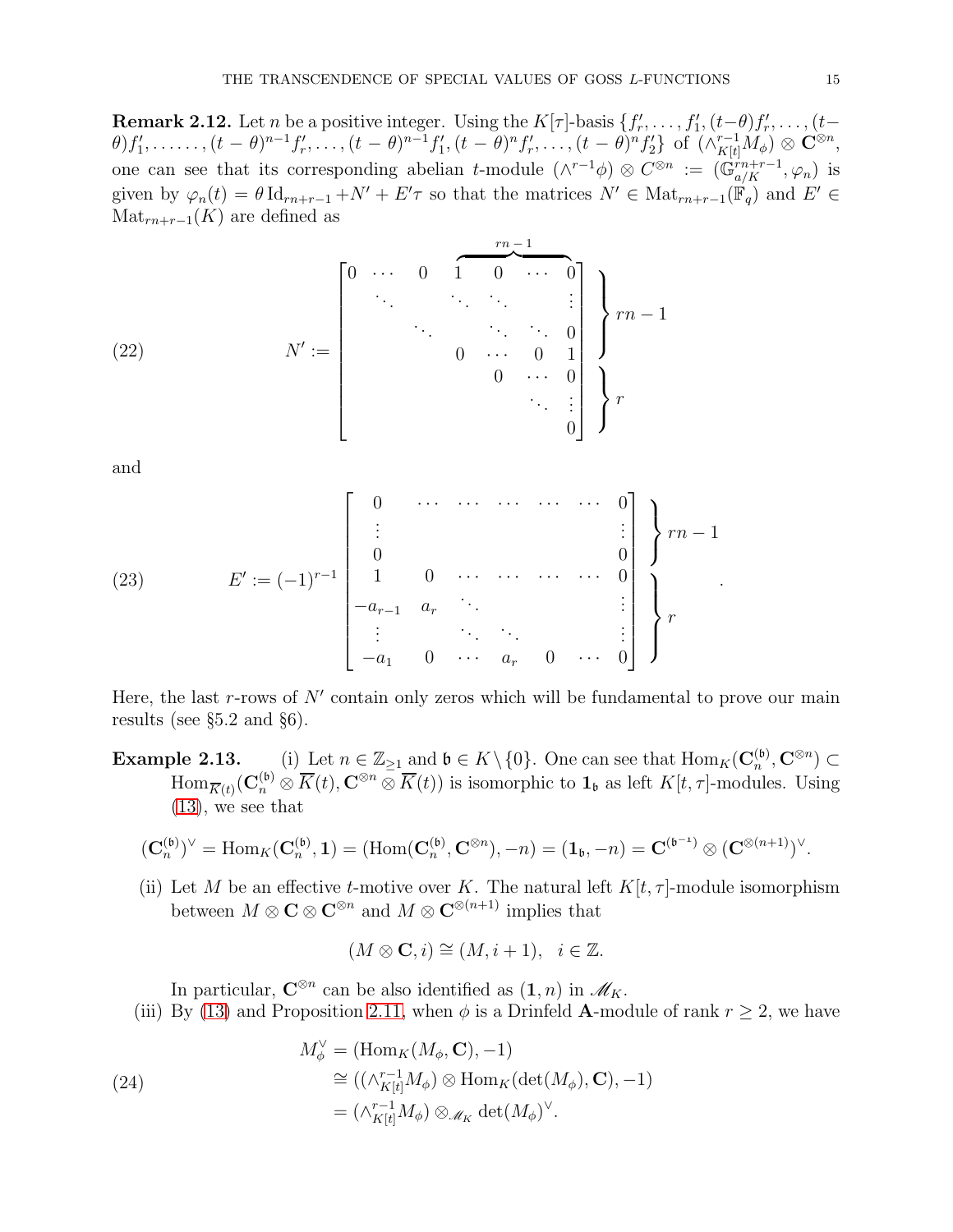### 3. An interpretation of Theorem [1.1](#page-2-0) in terms of Taelman L-values

In this section, we introduce the L-function of a given abelian t-motive and relate its special values to Taelman L-values under certain conditions (see [\[Gos94,](#page-53-25) Sec. 2.3] and [\[Tae09b,](#page-53-12) Sec. 2.8] for L-functions attached to more general effective t-motives). Our purpose is to state Theorem [3.4](#page-20-3) and Theorem [3.5](#page-20-4) which are equivalent to first and second part of Theorem [1.1](#page-2-0) respectively.

3.1. L-function of abelian t-motives. Consider an irreducible polynomial  $\beta \in A_+$  and set  $L := A/\beta A$ . For any abelian t-module G of dimension s defined over K, there exists an abelian t-module  $\mathfrak{G} = (\mathbb{G}_{a/K}^s, \varphi)$  defined over A which is isomorphic to G over K. Let us set  $\overline{\mathfrak{G}} := (\mathbb{G}_{a/L}^s, \overline{\varphi})$  to be the t-module where  $\overline{\varphi}(a)$  is the reduction of  $\varphi(a)$  modulo  $\beta$  for each  $a \in A$ . Let  $M \in \mathfrak{M}_K$  be the abelian t-motive corresponding to G which has rank r over K[t]. We say that M has good reduction at  $\beta$  if there exists an abelian t-module  $\mathfrak{G}$  defined over A and isomorphic to G over K so that  $\overline{\mathfrak{G}}$  is the abelian t-module whose corresponding abelian t-motive, which we denote by  $\overline{M_{\mathfrak{G}}}$ , over L has rank r over L[t].

Let  $K^{\text{sep}}$  be the separable closure of K in  $\mathbb{C}_{\infty}$  and define  $M_{K^{\text{sep}}} := M \otimes_{K} K^{\text{sep}}$ . Let v be a monic irreducible element in **A**. Consider  $\mathbf{A}_v := \varprojlim_i \mathbf{A}/v^i\mathbf{A}$  and set  $\mathbf{K}_v := \mathbf{A}_v \otimes_{\mathbf{A}} \mathbb{F}_q(t)$ . We define

$$
\mathscr{H}_v(M):=\varprojlim_i (M_{K^{\text{sep}}}/v^iM_{K^{\text{sep}}})^\tau
$$

where, for each i,  $(M_{K^{\text{sep}}}/v^{i}M_{K^{\text{sep}}})^{\tau}$  denotes the elements of  $M_{K^{\text{sep}}}/v^{i}M_{K^{\text{sep}}}$  fixed by the action of  $\tau$ . Note that  $\mathscr{H}_v(M)$  is a free  $\mathbf{A}_v$ -module of rank r with a continuous action of  $Gal(K<sup>sep</sup>/K)$  [\[Gos96,](#page-53-5) Sec.5.6].

Let  $\beta'$  be a prime of  $K^{\text{sep}}$  lying above  $\beta$  and  $I_{\beta'} \subset \text{Gal}(K^{\text{sep}}/K)$  be the inertia group at β'. We set  $\mathscr{H}_v(M)^{I_{\beta'}}$  to be the  $\mathbf{A}_v$ -module consisting of elements of  $\mathscr{H}_v(M)$  invariant under the action of  $I_{\beta'}$ . Recall that  $\overline{L}$  is a fixed algebraic closure of L and let  $\text{Frob}_{\beta}^{-1} \in \text{Gal}(\overline{L}/L)$ be the geometric Frobenius at  $\beta$ . We define the local factor of M at  $\beta$  to be the following polynomial:

$$
P_{\beta}^{M}(X) := \det_{\mathbf{A}_{v}} (1 - X \operatorname{Frob}_{\beta}^{-1} \ |\mathscr{H}_{v}(M)^{I_{\beta'}}) \in \mathbf{A}_{v}[X].
$$

Note that the definition of  $P_{\beta}^{M}(X)$  is indeed independent of the choice of  $\beta'$  [\[Gos96,](#page-53-5) Sec. 8.6]. The following result is due to Gardeyn.

**Theorem 3.1.** [\[Gar01,](#page-53-8) Thm. 1.1, Thm. 7.3] For any irreducible element  $v \in A$  so that  $v(\theta)$  is not equal to  $\beta$ ,  $I_{\overline{\beta}}$  acts trivially on  $\mathscr{H}_v(M)$  if and only if M has good reduction at  $\beta$ . Moreover, for such v and  $\beta$ , the polynomial  $P_{\beta}^{M}(X)$  has coefficients in **A** and is independent of the choice of v.

There exists a finite set  $S$  of primes in  $A$  so that  $M$  does not have good reduction. Consider the following infinite product

$$
L_S(M,n):=\prod_{\beta\not\in S}P^M_{\beta}(\beta_{|\theta=t}^{-n})^{-1}.
$$

Now for any natural number n, we construct the L-function  $L(M, n)$  of M by

$$
L(M, n) := L_S(M, n) \prod_{\beta \in S} P_{\beta}^M(\beta_{|\theta = t}^{-n})^{-1}.
$$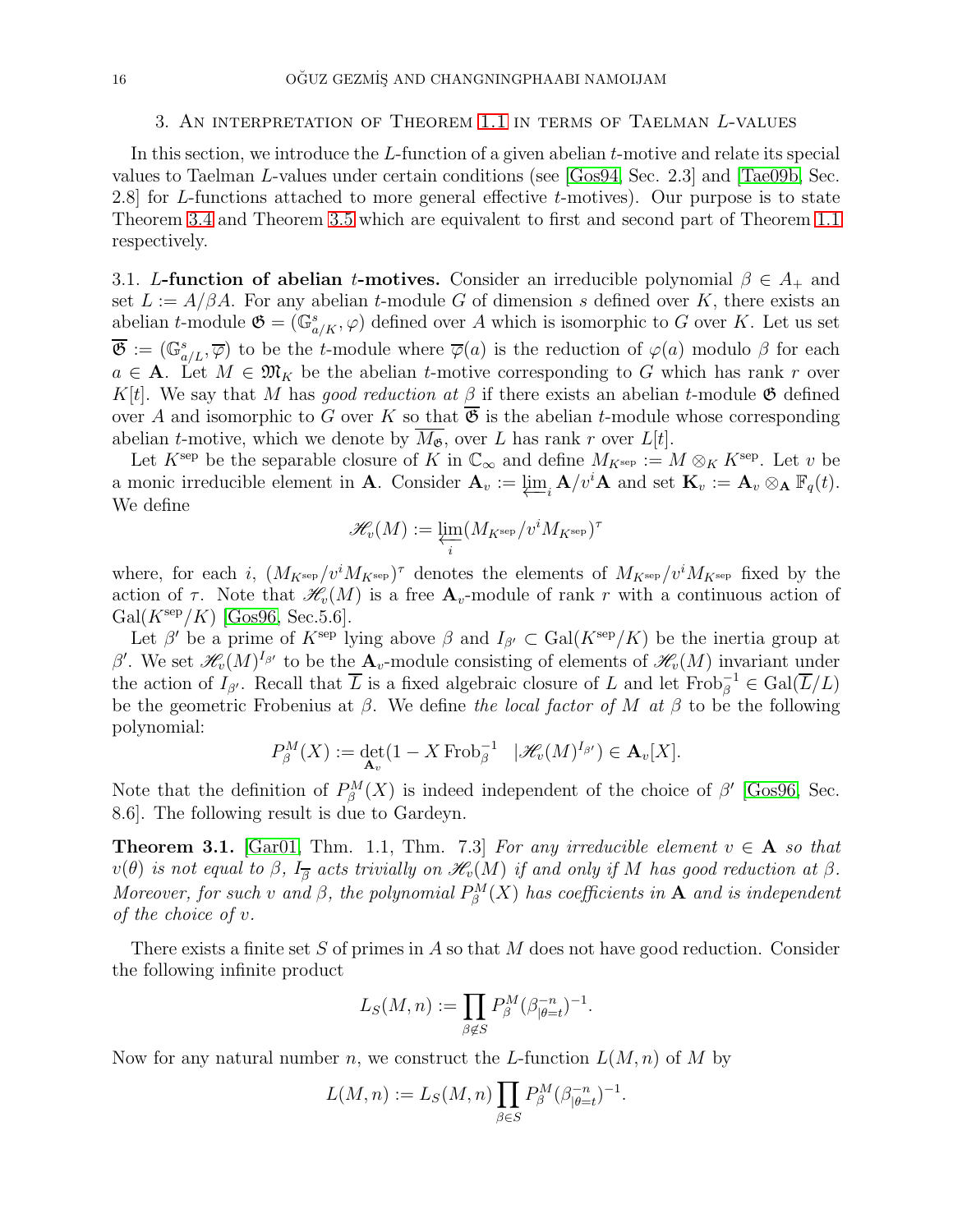Let  $\beta \notin S$ . Assume that  $P^M_{\beta}(X) = (1 - \alpha_1 X) \cdots (1 - \alpha_r X)$  for some  $\alpha_1, \ldots, \alpha_r \in \overline{\mathbf{K}_v}$  where  $\overline{\mathbf{K}_v}$  is a fixed algebraic closure of  $\mathbf{K}_v$ . We further define  $P_{\beta}^{M^{\vee}}(X) := (1 - \alpha_1^{-1}X) \cdots (1 \alpha_r^{-1}X$ )  $\in \mathbf{K}_v[X]$  and consider

$$
L_S(M^\vee, n) := \prod_{\beta \not\in S} P_\beta^{M^\vee}(\beta_{|\theta = t}^{-n})^{-1}.
$$

Remark 3.2. It is important to note that due to the construction, we need to distinguish the variable t and  $\theta$  which causes our L-functions to converge in  $\mathbb{F}_q((1/t))$ . However for the rest of the paper, we instead consider these values in  $K_{\infty}$  by simply replacing t with  $\theta$ .

As an example, one can see that the value of the L-function  $L(C, s) = L_{\emptyset}(C, s)$  at  $s \in \mathbb{Z}_{\geq 2}$ corresponding to the abelian  $t$ -motive  $C$  can be given by

<span id="page-16-0"></span>
$$
L(\mathbf{C},s) = \sum_{a \in A_+} \frac{1}{a^{s-1}} \in K_\infty.
$$

Consider a Taelman t-motive  $\mathbb{M} = (M, i)$  so that M is an abelian t-motive over K and has good reduction at primes of A outside of S. Observe that

(25) 
$$
L_S(\mathbb{M} \otimes_{\mathscr{M}_K} \mathbf{C}, n+1) = L_S(\mathbb{M}, n)
$$

for any  $\mathbb{M} \in \mathscr{M}$  and sufficiently large n which simply follows from the tensor compatibility of the functor  $\mathscr{H}_v$  (see [\[HJ20,](#page-53-26) Sec. 2.3.5]) and the fact that the polynomial  $P_\beta(X)$  for **C** is given by  $1 - X\beta_{|\theta=t}$ .

We continue to assume that  $v \in A$  is a monic prime so that  $v(\theta) \neq \beta$ . We finish this subsection by defining the v-adic Tate module which will be fundamental to analyze local factors of L-functions. Let  $\mathfrak{G} = (\mathbb{G}_{a/K}^s, \varphi)$  be an abelian t-module defined over A whose corresponding abelian *t*-motive has rank r over K[t]. Assume that  $\overline{\mathfrak{G}}$  is an abelian *t*-module over L whose corresponding abelian t-motive has rank r over  $L[t]$ .

Let  $L^{\text{sep}}$  be a fixed separable closure of L. For any  $n \geq 1$ , we define the set of  $v^n$ -torsion *points of*  $\overline{\mathfrak{G}}$  by

$$
\overline{\mathfrak{G}}[v^n] := \{ f \in \overline{\mathfrak{G}}(L^{\text{sep}}) \mid v^n \cdot f = 0 \}.
$$

By [\[Gos96,](#page-53-5) Cor. 5.6.4], we know that  $\overline{\mathfrak{G}}[v^n]$  is a finite **A**-module isomorphic to  $({\bf A}/v^n{\bf A})^{\oplus r}$ . We define the v-adic Tate module of  $\mathfrak{G}$  by

$$
T_v(\mathfrak{G}) := \varprojlim_n \overline{\mathfrak{G}}[v^n].
$$

By [\[Gos96,](#page-53-5) Thm. 5.6.8], it is a free  $A_v$ -module of rank r which also has a continuous action of  $Gal(L^{\rm sep}/L)$ .

3.2. Some explicitly constructed abelian  $t$ -modules. Recall the Drinfeld A-module  $G_0 = (\mathbb{G}_{a/K}, \phi)$  defined in [\(6\)](#page-6-0) and assume that it has rank  $r \geq 2$ . Recall also its abelian t-motive  $M_{\phi} \in \mathfrak{M}_K$  from Example 2.7(i). Let n be a non-negative integer. Consider the effective  $t$ -motive  $M'_n$  given by

$$
M'_n := (\wedge_{K[t]}^{r-1} M_\phi) \otimes_{\mathscr{M}} \mathbf{C}^{\otimes (n+1)} \otimes_{\mathscr{M}} \det(M_\phi)^\vee \in \mathscr{M}_K
$$

which is indeed isomorphic to an effective  $t$ -motive over K. Recall the abelian  $t$ -module  $\wedge^{r-1}\phi = (\mathbb{G}_{a/K}^{r-1}, \varphi_0)$  from the statement of Proposition [2.11](#page-12-0) as well as the matrices  $E'_1$  and  $E'_2$ . Set  $\gamma := ((-1)^{r-1}a_r^{-1})^{1/(q-1)} \in \overline{K}$ . Using a similar approach as in §2.4, one can see that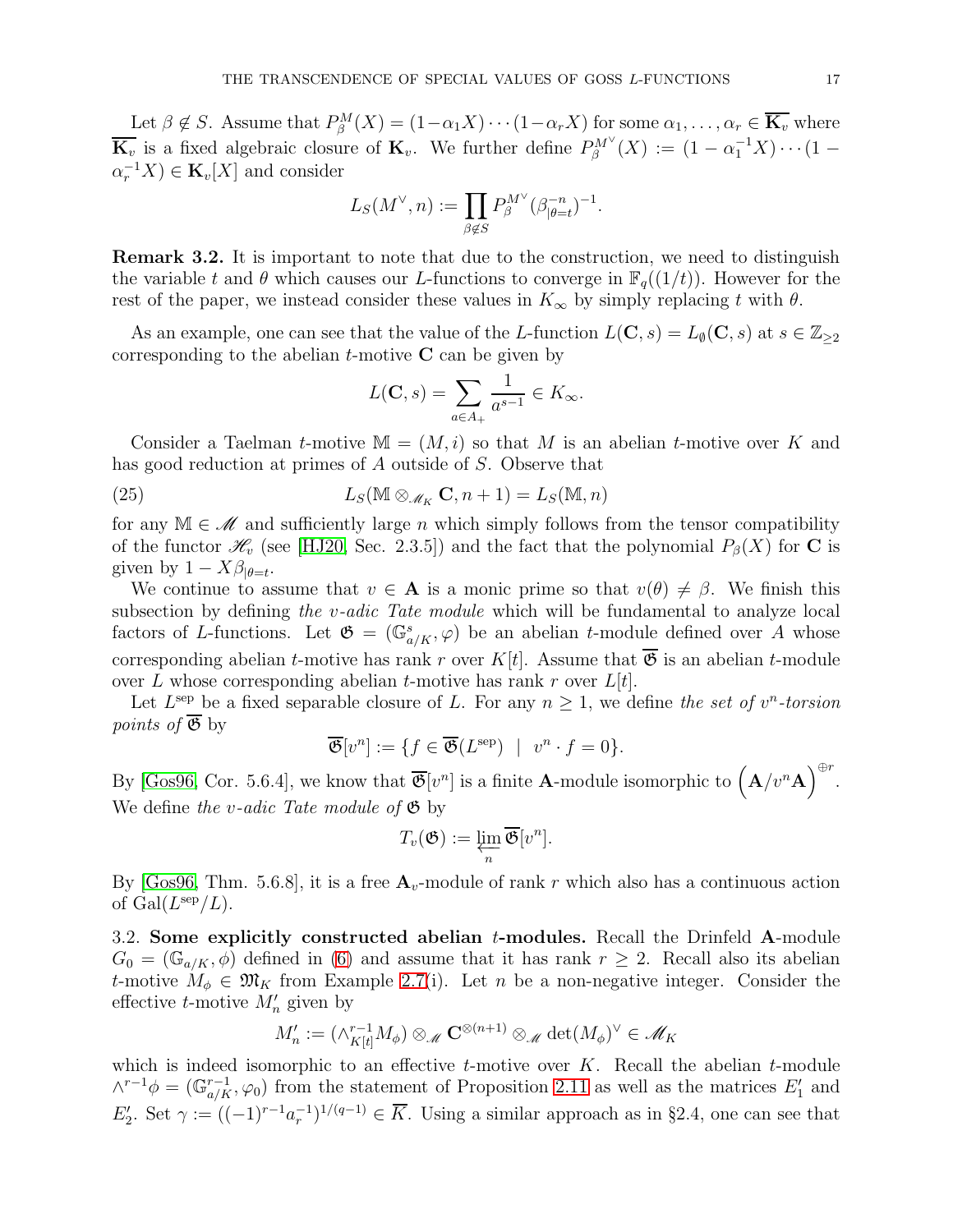$M'_n$  is an abelian t-motive over K and when  $n = 0$ , the abelian t-module  $G'_0 := (\mathbb{G}_{a/K}^{r-1}, \phi'_0)$ attached to  $M'_0$  is given by  $\gamma^{-1}\varphi_0\gamma = \varphi'_0$ :  $\mathbf{A} \to \text{Mat}_{r-1}(K)[\tau]$  which can be explicitly stated as

$$
\phi'_0(t) := \theta \operatorname{Id}_{r-1} + (-1)^{r-1} a_r^{-1} E'_1 \tau + a_r^{-q-1} E'_2 \tau^2 \in \operatorname{Mat}_{r-1}(K)[\tau].
$$

Recall the abelian t-module  $(\wedge^{r-1}\phi) \otimes C^{\otimes n} = (\mathbb{G}_{a/K}^{rn+r-1}, \varphi_n)$  and the matrices N' and E' from Remark [2.12.](#page-14-0) When  $n \geq 1$ , the abelian t-module  $G'_n := (\mathbb{G}_{a/K}^{r_n+r-1}, \phi'_n)$  attached to  $M'_n$ is given by  $\gamma^{-1}\varphi_n\gamma =: \phi'_n : \mathbf{A} \to \text{Mat}_{rn+r-1}(K)[\tau]$  where

$$
\phi'_n(t) := \theta \operatorname{Id}_{rn+r-1} + N' + (-1)^{r-1} a_r^{-1} E' \tau \in \operatorname{Mat}_{rn+r-1}(K)[\tau].
$$

Moreover, for each  $n \geq 0$ , there exists an element  $\mathfrak{a} \in A \setminus \{0\}$  so that the abelian *t*-module  $\mathfrak{G}'_n := (\mathbb{G}_{a/K}^{rn+r-1}, \varphi'_n)$  given by  $\varphi'_n(t) := \mathfrak{a}^{-1} \phi'_n(t) \mathfrak{a}$  is defined over A. Let  $M_{\mathfrak{G}'_n} \in \mathfrak{M}_K$  be its corresponding abelian *t*-motive. It is clear that  $M_{\mathfrak{G}'_n} \cong M'_n$  as  $K[t, \tau]$ -modules.

Similarly, for any  $\mathfrak{b} \in K \setminus \{0\}$  and  $n \in \mathbb{Z}_{\geq 1}$ , there exists  $\mathfrak{b}' \in K \setminus \{0\}$  so that  $C_n^{(\mathfrak{b}')}$  is defined over A and isomorphic to  $C_n^{(b^{-1})}$  over K. Moreover  $\mathbf{C}_n^{(b^{-1})}$  $\mathbf{C}_n^{(\mathfrak{b}^{-1})}\cong \mathbf{C}_n^{(\mathfrak{b}^\prime)}$  $n^{(b')}$  as  $K[t, \tau]$ -modules.

Since taking the dual of an effective  $t$ -motive is reflexive (see [\[Tae09a,](#page-53-22) Sec. 2.3.5]), by  $(24)$ , we have the isomorphism of Taelman t-motives

(26) 
$$
(\wedge_{K[t]}^{r-1} M_{\phi})^{\vee} = M_{\phi} \otimes_{\mathscr{M}_K} \det(M_{\phi})^{\vee}.
$$

On the other hand, using [\(14\)](#page-12-2) and [\(26\)](#page-17-0), one can see that

<span id="page-17-0"></span>
$$
(M'_n)^{\vee} = \text{Hom}(M'_n, \mathbf{1})
$$
  
\n
$$
\cong \text{Hom}(\wedge_{K[t]}^{r-1} M_{\phi}, \mathbf{1}) \otimes_{\mathcal{M}_K} (\mathbf{C}^{\otimes (n+1)})^{\vee} \otimes_{\mathcal{M}_K} \det(M_{\phi})
$$
  
\n
$$
\cong M_{\phi} \otimes_{\mathcal{M}_K} \det(M_{\phi})^{\vee} \otimes_{\mathcal{M}_K} (\mathbf{C}^{\otimes (n+1)})^{\vee} \otimes_{\mathcal{M}_K} \det(M_{\phi})
$$
  
\n
$$
\cong M_{\phi} \otimes_{\mathcal{M}_K} (\mathbf{C}^{\otimes (n+1)})^{\vee}.
$$

Now let  $\phi$  be a Drinfeld A-module which is isomorphic, over K, to  $\psi$  given as in [\(2\)](#page-1-1) and let  $M_{\psi} \in \mathfrak{M}_K$  be its corresponding abelian t-motive. Consider the Taelman t-motive  $M_n$ given by

$$
\widetilde{M}_n := M_{\psi} \otimes_{\mathscr{M}_K} \otimes \mathbf{C}^{\otimes (n+1)} \otimes_{\mathscr{M}_K} \det(M_{\psi})^{\vee} \in \mathscr{M}_K.
$$

Indeed, one can check that  $\widetilde{M}_n$  is an abelian t-motive over K whose corresponding abelian t-module  $\widetilde{G}_n := (\mathbb{G}_{a/K}^{rn+1}, \widetilde{\psi}_n)$  is given as

<span id="page-17-2"></span>(27) 
$$
\widetilde{\psi}_n(t) := \gamma^{-1} \psi_n(t) \gamma = \theta \operatorname{Id}_{rn+1} + N + (-1)^{r-1} a_r^{-1} E \tau \in \operatorname{Mat}_{rn+1}(A)[\tau].
$$

where the matrices N and E are as in  $(7)$  and  $(8)$  respectively.

Using [\(14\)](#page-12-2) and [\(24\)](#page-14-1), one can immediately see that

$$
\widetilde{M}_n^{\vee} \cong (\wedge_{K[t]}^{r-1} M_\psi) \otimes_{\mathscr{M}_K} (\mathbf{C}^{\otimes (n+1)})^{\vee}.
$$

The following proposition is a consequence of [\[Tha04,](#page-53-4) Rem. 7.3.5].

<span id="page-17-1"></span>Proposition 3.3. Assume that  $\mathbf{C}_n^{(\mathfrak{b}')}$  $\lambda_n^{(6')}$ ,  $M_{\mathfrak{S}_n}$  and  $M_{\widetilde{G}_n}$  have good reduction at a prime  $\beta \in A_+.$ Then the abelian t-modules  $C_n^{(b')}$ ,  $\overline{\mathfrak{G}'_n}$  and  $\overline{\widetilde{G}_n}$  defined over  $L = A/\beta A$  are pure.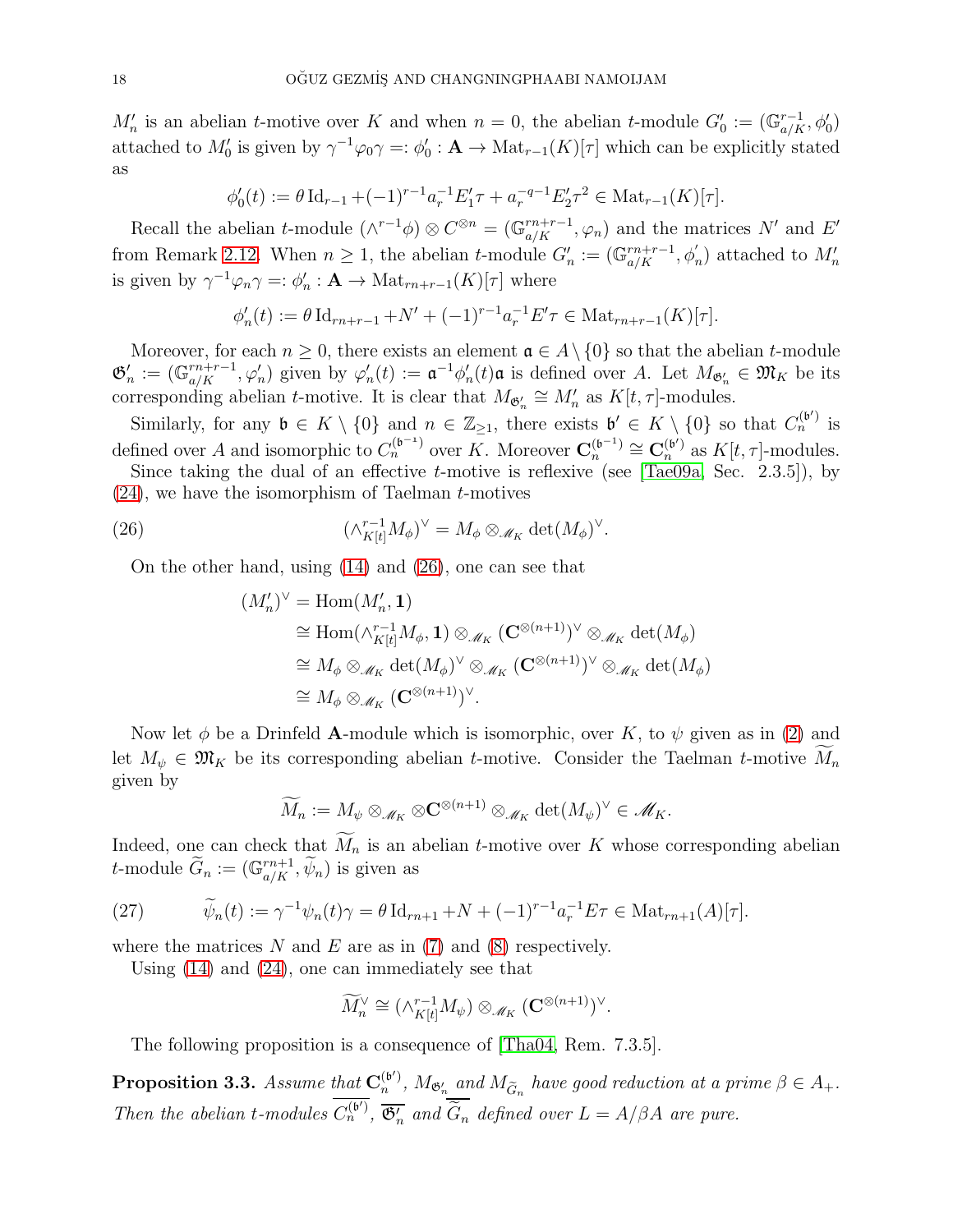Assume that S is the subset of primes of A where  $M_{\phi}$  does not have good reduction. In what follows, we analyze the infinite product  $L_S((M'_n)^{\vee},0)$  as well as the special value  $L(M_n^{\vee},0)$  by assuming that they are well-defined elements in  $K_{\infty}$  which will be clear to the reader in §3.4 after their comparison with certain Taelman L-values.

<span id="page-18-1"></span>Applying [\(25\)](#page-16-0) repeatedly together with the fact that  $\mathbb{C}^{\vee} \otimes_{\mathscr{M}_K} \mathbb{C} = 1$ , we obtain

(28) 
$$
L_S((M_{\mathfrak{G}'_n})^{\vee},0)=L_S((M'_n)^{\vee},0)=L_S(M_{\phi}\otimes_{\mathscr{M}_K}(\mathbf{C}^{\otimes(n+1)})^{\vee},0)=L_S(M_{\phi},n+1).
$$

On the other hand, since  $a_r \in \mathbb{F}_q^{\times}$ , it can be seen by [\(21\)](#page-13-3) that  $\wedge_{K[t]}^{r-1} M_{\psi}$  has good reduction at any prime of A. Hence applying [\(25\)](#page-16-0) repeatedly, we obtain

<span id="page-18-3"></span>
$$
(29)\quad L(\widetilde{M}_n^{\vee}, 0) = L(\wedge_{K[t]}^{r-1} M_{\psi} \otimes_{\mathscr{M}_K} (\mathbf{C}^{\otimes (n+1)})^{\vee}, 0) = L(\wedge_{K[t]}^{r-1} M_{\psi}, n+1) = L(\wedge_{K[t]}^{r-1} M_{\phi}, n+1)
$$

where the last equality follows from the fact that  $M_{\phi} \cong M_{\psi}$  by assumption.

Consider the finite set S' consisting of primes of A where  $\mathbf{C}^{(\mathfrak{b})}$  does not have good reduction. Finally, letting  $n \in \mathbb{Z}_{\geq 1}$  and using Example [2.2\(](#page-6-2)i), we also obtain

<span id="page-18-2"></span>
$$
(30) \ L_{S'}((\mathbf{C}_n^{(\mathfrak{b}')})^{\vee},0) = L_{S'}((\mathbf{C}_n^{(\mathfrak{b}^{-1})})^{\vee},0) = L_{S'}(\mathbf{C}^{(\mathfrak{b})} \otimes_{\mathscr{M}_K} (\mathbf{C}^{\otimes (n+1)})^{\vee},0) = L_{S'}(\mathbf{C}^{(\mathfrak{b})},n+1).
$$

3.3. Local factors at places with good reduction. For any finite A-module  $N$  so that  $N \cong \bigoplus_{i=1}^m \mathbf{A}/f_i\mathbf{A}$  for some elements  $f_1, \ldots, f_m \in \mathbf{A}$ , we define  $|N|_{\mathbf{A}}$  to be the monic generator of the principal ideal  $(f_1 \cdots f_m) \subseteq A$ .

Recall that  $\beta$  is an irreducible polynomial in  $A_+$  and let  $v \in \mathbf{A}$  so that  $v(\theta) \neq \beta$ . We first analyze the local factors of  $M_{\mathfrak{G}'_n}$  defined as in §3.1. Assume that  $M_{\mathfrak{G}'_n}$  has good reduction at β and recall that  $\overline{M_{\mathfrak{G}'_n}}$  is the abelian t-motive over L corresponding to  $\overline{\mathfrak{G}'_n}$ . Let  $Q_{\beta}^{M_{\mathfrak{G}'_n}}(X) \in$  $\mathbf{A}_v[X]$  be the characteristic polynomial of the  $q^{\deg_{\theta}(\beta)}$ -th power map  $\tau^{\deg_{\theta}(\beta)}$  on  $T_v(\mathfrak{G}'_n)$ . We have

$$
P_{\beta}^{M_{\mathfrak{G}'_{n}}}(X) = \det(1 - X\tau^{\deg_{\theta}(\beta)} \mid \overline{M_{\mathfrak{G}'_{n}}}) = \det(1 - X\tau^{\deg_{\theta}(\beta)} \mid T_{v}(\mathfrak{G}'_{n})) = X^{r}Q_{\beta}^{M_{\mathfrak{G}'_{n}}}(X^{-1})
$$

where the first equality follows from [\[Tae09a,](#page-53-22) Prop. 7] (see also [\[Gar01,](#page-53-8) Sec. 7]) and the second equality from [\[TW96,](#page-53-27) Sec. 6] (see also [\[Gos96,](#page-53-5) Prop. 5.6.9]).

<span id="page-18-0"></span>By [\(15\)](#page-12-3) and [\[Gek91,](#page-53-28) Thm. 3.1] (see also [\[CEGP18,](#page-52-8) Thm. 3.1]), we obtain

(31) 
$$
Q_{\beta}^{M_{\mathfrak{G}'_{n}}}(X) = b_{0} + b_{1}X + \cdots + b_{r-1}X^{r-1} + X^{r} \in \mathbf{A}[X]
$$

where  $\deg_t(b_i) < \deg_\theta(\beta^{rn+r-1})$  for  $1 \leq i \leq r-1$  and  $b_0 = c\beta^{rn+r-1}_{|\theta=t}$  for some  $c \in \mathbb{F}_q^\times$ .

For any element  $a \in A$ , let  $(a)_v$  be the v-primary part of the principal ideal  $(a) \subseteq A$ generated by a. By Proposition [3.3](#page-17-1) and  $[Gos96, Thm. 5.6.10]$  (see also [\[BH09,](#page-52-15) Thm. 7.8]) the map  $1 - \text{Frob}_{\beta}$  is injective on  $T_v(\mathfrak{G}'_n)$ . Therefore by [\[Deb16,](#page-52-16) Prop. 2.15] and the fact that the set of  $v^m$ -torsion points of  $\overline{\mathfrak{G}'_n}$  is finite for each  $m \in \mathbb{Z}_{\geq 1}$ , we have

$$
(P_{\beta}^{M_{\mathfrak{G}'_{n}}}(1))_{v}=(Q_{\beta}^{M_{\mathfrak{G}'_{n}}}(1))_{v}=(|\overline{\mathfrak{G}'_{n}}(A/\beta A)|_{\mathbf{A}})_{v}.
$$

On the other hand, by [\(31\)](#page-18-0), it is clear that  $\deg_t(Q_{\beta}^{M_{\mathfrak{G}'_n}}(1)) = \deg_t(|\overline{\mathfrak{G}'_n}(A/\beta A)|_{\mathbf{A}}) = rn + r - 1$ . Hence we obtain

$$
c^{-1}Q_{\beta}^{M_{\mathfrak{G}'_{n}}}(1) = |\overline{\mathfrak{G}'_{n}}(A/\beta A)|_{\mathbf{A}}.
$$

Since  $\beta_{\mathsf{left}}^{rn+r-1}$  $\prod_{|\theta=t}^{rn+r-1}$  annihilates the **A**-module Lie( $\mathfrak{G}'_n$ ), one can also see that

$$
(Q_{\beta}^{M_{\mathfrak{G}'_{n}}}(0)) = (\beta_{|\theta=t}^{rn+r-1}) = (|\operatorname{Lie}(\overline{\mathfrak{G}'_{n}})(A/\beta A)|_{\mathbf{A}}).
$$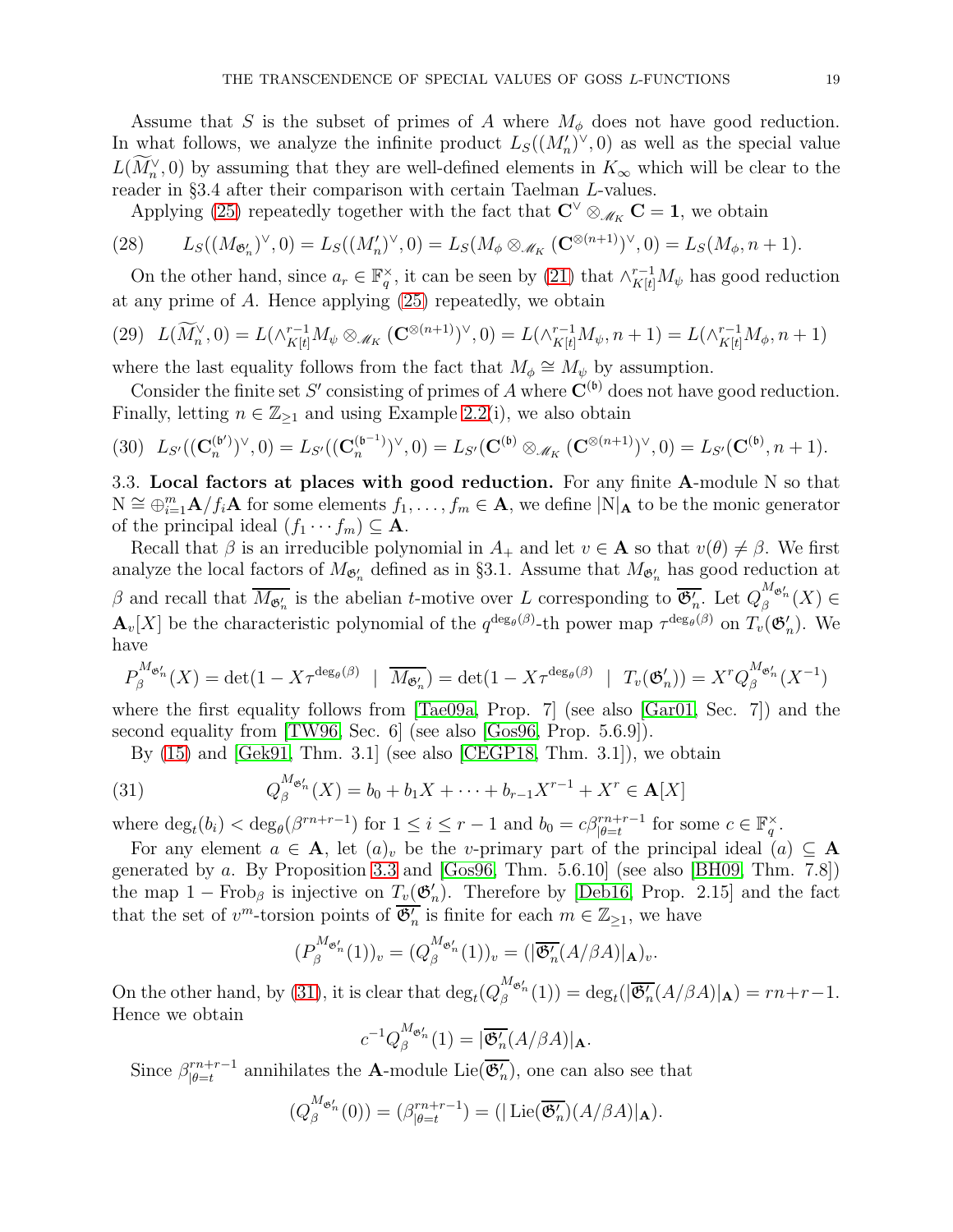It implies that  $c^{-1}Q_{\beta}^{M_{\mathfrak{G}'_{n}}}(0) = |\text{Lie}(\overline{\mathfrak{G}'_{n}})(A/\beta A)|_{\mathbf{A}}$ . Hence, we finally obtain

<span id="page-19-0"></span>(32) 
$$
\frac{|\overline{\mathfrak{G}'_n}(A/\beta A)|_{\mathbf{A}}}{|\operatorname{Lie}(\overline{\mathfrak{G}'_n})(A/\beta A)|_{\mathbf{A}}} = \frac{Q_{\beta}^{M_{\mathfrak{G}'_n}}(1)}{Q_{\beta}^{M_{\mathfrak{G}'_n}}(0)} = P_{\beta}^{M_{\mathfrak{G}'_n}}(1) = P_{\beta}^{(M'_n)^{\vee}}(1)
$$

where the second equality follows from the definition of the dual characteristic polynomial P  $M^{\vee}_{\mathfrak{G}'_n}(X)$  and the last equality from the fact that  $M_{\mathfrak{G}'_n} \cong M'_n$ .

Using the same reasoning above as well as defining  $Q_{\beta}^{\widetilde{M}_n}$  $\mathbb{A}_{\beta}^{M_n}(X) \in \mathbf{A}_{v}[X]$  to be the characteristic polynomial of the  $q^{\deg_{\theta}(\beta)}$ -th power map on  $T_v(\widehat{G}_n)$ , we obtain

$$
Q_{\beta}^{\widetilde{M}_n}(X) = \widetilde{b}_0 + \widetilde{b}_1 X + \cdots + \widetilde{b}_{r-1} X^{r-1} + X^r \in \mathbf{A}[X]
$$

where  $\deg_t(\tilde{b}_i) < \deg_\theta(\beta^{rn+1})$  for  $1 \leq i \leq r-1$  and  $\tilde{b}_0 = \tilde{c}\beta^{rn+1}_{|\theta=t}$  for some  $\tilde{c} \in \mathbb{F}_q^\times$ . Moreover, we also obtain

$$
\tilde{c}^{-1}Q_{\beta}^{\widetilde{M}_n}(1) = |\overline{\tilde{G}_n}(A/\beta A)|_{\mathbf{A}}
$$

and

<span id="page-19-3"></span><span id="page-19-2"></span>
$$
\tilde{c}^{-1}Q_{\beta}^{\widetilde{M}_n}(0)=|\operatorname{Lie}(\overline{\widetilde{G}_n})(A/\beta A)|_{\mathbf{A}}.
$$

Hence, we see that

(33) 
$$
\frac{|\widetilde{G}_n(A/\beta A)|_{\mathbf{A}}}{|\operatorname{Lie}(\widetilde{G}_n)(A/\beta A)|_{\mathbf{A}}} = P_{\beta}^{\widetilde{M}_n^{\vee}}(1).
$$

Finally, assuming that  $\beta$  is not in the set S' defined in §3.2, for any given  $\mathfrak{b} \in K \setminus \{0\}$ , using the above strategy, one can obtain that

(34) 
$$
\frac{|\overline{C_n^{(b')}}(A/\beta A)|_{\mathbf{A}}}{|\operatorname{Lie}(\overline{C_n^{(b')}})(A/\beta A)|_{\mathbf{A}}}=P_\beta^{(C_n^{(b^{-1})})^\vee}(1)
$$

which we leave the details to the reader.

3.4. Taelman L-values. We start by introducing Taelman L-values which were firstly defined by Taelman [\[Tae12\]](#page-53-9) for Drinfeld A-modules and later by Fang [\[Fan15\]](#page-53-10) for abelian t-modules.

Let  $G = (\mathbb{G}^s_{a/K}, \varphi)$  be an abelian t-module of dimension s defined over A. For any finite **A**-module N, we now set  $|N|_A := (|N|_A)_{|t=\theta}$ . Let  $\beta \in A_+$  be a prime element. The Taelman L-value  $L(G/A)$  is defined by the infinite product

<span id="page-19-1"></span>
$$
L(G/A) := \prod_{\substack{\beta \in A_+ \\ \beta \text{ prime}}} \frac{|\operatorname{Lie}(\overline{G})(A/\beta A)|_A}{|\overline{G}(A/\beta A)|_A} \in 1 + \frac{1}{\theta} \mathbb{F}_q \Big[ \Big[ \frac{1}{\theta} \Big] \Big].
$$

Consider the Goss L-function  $L(M_{\phi}, n)$  defined as above and the finite set S of places of **A** where  $M_{\phi}$  does not have good reduction. By [\[Gar01,](#page-53-8) Cor. 8.4], we know that  $\prod_{\beta \in S} P_{\beta}^{M_{\phi}}$  $\beta^{{M_\phi}}(\beta_{|\theta=}^{-n}% )^{1/n}=\frac{\alpha_{\theta}^{{M_\phi}}}{{\alpha_{\theta}}^2} \label{eq:25}$  $(\bar{\theta}-t)^{-n}$  is an element in  $\mathbb{F}_q(t)$ . This implies, after evaluating the product at  $t = \theta$ , that

(35) 
$$
L(M_{\phi}, n+1) = \alpha L_S(M_{\phi}, n+1)
$$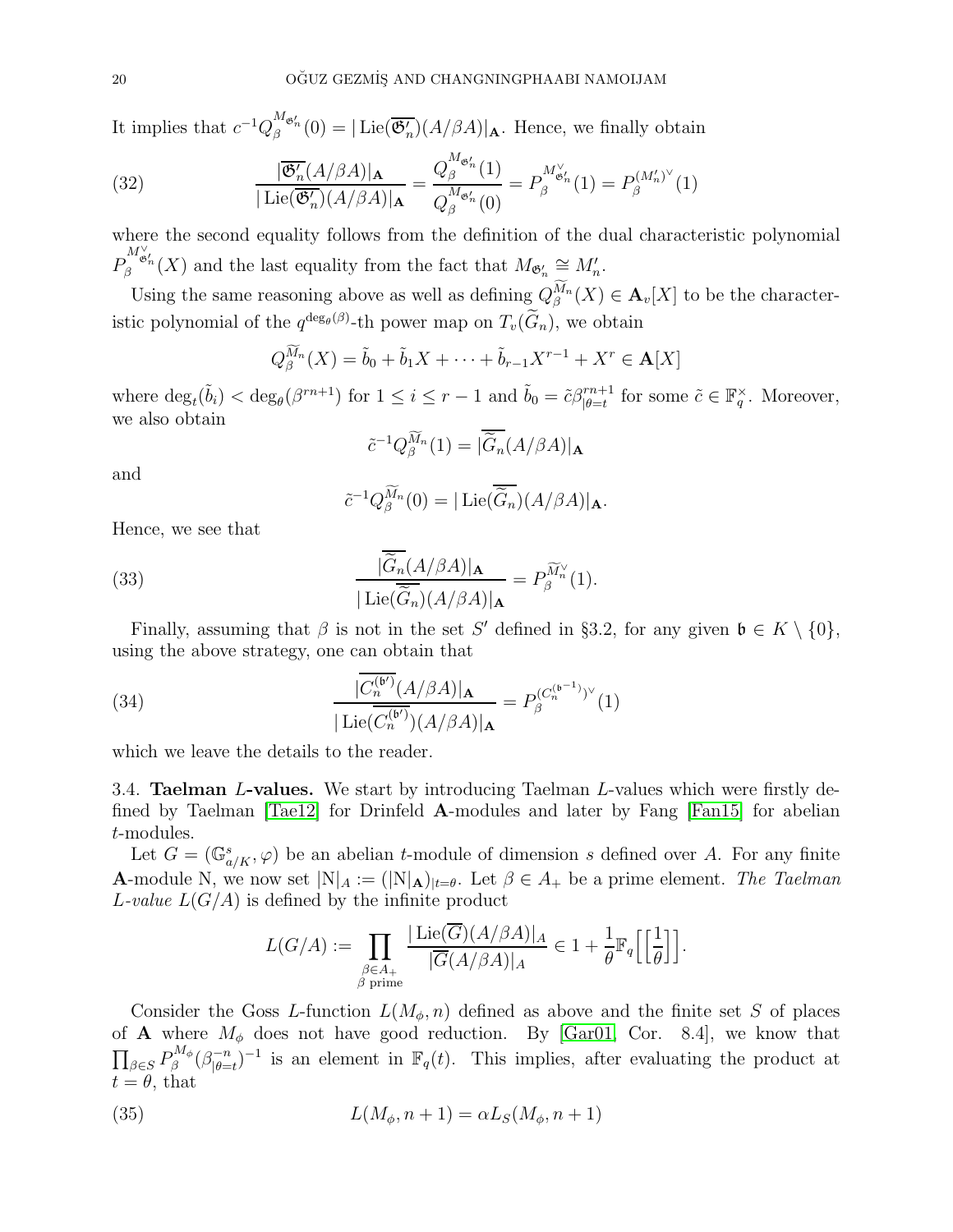for some  $\alpha \in K^{\times}$  whenever both sides converge in  $K_{\infty}$ . Hence combining [\(28\)](#page-18-1), [\(32\)](#page-19-0) and [\(35\)](#page-19-1), we obtain

<span id="page-20-0"></span>(36) 
$$
L(M_{\phi}, n+1) = \alpha' L(\mathfrak{G}'_{n}/A)
$$

for some  $\alpha' \in K^{\times}$ .

On the other hand, [\[Gar01,](#page-53-8) Cor. 8.4] implies (see also [\[Gos02,](#page-53-29) Ex. 7]) that for  $\mathfrak{b} \in K \setminus \{0\}$ , the local factors of the Goss L-function of  $\mathbf{C}_n^{(b)}$  $_n^{(b)}$  at primes in S' are all equal to 1. Hence, for any  $n \in \mathbb{Z}_{\geq 1}$ , using [\(30\)](#page-18-2) and [\(34\)](#page-19-2), we obtain

<span id="page-20-1"></span>(37) 
$$
L(\mathbf{C}^{(\mathfrak{b})}, n+1) = \alpha'' L(C_n^{(\mathfrak{b}')}/A), \ \alpha'' \in K^{\times}.
$$

We now obtain the following equivalent statement of the first part of Theorem [1.1.](#page-2-0)

<span id="page-20-3"></span>**Theorem 3.4.** For any non-negative integer n, let  $\mathfrak{G}'_n = (\mathbb{G}_{a/K}^{rn+r-1}, \varphi'_n)$  be the abelian tmodule defined as above and  $L(\mathfrak{G}_n'/A)$  be its Taelman L-value. Then,  $L(\mathfrak{G}_n'/A)$  is transcendental over  $\overline{K}$ . Furthermore, for any  $n \in \mathbb{Z}_{\geq 1}$  and  $\mathfrak{b} \in K \setminus \{0\}$ ,  $L(C_n^{(\mathfrak{b}')}/A)$  is also transcendental over  $\overline{K}$ .

Observe that [\(29\)](#page-18-3) and [\(33\)](#page-19-3) imply

(38) 
$$
L(\wedge_{K[t]}^{r-1} M_{\phi}, n+1) = \alpha''' L(\widetilde{G}_n/A)
$$

for some  $\alpha''' \in K^{\times}$  and hence we may also write an equivalent statement for the second part of Theorem [1.1](#page-2-0) as follows.

<span id="page-20-4"></span>**Theorem 3.5.** Let  $\tilde{G}_n = (\mathbb{G}_{a/K}^{rn+1}, \tilde{\psi}_n)$  be the abelian t-module defined as in [\(27\)](#page-17-2) and  $L(\tilde{G}_n/A)$ be its Taelman L-value. Then for any non-negative integer n,  $L(\widetilde{G}_n/A)$  is transcendental over  $\overline{K}$ .

### <span id="page-20-2"></span>4. t-motives and their Galois groups

To prove Theorem [3.4](#page-20-3) and Theorem [3.5,](#page-20-4) the main tools we will be using are the transcendence results of Papanikolas's [\[Pap08\]](#page-53-11) and Chang and Papanikolas's approach to compute certain motivic Galois groups [\[CP11\]](#page-52-17), [\[CP12\]](#page-52-10). In this section, our aim is to provide necessary background on t-motives and prove Theorem [4.11.](#page-26-0) Due to the similarity of the terminology we are using, we warn the reader that the t-motives will appear as completely new objects in the present paper and should not be confused with Taelman t-motives.

In the present section, §5, and the appendix §A, we introduce our methods to study Drinfeld A-modules defined over K as well as abelian t-modules corresponding to the  $(r-1)$ st exterior power of their abelian t-motives and their tensor product with tensor powers  $C^{\otimes n}$ of the Carlitz module. We emphasize that our methods, without any change, can be also used to study these objects whenever Drinfeld A-modules are defined over  $\overline{K}$ .

4.1. t-motives and system of difference equations. This subsection aims to give a rapid introduction to the main tools used in Papanikolas's theory. We refer the reader to [\[BP20\]](#page-52-12), [\[CPY19\]](#page-52-18), [\[HJ20\]](#page-53-26) and [\[Pap08\]](#page-53-11) for further details.

Recall that  $\overline{K}$  is the algebraic closure of K in  $\mathbb{C}_{\infty}$  and  $\overline{K}(t)$  is the fraction field of the polynomial ring  $\overline{K}[t]$ . We define the non-commutative ring

$$
\overline{K}(t)[\sigma, \sigma^{-1}] := \Big\{\sum_{i=-n}^{m} g_i \sigma^i \mid g_i \in \overline{K}(t), \ n, m \in \mathbb{Z}_{\geq 0} \Big\}
$$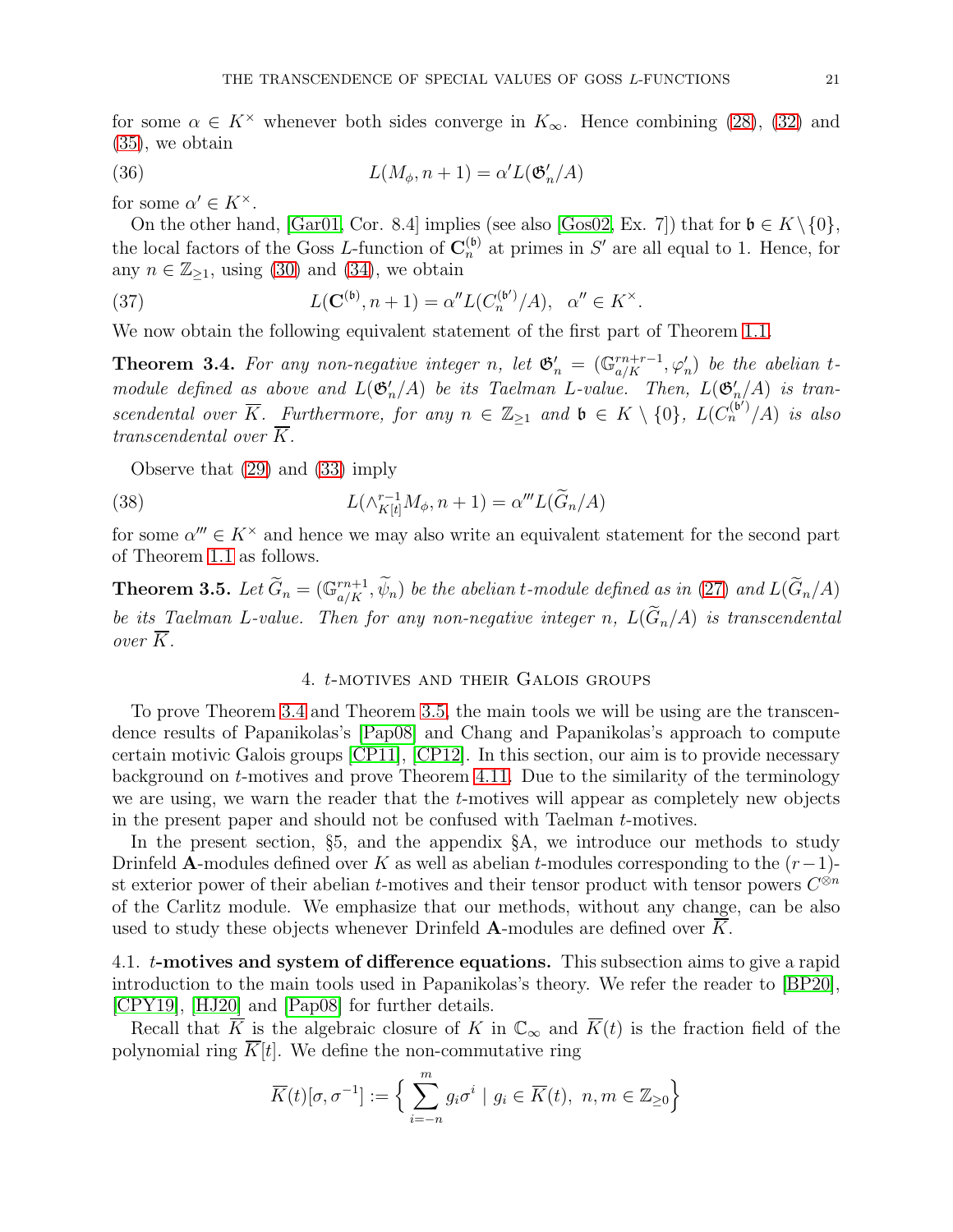subject to the condition

$$
\sigma g = g^{(-1)}\sigma, \ \ g \in \overline{K}(t).
$$

Furthermore we define  $\overline{K}[t,\sigma]$  to be the subset of  $\overline{K}(t)[\sigma,\sigma^{-1}]$  containing elements only of the form  $\sum_{i=0}^m f_i \sigma^i$  where  $f_i \in \overline{K}[t]$ . For  $k, l \geq \mathbb{Z}_{\geq 1}$ , we also set  $\text{Mat}_{k \times l}(\overline{K}[\sigma])$  to be set of elements of the form  $\sum_{i=0}^{m} g_i \sigma^i$  with  $g_i \in \text{Mat}_{k \times l}(\overline{K})$ .

- **Definition 4.1.** (i) A pre-t-motive H is a left  $\overline{K}(t)[\sigma, \sigma^{-1}]$ -module that is finite dimensional over  $\overline{K}(t)$ .
	- (ii) We define the pre-t-motive  $\mathbf{1}_{\mathcal{P}} := \overline{K}(t)$  which is equipped with the left  $\overline{K}[\sigma, \sigma^{-1}]$ module structure given by

$$
\sigma\cdot f=f^{(-1)},\quad f\in\mathbf{1}_{\mathcal{P}}.
$$

- (iii) For any pre-t-motive  $H_1$  and  $H_2$ , the pre-t-motive  $H_1 \otimes H_2 := H_1 \otimes_{\overline{K}(t)} H_2$  on which  $\sigma$  acts diagonally is called the tensor product of  $H_1$  and  $H_2$ .
- (iv) For any pre-t-motive H, we define the dual of H to be the pre-t-motive  $H^{\vee}$  given by  $H^{\vee} := \text{Hom}_{\overline{K}(t)}(H, \mathbf{1}_{\mathcal{P}}).$

The set of pre-t-motives forms a category P so that the morphisms are left  $\overline{K}(t)[\sigma, \sigma^{-1}]$ module homomorphisms and  $\mathbf{1}_p$  is the trivial object. It is also closed under taking direct sums and for any pre-t-motive  $H$  and a positive integer  $m$ , we denote the direct sum of m-many H by  $H^m$ . We set  $H^{\dagger} := \mathbb{L} \otimes_{\overline{K}(t)} H$  and equip it with the left  $\overline{K}(t)[\sigma, \sigma^{-1}]$ -module structure given by

$$
\sigma \cdot (g \otimes h) = g^{(-1)} \otimes \sigma h, \ \ g \in \mathbb{L}, \ \ h \in H.
$$

We also let  $H^{\text{Betti}}$  be the set of elements of  $H^{\dagger}$  fixed by  $\sigma$ . Note that it is a finite dimensional  $\mathbb{F}_q(t)$ -vector space [\[Pap08,](#page-53-11) Prop. 3.3.8].

Let  $\Phi \in GL_r(\overline{K}(t))$  be the matrix representing the *σ*-action on a pre-*t*-motive H free of rank r over  $\overline{K}(t)$ . We say that H is rigid analytically trivial if there exists a matrix  $\Psi \in GL_r(\mathbb{L})$  such that

$$
\Psi^{(-1)}=\Phi\Psi.
$$

Furthermore we call  $\Psi$  *a rigid analytic trivialization of H*. For a rigid analytically trivial pret-motive H with a  $\overline{K}(t)$ -basis  $n \in Mat_{r\times 1}(H)$  and a rigid analytic trivialization  $\Psi \in GL_r(\mathbb{L}),$ the entries of  $\Psi^{-1}$ **n** form an  $\mathbb{F}_q(t)$ -basis for  $H^{\text{Betti}}$  ([\[Pap08,](#page-53-11) Thm. 3.3.9(b)]) and moreover by [\[Pap08,](#page-53-11) Thm. 3.3.15] the category of rigid analytically trivial pre-t-motives forms a neutral Tannakian category over  $\mathbb{F}_q(t)$  with the fiber functor  $H \mapsto H^{\text{Betti}}$ .

We now introduce our next object in the following definition.

**Definition 4.2.** An A-finite dual t-motive  $\mathcal{H}$  over  $\overline{K}$  is a left  $\overline{K}[t, \sigma]$ -module which is free and finitely generated over both  $\overline{K}[t]$  and  $\overline{K}[\sigma]$  with the property that the determinant of the matrix representing the  $\sigma$ -action on  $\mathcal H$  is equal to  $c(t-\theta)^n$  for some  $c \in \overline K^\times$  and  $n \in \mathbb N$ .

The set of A-finite dual t-motives forms a category whose morphisms are left  $\overline{K}[t, \sigma]$ module homomorphisms. Let  $H$  and  $H'$  be two **A**-finite dual t-motives. The set of morphisms  $\mathcal{H} \to \mathcal{H}'$  of **A**-finite dual *t*-motives is denoted by  $\text{Hom}_{\overline{K}[t,\sigma]}(\mathcal{H},\mathcal{H}')$  and furthermore we fix the notation  $\text{End}_{\overline{K}[t,\sigma]}(\mathcal{H}) := \text{Hom}_{\overline{K}[t,\sigma]}(\mathcal{H},\mathcal{H})$  for the endomorphism ring of  $\mathcal{H}$ .

<span id="page-21-0"></span>Remark 4.3. We note that A-finite dual t-motives can be seen as a subcategory of the category of objects called *dual t-motives over*  $\overline{K}$  defined by Anderson in his unpublished notes. Moreover, he showed that the category of dual *t*-motives over  $\overline{K}$  is equivalent to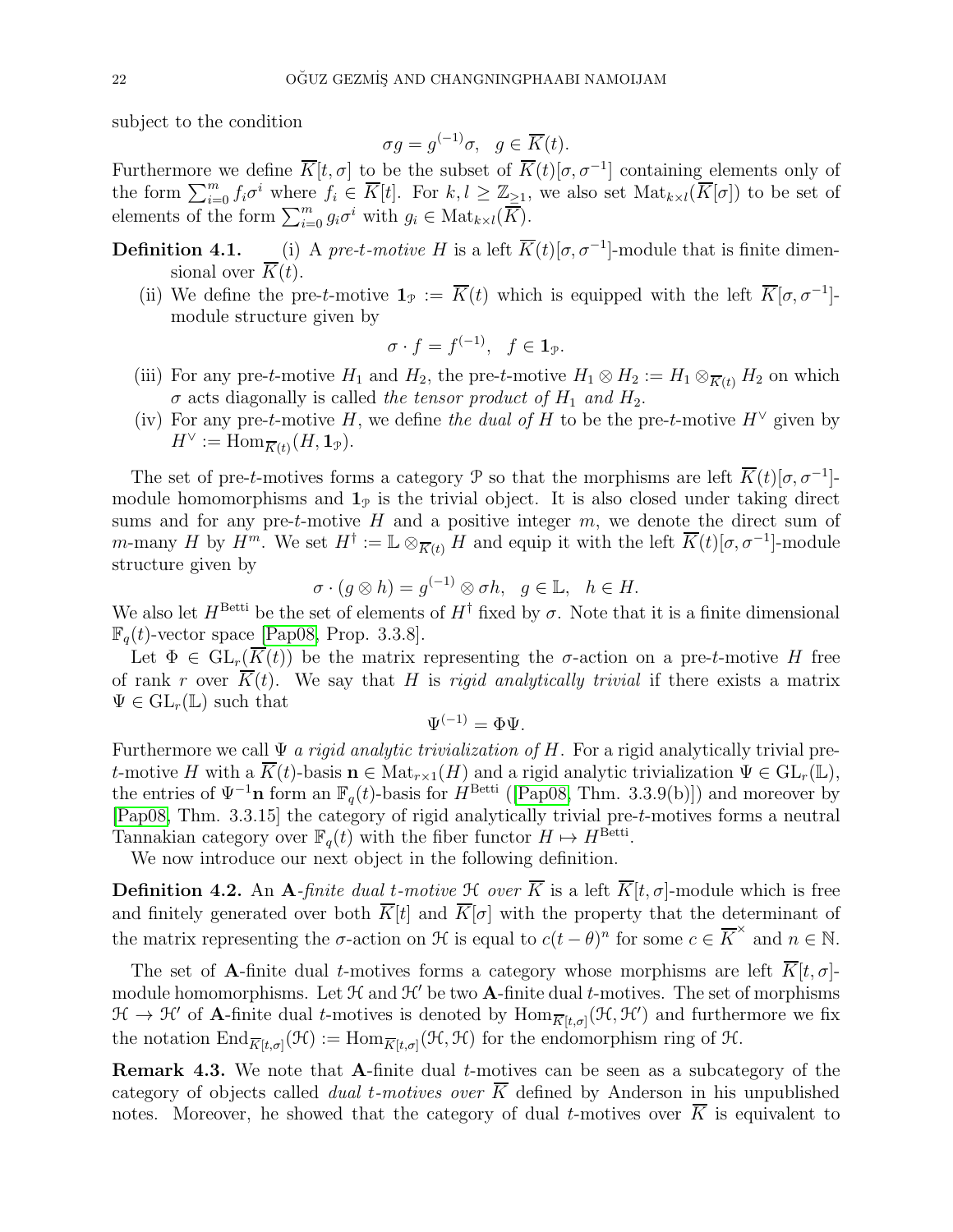the category of t-modules defined over  $\overline{K}$  via an explicitly constructed covariant functor. Although we will not introduce explicit details, however, we will see an instance of the construction of the aforementioned functor in the next section for A-finite dual t-motives. We refer the reader to excellent references [\[BP20\]](#page-52-12) and [\[HJ20\]](#page-53-26) on Anderson's results in this direction.

Let  $\Phi \in \text{Mat}_r(\overline{K}[t])$  be the matrix representing the  $\sigma$ -action on  $\mathcal H$  for a given  $\overline{K}[t]$ -basis. If there exists a matrix  $\Psi \in GL_r(\mathbb{T})$  so that  $\Psi^{(-1)} = \Phi \Psi$ , then H is said to be rigid analytically *trivial.* Note that by [\[ABP04,](#page-52-19) Prop. 3.1.3], the entries of  $\Psi$  are regular at  $t = \theta$  as a function of t.

We set  $H := \overline{K}(t) \otimes_{\overline{K}[t]} \mathfrak{H}$  and define  $\sigma(f \otimes h) := f^{(-1)} \otimes \sigma h$  for any  $f \in \overline{K}(t)$  and  $h \in \mathcal{H}$ . It is a left  $\overline{K}(t)[\sigma, \sigma^{-1}]$ -module which is finite dimensional over  $\overline{K}(t)$ . Hence, the assignment  $\mathfrak{H} \mapsto H$  is a functor from the category of **A**-finite dual t-motives to the category P of pre-t-motives.

Consider the A-finite dual t-motives  $\mathcal{H}_1$  and  $\mathcal{H}_2$  and the pre-t-motives  $H_1 = \overline{K}(t) \otimes_{\overline{K}(t)} \mathcal{H}_1$ and  $H_2 = \overline{K}(t) \otimes_{\overline{K}[t]} \mathfrak{H}_2$ . Let  $\text{Hom}_{\overline{K}(t)[\sigma,\sigma^{-1}]}(H_1, H_2)$  be the set of left  $\overline{K}(t)[\sigma, \sigma^{-1}]$ -module homomorphisms from  $H_1$  to  $H_2$ . By [\[Pap08,](#page-53-11) Prop. 3.4.5], the natural map

<span id="page-22-0"></span>(39) 
$$
\text{Hom}_{\overline{K}[t,\sigma]}(\mathcal{H}_1,\mathcal{H}_2) \otimes_{\mathbf{A}} \mathbb{F}_q(t) \to \text{Hom}_{\overline{K}(t)[\sigma,\sigma^{-1}]}(H_1,H_2)
$$

is an isomorphism of  $\mathbb{F}_q(t)$ -vector spaces.

We define the category  $\mathcal T$  of t-motives to be the strictly full Tannakian subcategory generated by the images of rigid analytically trivial  $\bf{A}$ -finite dual *t*-motives under the assignment  $\mathcal{H} \mapsto H$  which lie in the category of rigid analytically trivial pre-t-motives [\[Pap08,](#page-53-11) §3.4.10]. Morphisms between t-motives are given by left  $\overline{K}(t)[\sigma, \sigma^{-1}]$ -module homomorphisms. Let H and H' be two t-motives. We set  $\text{Hom}_{\mathcal{J}}(H, H')$  to be the set of morphisms  $H \to H'$  of tmotives and furthermore we fix the notation  $\text{End}_{\mathcal{I}}(H) := \text{Hom}_{\mathcal{I}}(H, H)$  for the endomorphism ring of  $H$ .

Let  $\mathfrak{T}_H$  denote the strictly full Tannakian subcategory of T generated by a t-motive H. As  $\mathcal{T}_H$  is a neutral Tannakian category over  $\mathbb{F}_q(t)$ , there is an affine group scheme  $\Gamma_H$  over  $\mathbb{F}_q(t)$  which is a subgroup of the  $\mathbb{F}_q(t)$ -group scheme  $GL_{s/\mathbb{F}_q(t)}$  of  $s \times s$  invertible matrices so that  $\mathcal{T}_H$  is equivalent to the category  $\text{Rep}(\Gamma_H, \mathbb{F}_q(t))$  of finite dimensional representations of  $\Gamma_H$  over  $\mathbb{F}_q(t)$  [\[Pap08,](#page-53-11) §3.5]. Furthermore, we call  $\Gamma_H$  the Galois group of H.

<span id="page-22-1"></span>**Theorem 4.4.** [\[Pap08,](#page-53-11) Thm. 1.1.7] Let H be a t-motive and let  $\Gamma_H$  be its Galois group. Suppose that  $\Phi \in GL_r(\overline{K}(t)) \cap Mat_r(\overline{K}[t])$  represents the multiplication by  $\sigma$  on H and that  $\det(\Phi) = c(t - \theta)^n$  where  $c \in \overline{k}^{\times}$ . Let  $\Psi \in GL_r(\mathbb{T})$  be a rigid analytic trivialization of H and  $\overline{K}(\Psi(\theta))$  be the field generated by the entries of  $\Psi(\theta)$ . Then,

$$
\operatorname{tr.deg}_{\overline{K}}\overline{K}(\Psi(\theta)) = \dim \Gamma_H.
$$

We briefly explain the theory of difference equations and the Galois groups attached to them for a particular choice of fields, namely the triple  $(\mathbb{F}_a(t), \overline{K}(t), \mathbb{L})$  which is  $\sigma$ -admissible in the sense of [\[Pap08,](#page-53-11) Sec. 4.1.1]. For more details on the subject, we refer the reader to [\[Pap08,](#page-53-11) Sec. 4].

Fix  $\Phi \in GL_r(\overline{K}(t))$  and suppose that  $\Psi = (\Psi_{ij}) \in GL_r(\mathbb{L})$  satisfies

$$
\Psi^{(-1)} = \Phi \Psi.
$$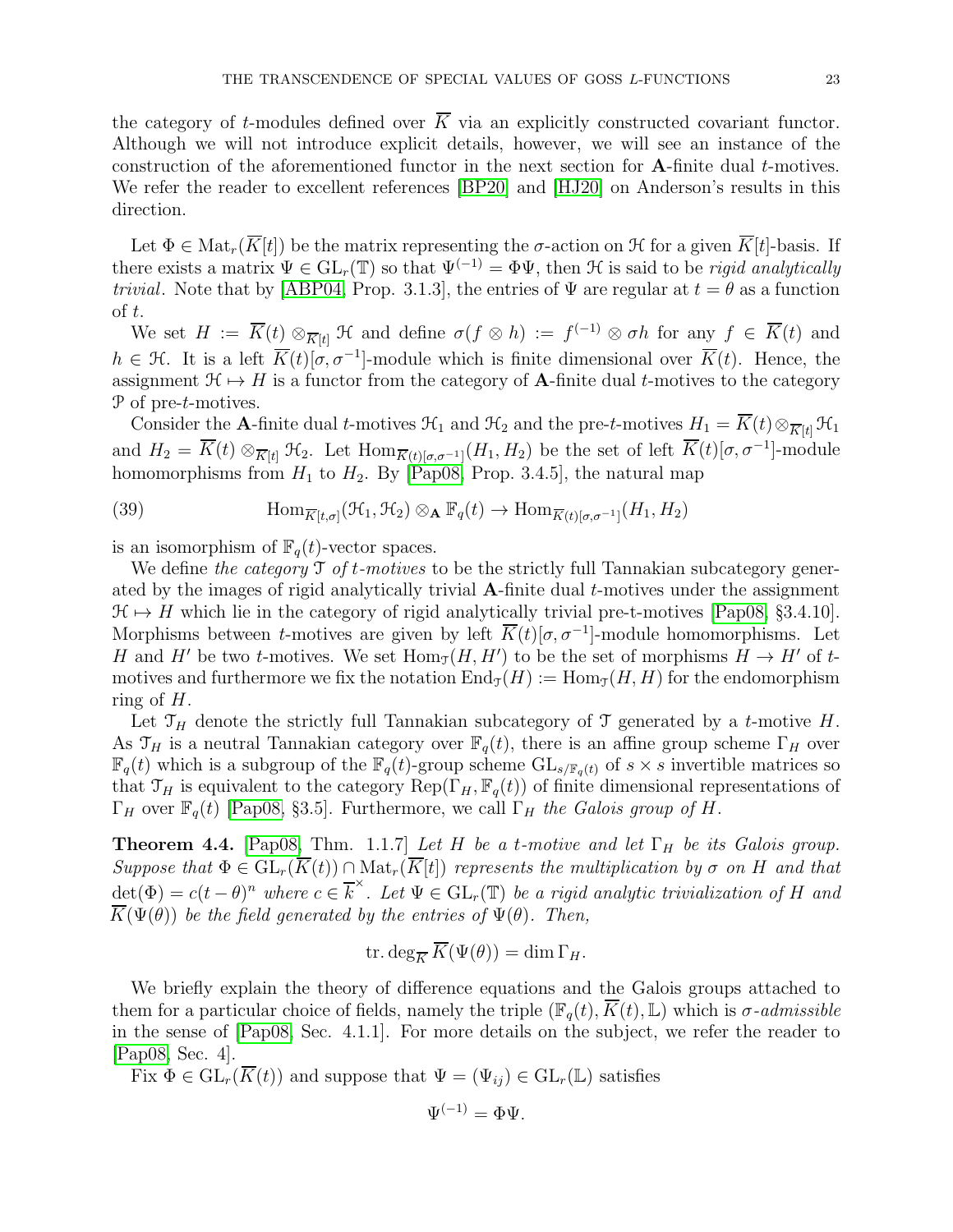We define a  $\overline{K}(t)$ -algebra map  $\nu : \overline{K}(t)[X,1/\det X] \to \mathbb{L}$  by setting  $\nu(X_{ij}) := \Psi_{ij}$ , where  $X = (X_{ij})$  is an  $r \times r$ -matrix of independent variables. We define  $\Sigma := \text{Im}\,\nu =$  $\overline{K}(t)[\Psi,1/\det\Psi] \subseteq \mathbb{L}$  and consider  $Z_{\Psi} = \text{Spec } \Sigma$ . Note that, by the construction,  $Z_{\Psi}$  is the smallest closed subscheme of  $\mathrm{GL}_{r/\overline{K}(t)}$  such that  $\Psi \in Z_{\Psi}(\mathbb{L})$ .

Let  $\Psi_1 = (\Psi_1)_{ij}, \Psi_2 = (\Psi_2)_{ij} \in GL_r(\mathbb{L} \otimes_{\overline{K}(t)} \mathbb{L})$  be such that  $(\Psi_1)_{ij} = \Psi_{ij} \otimes 1$  and  $(\Psi_2)_{ij} = 1 \otimes \Psi_{ij}$ . We set  $\widetilde{\Psi} := (\widetilde{\Psi}_{ij}) := \Psi_1^{-1} \Psi_2 \in GL_r(\mathbb{L} \otimes_{\overline{K}(t)} \mathbb{L})$ . We define an  $\mathbb{F}_q(t)$ algebra map  $\mu : \mathbb{F}_q(t)[X, 1/\det X] \to \mathbb{L} \otimes_{\overline{K}(t)} \mathbb{L}$  by setting  $\mu(X_{ij}) := \Psi_{ij}$ . We further consider  $\Gamma_{\Psi} := \text{Spec}(\text{Im }\mu)$ . Then  $\Gamma_{\Psi}$  is the smallest closed subscheme of  $\text{GL}_{r/\mathbb{F}_q(t)}$  such that  $\widetilde{\Psi} \in \Gamma_{\Psi}(\mathbb{L} \otimes_{\overline{K}(t)} \mathbb{L}).$  We call  $\Gamma_{\Psi}$  the Galois group of the system  $\Psi^{(-1)} = \Phi \Psi$ .

<span id="page-23-1"></span>**Theorem 4.5.** [\[Pap08,](#page-53-11) Sec. 4.3, Sec. 4.3.2, Thm. 4.5.10] Let H be a t-motive,  $\Gamma_H$  be its Galois group and  $\Phi \in GL_r(K(t))$  represent the multiplication by  $\sigma$  on a  $K(t)$ -basis of H. Let  $\Psi \in \widetilde{\mathrm{GL}}_r(\mathbb{L})$  be such that  $\Psi^{(-1)} = \Phi \Psi$ . Then, the  $\mathbb{F}_q(t)$ -scheme  $\Gamma_{\Psi}$  is absolutely irreducible and smooth over the algebraic closure  $\overline{\mathbb{F}_q(t)}$  of  $\mathbb{F}_q(t)$ . Moreover,  $\Gamma_{\Psi} \cong \Gamma_H$  over  $\mathbb{F}_q(t)$ .

4.2. **A-finite dual t-motives and t-modules.** We consider the map  $* : \overline{K}[\tau] \to \overline{K}[\sigma]$  given by  $\left(\sum a_i \tau^i\right)^* = \sum a_i^{(-i)} \sigma^i$ . For any matrix  $B = (B_{ij}) \in \text{Mat}_{n \times m}(\overline{K}[\tau])$ , we also define  $B^* =$  $(B_{ij}^*) \in \text{Mat}_{m \times n}(\overline{K}[\sigma])$  such that  $B_{ij}^* := (B_{ji})^*$ . Observe that for any  $B, D \in \text{Mat}_{n \times n}(\overline{K}[\tau]),$ we have  $(BD)^* = D^*B^*$ .

Given a t-module  $G = (\mathbb{G}_{a/\overline{K}}^d, \varphi)$ , we set  $\mathcal{H}_G := \text{Mat}_{1 \times d}(\overline{K}[\sigma])$  and equip it with a  $\overline{K}[t]$ module structure given by

$$
ct \cdot h := ch\varphi(t)^*, \quad c \in \overline{K}, \quad h \in \mathfrak{H}_G.
$$

If  $\mathcal{H}_G$  is an **A**-finite dual *t*-motive, then we call G an **A**-finite *t*-module of dimension d.

Let  $G' = (\mathbb{G}_q^{d'})$  $\mathcal{A}'_{a/\overline{K}}, \varphi'$  be another t-module and set  $\mathcal{H} := \mathcal{H}_G$  and  $\mathcal{H}' := \mathcal{H}_{G'}$ . For any  $m \in \mathbb{Z}_{\geq 1}$  and  $1 \leq j \leq m$ , let  $s_{j,m} \in \text{Mat}_{1 \times m}(\mathbb{F}_q)$  be the vector whose j-th entry is 1 and the other entries are zero. Then, clearly the set  $\{s_{1,d},\ldots,s_{d,d}\}\subset \text{Mat}_{1\times d}(K[\sigma])$  (  $\{s_{1,d'},\ldots,s_{d',d'}\}\subset \text{Mat}_{1\times d'}(\overline{K}[\sigma])$  resp.) forms a  $\overline{K}[\sigma]$ -basis for  $\mathfrak{H}(\mathcal{H}'$  resp.).

Let P :  $G \to G'$  be a morphism of t-modules defined over  $\overline{K}$ , that is, we have an element  $P \in Mat_{d' \times d}(\overline{K}[\tau])$  satisfying  $P\varphi(t) = \varphi'(t)P$ . We define a map  $\epsilon_P : \mathfrak{H} \to \mathfrak{H}'$  given by

$$
\epsilon_{\mathcal{P}}(h) = h\mathcal{P}^*, \ \ h \in \mathfrak{H}.
$$

Clearly, it is  $\overline{K}[\sigma]$ -linear and furthermore note that

$$
t \cdot \epsilon_{\mathcal{P}}(h) = t \cdot h\mathcal{P}^* = h\mathcal{P}^*\varphi'(t)^* = h\varphi(t)^*\mathcal{P}^* = (t \cdot h)\mathcal{P}^* = \epsilon_{\mathcal{P}}(t \cdot h).
$$

Thus,  $\epsilon_{\rm P}$  commutes with t and we have proved the following lemma.

**Lemma 4.6.** For every morphism  $P: G \to G'$ , the map  $\epsilon_P: \mathfrak{H} \to \mathfrak{H}'$  is a morphism of **A**-finite dual t-motives, that is, a left  $\overline{K}[t, \sigma]$ -module homomorphism.

Now let  $d' = d$ . It is easy to check by using the construction of  $\epsilon_{P}$  that the assignment  $G \mapsto \mathcal{H}_G$  forms a functor from the category of **A**-finite t-modules of dimension d over K to the category of **A**-finite dual *t*-motives which are of rank d over  $\overline{K}[\sigma]$ .

<span id="page-23-0"></span>**Proposition 4.7** (cf. [\[HJ20,](#page-53-26) Thm. 2.5.11]). The functor  $G \mapsto \mathcal{H}_G$  from the category of **A**-finite t-modules of dimension d defined over  $\overline{K}$  to the category of **A**-finite dual t-motives of rank d over  $\overline{K}[\sigma]$  is fully faithful.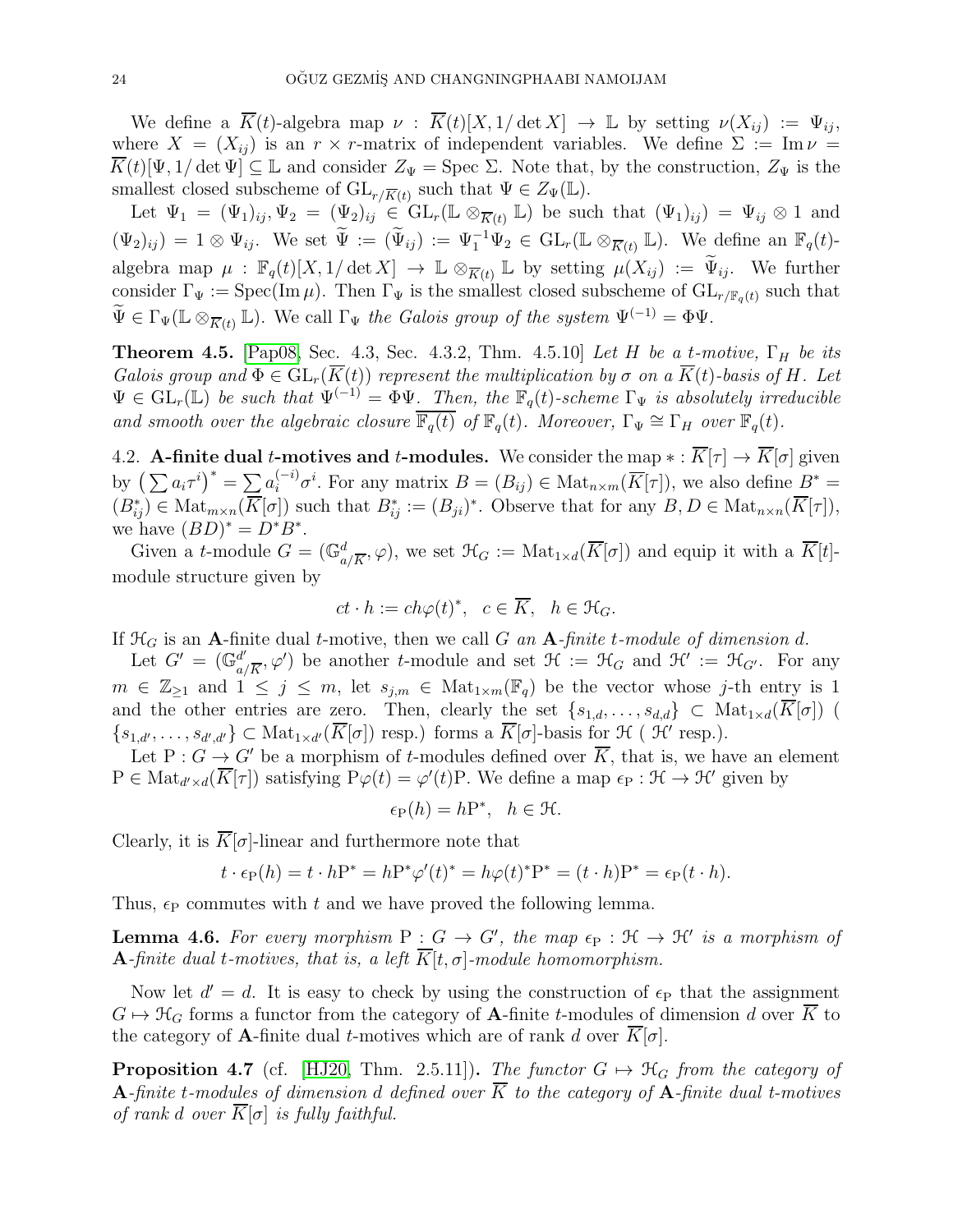*Proof.* Consider the A-finite dual t-motives  $H$  and  $H'$  defined as above. Let  $\mathfrak h$  be an element in  $\text{Hom}_{\overline{K}[t,\sigma]}(\mathcal{H},\mathcal{H}')$  and consider the  $\overline{K}[\sigma]$ -basis  $\{s_{1,d},\ldots,s_{d,d}\}$  of  $\mathcal{H}$ . For any  $1 \leq j \leq d$ , there exist  $\mathscr{B}_{j1},\ldots,\mathscr{B}_{jd} \in \overline{K}[\sigma]$  such that  $\mathfrak{h}(s_{j,d}) = \sum_{i=1}^d \mathscr{B}_{ji} s_{i,d}$ . Set  $\mathscr{B}' := (\mathscr{B}'_{ij}) \in$  $\text{Mat}_{d}(\overline{K}[\tau])$  so that  $(\mathscr{B}')^* = (\mathscr{B}_{ij})$ . Thus we see that

$$
s_{j,d}\varphi(t)^{*}(\mathscr{B}')^{*}=(t\cdot s_{j,d})(\mathscr{B}')^{*}=\mathfrak{h}(t\cdot s_{j,d})=t\cdot \mathfrak{h}(s_{j,d})=t\cdot (s_{j,d}(\mathscr{B}')^{*})=s_{j,d}(\mathscr{B}')^{*}\varphi'(t)^{*}.
$$

The above calculation implies that  $\mathscr{B}'\varphi(t) = \varphi'(t)\mathscr{B}'$  and hence  $\mathscr{B}' : G \to G'$  is a morphism of t-modules, that is, h is the morphism  $\epsilon_{\mathscr{B}'} : \mathcal{H} \to \mathcal{H}'$  associated to  $\mathscr{B}'$ . Thus, the functor is full. On the other hand, since  $\epsilon_{\mathscr{B}'} = 0$  if and only if  $\mathscr{B}' = 0$ , the faithfulness is obvious.  $\square$ 

- **Remark 4.8.** (i) Let G be an A-finite t-module,  $\mathcal{H}_G$  the corresponding A-finite dual t-motive and  $H_G = \overline{K}(t) \otimes_{\overline{K}[t]} \mathfrak{H}_G \in \mathfrak{T}$  the t-motive associated to  $\mathfrak{H}_G$ . Proposition [4.7](#page-23-0) implies the isomorphism of rings  $\text{End}(G) \cong \text{End}_{\overline{K}[t,\sigma]}(\mathcal{H}_G)$ . Recall the definition of  $\text{End}_{\overline{K}}(G)$  from §2.2 and set  $\text{End}(G) := \text{End}_{\overline{K}}(G)$ . Thus, by [\(39\)](#page-22-0), we also obtain the isomorphism  $\text{End}(G) \otimes_{\mathbf{A}} \mathbb{F}_q(t) \cong \text{End}_{\mathfrak{I}}(H_G)$  of  $\mathbb{F}_q(t)$ -vector spaces.
	- (ii) Let  $G_0$  be the Drinfeld A-module given in [\(6\)](#page-6-0). By Drinfeld [\[Dri74\]](#page-53-20), we know that  $End(G_0)$  can be identified by the image of the ring isomorphism

$$
End(G_0) \to \{c \in \mathbb{C}_{\infty} | \ c\Lambda_{G_0} \subseteq \Lambda_{G_0}\} \subset \mathbb{C}_{\infty}
$$

sending  $c = c_0 + c_1 \tau + \cdots + c_\ell \tau^\ell$  to  $dc = c_0$ . We set  $K_\phi \subset \mathbb{C}_\infty$  to be the fraction field of End( $G_0$ ). Thus by part (i), we have the ring isomorphism  $K_{\phi} \cong \text{End}_{\mathfrak{I}}(H_{G_0})$  which was first established by Anderson.

4.3. Computation of Galois groups of certain t-motives. Recall that  $G_0 = (\mathbb{G}_{a/K}, \phi)$  is the Drinfeld A-module of rank  $r \geq 2$  defined over K given as in [\(6\)](#page-6-0). We set  $\mathcal{H}_{\phi} := \bigoplus_{i=1}^r \overline{K}[t] n_i$ to be the free  $\overline{K}[t]$ -module with a  $\overline{K}[t]$ -basis  $\{n_1, \ldots, n_r\}$ . Let  $\boldsymbol{n} := [n_1, \ldots, n_r]$ <sup>tr</sup>. We define the  $\overline{K}$ -linear action of  $\sigma$  on  $n$  by  $\sigma n = \Phi_{\phi} n$ , where

$$
\Phi_{\phi}:=\begin{bmatrix}0 & 1 & & 0 \\ \vdots & \vdots & & \vdots \\ 0 & 0 & & 1 \\ (t-\theta)/a_r^{(-r)} & -a_1^{(-1)}/a_r^{(-r)} & \dots & -a_{r-1}^{(-r+1)}/a_r^{(-r)}\end{bmatrix}\in \text{Mat}_r(\overline{K}[t]).
$$

Thus one can see that  $\mathcal{H}_{\phi}$  is a left  $\overline{K}[t, \sigma]$ -module which is free of rank one over  $\overline{K}[\sigma]$  with the basis  $\{n_1\}$  and furthermore, by the discussion on the previous section, it is the **A**-finite dual *t*-motive associated to  $G_0$ .

For  $u \in \text{Lie}(G_0)(\mathbb{C}_{\infty})$ , recall that  $f_u(t)$  is the Anderson generating function for  $G_0$  at u given as in [\(9\)](#page-7-1) and the fixed **A**-basis  $\{\lambda_1, \ldots, \lambda_r\}$  of  $\Lambda_{G_0}$  in §2.3.

We introduce the matrices  $\Upsilon \in Mat_r(\mathbb{T})$  and  $V \in GL_r(K)$  by

$$
\Upsilon := \begin{bmatrix} f_{\lambda_1}^{(1)}(t) & \cdots & \cdots & \cdots & f_{\lambda_1}^{(r)}(t) \\ \vdots & & & \vdots \\ \vdots & & & \vdots \\ f_{\lambda_r}^{(1)}(t) & \cdots & \cdots & \cdots & f_{\lambda_r}^{(r)}(t) \end{bmatrix} \text{ and } V := \begin{bmatrix} a_1 & a_2^{(-1)} & \cdots & a_{r-1}^{(-r+2)} & a_r^{(-r+1)} \\ a_2 & a_3^{(-1)} & & a_r^{(-r+2)} \\ \vdots & \vdots & \cdots & \vdots \\ a_r^{(-1)} & & & \vdots \end{bmatrix}.
$$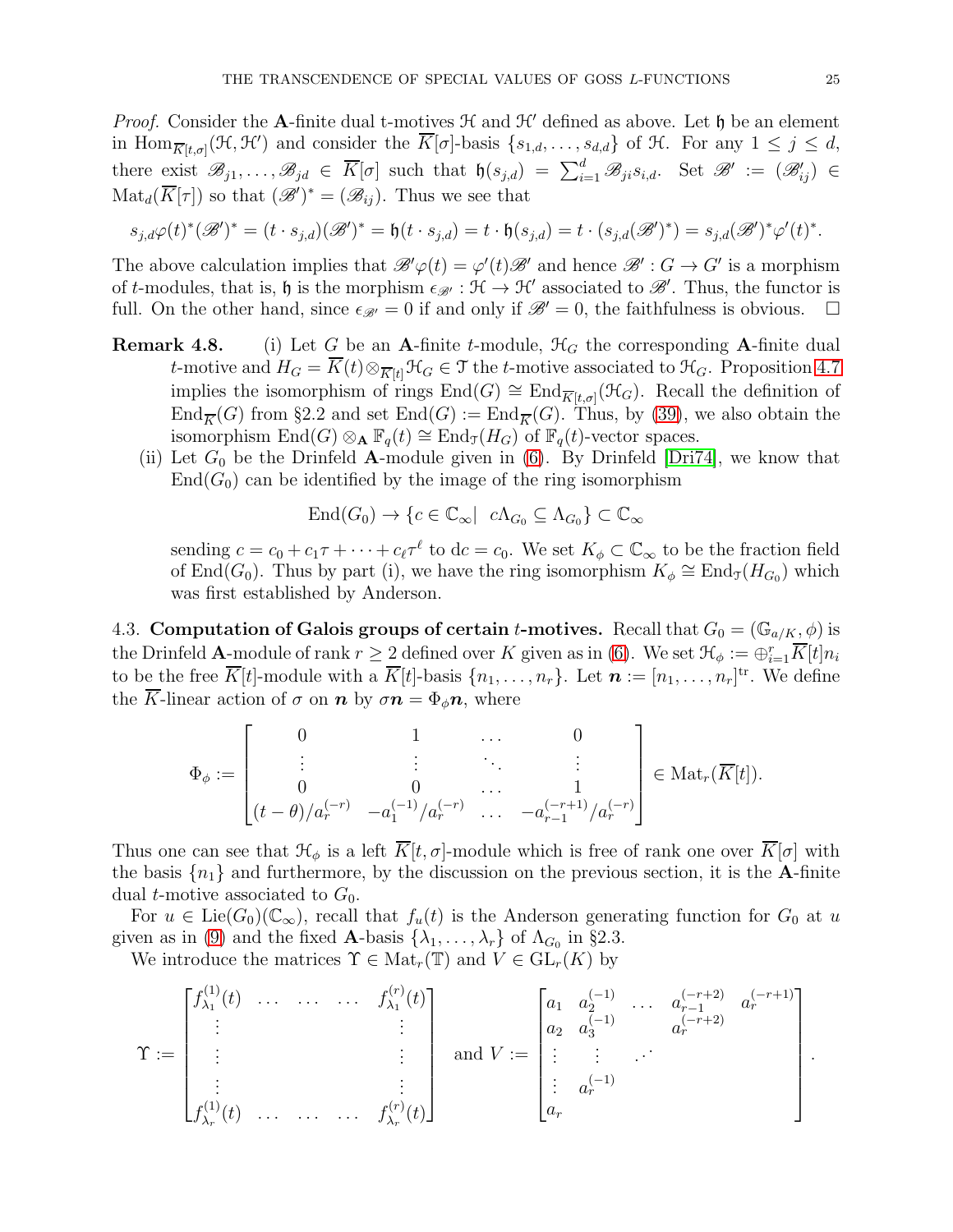By [\[GP19,](#page-53-21) Prop. 6.2.4], we know that  $\Upsilon \in GL_r(\mathbb{T})$ . Define  $\Psi_{\phi} := (\Upsilon V)^{-1} \in GL_r(\mathbb{T})$ . By using Lemma [2.4\(](#page-7-2)ii) one checks directly that  $\Psi_{\phi}^{(-1)} = \Phi_{\phi} \Psi_{\phi}$ . Thus, the **A**-finite dual *t*-motive  $\mathcal{H}_{\phi}$  is rigid analytically trivial and hence  $H_{\phi} := \overline{K}(t) \otimes_{\overline{K}[t]} \mathcal{H}_{\phi}$  is a t-motive.

Let *n* be a non-negative integer. We define  $\mathcal{H}_n := \bigoplus_{i=1}^r \overline{K}[t]h_i$  to be the free  $\overline{K}[t]$ -module with a fixed  $\overline{K}[t]$ -basis  $\{h_1, \ldots, h_r\}$  and set  $\boldsymbol{h} := [h_1, \ldots, h_r]^{\text{tr}}$ . We let

$$
\Phi_n := (\Phi_{\phi}^{-1})^{\text{tr}}(t-\theta)^{n+1}
$$

and equip  $\mathcal{H}_n$  with a  $\overline{K}[t, \sigma]$ -module structure by setting

$$
\sigma \boldsymbol{h} = \Phi_n \boldsymbol{h}.
$$

It is easy to see that  $\mathcal{H}_n$  is free of rank  $rn + r - 1$  over  $\overline{K}[\sigma]$  whose  $\overline{K}[\sigma]$ -basis is explicitly determined in the next subsection. Moreover  $\mathcal{H}_n$  has a rigid analytic trivialization given by  $\Psi_n := (\Psi_{\phi}^{-1})^{tr} \Omega^{n+1} \in GL_r(\mathbb{T})$  and hence the pre-t-motive  $H_n := \overline{K}(t) \otimes_{\overline{K}[t]} \mathcal{H}_n$  associated to  $\mathcal{H}_n$  forms a *t*-motive. We set  $K_n := \text{End}_{\mathcal{I}}(H_n)$  and  $K_{\phi} := \text{End}_{\mathcal{I}}(H_{\phi})$ .

<span id="page-25-2"></span>**Proposition 4.9.** We have  $\text{End}_{\overline{K}[t,\sigma]}(\mathcal{H}_{\phi}) = \text{End}_{\overline{K}[t,\sigma]}(\mathcal{H}_{n})$  and  $K_{\phi} = K_{n}$ . In particular,  $K_{n}$ forms a field.

*Proof.* Let  $g \in \text{End}_{\overline{K}[t,\sigma]}(\mathcal{H}_n)$  and  $G \in \text{Mat}_r(\overline{K}[t])$  be such that  $[g(h_1),\ldots,g(h_r)]^{\text{tr}} = Gh$ . Since  $\sigma g = g\sigma$ , we obtain  $G^{(-1)}\Phi_n = \Phi_n G$ . This implies that  $(G^{tr})^{(-1)}\Phi_\phi = \Phi_\phi G^{tr}$ . By a slight abuse of notation, we see that  $G<sup>tr</sup>$  defines an element in  $\text{End}_{\overline{K}[t,\sigma]}(\mathcal{H}_{\phi})$  such that  $[g(n_1), \ldots, g(n_r)]^{\text{tr}} = G^{\text{tr}} \boldsymbol{n}$ . The other inclusion can be obtained similarly. The second equality can be proved by using the same argument and the last assertion is a consequence of the second equality and Remark 4.8.

We call a t-motive H simple if it is simple as a left  $\overline{K}(t)[\sigma, \sigma^{-1}]$ -module. We already know by [\[CP12,](#page-52-10) Cor. 3.3.3] that  $H_{\phi}$  is a simple *t*-motive. One can further prove the following fact.

### <span id="page-25-1"></span>**Proposition 4.10.** For any  $n \geq 0$ , the t-motive  $H_n$  is simple.

*Proof.* Consider the dual  $H_{\phi}^{\vee} = \text{Hom}_{\overline{K}(t)}(H_{\phi}, \mathbf{1}_{\mathcal{P}})$  of the t-motive  $H_{\phi}$ . We claim that  $H_{\phi}^{\vee}$  is a simple left  $\overline{K}(t)[\sigma, \sigma^{-1}]$ -module. Let  $\mathscr U$  be a left  $\overline{K}(t)[\sigma, \sigma^{-1}]$ -submodule of  $H_{\phi}^{\vee}$  and set  $\mathscr{U}^{\perp} := \{ h \in H_{\phi} | f(h) = 0 \text{ for all } f \in \mathscr{U} \}.$  Then, it follows that  $\mathscr{U}^{\perp}$  is a left  $\overline{K}(t)[\sigma, \sigma^{-1}]$ . submodule of  $H_{\phi}$ . Since  $H_{\phi}$  is simple, we have that  $\mathscr{U}^{\perp}$  is either  $\{0\}$  or equal to  $H_{\phi}$ . By using the definition of  $\mathscr{U}^{\perp}$ , we see that  $\mathscr{U} = H_{\phi}^{\vee}$  if  $\mathscr{U}^{\perp} = \{0\}$  and  $\mathscr{U}$  is trivial if  $\mathscr{U}^{\perp} = H_{\phi}$ . This proves the claim. Let  $\mathfrak{C}_n$  be the A-finite dual t-motive associated to the n-th tensor power of the Carlitz module  $C^{\otimes n} = (\mathbb{G}_a^n, \varphi)$  given in Example [2.2](#page-6-2) and define  $C_n := \overline{K}(t) \otimes_{\overline{K}[t]} C_n$ to be the t-motive associated to  $\mathcal{C}_n$ . A similar approach as in the proof of Proposition [2.11](#page-12-0) implies that

<span id="page-25-0"></span>(40) 
$$
H_n \cong (H_{\phi}^{\vee} \otimes C_1) \otimes C_n
$$

as  $\overline{K}(t)[\sigma, \sigma^{-1}]$ -modules. By [\[Pap08,](#page-53-11) §3.2.11], we have that  $C_n \otimes C_n^{\vee} \cong \mathbf{1}_{\mathcal{P}}$  as pre-t-motives and the functor  $\mathfrak{F} : \mathcal{P} \to \mathcal{P}$  defined by  $P \mapsto P \otimes C_{n+1}^{\vee}$  yields an equivalence of categories. On the other hand, by using the construction of  $\mathcal{H}_n$ , one can see that  $\mathfrak{F}(H_n) = H_{\phi}^{\vee}$ .

Let J be a submodule of  $H_n$  and let  $\iota_J: J \to H_n$  be the inclusion monomorphism. Then, we have a left  $\overline{K}(t)[\sigma, \sigma^{-1}]$ -module homomorphism  $\mathfrak{F}(\iota_J) : \mathfrak{F}(J) \to H_{\phi}^{\vee}$ . Since the image Im  $\mathfrak{F}(J)$  of  $\mathfrak{F}(J)$  under the map  $\mathfrak{F}(\iota_J)$  is a submodule of  $H_{\phi}^{\vee}$  and  $H_{\phi}^{\vee}$  is a simple left  $\overline{K}(t)[\sigma, \sigma^{-1}]$ -module, we have Im  $\mathfrak{F}(J)$  is either 0 or  $H_{\phi}^{\vee}$ . If Im  $\mathfrak{F}(J) = 0$ , then since  $\mathfrak{F}$  is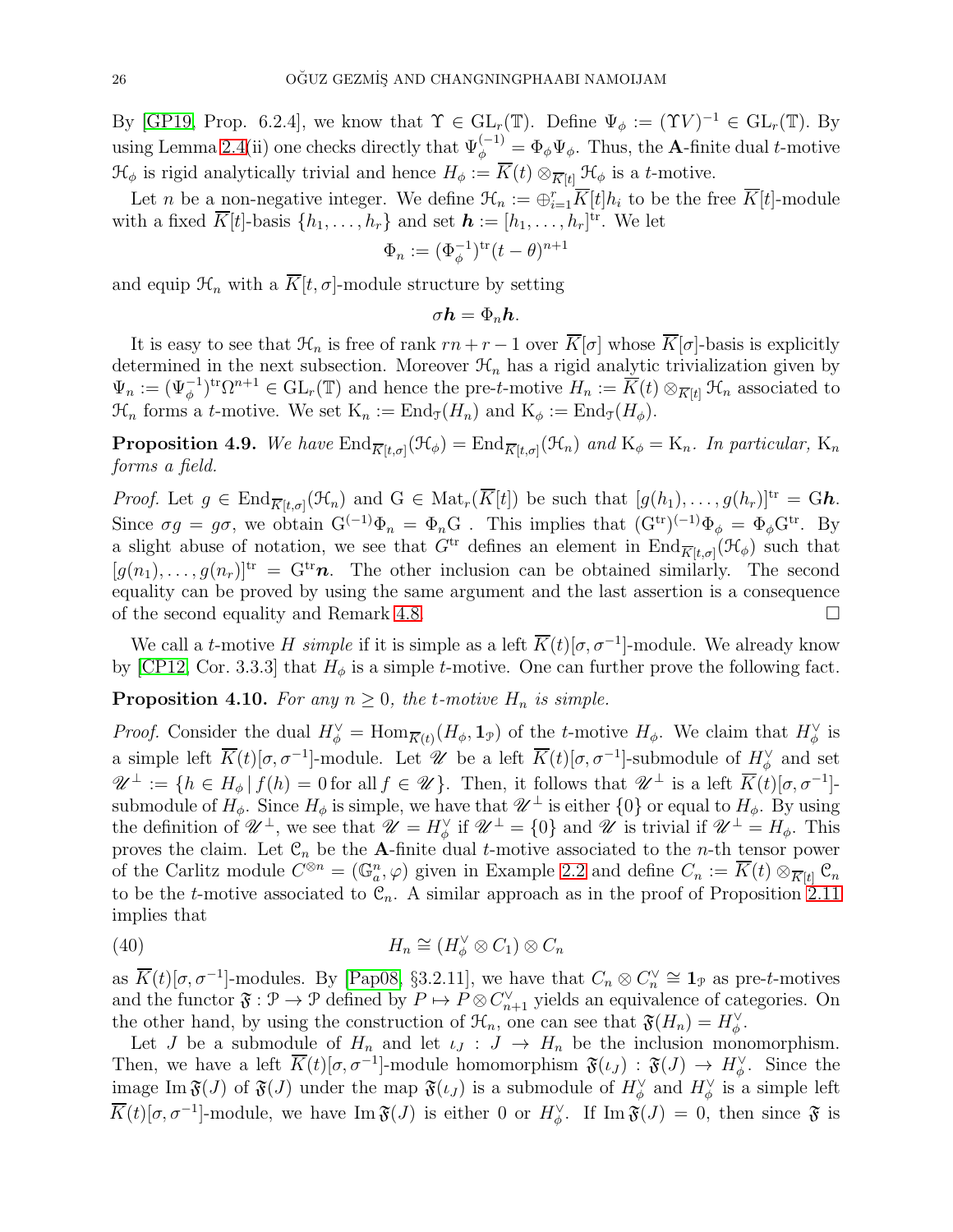fully faithful,  $\iota_J$  is the zero map which implies that  $J = 0$ . If  $\text{Im } \mathfrak{F}(J) = H_{\phi}^{\vee}$ , then  $\mathfrak{F}(\iota_J)$ is an isomorphism. Since  $\mathfrak{F}$  is fully faithful, this implies that  $\iota_J$  is an isomorphism. Hence,  $J = H_n.$ 

Let  $g \in K_n$  and  $G \in Mat_r(\overline{K}(t))$  be such that  $[g(h_1),..., g(h_r)]^{\text{tr}} = Gh$  and define  $\mathscr{F}_g := (\Psi_n)^{-1} \mathcal{G} \Psi_n \in \text{Mat}_r(\mathbb{L})$ . Note that  $\sigma$  fixes  $\mathscr{F}_g$ , and thus by [\[Pap08,](#page-53-11) Lem. 3.3.2], we have  $\mathscr{F}_g \in \text{Mat}_r(\mathbb{F}_q(t))$ . Recall the  $\mathbb{F}_q(t)$ -vector space  $(H_n)^{\text{Betti}}$  given in §4.1. By [\[Pap08,](#page-53-11) Prop. 3.3.8] we obtain  $\text{End}((H_n)^{\text{Betti}}) = \text{Mat}_r(\mathbb{F}_q(t))$ . Hence we have the following injective map  $K_n \to Mat_r(\mathbb{F}_q(t))$ , defined by

<span id="page-26-1"></span>
$$
g\mapsto \mathscr{F}_g.
$$

Let  $\Gamma_{H_n}$  be the Galois group of  $H_n$ . Setting R to be an  $\mathbb{F}_q(t)$ -algebra and using the functoriality of the representation  $\mu : \Gamma_{H_n} \to GL((H_n)^{\text{Betti}})$  in  $(H_n)^{\text{Betti}}$  ([\[Pap08,](#page-53-11) §3.5.2]), for any  $\gamma \in \Gamma_{H_n}(\mathbb{R})$  we have the commutative diagram (cf. [\[CP11,](#page-52-17) §3.2]):

.

(41)  
\n
$$
R \otimes_{\mathbb{F}_q(t)} H_n^{\text{Betti}} \xrightarrow{\mu(\gamma)} R \otimes_{\mathbb{F}_q(t)} H_n^{\text{Betti}}
$$
\n
$$
\downarrow^{1 \otimes \mathscr{F}_g} \qquad \qquad \downarrow^{1 \otimes \mathscr{F}_g} \qquad \downarrow^{1 \otimes \mathscr{F}_g}
$$
\n
$$
R \otimes_{\mathbb{F}_q(t)} H_n^{\text{Betti}} \xrightarrow{\mu(\gamma)} R \otimes_{\mathbb{F}_q(t)} H_n^{\text{Betti}}
$$

Before we give the main result of this subsection, we note that by [\[Pap08,](#page-53-11) Thm. 4.5.10],  $K_{\phi}$  can be embedded into  $\text{End}(H_{\phi}^{\text{Betti}}) = \text{Mat}_r(\mathbb{F}_q(t))$  and set  $\mathbf{s} := [K_{\phi} : \mathbb{F}_q(t)]$ . We further define the centralizer Cent<sub>GLr</sub> / $F_q(t)$  to be the algebraic group over  $F_q(t)$  such that

 $\text{Cent}_{\text{GL}_r/\mathbb{F}_q(t)}(K_n)(R) := \{ \gamma \in \text{GL}_r(R) \mid \gamma g = g \gamma \ \forall g \in R \otimes_{\mathbb{F}_q(t)} K_n \subseteq \text{Mat}_r(R) \}.$ 

Note that by [\(41\)](#page-26-1) we have  $\Gamma_{H_n} \subseteq \text{Cent}_{\text{GL}_r/\mathbb{F}_q(t)}(K_n)$ . Indeed we can obtain more about the structure of  $\Gamma_{H_n}$  in the following theorem.

<span id="page-26-0"></span>**Theorem 4.11.** We have  $\Gamma_{H_n} = \Gamma_{H_{\phi}} = \text{Cent}_{\text{GL}_r/\mathbb{F}_q(t)}(K_n)$ . In particular, dim  $\Gamma_{H_n} =$ tr.  $\deg_{\overline{K}} \overline{K} \left( \bigcup_{i=1}^{r} \bigcup_{j=0}^{r-1} \widetilde{\pi}^{n+1} F_{\tau^j}(\lambda_i) \right) = r^2 / \mathbf{s}, \text{ where } [K_\phi : K] = \mathbf{s}.$ 

Proof. By Proposition [4.9](#page-25-2) and [\[CP12,](#page-52-10) Thm. 3.5.4] we see that

<span id="page-26-2"></span>
$$
\Gamma_{H_n} \subseteq \text{Cent}_{\text{GL}_r/\mathbb{F}_q(t)}(\mathcal{K}_n) = \Gamma_{H_\phi}.
$$

Recall the period matrix  $\mathscr P$  given in [\(11\)](#page-9-0) for the Drinfeld A-module  $G_0$  and quasi-periodic functions  $F_{\delta_0}, \ldots, F_{\delta_{r-1}}$  attached to certain  $\phi$ -biderivations. Let m be a positive integer and consider the matrix  $\widetilde{\pi}^m P \in Mat_r(\mathbb{C}_{\infty})$ . Then, by [\(12\)](#page-9-1), we have

(42) 
$$
\det(\widetilde{\pi}^m P) = \det(P)\widetilde{\pi}^{rm} = \frac{\widetilde{\pi}^{rm+1}}{\xi}.
$$

By [\[CP12,](#page-52-10) Prop.  $3.4.7(c)$ ] and  $(12)$ , we have

<span id="page-26-3"></span>(43) 
$$
\overline{K}(\Psi_{\phi}(\theta)) = \overline{K}(\mathbf{P}) = \overline{K} \left( \bigcup_{i=1}^{r} \bigcup_{j=0}^{r-1} F_{\delta_j}(\lambda_i) \right) = \overline{K} \left( \bigcup_{i=1}^{r} \bigcup_{j=0}^{r-1} \{\widetilde{\pi}^m F_{\delta_j}(\lambda_i), \widetilde{\pi}^{-m}\} \right).
$$

Consider the polynomial

$$
f(Y) := \left(\frac{1}{\xi \det(\widetilde{\pi}^m \mathcal{P})}\right)^m - Y^{rm+1} \in \overline{K} \left(\bigcup_{i=1}^r \bigcup_{j=0}^{r-r-1} \widetilde{\pi}^m F_{\delta_j}(\lambda_i)\right)[Y].
$$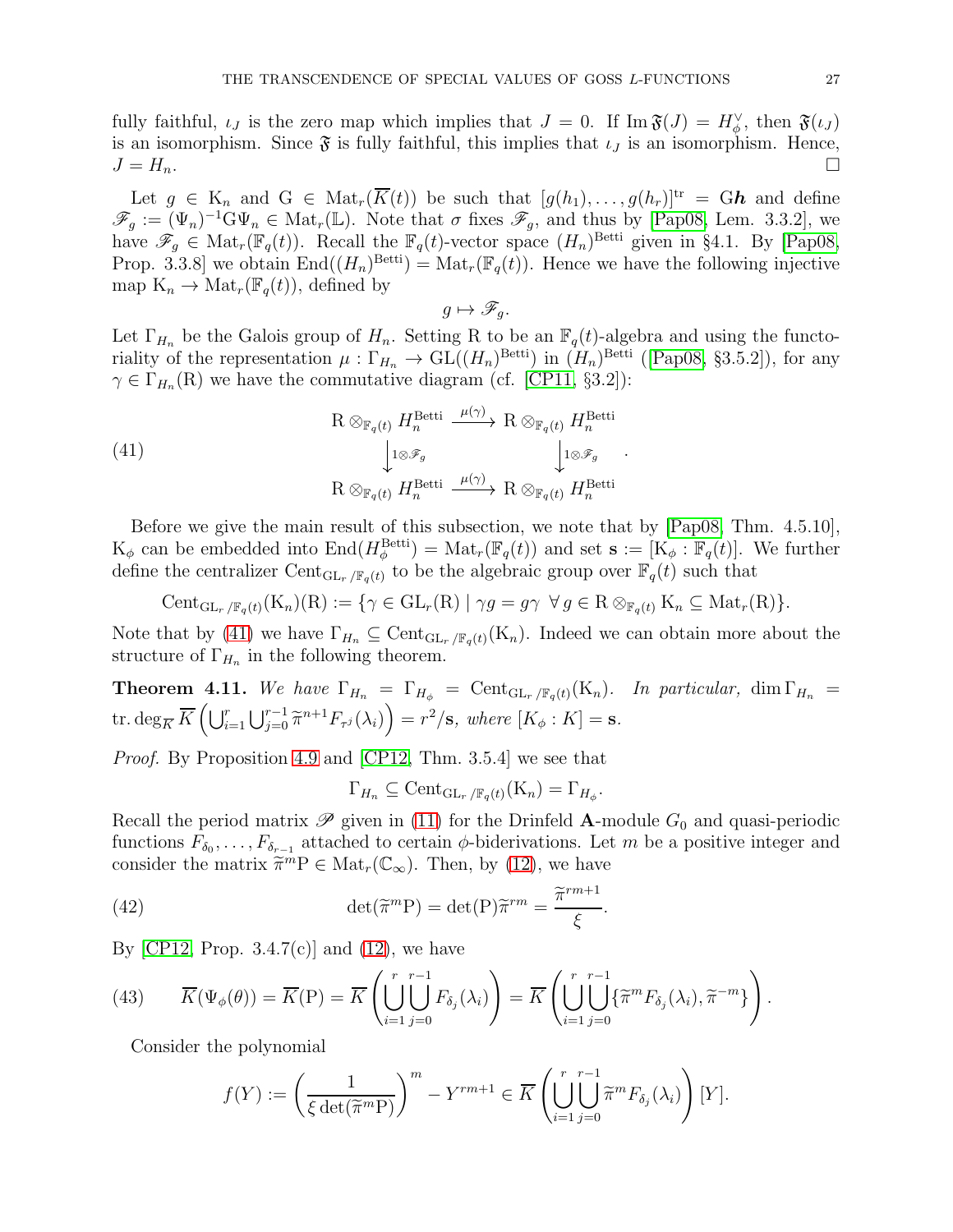Then by [\(42\)](#page-26-2),  $f(Y)$  is a non-zero polynomial such that  $f(\tilde{\pi}^{-m}) = 0$ . For any  $n \in \mathbb{Z}_{\geq 0}$ , define the matrix

<span id="page-27-2"></span>(44) 
$$
\Psi_n^{\text{tens}} := \Psi_{\phi} \Omega^n \in \text{GL}_r(\mathbb{T}).
$$

where the superscript 'tens' refers to the tensor product of certain dual *t*-motives which will be analyzed in the appendix §A. Note that  $\tilde{\pi}^{-m}$  is algebraic over the field

(45) 
$$
\overline{K}\left(\bigcup_{i=1}^{r} \bigcup_{j=0}^{r-1} \widetilde{\pi}^{m} F_{\delta_{j}}(\lambda_{i})\right) = \overline{K}(\Psi_{m}^{\text{tens}}(\theta))
$$

where the equality of fields follows from the identity  $\Omega^{-m}|_{t=\theta} = -\tilde{\pi}^m$  and [\(10\)](#page-8-0). Since tr.  $\deg_{\overline{K}} \overline{K}(\Psi_n(\theta)) = \text{tr. } \deg_{\overline{K}} \overline{K}(\Psi_{n+1}^{\text{tens}}(\theta)),$  by [\(43\)](#page-26-3), [\(45\)](#page-27-0), [\[CP12,](#page-52-10) Thm. 3.5.4] and Theorem [4.4,](#page-22-1) we obtain

<span id="page-27-0"></span>
$$
\dim \Gamma_{H_n} = \text{tr. } \deg_{\overline{K}} \overline{K}(\Psi_n(\theta)) = \text{tr. } \deg_{\overline{K}} \overline{K}(\Psi_{\phi}(\theta)) = \dim \Gamma_{H_{\phi}} = r^2/\mathbf{s}.
$$

Since Cent<sub>GLr</sub> / $\mathbb{F}_{q(t)}(K_n)$  is connected, we have the equality  $\Gamma_{H_n} = \Gamma_{H_n}$ .

# 5. LOGARITHMS OF  $t$ -MODULES AND ALGEBRAIC INDEPENDENCE OF THEIR CERTAIN **COORDINATES**

The main purpose of this section is to prove Theorem 5.8 as well as providing necessary ideas to prove Theorem [5.9](#page-40-0) in the appendix §A.

5.1. Endomorphisms of  $G'_n$  and hyperderivatives. We start by introducing hyperderivatives which will be important to analyze dP for any  $P \in \text{End}(G'_n)$ .

For non-negative integers i and j, the binomial coefficient  $\binom{i}{i}$  $j$  is given by

$$
\binom{i}{j} := \begin{cases} \frac{i!}{(i-j)!\,j!} & \text{if } i \geq j \\ 0 & \text{if } i < j \end{cases}.
$$

We also define

$$
\binom{-i}{j} := (-1)^j \binom{i+j-1}{j}.
$$

Setting  $\mathbb{C}_{\infty}((t))$  to be the field of formal Laurent series of t with coefficients in  $\mathbb{C}_{\infty}$ , we define the j-th hyperdifferential operator  $\partial_t^j$  $\mathcal{C}_{\infty}^{j}(\mathcal{C}_{\infty}(\mathcal{C})) \to \mathbb{C}_{\infty}(\mathcal{C}_{\infty}(\mathcal{C}))$  by

$$
\partial_t^j \bigg(\sum_{i \ge i_0} c_i t^i\bigg) := \sum_{i \ge i_0} c_i \binom{i}{j} t^{i-j}, \quad c_i \in \mathbb{C}_{\infty}.
$$

For any element  $C = (C_{ik}) \in Mat_{m \times l}(\mathbb{C}_{\infty}((t))),$  we also set  $\partial_t^j$  $t^j_t(C):=(\partial_t^j$  $_t^j(C_{ik})$ ).

Recall the abelian t-module  $G'_n$  defined in §3.2 for any  $n \in \mathbb{Z}_{\geq 0}$ . Our aim in this subsection is to analyze the isomorphism of rings

$$
End(G_0) \cong End(G'_n)
$$

which follows from Remark 4.8 and Proposition [4.9.](#page-25-2) We start with stating a proposition which can be shown by using the ideas of the proof of  $\langle CP12, Prop. 4.1.1 \rangle$ .

<span id="page-27-1"></span>**Proposition 5.1.** Given  $g \in K_n$ , let  $G = (G_{ij}) \in Mat_r(\overline{K}(t))$  satisfy  $[g(h_1), \ldots, g(h_r)]^{\text{tr}} =$ Gh. Then  $G_{21}(\theta) = \cdots = G_{r1}(\theta) = G_{12}(\theta) = \cdots = G_{1r}(\theta) = 0.$ 

.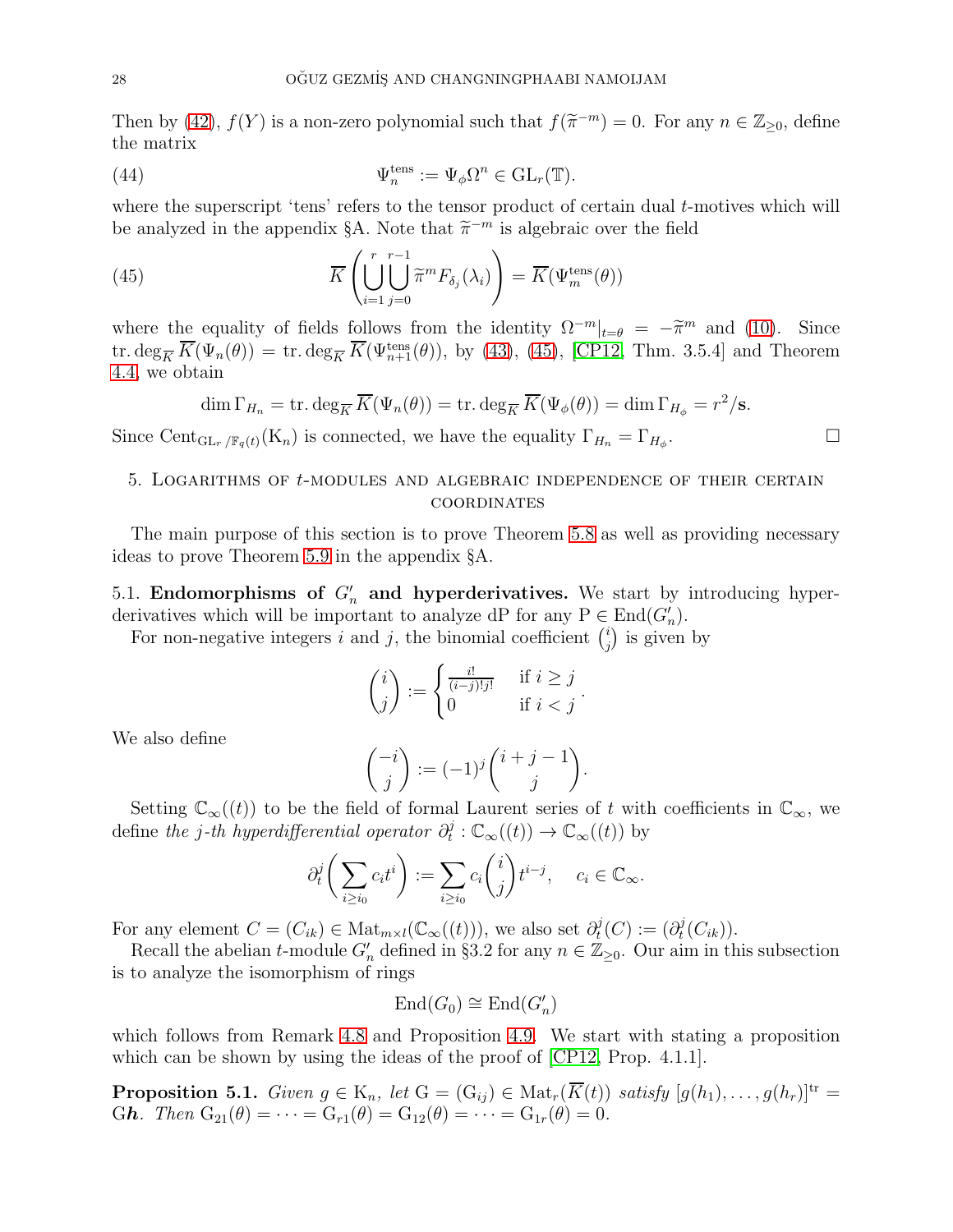*Proof.* Since, as in the proof of Proposition [4.9,](#page-25-2) each  $G<sup>tr</sup>$  produces an element in  $K_{\phi}$ , the part  $G_{12}(\theta) = \cdots = G_{1r}(\theta) = 0$  follows from [\[CP12,](#page-52-10) Prop. 4.1.1(b)]. By [CP12, Prop. 4.1.1(a)],  $G_{j1}$  is regular at  $t = \theta$  for each  $1 \leq j \leq r$ . Note that by the definition of  $\Psi_n$  and  $\Psi_{\phi}$ , we have

<span id="page-28-0"></span>(46) 
$$
V^{\text{tr}} \Upsilon^{\text{tr}} \mathscr{F}_g = \mathrm{G} V^{\text{tr}} \Upsilon^{\text{tr}}.
$$

Recall the fixed A-basis  $\{\lambda_1, \ldots, \lambda_r\}$  for  $\Lambda_{G_0}$  given in §2.3. Specializing both sides of [\(46\)](#page-28-0) at  $t = \theta$  and using [\(10\)](#page-8-0) we obtain for  $2 \leq \ell \leq r$ 

<span id="page-28-1"></span>
$$
- \sum_{i=1}^{r} (\mathscr{F}_{G})_{i1}(\theta) (a_{\ell}^{(-\ell+1)} F_{\tau}(\lambda_{i}) + a_{\ell+1}^{(-\ell+1)} F_{\tau}(\lambda_{i}) + \cdots + a_{r}^{(-\ell+1)} F_{\tau^{r-\ell+1}}(\lambda_{i}))
$$
  
\n
$$
= -G_{\ell 1}(\theta) \lambda_{1} + (G_{\ell 2}(\theta) a_{2}^{(-1)} + \cdots + G_{\ell r}(\theta) a_{r}^{(-r+1)}) F_{\tau}(\lambda_{1})
$$
  
\n
$$
+ (G_{\ell 2}(\theta) a_{3}^{(-1)} + \cdots + G_{\ell(r-1)}(\theta) a_{r}^{(-r+2)}) F_{\tau^{2}}(\lambda_{1}) + \cdots
$$
  
\n
$$
+ (G_{\ell 2}(\theta) a_{r-1}^{(-1)} + a_{r}^{(-1)} G_{\ell 3}(\theta) a_{r}^{(-2)}) F_{\tau^{r-2}}(\lambda_{1}) + G_{\ell 2}(\theta) a_{r}^{(-1)} F_{\tau^{r-1}}(\lambda_{1}).
$$

By Theorem [4.11,](#page-26-0) we see that  $\{\lambda_1\}$  along with  $\bigcup_{j=1}^{r-1} \{F_{\tau^j}(\pi_1), \ldots, F_{\tau^j}(\pi_{r/s})\}$  for any maximal K<sub>0</sub>-linearly independent subset  $\{\pi_1, \ldots, \pi_{r/s}\}\$  of  $\Lambda_{G_0}$  are linearly independent over  $\overline{K}$ . It follows that the coefficients of  $\lambda_1$  for each  $2 \leq \ell \leq r$  in [\(47\)](#page-28-1) are zero. Hence we have  $G_{21}(\theta) = \cdots = G_{r1}(\theta) = 0$ . This completes the proof.

Recall from §2.2 that  $\mathcal{H}_{G'_n} = \text{Mat}_{1 \times rn+r-1}(\overline{K}[\sigma])$  is a  $\overline{K}[t,\sigma]$ -module whose  $\overline{K}[t]$ -module structure is given by

(48) 
$$
ct \cdot h := ch\phi_n'(t)^*, \quad c \in \overline{K}, \quad h \in \mathcal{H}_n.
$$

Note that the set  $\{s_{1,m+r-1},\ldots,s_{rn+r-1,rn+r-1}\}$  of vectors forms a  $\overline{K}[\sigma]$ -basis for  $\mathfrak{K}_{G'_n}$ . For  $2 \leq i \leq r$  and  $n \in \mathbb{Z}_{\geq 0}$ , we let  $\ell_{i,n} := s_{rn+i-1,rn+r-1}$ . Moreover, let  $\ell_{1,0} := \sigma s_{r-1,r-1}$  when  $n = 0$  and  $\ell_{1,n} := s_{rn, rn+r-1}$  otherwise. Observe that the set  $\{\ell_{1,n}, \ldots, \ell_{r,n}\}$  forms a  $\overline{K}[t]$ -basis of  $\mathfrak{H}_{G'_n}$ . Consider the matrix

<span id="page-28-2"></span>
$$
B := \begin{bmatrix} 1 & 0 & \dots & \dots & 0 \\ a_r^{(-1)} & a_{r-1}^{(-1)} & \dots & a_2^{(-1)} \\ & \ddots & \ddots & \ddots & \vdots \\ & & & a_r^{(-r+2)} & a_{r-1}^{(-r+2)} \\ & & & & a_r^{(-r+1)} \end{bmatrix} \in GL_r(\overline{K}).
$$

Set  $\mathcal{L} := [\ell_1, \ldots, \ell_r]^{tr}$  and define  $h_{G'_n} := B\ell$ . Note that if  $A \in GL_r(\overline{K}[t])$  represents the  $\sigma$ -action on  $\mathfrak{H}_{G'_n}$ , that is if  $\sigma \ell = A\ell$ , then

$$
A = \begin{bmatrix} a_1^{(-1)}(t-\theta)^n & a_r^{(-1)}(t-\theta)^{n+1} & a_{r-1}^{(-1)}(t-\theta)^{n+1} & \dots & a_2^{(-1)}(t-\theta)^{n+1} \\ 0 & \dots & \dots & 0 & (t-\theta)^{n+1} \\ \vdots & \vdots & \ddots & \vdots & \vdots \\ 0 & 0 & (t-\theta)^{n+1} & 0 \\ (t-\theta)^n & 0 & \dots & \dots & 0 \end{bmatrix}
$$

.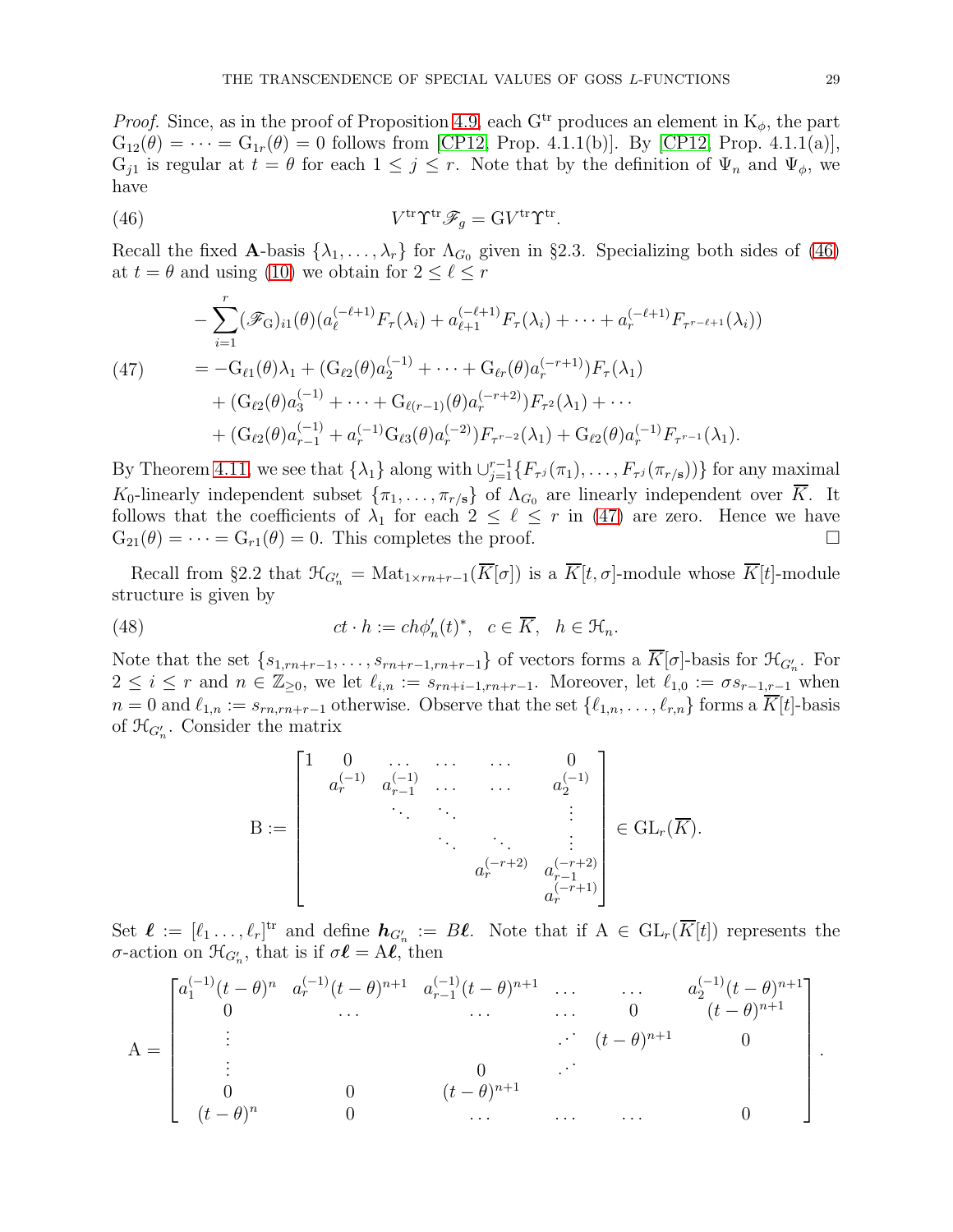Observe that  $\Phi_n = B^{(-1)}AB^{-1}$ , where  $\Phi_n$  is as defined in §4.3 and  $\sigma h_{G'_n} = \Phi_n h_{G'_n}$ . Since the entries of  $h_{G'_n}$  form a  $\overline{K}[t]$ -basis for  $\mathfrak{H}_{G'_n}$ , one can see by the equivalence of categories described in Remark [4.3](#page-21-0) that  $\mathcal{H}_{G'_n} \cong \mathcal{H}_n$  and hence, from now on, we identify  $\mathcal{H}_n$  with  $\mathcal{H}_{G'_n}$ .

Moreover, by using the  $\overline{K}[t]$ -module action on  $\mathcal{H}_n$  given in [\(48\)](#page-28-2), we have

<span id="page-29-0"></span>(49) 
$$
(t - \theta)^{n-k} \ell_i = s_{rk+i-1, rn+r-1} \text{ for } 1 \le k \le n, \text{ and } 1 \le i \le r,
$$

$$
(t - \theta)^n \ell_j = s_{j-1, rn+r-1} \text{ for } 2 \le j \le r.
$$

Recall the dual t-motive  $\mathcal{H}_{\phi}$  from §4.3 and note that  $\{n_1\}$  is a  $\overline{K}[\sigma]$ -basis for  $\mathcal{H}_{\phi}$  [\[BP20,](#page-52-12) Sec. 1.5.6]. By Proposition [4.7,](#page-23-0) any  $\eta \in \text{End}(G_0)$  defines a morphism  $\epsilon_{\eta} \in \text{End}_{\overline{K}[t,\sigma]}(\mathcal{H}_{\phi})$  given by  $\epsilon_{\eta}(n) = n\eta^*$  for all  $n \in \mathcal{H}_{\phi}$ . Let  $F = (F_{ij}) \in Mat_r(\overline{K}[t])$  be such that  $[\epsilon_{\eta}(n_1), \ldots, \epsilon_{\eta}(n_r)]^{\text{tr}} =$ Fn. Thus we have

<span id="page-29-4"></span>(50) 
$$
\epsilon_{\eta}(n_1) = \epsilon_{\eta}(1) = [\mathbf{F}_{11}, \ldots, \mathbf{F}_{1r}] \mathbf{n} = \eta^*.
$$

By Proposition [4.7](#page-23-0) and Proposition [4.9,](#page-25-2) there exist a unique element  $P_{\eta} \in \text{End}(G'_{n})$  and a map  $\epsilon_{P_{\eta}} \in \text{End}(\mathcal{H}_n)$  such that  $[\epsilon_{P_{\eta}}(h_1), \ldots, \epsilon_{P_{\eta}}(h_r)]^{\text{tr}} = \text{F}^{\text{tr}} \hat{\boldsymbol{h}}$  and

.

<span id="page-29-2"></span>(51) 
$$
\begin{bmatrix} \epsilon_{P_{\eta}}(s_{1,m+r-1}) \\ \vdots \\ \epsilon_{P_{\eta}}(s_{rn+r-1,m+r-1}) \end{bmatrix} = \begin{bmatrix} s_{1,m+r-1}P_{\eta}^{*} \\ \vdots \\ s_{rn+r-1,m+r-1}P_{\eta}^{*} \end{bmatrix}
$$

Let  $(B^{-1}F^{tr})' \in Mat_{r-1 \times r}(\overline{K})$  be the matrix formed after omitting the first row of  $B^{-1}F^{tr}$ . By using [\(49\)](#page-29-0) and noting that  $h_{G'_n} = B\ell$ , we obtain (52)

<span id="page-29-3"></span>
$$
\begin{bmatrix}\n\epsilon_{P_{\eta}}(s_{1,rn+r-1}) \\
\epsilon_{P_{\eta}}(s_{2,rn+r-1}) \\
\vdots \\
\epsilon_{P_{\eta}}(s_{rn+r-2,rn+r-1}) \\
\epsilon_{P_{\eta}}(s_{rn+r-1,rn+(r-1)})\n\end{bmatrix} = \begin{bmatrix}\n0 & \cdots & \cdots & \cdots & 0 & (B^{-1}F^{tr})'B(t-\theta)^n \\
\vdots & & \vdots & B^{-1}F^{tr}B(t-\theta)^{n-1} \\
\vdots & & \vdots & \vdots \\
0 & \cdots & \cdots & 0 & B^{-1}F^{tr}B'\n\end{bmatrix} \begin{bmatrix}\ns_{1,rn+r-1} \\
s_{2,rn+r-1} \\
\vdots \\
s_{rn+r-2,rn+r-1} \\
s_{rn+r-2,rn+r-1}\n\end{bmatrix}.
$$

By using the  $\overline{K}[t]$ -module action on  $\mathcal{H}_n$  given in [\(48\)](#page-28-2), for each  $i \geq 0$  and  $1 \leq j \leq rn + r - 1$ the  $\ell$ -th entry of  $d(t^i \cdot s_{j, rn+r-1}) \in Mat_{1 \times rn+r-1}(\overline{K})$  is equal to

<span id="page-29-1"></span>(53) 
$$
\begin{cases} \partial_t^k(t^i)|_{t=\theta}, & \text{if } \ell = j - rk \\ 0, & \text{if } \ell \neq j - rk. \end{cases}
$$

Let us set  $\mathbf{T} := B^{-1}F^{\text{tr}}B \in \text{Mat}_r(\overline{K}[t])$ . Let S' denote the matrix formed by throwing out the first column of **T** and let **T**' be the matrix formed by the lower right  $(r - 1) \times (r - 1)$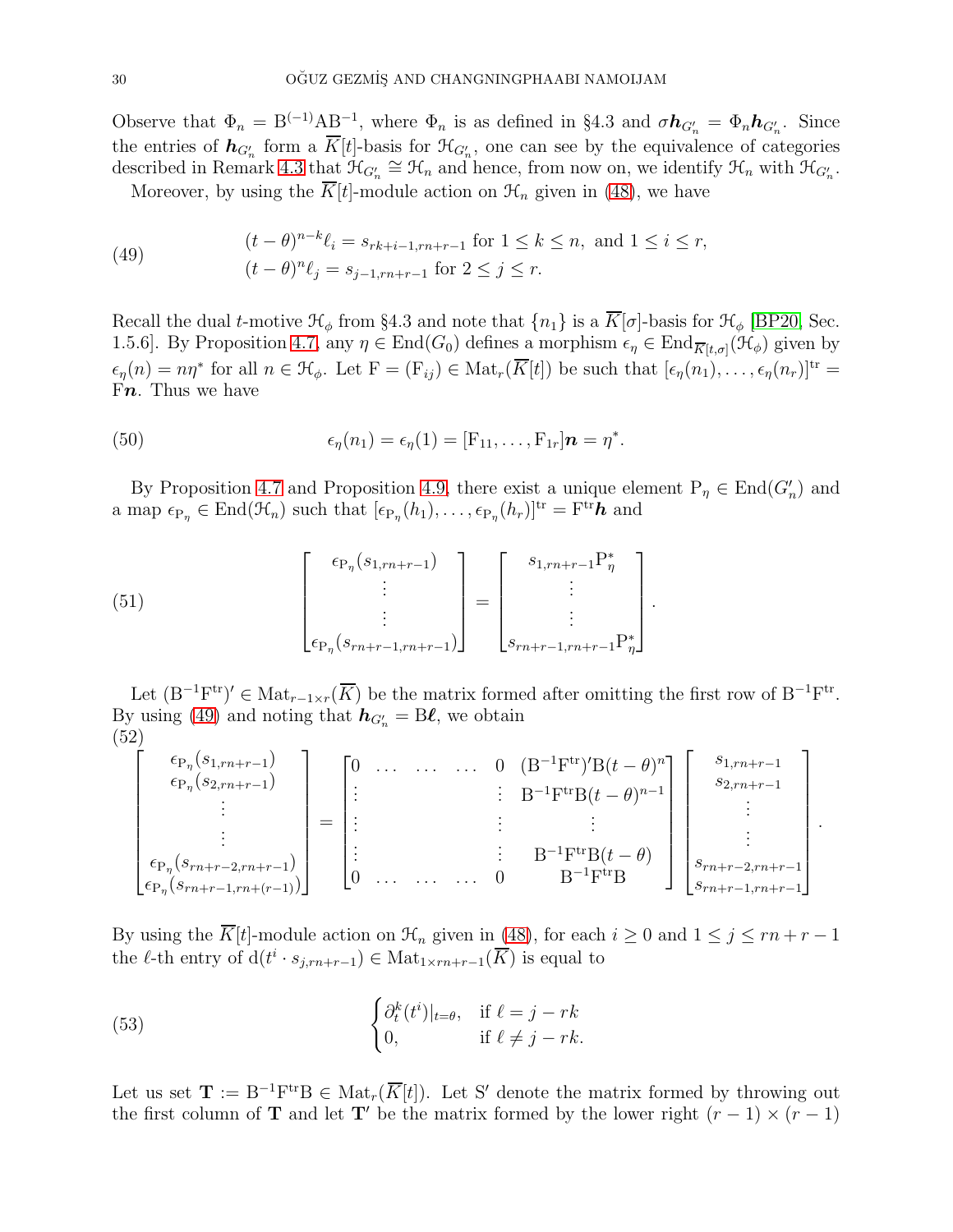block of **T**. Using  $(53)$ , one can compare  $(51)$  and  $(52)$  to calculate (54)

<span id="page-30-0"></span>
$$
dP_{\eta} = \begin{bmatrix} (\mathbf{T}')^{tr} & \partial_t^1 (S')^{tr} & \dots & \dots & \partial_t^{n-1} (S')^{tr} & \partial_t^n (S')^{tr} \\ & \mathbf{T}^{tr} & \partial_t^1 (\mathbf{T})^{tr} & \dots & \dots & \partial_t^{n-2} (\mathbf{T})^{tr} & \partial_t^{n-1} (\mathbf{T})^{tr} \\ & \vdots & \vdots & \vdots & \vdots \\ & & \mathbf{T}^{tr} & \partial_t^1 (\mathbf{T})^{tr} \\ & & & \mathbf{T}^{tr} & \partial_t^1 (\mathbf{T})^{tr} \\ & & & & \mathbf{T}^{tr} \end{bmatrix} \in Mat_{rn+r-1}(\overline{K}).
$$

Moreover, if  $F^{tr} := (F'_{i,j})$  then by Proposition [5.1](#page-27-1) and the fact that  $F'_{11}(\theta) = F_{11}(\theta) = \eta$ , we can write  $T<sup>tr</sup>$  of the form

<span id="page-30-1"></span>(55) 
$$
\mathbf{T}_{|t=\theta}^{\text{tr}} = \begin{bmatrix} d\eta & 0 & \dots & 0 \\ 0 & * & \dots & * \\ \vdots & \vdots & \ddots & \vdots \\ 0 & * & \dots & * \end{bmatrix}.
$$

<span id="page-30-3"></span>**Proposition 5.2.** The map  $\text{End}(G_0) \to \text{End}(G'_n)$  given by  $\eta \to \text{P}_{\eta}$  for each  $\eta \in \text{End}(G_0)$  is an isomorphism of rings and  $\text{dP}_\eta$  may be given of the form [\(54\)](#page-30-0). Moreover,  $\text{End}(G'_n)$  can be identified with  $\{dP \mid P \in End(G'_n)\}\$  which is an integral domain.

*Proof.* We start with proving the first part for  $n \in \mathbb{Z}_{\geq 0}$ . The injectivity of the map in the first assertion follows from the above discussion and the surjectivity can be also seen by using Proposition [4.7](#page-23-0) and Proposition [4.9.](#page-25-2) We now prove the second assertion for  $n \in \mathbb{Z}_{\geq 1}$ . By the isomorphism given in Remark 4.8, the set  $\{d\eta \mid \eta \in \text{End}(G_0)\}\)$  forms an integral domain. Furthermore one can see, by using Proposition [4.7,](#page-23-0) [\(55\)](#page-30-1), and the first part of the proposition, that the map  $\{d\eta \mid \eta \in \text{End}(G_0)\}\$   $\to$   $\{dP \mid P \in \text{End}(G'_n)\}\$  given by  $d\eta \mapsto dP_\eta$  is a ring isomorphism and hence  $\{dP \mid P \in End(G'_n)\}$  is an integral domain. Finally, we prove the second assertion for  $G'_0$ . Consider the map  $\{d\eta \mid \eta \in \text{End}(G_0)\}\rightarrow \{dP \mid P \in \text{End}(G'_0)\}\$ given by  $d\eta \mapsto dP_{\eta}$ . Proposition [4.7](#page-23-0) implies that it is a ring homomorphism. For injectivity, suppose that  $dP_\eta = 0$ . Uniqueness of the exponential map implies the following equality

$$
P_{\eta} \operatorname{Exp}_{G'_n} = \operatorname{Exp}_{G'_n} dP_{\eta}
$$

which holds in Mat<sub>r−1</sub>( $\overline{K}$ )[[ $\tau$ ]]. This implies that P<sub>n</sub> = 0. Thus by the first part, we have  $\eta = 0$  and hence  $d\eta = 0$ . For the surjectivity, note from the first part of the proposition that for any P  $\in$  End( $G'_{0}$ ), there exists a unique  $\eta \in$  End( $G'_{0}$ ) so that  $P = P_{\eta}$  and therefore  $d\eta$ becomes the preimage of dP.

For the rest of the paper, we set  $K_n$  to be the fraction field of  $End(G'_n)$ .

5.2. Construction of  $g_{\alpha}$  and  $h_{\alpha}$ . Throughout this subsection, empty sums are considered to be zero. Consider  $y \in \text{Lie}(G'_n)(\mathbb{C}_{\infty})$  and  $\alpha \in G'_n(\overline{K})$  so that  $\text{Exp}_{G'_n}(y) = \alpha$ . Let  $\mathscr{G}_y(t) = [g_1, \ldots, g_{rn+r-1}]^{\text{tr}} \in \mathbb{T}^{rn+r-1}$  be the Anderson generating function of  $G'_n$  at  $y$  given as in [\(9\)](#page-7-1).

Recall the matrices  $E'_1$  and  $E'_2 \in Mat_{r-1}(K)$  given in [\(16\)](#page-12-4) and  $E' \in Mat_{rn+r-1}(K)$  given in [\(23\)](#page-14-2). By Lemma [2.4\(](#page-7-2)ii) we have

<span id="page-30-2"></span>(56) 
$$
(t\operatorname{Id}_{rn+r-1} - \operatorname{d}_{\phi'_n}(t))\mathscr{G}_y(t) + \alpha = E_1\mathscr{G}_y^{(1)}(t) + E_2\mathscr{G}_y^{(2)}(t)
$$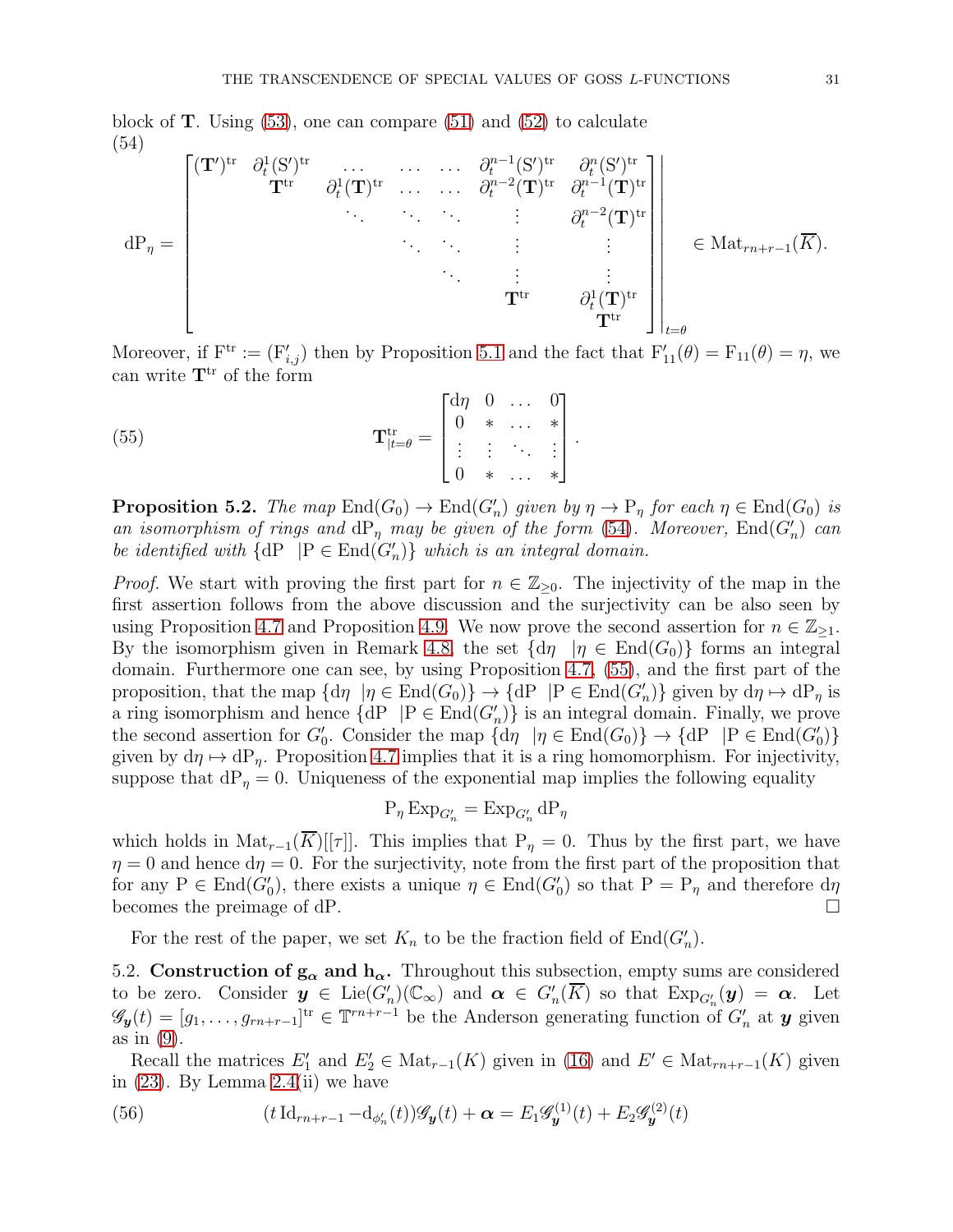where  $E_1 := (-1)^{r-1} a_r^{-1} E_1'$  and  $E_2 := a_r^{-(q+1)} E_2'$  if  $n = 0$  and  $E_1 := (-1)^{r-1} a_r^{-1} E'$  and  $E_2 := 0$  otherwise.

We now introduce the vectors  $g_y$  and  $h_\alpha$  with coefficients in T to be able to construct a certain t-motive. For more details on their construction, one can consult [\[NP21,](#page-53-17) Sec. 4.4].

 $\operatorname{Set}\ \mathbf{g}_{\boldsymbol y} := -[\mathbf{G}_{1,1}, g^{(1)}_{r-}]$  $g^{(1)}_{r-1},\ldots,g^{(1)}_1$  $\mathbf{I}_{1}^{(1)}[(V^{-1})^{\text{tr}} \in \text{Mat}_{1 \times r}(\mathbb{T}) \text{ where } \mathbf{G}_{1,1} := (a_r^{(1)})^{-1} g_1^{(2)}$  $i^{(2)}$  if  $n = 0$ and  $\mathbf{G}_{1,1} := g_r^{(1)}$  otherwise. Recall  $V \in GL_r(K)$  given as in §4.3 and note that  $V^{-1}$  is of the form

$$
V^{-1} = \begin{bmatrix} \mathfrak{v}_{1,r} \\ \vdots \\ \mathfrak{v}_{r,1} & \mathfrak{v}_{r,2} & \cdots & \mathfrak{v}_{r,r} \end{bmatrix}.
$$

Recall that the last r rows of  $N' \in Mat_{rn+r-1}(\mathbb{F}_q)$  given in [\(22\)](#page-14-3) have only zeros. Therefore by using [\(56\)](#page-30-2) and setting  $\boldsymbol{\alpha} = [\alpha_1, \ldots, \alpha_{rn+r-1}]^{\text{tr}}$  and  $\alpha_i = 0$  for  $i \leq 0$ , we see that

$$
\mathbf{g}_{y} = \begin{bmatrix} \mathbf{g}_{1,1} \\ -\mathbf{b}_{2,r-1} \left( (t-\theta) g_{rn+1} + \alpha_{rn+1} \right) \\ -\sum_{i=1}^{2} \mathbf{b}_{3,r-i} \left( (t-\theta) g_{rn+i} + \alpha_{rn+i} \right) \\ -\sum_{i=1}^{2} \mathbf{b}_{4,r-i} \left( (t-\theta) g_{rn+i} + \alpha_{rn+i} \right) \\ \vdots \\ -\sum_{i=1}^{r-2} \mathbf{b}_{r-1,r-i} \left( (t-\theta) g_{rn+i} + \alpha_{rn+i} \right) \\ -\sum_{i=1}^{r-1} \mathbf{b}_{r,r-i} \left( (t-\theta) g_{rn+i} + \alpha_{rn+i} \right) \end{bmatrix} \in \text{Mat}_{1 \times r}(\mathbb{T})
$$

where  $\mathbf{g}_{1,1}:=-a_r^{-1}g_1^{(1)}$  $\mathbf{g}_1^{(1)}$  if  $n = 0$  and  $\mathbf{g}_{1,1} := -(t - \theta)g_{rn} - \alpha_{rn}$  otherwise.

Let  $F_0$  be the quasi-periodic function associated to the  $\phi'_0$ -biderivation  $\delta$ , where  $\delta_t =$  $(\tau, 0, \ldots, 0)$ . By [\[NP21,](#page-53-17) Prop. 4.3.5(a)] we have

$$
F_0(\boldsymbol{y})=g_1^{(1)}|_{t=\theta}.
$$

By using Lemma [2.4\(](#page-7-2)i) (see also [\[NP21,](#page-53-17) Prop. 4.2.7]) and letting  $\mathbf{y} = [y_1, \ldots, y_{rn+r-1}]^{\text{tr}}$ , we obtain

<span id="page-31-0"></span>(57) 
$$
\mathbf{g}_{y}(\theta) = \begin{bmatrix} \mathbf{g}_{1,1}(\theta) \\ \sum_{i=1}^{2} \mathbf{v}_{3,r-i} (y_{rn+1} - \alpha_{rn+1}) \\ \sum_{i=1}^{2} \mathbf{v}_{3,r-i} (y_{rn+i} - \alpha_{rn+i}) \\ \sum_{i=1}^{3} \mathbf{v}_{4,r-i} (y_{rn+i} - \alpha_{rn+i}) \\ \vdots \\ \sum_{i=1}^{r-2} \mathbf{v}_{r-1,r-i} (y_{rn+i} - \alpha_{rn+i}) \\ \sum_{i=1}^{r-1} \mathbf{v}_{r,r-i} (y_{rn+i} - \alpha_{rn+i}) \end{bmatrix} \in \text{Mat}_{1 \times r}(\mathbb{T})
$$

where  $\mathbf{g}_{1,1}(\theta) := -a_r^{-1} F_0(\mathbf{y})$  if  $n = 0$  and  $\mathbf{g}_{1,1}(\theta) := y_{rn} - \alpha_{rn}$  otherwise.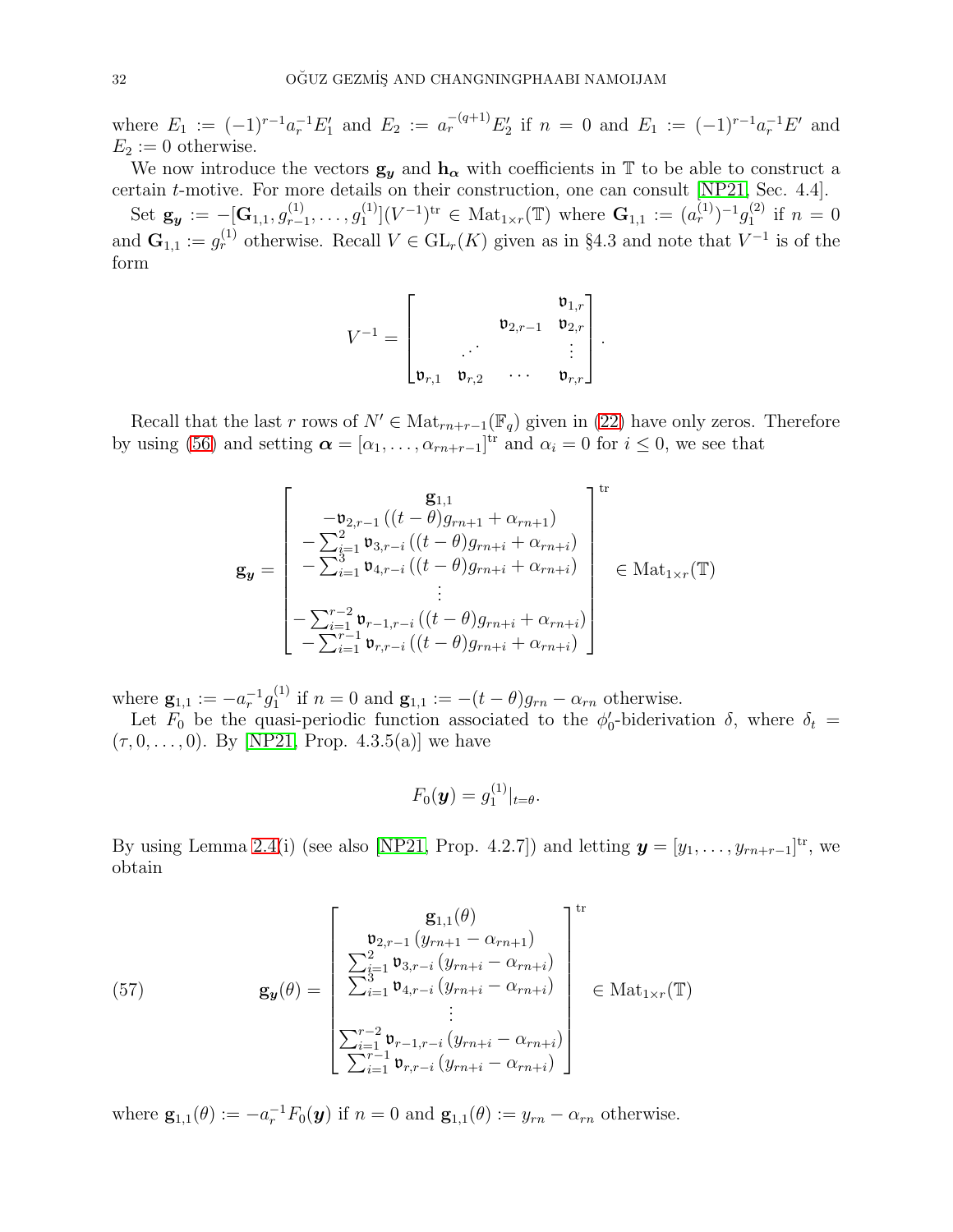We now set

$$
\mathbf{h}_{\alpha} := \begin{bmatrix} \sum_{j=0}^{n-1} (t-\theta)^j \alpha_{r(n-j)} & \sum_{j=0}^{n-1} (t-\theta)^{j+1} \alpha_{r(n-j-1)+1} & \sum_{j=0}^{2} (t-\theta)^{j+1} \alpha_{r(n-j-1)+1} & \sum_{i=1}^{2} \mathfrak{v}_{3,r-i} \left( \alpha_{rn+i} + \sum_{j=0}^{n-1} (t-\theta)^{j+1} \alpha_{r(n-j-1)+i} \right) & \sum_{i=1}^{3} \mathfrak{v}_{4,r-i} \left( \alpha_{rn+i} + \sum_{j=0}^{n-1} (t-\theta)^{j+1} \alpha_{r(n-j-1)+i} \right) & \sum_{i=1}^{r-2} \mathfrak{v}_{r-1,r-i} \left( \alpha_{rn+i} + \sum_{j=0}^{n-1} (t-\theta)^{j+1} \alpha_{r(n-j-1)+i} \right) & \sum_{i=1}^{r-1} \mathfrak{v}_{r,r-i} \left( \alpha_{rn+i} + \sum_{j=0}^{n-1} (t-\theta)^{j+1} \alpha_{r(n-j-1)+i} \right) & \end{bmatrix} \in \text{Mat}_{1 \times r}(\overline{K}[t]).
$$

By using the definition of  $g_y$  and [\(56\)](#page-30-2), we have

(58) 
$$
\mathbf{g}_{\mathbf{y}}^{(-1)}\Phi_{n}-\mathbf{g}_{\mathbf{y}}=\mathbf{h}_{\alpha}.
$$

Note also that

<span id="page-32-0"></span>
$$
\mathbf{h}_{\alpha}(\theta) = \begin{bmatrix} \alpha_{rn} \\ \sum_{i=1}^{2} \mathfrak{v}_{3,r-i} \alpha_{rn+i} \\ \sum_{i=1}^{3} \mathfrak{v}_{3,r-i} \alpha_{rn+i} \\ \vdots \\ \sum_{i=1}^{r-2} \mathfrak{v}_{r-1,r-i} \alpha_{rn+i} \\ \sum_{i=1}^{r-1} \mathfrak{v}_{r,r-i} \alpha_{rn+i} \end{bmatrix} \in \text{Mat}_{1 \times r}(\overline{K}).
$$

Since  $\mathcal{H}_n$  is rigid analytically trivial, by [\[HJ20,](#page-53-26) Lem. 2.4.1, Thm. 2.5.32], we obtain that  $\Lambda_{G'_n}$  is a free **A**-module of rank r. Let  $\{\omega_1,\ldots,\omega_r\}$  be a fixed **A**-basis of  $\Lambda_{G'_n}$ . For each  $1 \leq k \leq r$ , denote  $\mathscr{G}_{\omega_k}(t) = [g_{k,1}, \ldots, g_{k,rn+r-1}]^{\text{tr}}$ . Consider

$$
\mathfrak{B}_0 := \begin{bmatrix} (a_r^{(1)})^{-1} g_{1,1}^{(2)} & g_{1,r-1}^{(1)} & \cdots & g_{1,1}^{(1)} \\ \vdots & \vdots & & \vdots \\ (a_r^{(1)})^{-1} g_{r,1}^{(2)} & g_{r,r-1}^{(1)} & \cdots & g_{r,1}^{(1)} \end{bmatrix} (V^{-1})^{\mathrm{tr}} \in \mathrm{Mat}_r(\mathbb{T}).
$$

when  $n = 0$  and for  $n \in \mathbb{Z}_{\geq 1}$ , set

$$
\mathfrak{B}_n := \begin{bmatrix} g_{1,r}^{(1)} & \cdots & g_{1,1}^{(1)} \\ \vdots & & \vdots \\ g_{r,r}^{(1)} & \cdots & g_{r,1}^{(1)} \end{bmatrix} (V^{-1})^{\mathrm{tr}} \in \mathrm{Mat}_r(\mathbb{T}).
$$

It follows from [\[NP21,](#page-53-17) Prop. 4.3.10] that  $\mathfrak{B}_n \in GL_r(\mathbb{T})$ . Using [NP21, Prop. 4.4.14] and setting  $\Pi_n := \mathfrak{B}_n^{-1}$ , one further sees that  $\Pi_n^{(-1)} = \Phi_n \Pi_n$ . Thus,  $\Pi_n$  is a rigid analytic trivialization of  $\mathcal{H}_n$  and hence by the discussion in [\[Pap08,](#page-53-11) Sec. 4.1.6], there exists a matrix  $D = (D_{ij}) \in GL_r(\mathbb{F}_q(t))$  satisfying

$$
\Pi_n D^{-1} = \Psi_n.
$$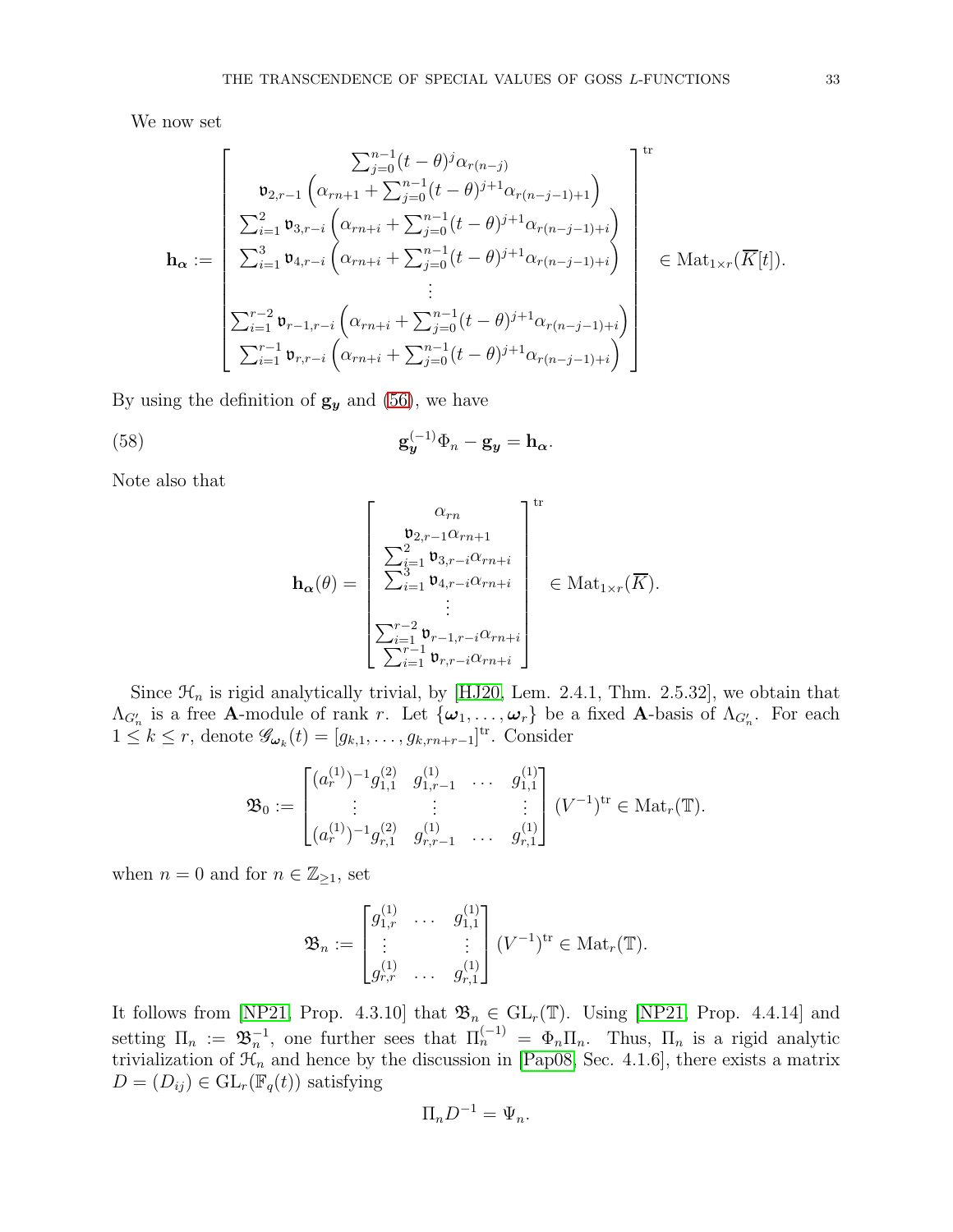Using a similar calculation as in [\(57\)](#page-31-0) and setting  $\boldsymbol{\omega}_i = [\omega_{i,1}, \ldots, \omega_{i,m+r-1}]^{\text{tr}} \in \text{Lie}(G'_n)(\mathbb{C}_{\infty})$ for  $1 \leq i \leq r$ , we see that the *i*-th row of  $\Psi_n^{-1}(\theta) = D(\theta) \mathfrak{B}_n(\theta)$  is equal to

<span id="page-33-3"></span>(59) 
$$
\begin{bmatrix}\nR_{11} \\
D_{i1}(\theta)\mathfrak{v}_{2,r-1}\omega_{1,rn+1} + \cdots + D_{ir}(\theta)\mathfrak{v}_{2,r-1}\omega_{r,rn+1} \\
D_{i1}(\theta)\sum_{i=1}^{2}\mathfrak{v}_{3,r-i}\omega_{1,rn+i} + \cdots + D_{ir}(\theta)\sum_{i=1}^{2}\mathfrak{v}_{3,r-i}\omega_{r,rn+i} \\
\vdots \\
D_{i1}(\theta)\sum_{i=1}^{r-1}\mathfrak{v}_{r,r-i}\omega_{1,rn+i} + \cdots + D_{ir}(\theta)\sum_{i=1}^{r-1}\mathfrak{v}_{r,r-i}\omega_{r,rn+i}\n\end{bmatrix}^{\mathrm{tr}}
$$

where  $R_{11} := a_r^{-1}D_{i1}(\theta)F_0(\omega_1) + \cdots + a_r^{-1}D_{ir}(\theta)F_0(\omega_r)$  if  $n = 0$  and  $R_{11} := D_{i1}(\theta)\omega_{1, rn} +$  $\cdots + D_{ir}(\theta)\omega_{r,rn}$  otherwise.

Consider the  $\mathbb{C}_{\infty}[t,\sigma]$ -module  $\text{Mat}_{1\times rn+r-1}(\mathbb{C}_{\infty}[\sigma])$  whose  $\mathbb{C}_{\infty}[t]$ -module action is given by

$$
\mathfrak{c}t\cdot\mathfrak{u}:=\mathfrak{c} \mathfrak{u}\phi_n'(t)^*,\quad \mathfrak{c}\in\mathbb{C}_{\infty},\quad \mathfrak{u}\in\mathrm{Mat}_{1\times rn+r-1}(\mathbb{C}_{\infty}[\sigma]).
$$

Recalling the elements  $\ell_1, \ldots, \ell_r$  given in §5.1, we define the map

$$
\iota: \mathrm{Mat}_{1 \times r}(\mathbb{C}_{\infty}[t]) \to \mathrm{Mat}_{1 \times rn+r-1}(\mathbb{C}_{\infty}[\sigma])
$$

by setting for  $[\mathfrak{g}_1, \ldots, \mathfrak{g}_r] \in \text{Mat}_{1 \times r}(\overline{K}[t]),$ 

$$
\iota([\mathfrak{g}_1,\ldots,\mathfrak{g}_r]):=\mathfrak{g}_1\cdot\ell_1+\cdots+\mathfrak{g}_r\cdot\ell_r.
$$

We also define the  $\mathbb{C}_{\infty}$ -linear map

$$
\delta_0
$$
: Mat<sub>1×rn+r-1</sub> $(\mathbb{C}_{\infty}[\sigma]) \to \text{Mat}_{rn+r-1\times 1}(\mathbb{C}_{\infty})$ 

given by

$$
\delta_0\left(\sum_{i\geq 0} C_i \sigma^i\right) := C_0^{\text{tr}}, \quad C_i \in \text{Mat}_{1 \times rn + r - 1}(\mathbb{C}_{\infty}), \quad C_i = 0 \text{ for } i \gg 0.
$$

By using the ideas of the proof of [\[Gez20,](#page-53-7) Prop. 5.2] we have

<span id="page-33-0"></span>(60) 
$$
\delta_0 \circ \iota([\mathfrak{g}_1, \ldots, \mathfrak{g}_r]) = [\partial_t^n(\mathfrak{g}_2), \ldots, \partial_t^n(\mathfrak{g}_r), \partial_t^{n-1}(\mathfrak{g}_1), \ldots, \partial_t^{n-1}(\mathfrak{g}_r), \ldots, \partial_t^{1}(\mathfrak{g}_r), \mathfrak{g}_1, \ldots, \mathfrak{g}_r]^{tr}|_{t=\theta}.
$$

Moreover, Anderson proved that (see [\[HJ20,](#page-53-26) Prop. 2.5.8]), we have a unique extension of  $\delta_0 \circ \iota$  given by

<span id="page-33-2"></span><span id="page-33-1"></span>
$$
\widehat{\delta_0 \circ \iota} : \mathrm{Mat}_{1 \times r}(\mathbb{T}_{\theta}) \to \mathrm{Mat}_{rn+r-1 \times 1}(\mathbb{C}_{\infty})
$$

where  $\mathbb{T}_{\theta}$  is the set of elements  $f = \sum c_i t^i \in \mathbb{T}$  so that as a function of t, f converges in the disk  $\{z \in \mathbb{C}_{\infty} | |z|_{\infty} \leq q\}.$ 

Set  $\widetilde{\mathbf{g}}_{y} := \mathbf{g}_{y}B$  and  $\widetilde{\mathbf{h}}_{\alpha} := \mathbf{h}_{\alpha}B$ . By using Lemma [2.4\(](#page-7-2)i), [\(58\)](#page-32-0) and [\(60\)](#page-33-0) one can obtain

(61) 
$$
\widehat{\delta_0 \circ \iota} (\widetilde{\mathbf{g}}_{\mathbf{y}} + \widetilde{\mathbf{h}}_{\alpha}) = \mathbf{y}.
$$

Similarly, for  $\widetilde{\Gamma} := \mathfrak{B}_n B$  we have

(62) 
$$
\widehat{\delta_0 \circ \iota}(\widetilde{\Gamma}_i) = -\boldsymbol{\omega}_i,
$$

where  $\Gamma_i$  is the *i*-th row of  $\Gamma$ .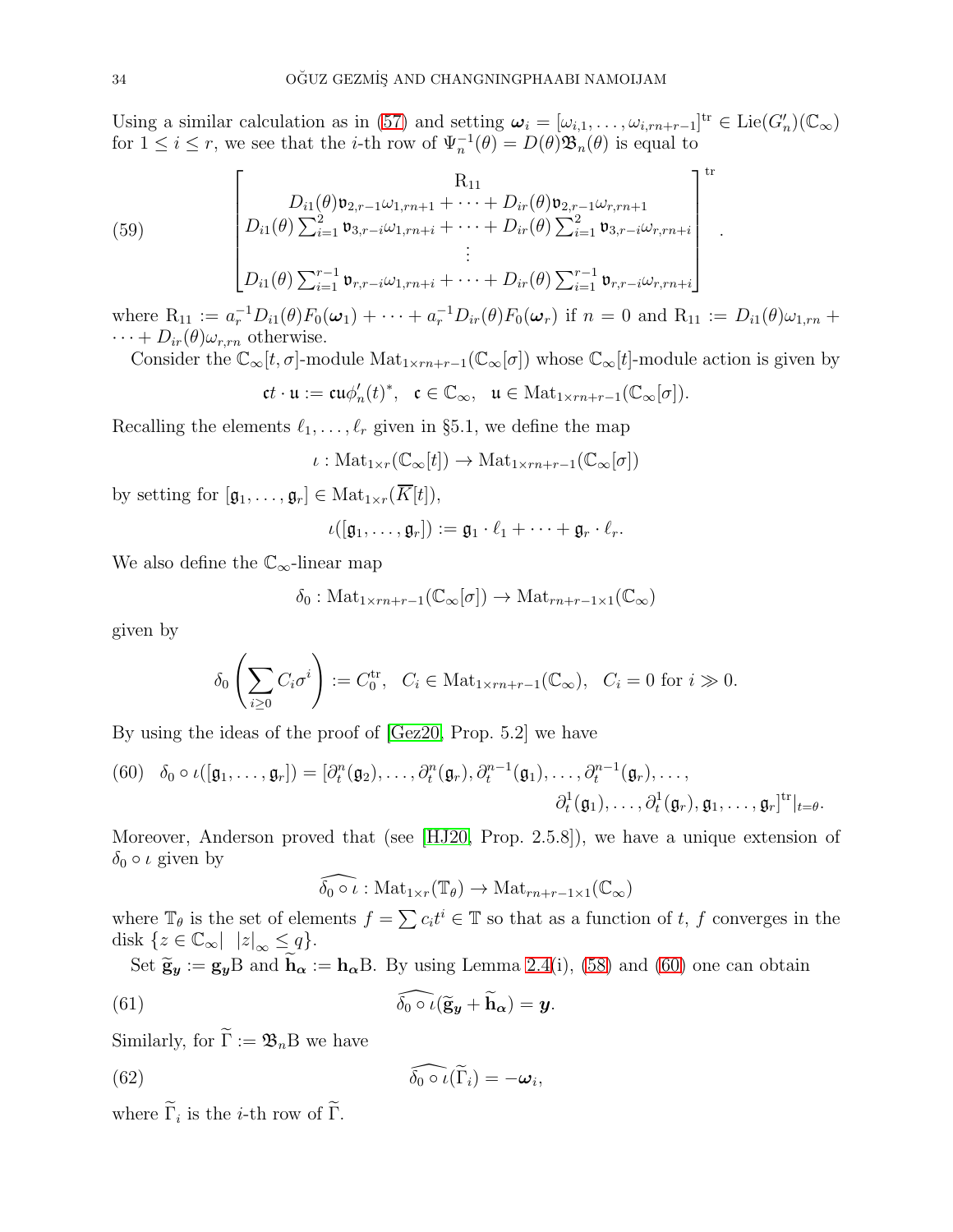5.3. Logarithms of  $G'_n$  and  $\text{Ext}^1_{\mathcal{J}}(1_{\mathcal{P}}, H_n)$ . We now define the pre-t-motive  $Y_{\alpha}$  so that it is of dimension  $r+1$  over  $\overline{K}(t)$  and for a chosen  $\overline{K}(t)$ -basis  $y_\alpha$  of  $Y_\alpha$ , we have  $\sigma y_\alpha = \Phi_{Y_\alpha} y_\alpha$ where

$$
\Phi_{Y_{\boldsymbol{\alpha}}}:=\begin{bmatrix}\Phi_n&\mathbf{0}\\ \mathbf{h}_{\boldsymbol{\alpha}}&1\end{bmatrix}\ \in\mathrm{Mat}_{r+1}(\overline{K}[t]).
$$

It is easy to see by using [\(58\)](#page-32-0) that  $Y_{\alpha}$  has a rigid analytic trivialization  $\Psi_{Y_{\alpha}} \in GL_{r+1}(\mathbb{T})$ given by

$$
\Psi_{Y_{\boldsymbol{\alpha}}} = \begin{bmatrix} \Psi_n & \mathbf{0} \\ \mathbf{g}_{\boldsymbol{\alpha}}\Psi_n & 1 \end{bmatrix}.
$$

<span id="page-34-1"></span>**Lemma 5.3** (cf. [\[Pap08,](#page-53-11) Prop. 6.1.3]). The pre-t-motive  $Y_{\alpha}$  is a t-motive.

*Proof.* Let  $\mathcal{N} := \bigoplus_{i=1}^{r+1} \overline{K}[t] e_i$  be the free  $\overline{K}[t]$ -module with  $\overline{K}[t]$ -basis  $e := \{e_1, \ldots, e_{r+1}\}.$ We equip N with a left  $\overline{K}[t, \sigma]$ -module structure by setting

<span id="page-34-0"></span>
$$
\sigma \mathbf{e} := (t - \theta) \Phi_{Y_{\alpha}} \mathbf{e}.
$$

Recall from the proof of Proposition [4.9](#page-25-2) that  $\mathcal{C} := \mathcal{C}_1$  is the **A**-finite dual *t*-motive associated to the Carlitz module. Then  $\sigma \cdot f = (t - \theta)f^{(-1)}$  for all  $f \in \mathcal{C}$ . We obtain the following short exact sequence of left  $\overline{K}[t, \sigma]$ -modules:

(63) 
$$
0 \to \mathcal{H}_n \otimes_{\overline{K}[t]} \mathcal{C} \to \mathcal{N} \to \mathcal{C} \to 0.
$$

Since C and  $\mathcal{H}_n \otimes_{\overline{K}[t]} C$  are finitely generated left  $K[\sigma]$ -modules, it follows from [\[ABP04,](#page-52-19) Prop. 4.3.2] that N is free and finitely generated as a left  $\overline{K}[\sigma]$ -module. Since  $\mathcal{H}_n \otimes_{\overline{K}[t]} \mathcal{C}$  is an **A**-finite dual t-motive, we have  $(t - \theta)^u (\mathcal{H}_n \otimes_{\overline{K}[t]} \mathcal{C}) \subseteq \sigma (\mathcal{H}_n \otimes_{\overline{K}[t]} \mathcal{C})$  for some  $u \in \mathbb{Z}_{\geq 1}$ . Moreover,  $(t - \theta)$ C =  $\sigma$ C. By [\(63\)](#page-34-0), we obtain  $(t - \theta)^{\nu}$   $\mathscr{N} \subseteq \sigma \mathscr{N}$  for some  $v \in \mathbb{Z}_{\geq 1}$ . Thus, we see that N is an A-finite dual t-motive. Since  $\mathscr{N} \otimes_{\overline{K}[t]} \overline{K}(t) \cong Y_{\boldsymbol{\alpha}} \otimes_{\overline{K}(t)} \mathfrak{C}$  as left  $\overline{\overline{K}}(t)[\sigma, \sigma^{-1}]$ modules,  $Y_{\alpha} \otimes_{\overline{K}(t)} \mathcal{C}$  is a t-motive and hence it follows from the discussion in [\[Pap08,](#page-53-11) Sec. 3.4.10] that  $Y_{\alpha}$  is a *t*-motive.

Recall that  $\mathbf{1}_{\mathcal{P}}$  is the trivial object in  $\mathcal{P}$  and  $K_n = \text{End}_{\mathcal{T}}(H_n)$ . One can define a  $K_n$ -vector space structure on the group  $\text{Ext}^1_{\mathcal{J}}(\mathbf{1}_{\mathcal{P}}, H_n)$  as follows: Let  $Y_1$  and  $Y_2$  represent classes in  $\text{Ext}^1_{\mathcal{J}}(\mathbf{1}_{\mathcal{P}}, H_n)$ . If the multiplication by  $\sigma$  on suitable  $\overline{K}(t)$ -bases of  $Y_1$  and  $Y_2$  are represented by

$$
\begin{bmatrix} \Phi_n & \mathbf{0} \\ \mathbf{v}_1 & 1 \end{bmatrix} \in \text{Mat}_{r+1}(\overline{K}(t)) \text{ and } \begin{bmatrix} \Phi_n & \mathbf{0} \\ \mathbf{v}_2 & 1 \end{bmatrix} \in \text{Mat}_{r+1}(\overline{K}(t))
$$

respectively, then their Baer sum  $Y_1 + Y_2$  represents a class in  $Ext^1_{\mathcal{J}}(\mathbf{1}_{\mathcal{P}}, H_n)$  so that the multiplication by  $\sigma$  on a chosen  $\overline{K}(t)$ -basis of  $Y_1 + Y_2$  is represented by the matrix

$$
\begin{bmatrix} \Phi_n & \mathbf{0} \\ \mathbf{v}_1 + \mathbf{v}_2 & 1 \end{bmatrix} \in \text{Mat}_{r+1}(\overline{K}(t)).
$$

Recall the  $\overline{K}[t]$ -basis h of  $H_n$  from §4.3. We now suppose that the element  $e \in K_n$  is represented by  $\mathscr{E} \in \text{Mat}_r(\overline{K}(t))$ , that is  $[e(h_1), \ldots, e(h_r)]^{\text{tr}} = \mathscr{E} \mathbf{h}$ . Then the element  $e \cdot Y_1 =$  $e_*Y_1$ , the action of e on  $Y_1$ , defines a class in  $\text{Ext}^1_{\mathcal{J}}(\mathbf{1}_{\mathcal{P}}, H_n)$  such that the multiplication by  $\sigma$ on a chosen  $\overline{K}(t)$ -basis of  $e_*Y_1$  is represented by the matrix

$$
\begin{bmatrix} \Phi_n & \mathbf{0} \\ \mathbf{v}_1 \mathscr{E} & 1 \end{bmatrix} \in \text{Mat}_{r+1}(\overline{K}(t)).
$$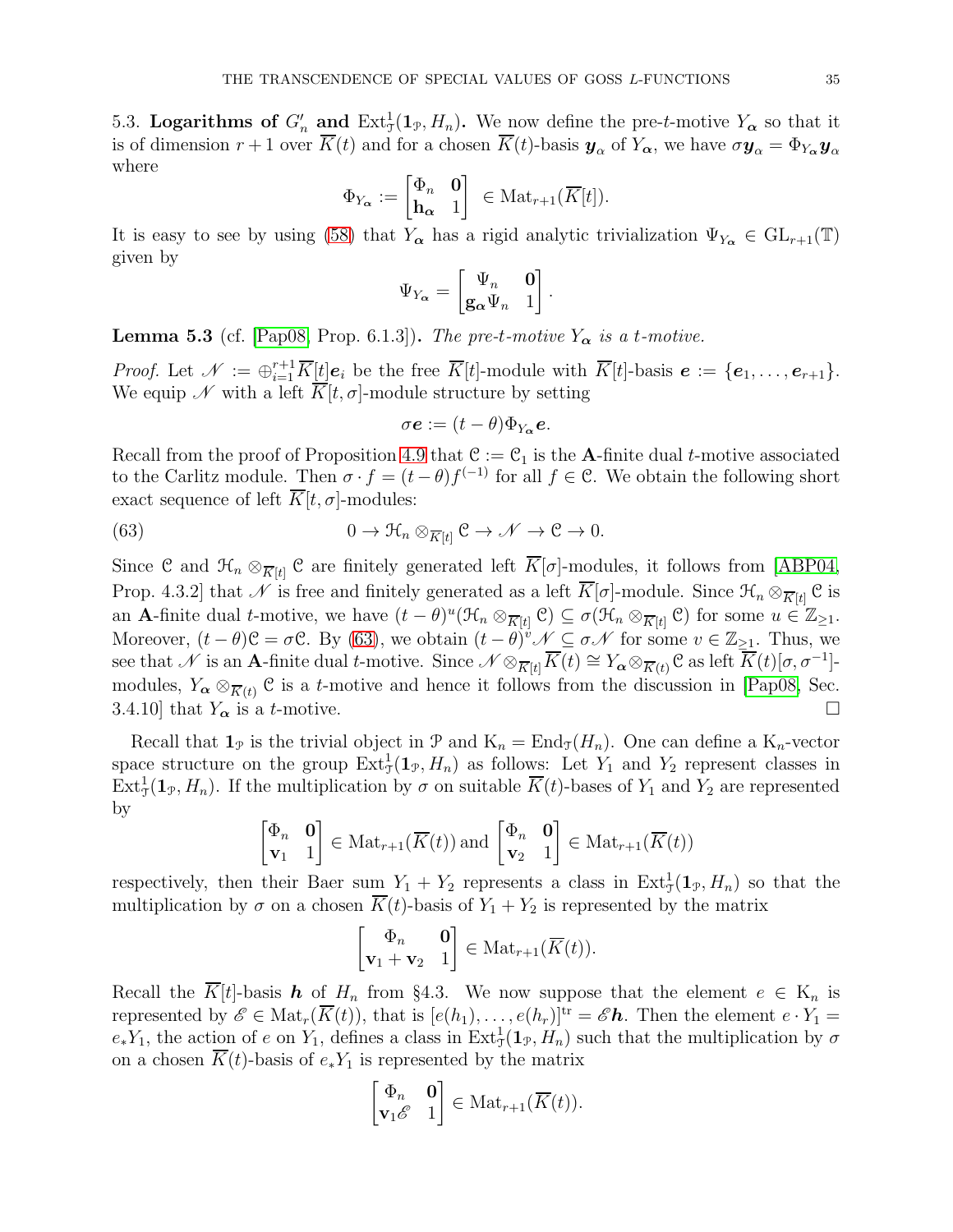Note that by the construction and Lemma [5.3,](#page-34-1)  $Y_{\alpha}$  represents a class in  $Ext_{\mathcal{T}}(1_{\mathcal{P}}, H_n)$ .

Before introducing the main result of this subsection, we say that the elements  $z_1, \ldots, z_k \in$  $Lie(G'_n)(\mathbb{C}_{\infty})$  are linearly independent over  $K_n$  if whenever  $dP_1z_1+\cdots+dP_kz_k=0$  for some  $P_1, \ldots, P_k \in K_n$ , we have  $P_1 = \cdots = P_k = 0$ .

Recall the integer  $\mathbf{s} = [K_{\phi} : \mathbb{F}_q(t)] = [K_{\phi} : K]$ . By Proposition [4.9](#page-25-2) and Proposition [5.2,](#page-30-3)  $\mathbf{s} = [K_n : \mathbb{F}_q(t)] = [K_n : K]$ . Suppose that  $\{\boldsymbol{\omega}_1, \dots, \boldsymbol{\omega}_{r/s}\}$  is the maximal  $K_n$ -linearly independent subset of  $\{\boldsymbol{\omega}_1, \ldots, \boldsymbol{\omega}_r\}.$ 

<span id="page-35-2"></span>**Theorem 5.4.** For each  $1 \leq \ell \leq m$ , let  $y_{\ell} \in \text{Lie}(G'_{n})(\mathbb{C}_{\infty})$  be such that  $\text{Exp}_{G'_{n}}(y_{\ell}) = \alpha_{\ell} \in$  $G'_n(\overline{K})$ . Suppose that the set  $\{\boldsymbol{\omega}_1,\ldots,\boldsymbol{\omega}_{r/{\bf s}}, {\bf y}_1,\ldots,{\bf y}_m\}$  is linearly independent over  $K_n$ . We further let  $Y_{\ell} := Y_{\alpha_{\ell}}$ . Then, for any choice of endomorphisms  $e_1, \ldots, e_m \in K_n$  not all zero, the equivalence class  $\mathscr{S} := e_{1*}Y_1 + \cdots + e_{m*}Y_m \in \text{Ext}^1_{\mathfrak{I}}(\mathbf{1}_{\mathfrak{I}}, H_n)$  is non-trivial.

Proof. Our proof adapts the ideas of the proof of [\[CP12,](#page-52-10) Thm. 4.2.2]. Suppose on the contrary that  $\mathscr S$  is trivial in  $\mathrm{Ext}^1_{\mathcal T}(\mathbf{1}_{\mathcal P}, H_n)$  and consider  $E_\ell = ((E_\ell)_{u,v}) \in \mathrm{Mat}_r(\overline{K}(t))$  satisfying  $[e_{\ell}(h_1),...,e_{\ell}(h_r)]^{\text{tr}} = E_{\ell}h$ . Set  $\mathbf{g}_{\ell} := \mathbf{g}_{\alpha_{\ell}}$  and  $\mathbf{h}_{\ell} = \mathbf{h}_{\alpha_{\ell}}$ . Note that by choosing an appropriate  $\overline{K}(t)$ -basis het  $\mathcal{S}$ , the multiplication by  $\sigma$  on he may be represented by

$$
\Phi_{\mathscr{S}} \; := \; \begin{bmatrix} \Phi_n & \mathbf{0} \\ \sum_{\ell=1}^m \mathbf{h}_{\ell} E_{\ell} & 1 \end{bmatrix} \in \mathrm{GL}_{r+1}(\overline{K}(t)),
$$

and a corresponding rigid analytic trivialization may be given by

$$
\Psi_{\mathscr{S}} \; := \; \begin{bmatrix} \Psi_n & \mathbf{0} \\ \sum_{\ell=1}^m \mathbf{g}_{\ell} E_{\ell} \Psi_n & 1 \end{bmatrix} \in \text{GL}_{r+1}(\mathbb{T}).
$$

Since  $\mathscr S$  is trivial, there exists a matrix

<span id="page-35-0"></span>
$$
\boldsymbol{\gamma} = \begin{bmatrix} \mathrm{Id}_r & \mathbf{0} \\ \gamma_1 \dots \gamma_r & 1 \end{bmatrix} \in \mathrm{GL}_{r+1}(\overline{K}(t))
$$

such that letting  $\tilde{h}' := \gamma \tilde{h}$  implies that  $\sigma \tilde{h}' = (\Phi_n \oplus (1))\tilde{h}'$ , where  $\Phi_n \oplus (1) \in \mathrm{GL}_{r+1}(\overline{K}(t))$ is the block diagonal matrix with  $\Phi_n$  and 1 down the diagonal blocks and all other entries are zero. Thus we obtain

(64) 
$$
\boldsymbol{\gamma}^{(-1)}\Phi_{\mathscr{S}}=(\Phi_n\oplus(1))\boldsymbol{\gamma}.
$$

Note that by the same argument in [\[Pap08,](#page-53-11) p. 146] applied to an equation of the form [\(64\)](#page-35-0), for  $1 \leq i \leq r$ , the denominator of each  $\gamma_i$  is in **A** and hence is regular at  $t = \theta, \theta^q, \theta^{q^2}, \dots$ . For each  $\ell$ , we let  $\boldsymbol{\alpha}_{\ell} = [\alpha_{\ell,1}, \ldots, \alpha_{\ell,rn+r-1}]^{\text{tr}}$ . Comparing the  $(r+1)$ -st row of both sides of [\(64\)](#page-35-0) yields

(65) 
$$
[\gamma_1,\ldots,\gamma_r]^{(-1)}\Phi_n+\sum_{\ell=1}^m\mathbf{h}_\ell E_\ell=[\gamma_1,\ldots,\gamma_r].
$$

Multiplying both sides of [\(64\)](#page-35-0) from the right by  $\Psi_{\mathscr{S}}$  implies that  $(\gamma \Psi_{\mathscr{S}})^{(-1)} = (\Phi_n \oplus \Psi_{\mathscr{S}})$  $(1)$ )( $\gamma \Psi_{\mathscr{S}}$ ) and therefore by [\[Pap08,](#page-53-11) §4.1.6], for some

<span id="page-35-1"></span>
$$
\boldsymbol{\delta} = \begin{bmatrix} \mathrm{Id}_r & \mathbf{0} \\ \delta_1 \ldots \delta_r & 1 \end{bmatrix} \in \mathrm{GL}_{r+1}(\mathbb{F}_q(t)),
$$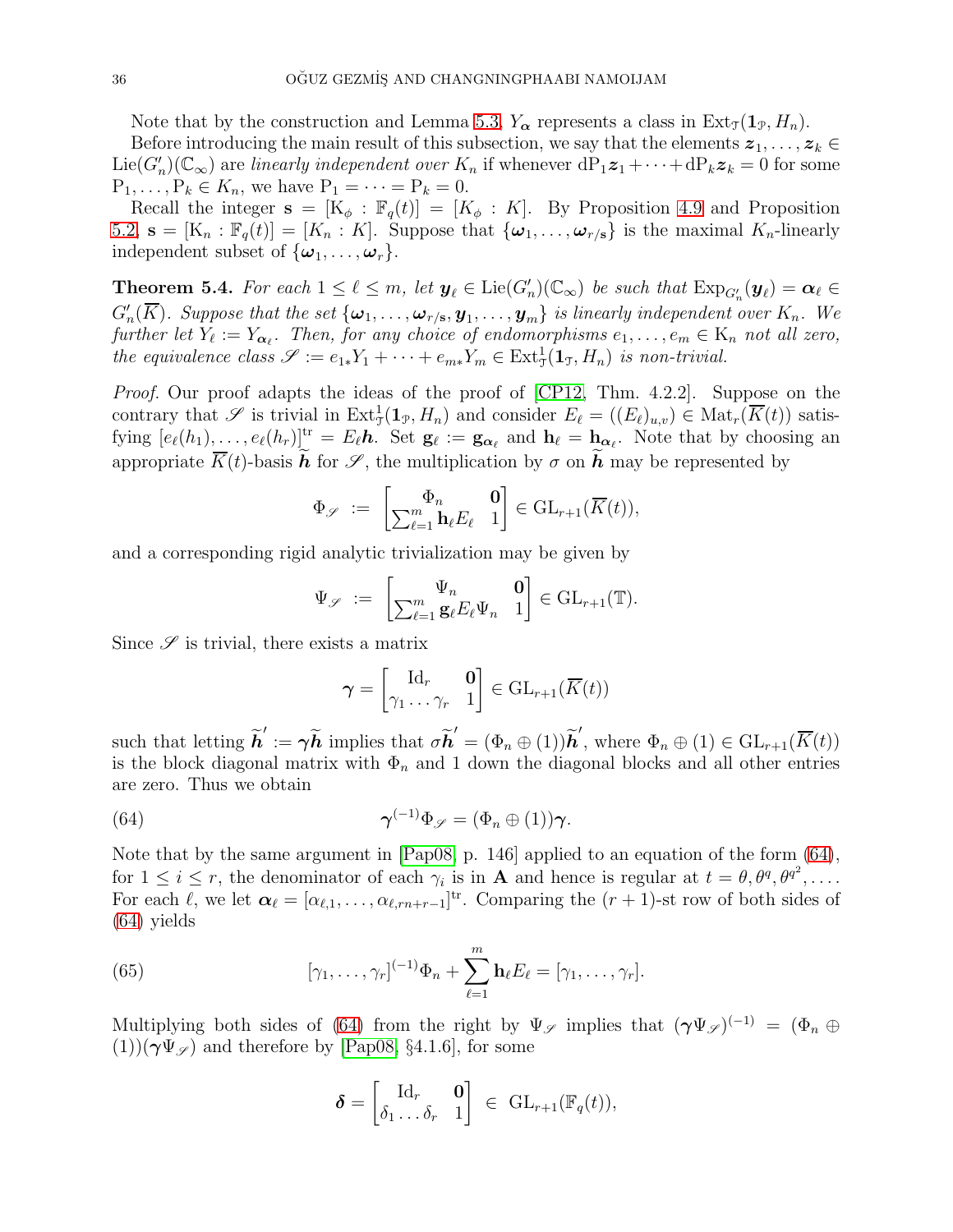we have  $\gamma \Psi_{\mathscr{S}} = (\Psi_n \oplus (1))\delta$ . This implies that

<span id="page-36-0"></span>(66) 
$$
[\gamma_1,\ldots,\gamma_r]+\sum_{\ell=1}^m\mathbf{g}_{\ell}E_{\ell}=[\delta_1,\ldots,\delta_r]\Psi_n^{-1}.
$$

Adding [\(65\)](#page-35-1) to [\(66\)](#page-36-0) and right multiplication of both sides by B imply

<span id="page-36-2"></span>(67) 
$$
[\gamma_1,\ldots,\gamma_r]^{(-1)}\Phi_n B + \sum_{\ell=1}^m (\widetilde{\mathbf{g}}_{\ell} + \widetilde{\mathbf{h}}_{\ell})B^{-1}E_{\ell}B = [\delta_1,\ldots,\delta_r]D\widetilde{\Gamma}.
$$

Using [\(60\)](#page-33-0), we obtain

(68) 
$$
\delta_0 \circ \iota ([\gamma_1, \ldots, \gamma_r]^{(-1)} \Phi_n B) = 0.
$$

Set  $\mathbf{Q}_{\ell} := \mathrm{B}^{-1}E_{\ell}\mathrm{B} = ((\mathrm{B}_{\ell}')_{i,j}) \in \mathrm{Mat}_r(\overline{K}[t])$  and let  $\mathrm{S}_{\ell} := [(\mathrm{B}_{\ell}')_{r,1}, \ldots, (\mathrm{B}_{\ell}')_{r,r}]^{\mathrm{tr}}$  be its last column. Then, by using [\(60\)](#page-33-0) for  $1 \leq \ell \leq m$  we have

<span id="page-36-3"></span>
$$
\begin{aligned}\widehat{\delta_0 \circ \iota} \left( (\widetilde{\mathbf{g}}_\ell + \widetilde{\mathbf{h}}_\ell) \mathbf{Q}_\ell \right) & = \begin{bmatrix} \mathbf{S}^{\mathrm{tr}}_\ell & \partial_t^1 (\mathbf{S}_\ell)^{\mathrm{tr}} & \partial_t^1 (\mathbf{S}_\ell)^{\mathrm{tr}} & \partial_t^2 (\mathbf{S}_\ell)^{\mathrm{tr}} \\ \mathbf{Q}_\ell^{\mathrm{tr}} & \partial_t^1 (\mathbf{Q}_\ell)^{\mathrm{tr}} & \cdots & \partial_t^{n-1} (\mathbf{Q}_\ell)^{\mathrm{tr}} & \partial_t^{n-1} (\mathbf{Q}_\ell)^{\mathrm{tr}} \\ \ddots & \ddots & \ddots & \vdots \\ \end{bmatrix} \begin{bmatrix} \partial_t^n (\widetilde{\mathbf{g}}_\ell + \widetilde{\mathbf{h}}_\ell)^{\mathrm{tr}} \\ \partial_t^{n-1} (\widetilde{\mathbf{g}}_\ell + \widetilde{\mathbf{h}}_\ell)^{\mathrm{tr}} \\ \partial_t^{n-2} (\mathbf{Q}_\ell)^{\mathrm{tr}} \\ \vdots \\ \partial_t^{n-2} (\mathbf{Q}_\ell)^{\mathrm{tr}} \\ \partial_t^{n-1} (\widetilde{\mathbf{g}}_\ell + \widetilde{\mathbf{h}}_\ell)^{\mathrm{tr}} \end{bmatrix} \begin{bmatrix} \partial_t^n (\widetilde{\mathbf{g}}_\ell + \widetilde{\mathbf{h}}_\ell)^{\mathrm{tr}} \\ \partial_t^{n-1} (\widetilde{\mathbf{g}}_\ell + \widetilde{\mathbf{h}}_\ell)^{\mathrm{tr}} \\ \vdots \\ \partial_t^{1} (\widetilde{\mathbf{g}}_\ell + \widetilde{\mathbf{h}}_\ell)^{\mathrm{tr}} \\ \vdots \\ \partial_t^{n-1} (\widetilde{\mathbf{g}}_\ell + \widetilde{\mathbf{h}}_\ell)^{\mathrm{tr}} \end{bmatrix} \end{aligned}
$$

Let  $(\widetilde{\mathbf{g}}_{\ell} + \widetilde{\mathbf{h}}_{\ell})_r$  be the last entry of  $\widetilde{\mathbf{g}}_{\ell} + \widetilde{\mathbf{h}}_{\ell}$  and let  $P_{\ell} \in \text{End}(G_n)$  be the morphism defined by  $e_{\ell}$  via Proposition [4.7.](#page-23-0) Using [\[CP12,](#page-52-10) Prop. 4.1.1(b)], one finds that  $S_{\ell}|_{t=\theta}$  =  $[0, \ldots, 0, (B'_{\ell})_{r,r}(\theta)]^{\text{tr}}$ . Hence, we obtain by using [\(54\)](#page-30-0) and [\(61\)](#page-33-1) that

<span id="page-36-1"></span>(69) 
$$
\widehat{\delta_0 \circ \iota} \left( (\widetilde{\mathbf{g}}_\ell + \widetilde{\mathbf{h}}_\ell) \mathbf{Q}_\ell \right) = dP_\ell \begin{bmatrix} \partial_t^n ((\widetilde{\mathbf{g}}_\ell + \widetilde{\mathbf{h}}_\ell)_r)^{\text{tr}} \\ \partial_t^{n-1} (\widetilde{\mathbf{g}}_\ell + \widetilde{\mathbf{h}}_\ell)^{\text{tr}} \\ \vdots \\ \partial_t^1 (\widetilde{\mathbf{g}}_\ell + \widetilde{\mathbf{h}}_\ell)^{\text{tr}} \\ (\widetilde{\mathbf{g}}_\ell + \widetilde{\mathbf{h}}_\ell)^{\text{tr}} \end{bmatrix} = dP_\ell \mathbf{y}_\ell
$$

For  $1 \leq i \leq r$ , let  $\Delta_i \in \text{Mat}_r(\mathbb{F}_q(t))$  denote the diagonal matrix with  $\delta_1 D_{i,1} + \cdots + \delta_r D_{i,r}$  in the diagonal entries and zero everywhere else and let  $\widetilde{\Gamma}_i$  be the *i*-th row of  $\widetilde{\Gamma}$ . Then,

.

$$
[\delta_1,\ldots,\delta_r]D\widetilde{\Gamma}=\widetilde{\Gamma}_1\Delta_1+\cdots+\widetilde{\Gamma}_r\Delta_r.
$$

Note that  $[f_i(h_1),...,f_i(h_r)]^{tr} = \Delta_i \mathbf{h}$  for some  $f_i \in K_n$  and  $B^{-1}\Delta_i B = \Delta_i$ . Let  $P_{f_i} \in$  $End(G_n)$  be the morphism defined by  $f_i$  via Proposition [4.7](#page-23-0) and [\(52\)](#page-29-3). Then, by a similar calculation to [\(69\)](#page-36-1) and using [\(62\)](#page-33-2) we obtain

(70) 
$$
\widehat{\delta_0 \circ \iota} \left( [\delta_1, \ldots, \delta_r] D \widetilde{\Gamma} \right) = -dP_{f_1} \boldsymbol{\omega}_1 - \cdots - dP_{f_r} \boldsymbol{\omega}_r.
$$

Finally, [\(67\)](#page-36-2), [\(68\)](#page-36-3), [\(69\)](#page-36-1), and [\(70\)](#page-36-4) yield

<span id="page-36-4"></span>
$$
\sum_{\ell=1}^m \mathrm{dP}_{\ell} \mathbf{y}_{\ell} = -\mathrm{dP}_{f_1} \boldsymbol{\omega}_1 - \cdots - \mathrm{dP}_{f_r} \boldsymbol{\omega}_r.
$$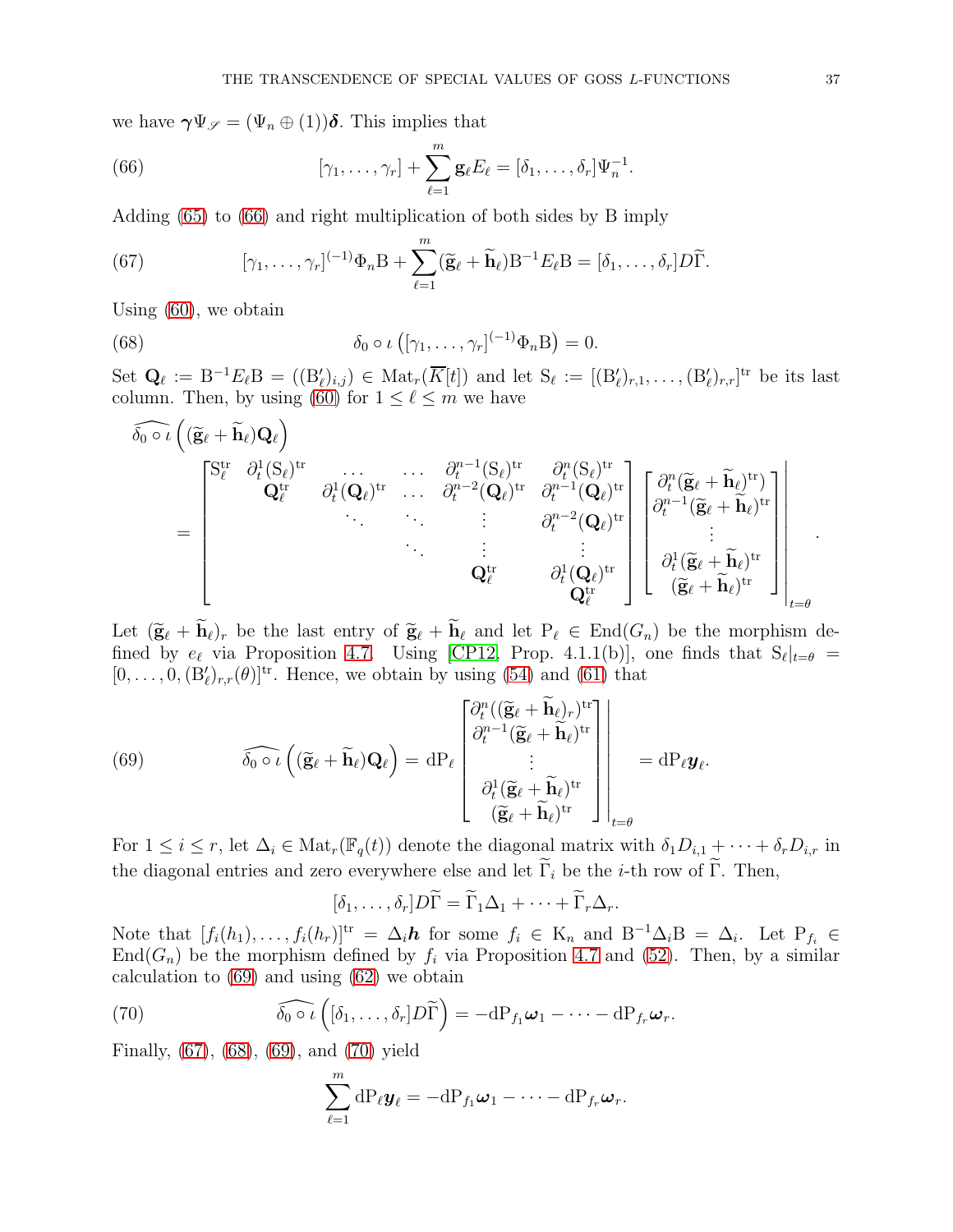Since  $e_1, \ldots, e_m$  are not all zero,  $P_\ell$  is nonzero for some  $1 \leq \ell \leq m$ . Moreover, since  $D \in GL_r(\mathbb{F}_q(t))$  we have  $P_{f_i}$  is nonzero for some  $1 \leq i \leq r$ . Thus, we get a contradiction to our assumption in the statement of the theorem.

5.4. Algebraic independence of certain coordinates of logarithms and the proof of **Theorem [5.9.](#page-40-0)** For  $1 \leq \ell \leq m$ , we continue with  $\mathbf{g}_{\ell}$ ,  $\mathbf{h}_{\ell}$  and  $Y_{\ell}$  as in the proof of Theorem [5.4.](#page-35-2) Then, the block diagonal matrix  $\Phi := \bigoplus_{\ell=1}^m \Phi_{Y_\ell} \in Mat_{(r+1)m}(\mathbb{T})$  represents the multiplication by  $\sigma$  on a chosen  $\overline{K}(t)$ -basis of the t-motive  $Y := \bigoplus_{\ell=1}^m Y_\ell$  constructed as the direct sum of t-motives  $Y_1, \ldots, Y_m$ . Note that the block diagonal matrix  $\Psi := \bigoplus_{\ell=1}^m \Psi_{Y_\ell} \in GL_{(r+1)m}(\mathbb{T})$  is a rigid analytic trivialization of Y .

Define the t-motive **X** such that the multiplication by  $\sigma$  on a  $\overline{K}(t)$ -basis is given by  $\Phi_{\mathbf{X}} \in GL_{rm+1}(\overline{K}(t))$  along with a rigid analytic trivialization  $\Psi_{\mathbf{X}} \in GL_{rm+1}(\mathbb{T})$  where

<span id="page-37-2"></span>(71) 
$$
\Phi_{\mathbf{X}} := \begin{bmatrix} \Phi_n \\ & \ddots & \\ & & \Phi_n \\ \mathbf{h}_1 & \dots & \mathbf{h}_m & 1 \end{bmatrix} \text{ and } \Psi_{\mathbf{X}} := \begin{bmatrix} \Psi_n & & \\ & \ddots & \\ & & \Psi_n \\ \mathbf{g}_1 \Psi_n & \dots & \mathbf{g}_m \Psi_n & 1 \end{bmatrix}.
$$

Observe that **X** is an extension of  $\mathbf{1}_{\mathcal{P}}$  by  $H_n^m$ . Moreover, **X** is a pullback of the surjective map  $Y \twoheadrightarrow \mathbf{1}_{\mathcal{P}}^m$  and the diagonal map  $\mathbf{1}_{\mathcal{P}} \rightarrow \mathbf{1}_{\mathcal{P}}^m$ . Thus, the two *t*-motives Y and **X** generate the same Tannakian subcategory of  $\mathcal T$  and hence the Galois groups  $\Gamma_Y$  and  $\Gamma_X$  are isomorphic. For any  $\mathbb{F}_q(t)$ -algebra R, an element of  $\Gamma_\mathbf{X}(\mathbf{R})$  is of the form

$$
\nu = \begin{bmatrix} \mu & & \\ & \ddots & \\ & & \mu \\ & & \nu_1 & \cdots & \nu_m & 1 \end{bmatrix},
$$

where  $\mu \in \Gamma_{H_n}(\mathbb{R})$  and each  $\mathbf{v}_1, \ldots, \mathbf{v}_m \in \mathbb{G}_a^r$ . Since  $H_n^m$  is a sub-*t*-motive of **X**, we have the following short exact sequence of affine group schemes over  $\mathbb{F}_q(t)$ ,

(72) 
$$
1 \to W \to \Gamma_{\mathbf{X}} \xrightarrow{\pi} \Gamma_{H_n} \to 1,
$$

where  $\pi^{(R)} : \Gamma_{\mathbf{X}}(R) \to \Gamma_{H_n}(R)$  is the map  $\nu \mapsto \mu$  (cf. [\[CP12,](#page-52-10) p. 138]). Note that via conjugation [\(72\)](#page-37-0) gives an action of any  $\mu \in \Gamma_{H_n}(\mathbb{R})$  on

<span id="page-37-1"></span><span id="page-37-0"></span>
$$
\mathbf{v} = \begin{bmatrix} \mathrm{Id}_r & & \\ & \ddots & \\ & & \mathrm{Id}_r \\ \mathbf{u}_1 & \dots & \mathbf{u}_m & 1 \end{bmatrix} \in W(\mathbf{R})
$$

defined by

(73) 
$$
\nu \mathbf{v} \nu^{-1} = \begin{bmatrix} \mathrm{Id}_r & & \\ & \ddots & \\ \mathbf{u}_1 \mu^{-1} & \cdots & \mathbf{u}_m \mu^{-1} & 1 \end{bmatrix}
$$

Let  $\boldsymbol{x} := [\boldsymbol{x}_1,\ldots,\boldsymbol{x}_m,y]^{\text{tr}} \in \text{Mat}_{rm+1 \times 1}(\mathbf{X})$  where each  $\boldsymbol{x}_i \in \text{Mat}_{rm+1}(\mathbf{X})$  denotes a  $\overline{K}(t)$ -basis of **X** such that  $\sigma x = \Phi_{\mathbf{X}} x$ . By the discussion in §4.1 that the entries of  $\Psi_{\mathbf{X}}^{-1} x$  form an  $\mathbb{F}_q(t)$ basis of  $X^{\text{Betti}}$ . Observe that  $[\boldsymbol{x}_1,\ldots,\boldsymbol{x}_m]^{\text{tr}}$  is a  $\overline{K}(t)$ -basis of  $H_n^m$  and similarly, the entries

.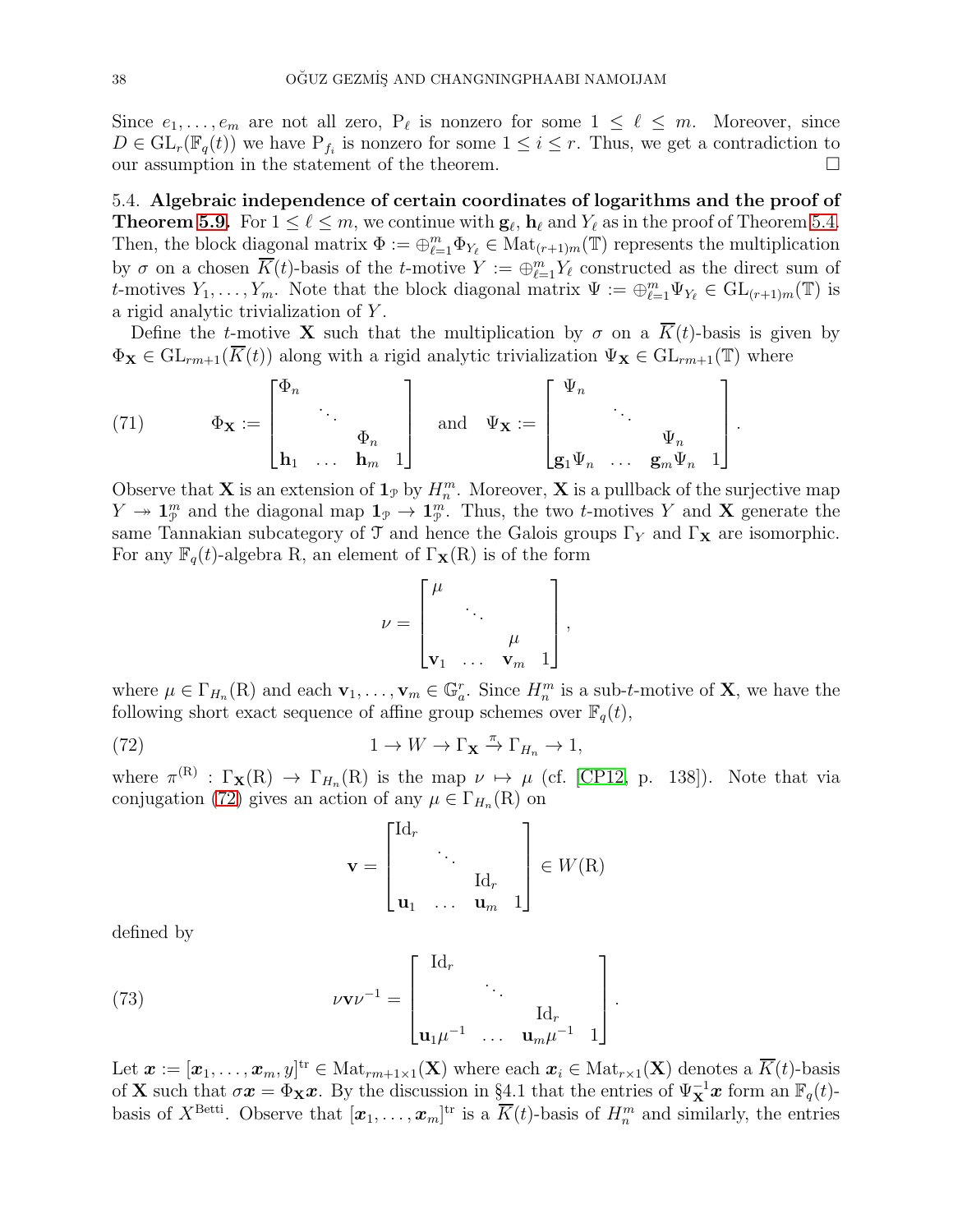of  $\mathbf{u} := [\Psi_n^{-1} \boldsymbol{x}_1, \dots, \Psi_n^{-1} \boldsymbol{x}_m]^{\text{tr}}$  form an  $\mathbb{F}_q(t)$ -basis of  $(H_n^{\text{Betti}})^m$ . We describe the action of  $\Gamma_{H_n}(\mathbf{R})$  on  $\mathbf{R} \otimes_{\mathbb{F}_q(t)} (H_n^{\text{Betti}})^m$  as follows (see also [\[Pap08,](#page-53-11) §4.5]): For any  $\mu \in \Gamma_{H_n}(\mathbf{R})$  and any  $\mathbf{v}_{\ell} \in \text{Mat}_{1 \times r}(\mathbf{R})$  where  $1 \leq \ell \leq m$ , the action of  $\mu$  on  $(\mathbf{v}_{1}, \ldots, \mathbf{v}_{m}) \cdot \mathbf{u} \in \mathbf{R} \otimes_{\mathbb{F}_{q}(t)} (H_{n}^{m})^{\text{Betti}}$ can be represented by

$$
(\mathbf{v}_1,\ldots,\mathbf{v}_m)\cdot\mathbf{u}\mapsto (\mathbf{v}_1\mu^{-1},\ldots,\mathbf{v}_m\mu^{-1})\cdot\mathbf{u}.
$$

Thus, by [\(73\)](#page-37-1) the action of  $\Gamma_{H_n}$  on  $(H_n^{\text{Betti}})^m$  is compatible with the action of  $\Gamma_{H_n}$  on W. Observe the following facts:

- (i)  $K_n$  can be embedded into  $\text{End}((H_n)^{\text{Betti}})^m$  and thus one can regard  $(H_n^{\text{Betti}})^m$  to be the K<sub>n</sub>-vector space  $\mathscr{V}'$  over K<sub>n</sub>.
- (ii) Setting G' to be the K<sub>n</sub>-group  $GL(\mathscr{V}')$  and using [\[CP12,](#page-52-10) Lem. 3.5.6] and Theo-rem [4.11,](#page-26-0) we have that  $\Gamma_{H_n} = \text{Res}_{K_n/\mathbb{F}_q(t)}(G')$ , where  $\text{Res}_{K_n/\mathbb{F}_q(t)}$  is the Weil restriction of scalars over  $\mathbb{F}_q(t)$ .
- (iii) Set V to be the vector group over  $\mathbb{F}_q(t)$  associated to the underlying  $\mathbb{F}_q(t)$ -vector space  $(\mathscr{V}')^{\oplus m}$ .
- (iv) By Theorem [4.5,](#page-23-1)  $\Gamma_{\mathbf{X}}$  is  $\mathbb{F}_q(t)$ -smooth.
- (v) W is equal to the scheme-theoretic intersection  $\Gamma_{\mathbf{X}} \cap V$ .

Since the map  $\pi : \Gamma_Y \to \Gamma_{H_n}$  is surjective, by using the above facts, [\[CP12,](#page-52-10) Ex. A.1.2], and [\[CP12,](#page-52-10) Prop. A.1.3], we have the following.

**Lemma 5.5.** The affine group scheme W over  $\mathbb{F}_q(t)$  is  $\mathbb{F}_q(t)$ -smooth.

Since W is  $\mathbb{F}_q(t)$ -smooth, we can regard  $(H_n^{\text{Betti}})^m$  as a vector group over  $\mathbb{F}_q(t)$ . Moreover we see that W is a  $\Gamma_{H_n}$ -submodule of  $(H_n^{\text{Betti}})^m$ . Thus, by the equivalence of categories  $\mathfrak{T}_{H_n} \approx \text{Rep}(\Gamma_{H_n}, \mathbb{F}_q(t)),$  there exists a sub-t-motive U of  $H_n^m$  such that

$$
(74) \t\t W \cong U^{\text{Betti}}.
$$

Recall the fixed A-basis  $\{\boldsymbol{\omega}_1,\ldots,\boldsymbol{\omega}_r\}$  of  $\Lambda_{G'_n}$  where  $\boldsymbol{\omega}_i = [\omega_{i,1},\ldots,\omega_{i,rn+r-1}]^{\mathrm{tr}} \in \mathrm{Lie}(G'_n)(\mathbb{C}_{\infty})$ for each  $1 \leq i \leq r$  and its maximal  $K_n$ -linearly independent subset  $\{\boldsymbol{\omega}_1, \ldots, \boldsymbol{\omega}_{r/s}\}.$ 

<span id="page-38-0"></span>Theorem 5.6. For each  $1 \leq \ell \leq m$ , let  $y_{\ell} = [y_{\ell,1}, \ldots, y_{\ell,rn+r-1}]^{\text{tr}} \in \text{Lie}(G'_n)(\mathbb{C}_{\infty})$  be such that  $\text{Exp}_{G'_n}(\mathbf{y}_\ell) \in G'_n(\overline{K})$ . Suppose that the set  $\{\boldsymbol{\omega}_1, \ldots, \boldsymbol{\omega}_{r/\mathbf{s}}, \mathbf{y}_1, \ldots, \mathbf{y}_m\}$  is linearly independent over  $K_n$ . Then,  $\dim \Gamma_{\mathbf{X}} = r^2/\mathbf{s} + rm$ . In particular, the following statements hold:

(i) If  $n = 0$ , then

<span id="page-38-1"></span>
$$
\operatorname{tr.deg}_{\overline{K}}\overline{K}\left(\bigcup_{\ell=1}^m\bigcup_{i=1}^r\bigcup_{j=1}^{r-r-1}\{\omega_{i,j},F_0(\boldsymbol{\omega}_i),y_{\ell,j},F_0(\boldsymbol{y}_i)\}\right)=r^2/\mathbf{s}+rm.
$$

(ii) If  $n \in \mathbb{Z}_{\geq 1}$ , then

$$
\operatorname{tr.deg}_{\overline{K}}\overline{K}\left(\bigcup_{\ell=1}^{m} \bigcup_{i=1}^{r} \bigcup_{j=0}^{r-1} \{\omega_{i,rn+j}, y_{\ell,rn+j}\}\right) = r^2/\mathbf{s} + rm.
$$

*Proof.* We adapt the methods used in the proof of  $[CP12, Thm. 5.1.5]$  and  $[Har11, Lem. 1.2]$ . By Theorem [4.4,](#page-22-1) Theorem [4.11](#page-26-0) and [\(72\)](#page-37-0), we have

$$
\dim \Gamma_{\mathbf{X}} = \text{tr.} \deg_{\overline{K}} \overline{K}(\Psi_{\mathbf{X}}(\theta)) \le \frac{r^2}{s} + rm.
$$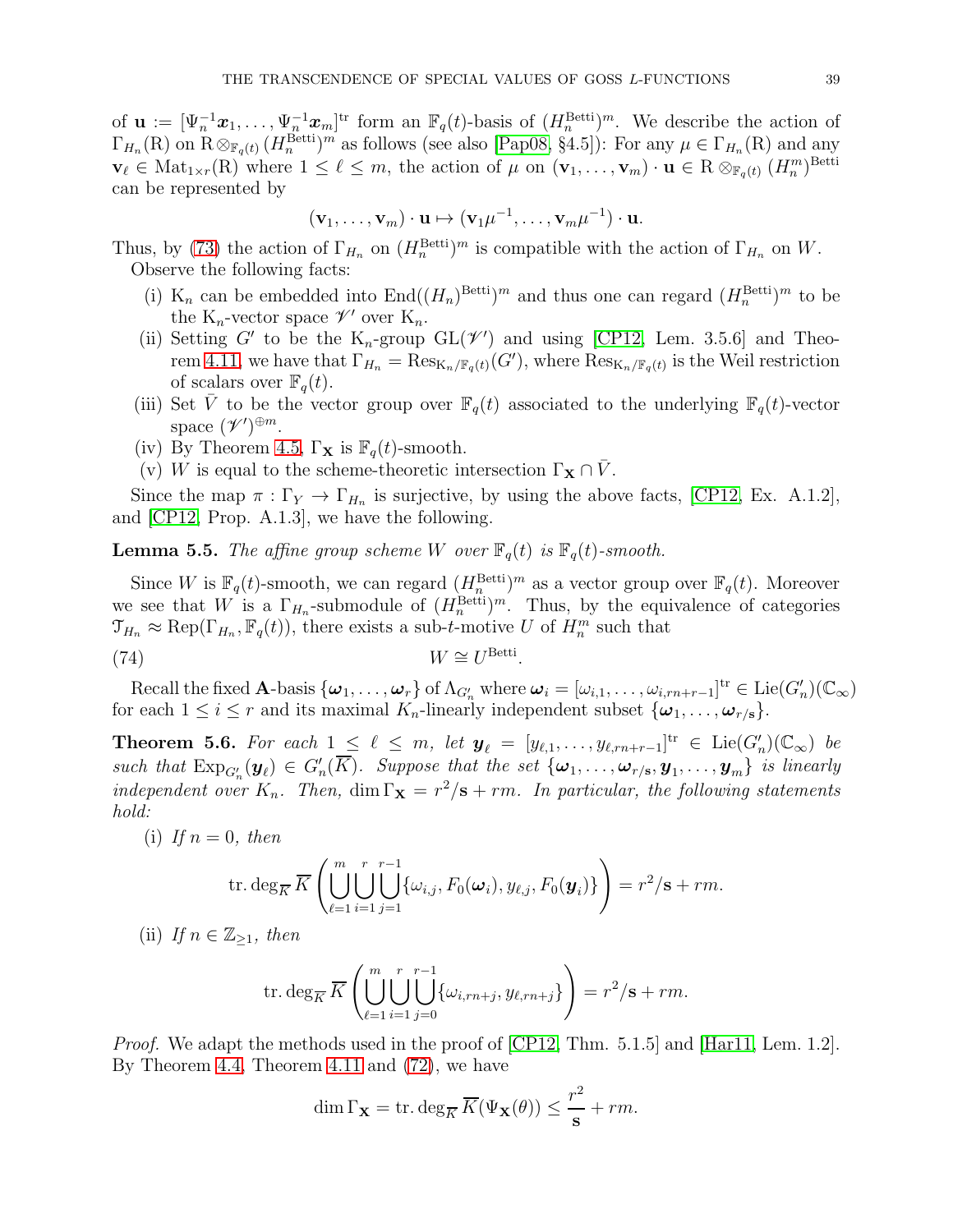Thus, we need to prove that dim  $W = rm$ . By [\(74\)](#page-38-1) it suffices to show that  $U^{\text{Betti}} \cong (H_m^m)^{\text{Betti}}$ .

We first show that the extension  $\mathbf{X}/U$  is trivial in  $\text{Ext}^1_{\mathcal{J}}(\mathbf{1}_{\mathcal{P}}, H_n/U)$ . Since  $W \cong U^{\text{Betti}}$ , we see that  $\Gamma_X$  acts on  $X^{\text{Betti}}/U^{\text{Betti}}$  through  $\Gamma_X/W \cong \Gamma_{H_{\phi}}$  via [\(72\)](#page-37-0). Note that  $\Gamma_{H_n} = \Gamma_{H_{\phi}}$  by Theorem [4.11.](#page-26-0) Hence it follows that  $\mathbf{X}^{\text{Betti}}/U^{\text{Betti}}$  is an extension of  $\mathbb{F}_q(t)$  by  $(H_n^m)^{\text{Betti}}/U^{\text{Betti}}$ in Rep( $\Gamma_{H_{\phi}}, \mathbb{F}_q(t)$ ). Since every object in Rep( $\Gamma_{H_{\phi}}, \mathbb{F}_q(t)$ ) is completely reducible by [\[CP12,](#page-52-10) Cor. 3.5.7], by the equivalence  $\mathcal{T}_{H_{\phi}} \approx \text{Rep}(\Gamma_{H_{\phi}}, \mathbb{F}_{q}(t))$  of the categories, we get the required conclusion.

We prove  $U^{\text{Betti}} \cong (H_n^m)^{\text{Betti}}$ . Suppose on the contrary that  $U^{\text{Betti}} \subsetneq (H_n^m)^{\text{Betti}}$ . Since  $H_n$  is simple by Proposition [4.10](#page-25-1) and U is a sub-t-motive of  $H_n^m$ , there exists a non-trivial morphism  $\mathbf{p} \in \text{Hom}_{\mathcal{I}}(H_n^m, H_n)$  so that  $U \subseteq \text{Ker } \mathbf{p}$ . Moreover, the morphism  $\mathbf{p}$  factors through the map  $H_n^m/U \to H_n^m/\text{Ker }p$ . Since  $p \in \text{Hom}_{\mathfrak{I}}(H_n^m, H_n)$ , there exist  $e_1, \ldots, e_m \in K_n$  not all zero such that  $\mathbf{p}(\mathfrak{n}_1,\ldots,\mathfrak{n}_m)=e_1(\mathfrak{n}_1)+\cdots+e_m(\mathfrak{n}_m)$  where  $\mathfrak{n}_1,\ldots,\mathfrak{n}_m\in H_n$ . Then, we deduce that the pushout  $\mathbf{p}_*\mathbf{X} := e_{1*}Y_1 + \cdots + e_{m*}Y_m$  is a quotient of  $\mathbf{X}/U$ . By using the claim above, it follows that  $\mathbf{p}_* \mathbf{X}$  is trivial in  $\text{Ext}^1_{\mathcal{J}}(\mathbf{1}_{\mathcal{P}}, H_n)$ , which is a contradiction by Theorem [5.4.](#page-35-2) Thus,  $\dim W = rm$  which proves that  $\dim \Gamma_{\mathbf{X}} = r^2/\mathbf{s} + rm$ . Thus, by Theorem [4.4](#page-22-1) and [\(59\)](#page-33-3), we obtain the first part of the theorem. On the other hand, by the construction of  $\Psi_{\mathbf{X}}$ , [\(45\)](#page-27-0), and [\(57\)](#page-31-0) we have

<span id="page-39-0"></span>(75)  

$$
= \overline{K} \left( \bigcup_{\ell=1}^{m} \bigcup_{i=1}^{r} \bigcup_{j=1}^{r-1} \widetilde{\pi} \lambda_i, \widetilde{\pi} F_{\delta_j}(\lambda_i), y_{\ell,j}, F_0(\boldsymbol{y}_i) \right).
$$

for  $n = 0$  and

(76)  
\n
$$
= \overline{K} \Big( \bigcup_{\ell=1}^m \bigcup_{i=1}^r \bigcup_{j=1}^{r-1} \{\widetilde{\pi}^{n+1} \lambda_i, \widetilde{\pi}^{n+1} F_{\delta_j}(\lambda_i), y_{\ell,rn}, y_{\ell,rn+1}, \dots, y_{\ell,rn+r-1} \} \Big).
$$

otherwise. Since dim  $\Gamma_X = r^2/s + rm$ , the second assertion now follows from Theorem [4.4,](#page-22-1) [\(59\)](#page-33-3) and [\(75\)](#page-39-0).

<span id="page-39-1"></span>Corollary 5.7. For each  $1 \leq \ell \leq m$ , let  $y_{\ell} = [y_{\ell,1},\ldots,y_{\ell,rn+r-1}]^{\text{tr}} \in \text{Lie}(G'_n)(\mathbb{C}_{\infty})$  be such that  $\mathrm{Exp}_{G'_n}(\bm{y}_{\ell}) \in G'_n(\overline{K})$ . Suppose that the set  $\{\bm{y}_1, \ldots, \bm{y}_m\}$  is linearly independent over  $K_n$ . Then the following assertions hold:

(i) If  $n = 0$ , then the set

$$
\bigcup_{\ell=1}^m \{F_0(\boldsymbol{y}_{\ell}), y_{\ell,2}, \ldots, y_{\ell,r-1}\}
$$

is algebraically independent over  $\overline{K}$ .

(ii) If  $n \in \mathbb{Z}_{\geq 1}$ , then the set

$$
\bigcup_{\ell=1}^m \{y_{\ell,rn}, y_{\ell,rn+1}, \ldots, y_{\ell,rn+r-1}\}
$$

is algebraically independent over  $\overline{K}$ .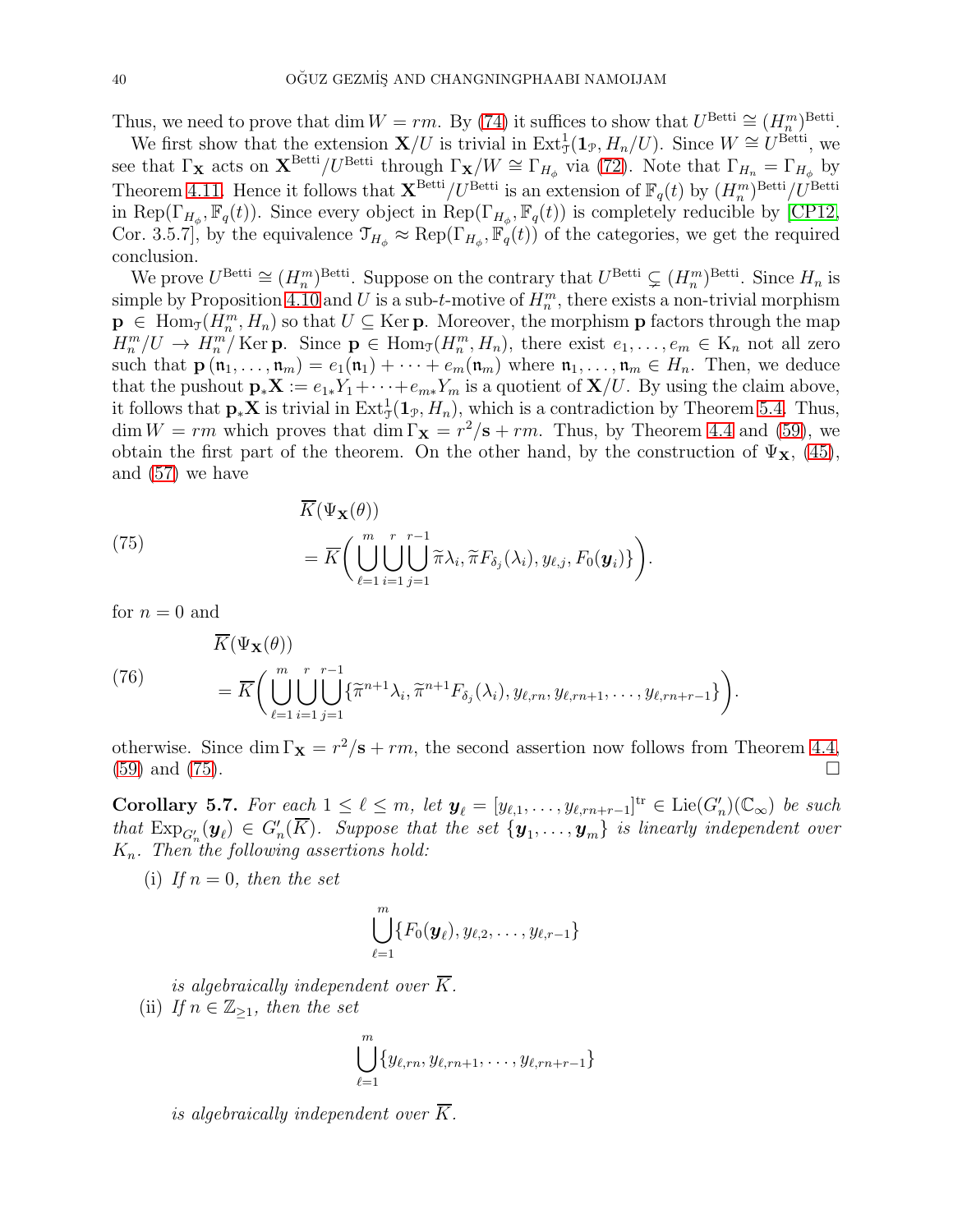*Proof.* Let  $\{\pmb{\eta}_1,\ldots,\pmb{\eta}_j\}\subseteq\{\pmb{\omega}_1,\ldots,\pmb{\omega}_r,\pmb{y}_1,\ldots,\pmb{y}_m\}$  be a maximal  $K_n$ -linearly independent set containing  $\{y_1, \ldots, y_m\}$ . for some  $r/s \leq j \leq r/s + m$ . Set  $\boldsymbol{\eta}_u = [\eta_{u,1}, \ldots, \eta_{u,rn+r-1}]^{\text{tr}}$  for  $1 \leq u \leq j$ . We obtain

$$
\overline{K}\left(\bigcup_{i=1}^r \bigcup_{k=0}^{r-1} \bigcup_{\ell=1}^m \{\omega_{i,rn+k}, y_{\ell,rn+k}\}\right) = \overline{K}\left(\bigcup_{u=1}^j \{\eta_{u,rn}, \eta_{u,rn+1}, \ldots, \eta_{u,rn+r-1}\}\right)
$$

where the equality follows from the structure of dP for any  $P \in End(G'_n)$  given in [\(54\)](#page-30-0) and [\(55\)](#page-30-1). By Theorem [5.6,](#page-38-0) the set  $\bigcup_{u=1}^{j} \{\eta_{u,r(n-1)+2}, \eta_{u,r(n-1)+3}, \ldots, \eta_{u,rn+1}\}\$ is algebraically independent over  $\overline{K}$  and hence the result follows.

Now we are ready to state the main results of this section.

Theorem 5.8.  $\mathcal{C}_0 = (\mathbb{G}_{a/K}^{r-1}, \phi_0')$  be the abelian t-module defined as in §3.2. For each  $1 \leq w \leq r$ , let  $y_w = [y_{w,1}, \ldots, y_{w,r-1}]^{\text{tr}} \in \text{Lie}(G'_0)(\mathbb{C}_{\infty})$  be such that  $\mathrm{Exp}_{G_0'}(\bm{y}_w) \in G_0'(\overline{K})$ . Moreover, let  $F_0$  be the quasi-periodic function associated to the  $\phi_0^r$ -biderivation which maps  $t \mapsto (\tau, 0, \ldots, 0)$ . If

$$
\mathscr{Y}_0 := \mathbf{f}(F_0(\mathbf{y}_1), y_{1,1}, \dots, y_{1,r-1}, \dots, \dots, F_0(\mathbf{y}_m), y_{m,1}, \dots, y_{m,r-1}) \neq 0
$$

for some non-constant polynomial  $f \in \overline{K}[X_1,\ldots,X_{rm}]$ , then it is transcendental over  $\overline{K}$ .

(ii) For any positive integer, let  $G'_n = (\mathbb{G}_{a/K}^{rn+r-1}, \phi'_n)$  be the abelian t-module defined as in §3.2. For each  $1 \leq w \leq r$ , let  $\mathbf{y}_w = [y_{w,1}, \ldots, y_{w, rn+r-1}]^{\text{tr}} \in \text{Lie}(G'_n)(\mathbb{C}_{\infty})$  be such that  $\text{Exp}_{G'_n}(\mathbf{y}_w) \in G'_n(\overline{K})$ . If

$$
\mathscr{Y}_n := \mathbf{f}(y_{1,rn}, \dots, y_{1,rn+(r-1)}, \dots, \dots, y_{m,rn}, \dots, y_{m,rn+(r-1)}) \neq 0
$$

for some non-constant polynomial  $f \in \overline{K}[X_1,\ldots,X_{rm}]$ , then it is transcendental over  $\overline{K}$ .

*Proof.* Up to rearrangement if necessary, let  $\{y_1, \ldots, y_k\}$  be the maximal linearly independent subset of  $\{y_1, \ldots, y_m\}$  over  $K_n$ , where  $k \leq m$ . Then, for each  $n \in \mathbb{Z}_{\geq 0}$ , we can write

$$
\mathscr{Y}_n = \widetilde{\mathbf{f}}(y_{1,rn},\ldots,y_{1,rn+r-1},\ldots,\ldots,y_{k,rn},\ldots,y_{k,rn+r-1}),
$$

for some non-constant polynomial  $\tilde{\mathbf{f}} \in \overline{K}[X_1, \ldots, X_{rk}]$ . Thus we finish the proof by using the linear independence of elements  $\mathbf{u}_1, \ldots, \mathbf{u}_k$  over  $K_n$  and applying Corollary 5.7. the linear independence of elements  $y_1, \ldots, y_k$  over  $K_n$  and applying Corollary [5.7.](#page-39-1)

The next result can be obtained in a similar way to obtain Theorem 5.8 and the proof will be provided in Appendix A.

<span id="page-40-0"></span>**Theorem 5.9.** Let  $G_n = (\mathbb{G}_{a/K}^{rn+1}, \phi_n)$  be the abelian t-module defined as in §2.2. For each  $1 \leq \ell \leq m$ , let  $\mathbf{y}_{\ell} = [y_{\ell,1}, \ldots, y_{\ell,m+1}]^{\text{tr}} \in \text{Lie}(G_n)(\mathbb{C}_{\infty})$  be such that  $\text{Exp}_{G_n}(\mathbf{y}_{\ell}) \in G_n(\overline{K})$ . If

$$
\mathscr{Y} := \mathbf{f}(y_{1,r(n-1)+2},\ldots,y_{1,rn+1},\ldots,\ldots,y_{m,r(n-1)+2},\ldots,y_{m,rn+1}) \neq 0,
$$

for some non-constant polynomial  $f \in \overline{K}[X_1,\ldots,X_{rm}]$ , then it is transcendental over  $\overline{K}$ .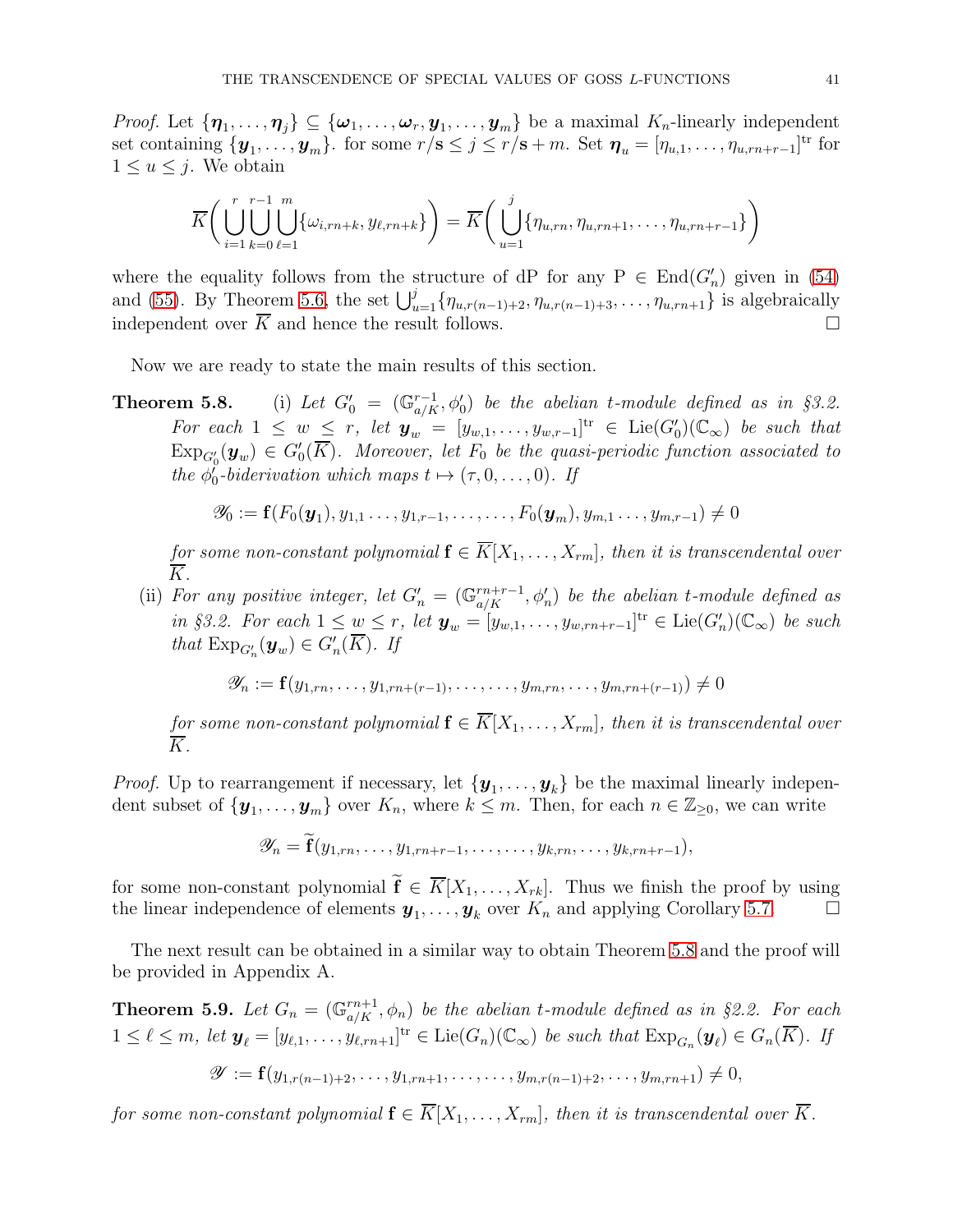### 6. The Proof of Theorem [1.1](#page-2-0) and Theorem [1.3](#page-3-0)

In this section, our aim is to prove Theorem [3.4](#page-20-3) and Theorem [3.5](#page-20-4) which are equivalent to Theorem [1.1\(](#page-2-0)i) and Theorem [1.1\(](#page-2-0)ii) respectively. Since the methods we use to obtain the results are similar, we only explain the details of the proof of Theorem [3.4](#page-20-3) and explicitly state how to obtain Theorem [3.5](#page-20-4) from the ideas of the proof of Theorem [3.4.](#page-20-3)

Let *n* be a positive integer and  $\mathfrak{G}'_n = (\mathbb{G}_{a/K}^{rn+r-1}, \varphi'_n)$  be the abelian *t*-module defined as in §3.2. We define the unit module  $U(\mathfrak{G}'_n/A)$  of  $\mathfrak{G}'_n$  by

$$
U(\mathfrak{G}'_n/A) := \{ x \in \text{Lie}(\mathfrak{G}'_n)(K_\infty) \mid \text{Exp}_{\mathfrak{G}'_n}(x) \in \mathfrak{G}'_n(A) \}.
$$

Using [\(5\)](#page-6-3), one can obtain that  $U(\mathfrak{G}'_n/A)$  is an **A**-submodule of Lie $(\mathfrak{G}'_n)(K_{\infty})$ . Moreover, by [\[Fan15,](#page-53-10) Thm. 1.10],  $U(\mathfrak{G}'_n/A)$  is indeed a free **A**-module of rank  $rn + r - 1$ .

We consider the map  $d_{\varphi'_n} : \mathbb{F}_q((1/t)) \to K_\infty$  defined by

$$
\mathrm{d}_{\varphi'_n} \Big( \sum_{i \ge i_0} c_i t^{-i} \Big) = \sum_{i \ge i_0} c_i \mathrm{d}_{\varphi'_n} (t)^{-i}, \quad c_i \in \mathbb{F}_q
$$

and we further equip  $\text{Lie}(\mathfrak{G}'_n)(K_\infty)$  with the  $\mathbb{F}_q((1/t))$ -vector space structure given by

$$
f \cdot x = d_{\varphi'_n}(f)x, \quad f \in \mathbb{F}_q((1/t)), \quad x \in \text{Lie}(\mathfrak{G}'_n)(K_\infty).
$$

We set  $W_{\mathfrak{G}'_n}(K_{\infty}) := \frac{\mathrm{Lie}(\mathfrak{G}'_n)(K_{\infty})}{(\mathrm{d}_{\infty}t(t) - \theta \mathrm{Id}_{rn+r-1}) \mathrm{Lie}}$  $\frac{\text{Lie}(\mathfrak{G}_n)(\mathfrak{K}_{\infty})}{(\text{d}_{\varphi'_n}(t)-\theta \,\text{Id}_{rn+r-1}) \,\text{Lie}(\mathfrak{G}'_n)(\mathfrak{K}_{\infty})}$ . It has an **A**-module structure induced from the **A**-action on Lie( $\mathfrak{G}'_n$ )( $K_\infty$ ). In particular, for any  $a \in A$  and  $x_{rn}, \ldots, x_{rn+r-1} \in K_\infty$ , the **A**-module structure on  $W_{\mathfrak{G}'_n}(K_\infty)$  can be explicitly given by

$$
a(t) \cdot (0, ..., 0, x_{rn}, ..., x_{rn+r-1})^{tr} + (d_{\varphi'_n}(t) - \theta \operatorname{Id}_{rn+r-1}) \operatorname{Lie}(\mathfrak{G}'_n)(K_{\infty})
$$
  
= (0, ..., 0, ax\_{rn}, ..., ax\_{rn+r-1})^{tr} + (d\_{\varphi'\_n}(t) - \theta \operatorname{Id}\_{rn+r-1}) \operatorname{Lie}(\mathfrak{G}'\_n)(K\_{\infty}).

We also define  $W_{\mathfrak{G}'_n}(A)$  to be the **A**-submodule of  $W_{\mathfrak{G}'_n}(K_\infty)$  consisting of equivalence classes  $(0,\ldots,0,a_{rn},\ldots,a_{rn+r-1})^{tr}+(\mathrm{d}_{\varphi'_n}(t)-\theta\,\mathrm{Id}_{rn+r-1})\,\mathrm{Lie}(\mathfrak{G}'_n)(K_{\infty})$  so that  $a_{rn},\ldots,a_{rn+r-1}\in A$ .

Extending the definition of a monic polynomial in A, we say that an element  $\sum_{i\geq i_0} c_i \theta^{-i} \in$  $K_{\infty}$  is monic, if the leading coefficient  $c_{i_0} \in \mathbb{F}_q^{\times}$  is equal to 1. Let proj: Lie $(\mathfrak{G}'_n)(K_{\infty}) \to$  $W_{\mathfrak{G}'_n}(K_{\infty})$  be the natural projection.

Recall the abelian t-module  $G'_n$  from Remark [2.12](#page-14-0) and note that  $G'_n$  is isomorphic to  $\mathfrak{G}'_n$ over K. Since the A-finite dual t-motive  $\mathcal{H}_n$  corresponding to  $G'_n$  has the property that  $\sigma\mathfrak{H}_n \subset (t-\theta)\mathfrak{H}_n$ , we have the following theorem due to Anglès, Ngo Dac and Tavares Ribeiro.

### <span id="page-41-0"></span>Theorem 6.1. [\[ANDTR20a,](#page-52-11) Thm. 4.4] The following statements hold.

- (i) There exists an  $\mathbb{F}_q((1/t))$ -vector subspace  $\mathscr{Z}$  of  $\mathrm{Lie}(\mathfrak{G}'_n)(K_{\infty})$  which is free of rank r and isomorphic to  $W_{\mathfrak{G}'_n}(K_\infty)$  via the natural projection proj.
- (ii) The intersection  $Z := U(\mathfrak{G}'_n/A) \cap \mathscr{Z}$  is a free **A**-module of rank r. In particular, for any **A**-basis  $\{g_1, \ldots, g_r\}$  of Z, we have  $Exp_{\mathfrak{G}'_n}(g_i) \in \mathfrak{G}'_n(A)$  for any  $1 \leq i \leq r$ .
- (iii) There exists a non-zero element  $a \in K$  such that

$$
a \wedge_A^r \text{proj}(Z) = L(\mathfrak{G}'_n/A) \wedge_A^r W_{\mathfrak{G}'_n}(A)
$$

where  $\wedge_A^r$  proj(Z)  $(\wedge_A^r W_{\mathfrak{S}'_n}(A)$  respectively) is the monic generator of the r-th exterior power of the free **A**-module  $proj(Z)$  ( $W_{\mathfrak{G}'_n}(A)$  respectively).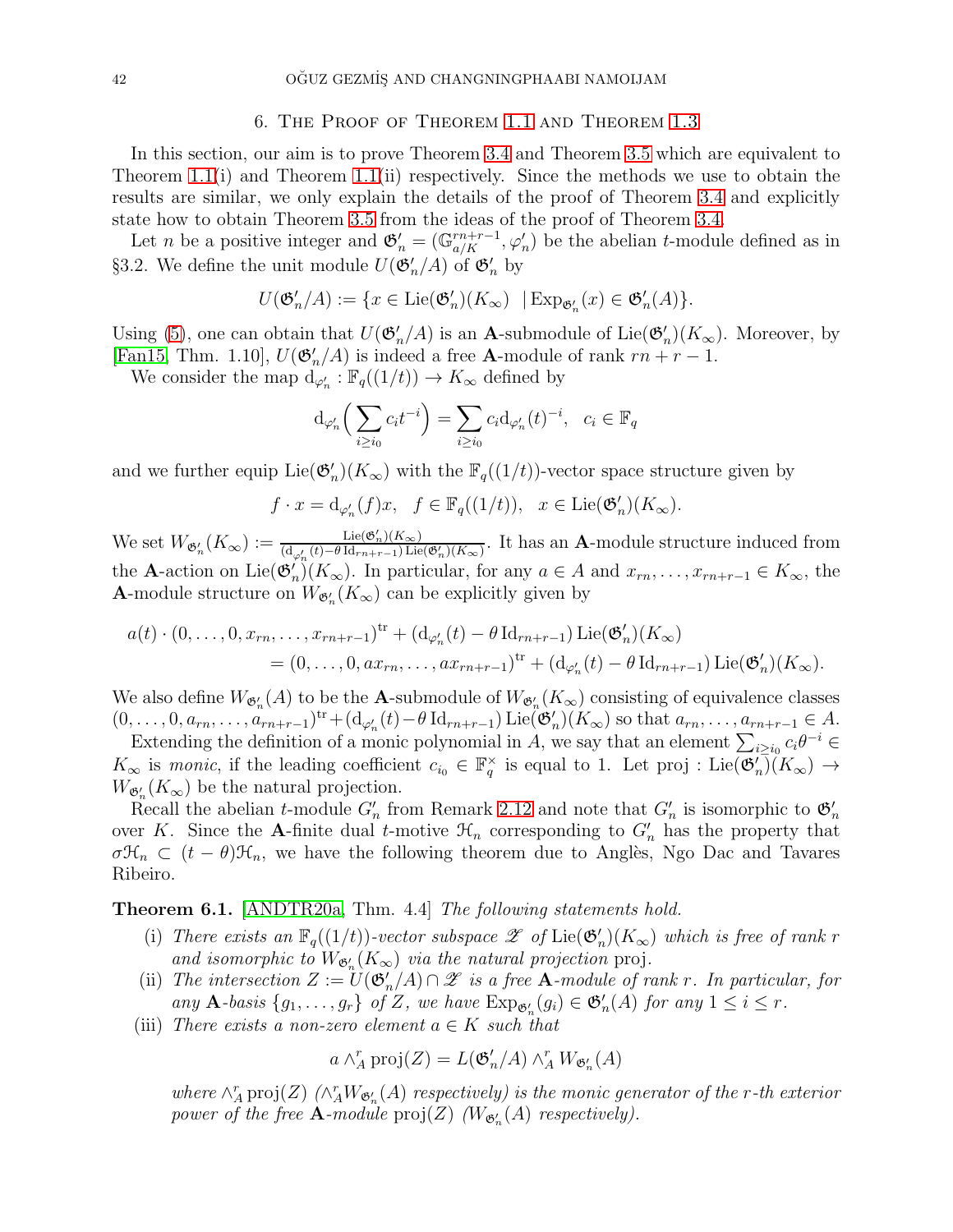Remark 6.2. We refer the interested reader to the proof of [\[ANDTR20a,](#page-52-11) Prop. 4.3] for the explicit construction of the  $\mathbb{F}_q((1/t))$ -vector space  $\mathscr{Z}$ .

It is easy to see that if we write  $Z := \bigoplus_{i=1}^r \mathbf{A} g_i$  for some  $\mathbf{A}$ -basis  $\{g_1, \ldots, g_r\}$  where  $g_i = [g_{i,1}, \ldots, g_{i,m+r-1}]^{\text{tr}} \in \text{Lie}(\mathfrak{G}'_n)(K_\infty)$  for  $1 \leq i \leq r$ , then  $\text{proj}(Z) = \bigoplus_{i=1}^r \mathbf{A} \bar{g}_i$  where

$$
\bar{g}_i := \begin{bmatrix} 0 \\ \vdots \\ 0 \\ g_{i,rn} \\ \vdots \\ g_{i,rn+r-1} \end{bmatrix} + (\mathrm{d}_{\varphi_n'}(t) - \theta \, \mathrm{Id}_{rn+r-1}) \, \mathrm{Lie}(\mathfrak{G}_n')(K_\infty).
$$

Thus we see that  $\wedge_A^r \text{proj}(Z) = c \det(\mathscr{R})$  where  $\mathscr R$  is the matrix

$$
\mathscr{R} := \begin{bmatrix} g_{1, rn} & \cdots & g_{r, rn} \\ \vdots & & \vdots \\ g_{1, rn+r-1} & \cdots & g_{r, rn+r-1} \end{bmatrix} \in \text{Mat}_r(K_\infty)
$$

and  $c \in \mathbb{F}_q^{\times}$  so that  $c \det(\mathscr{R})$  is monic in  $K_{\infty}$ . In a similar way, one can easily calculate that

<span id="page-42-0"></span>
$$
\wedge_A^r W_{\mathfrak{G}'_n}(A) = 1.
$$

For any  $n \geq 0$ , observe the following identity in  $\text{Mat}_{rn+r-1}(K)[[\tau]]$ :

$$
\operatorname{Exp}_{\mathfrak{G}'_n} = \mathfrak{a}^{-1} \operatorname{Exp}_{G'_n} \mathfrak{a}.
$$

*Proof of Theorem [3.4.](#page-20-3)* When  $n = 0$ , we know by the class number formula of Fang [\[Fan15,](#page-53-10) Thm. 1.10] for abelian t-modules that  $L(\mathfrak{G}'_0/A)$  may be written as a product of a nonzero polynomial in A and the determinant of a matrix consisting of the entries of some  $\mathbf{y}'_1,\ldots,\mathbf{y}'_{r-1}\in \mathrm{Lie}(\mathfrak{G}'_0)(K_\infty)$  so that  $\mathrm{Exp}_{\mathfrak{G}'_0}(\mathbf{y}_i)\in \mathfrak{G}'_0(A)$  for each  $1\leq i\leq r-1$ . Since  $L(\mathfrak{G}'_0/A)$  is non-zero, we conclude the proof of this case by using [\(77\)](#page-42-0) and Theorem 5.8(i). Now let  $n \in \mathbb{Z}_{\geq 1}$  and  $\mathfrak{G}'_n$  be the abelian t-module defined as in §3.2. By Theorem [6.1\(](#page-41-0)iii), we have that

$$
L(\mathfrak{G}'_n/A) = a \det(\mathscr{R})
$$

for some  $a \in K \setminus \{0\}$ . Since  $L(\mathfrak{G}'_n/A)$  is non-zero, by [\(77\)](#page-42-0) and Theorem 5.8(ii), we obtain that  $L(\mathfrak{G}'_n/A) \notin \overline{K}$ . We finally prove the last assertion. For any  $\mathfrak{b} \in K \setminus \{0\}$ , let  $\mathscr{C}_n^{(\mathfrak{b}')}$  be the dual t-motive of  $C_n^{(b')}$ . Since  $\sigma \mathscr{C}_n^{(b')} \subset (t-\theta) \mathscr{C}_n^{(b')}$ , repeating the above argument for  $C_n^{(\mathfrak{b}')}$  implies that there exists an element  $\mathfrak{g} \in \mathrm{Lie}(C_n^{(\mathfrak{b}')})(K_\infty)$  so that  $\mathrm{Exp}_{C_n^{(\mathfrak{b}')}}(\mathfrak{g}) \in C_n^{(\mathfrak{b}')}(A)$ n and  $L(C_n^{(b')}/A) = a' \mathfrak{g}_r$ , where  $\mathfrak{g}_r$  is the last coordinate of  $\mathfrak{g}$  and  $a' \in K$ . Since  $\mathfrak{g}$  is non-zero and  $\text{Exp}_{C_n^{(\mathfrak{b}')} } = (\mathfrak{b}')^{-1/q-1} \text{Exp}_{C^{\otimes n}}(\mathfrak{b}')^{1/q-1}$  for some fixed  $(q-1)$ -st root  $(\mathfrak{b}')^{1/q-1}$  of  $\mathfrak{b}'$ , [\[Yu91,](#page-54-1) Thm. 2.3] implies that  $L(C_n^{(b')}/A)$  is transcendental over  $\overline{K}$ .

*Proof of Theorem [3.5.](#page-20-4)* When  $n = 0$ , note that the corresponding abelian t-module to  $M_0$ is a Drinfeld A-module defined over  $A$ . Then again by the class number formula (see also [\[CEGP18,](#page-52-8) Thm. 2.1]) and [\[CP12,](#page-52-10) Thm. 1.1.1] one can obtain the desired result. We now prove the case  $n \in \mathbb{Z}_{\geq 1}$ . Since the matrix N given in [\(7\)](#page-6-1) has only zeros in its last r rows, repeating the same argument above and by using [\[ANDTR20a,](#page-52-11) Cor. 4.5], one can see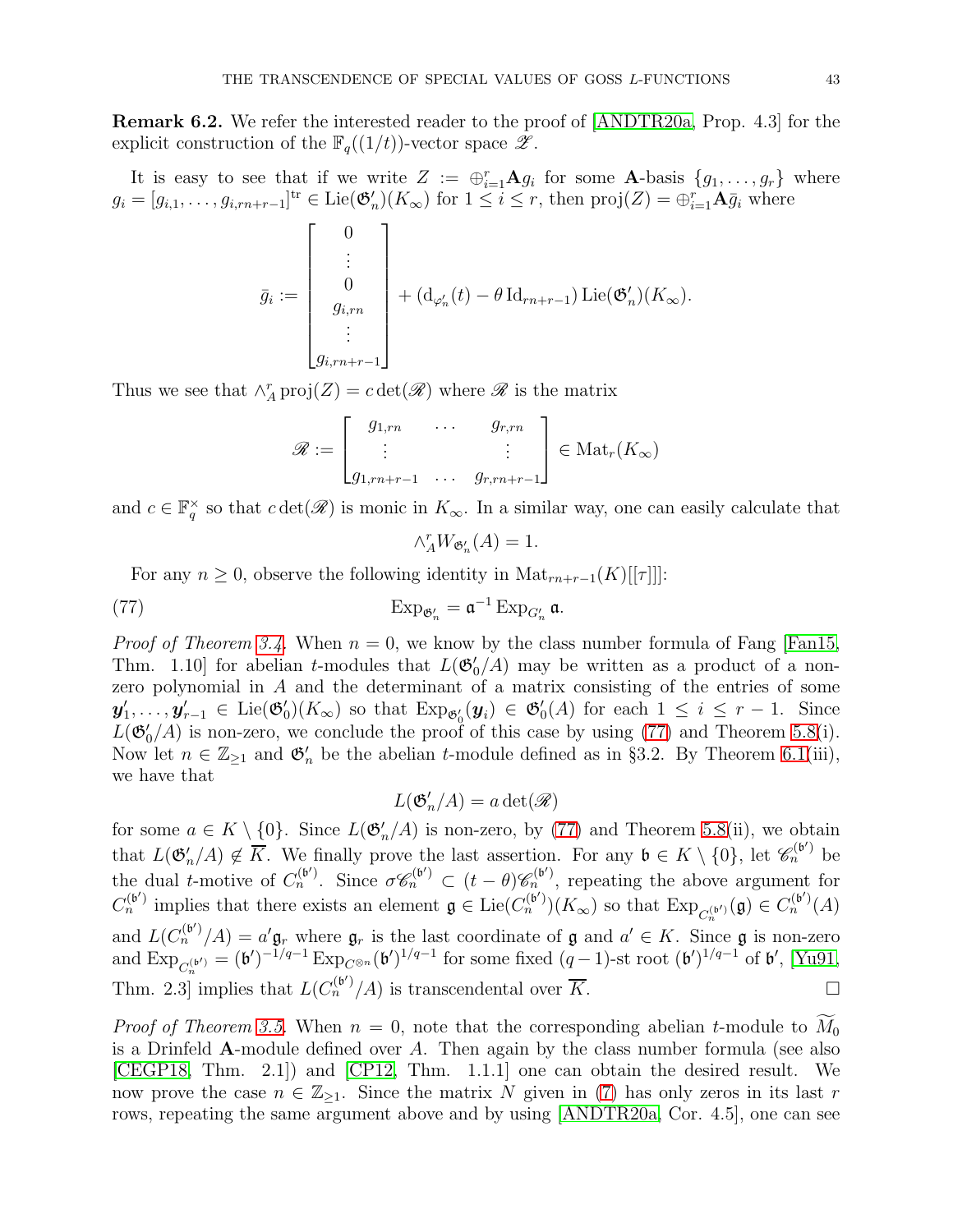that there exist elements  $\tilde{g}_1, \ldots, \tilde{g}_r \in \text{Lie}(G_n)(K_\infty)$  satisfying  $\text{Exp}_{\tilde{G}_n}(\tilde{g}_\ell) \in G_n(A)$  for each  $1 \leq \ell \leq r$  and a non-zero  $\tilde{a} \in K$  so that

<span id="page-43-1"></span>
$$
L(\widetilde{G}_n/A) = \widetilde{a} \det(\mathscr{R}')
$$

where  $\tilde{g}_{\ell} = [\tilde{g}_{\ell,1}, \ldots, \tilde{g}_{\ell,rn+1}]^{\text{tr}}$  and  $\mathscr{R}' := (\tilde{g}_{i,r(n-1)+1+j})_{ij} \in \text{Mat}_r(K_\infty)$ .

Recall  $\gamma = ((-1)^{r-1}a_r^{-1})^{1/q-1} \in \overline{K}$ . Let  $\psi'$  be a Drinfeld **A**-module of rank r defined over A so that  $\psi'_t = \gamma^{-1} \psi_t \gamma$ . Observe that  $G_n$  is the abelian t-module constructed from  $\psi'$  and  $C^{\otimes n}$  as in §2.2. Thus, by Theorem [5.9,](#page-40-0)  $\det(\mathscr{R}') \in K_{\infty}$  is either zero or transcendental over  $\overline{K}$ . Since  $\tilde{a}$  is non-zero and  $L(\widetilde{G}_n/A)$  is a 1-unit in  $K_{\infty}$ , we conclude that  $L(\widetilde{G}_n/A) \notin \overline{K}$ . □

Recall the abelian t-module  $\wedge^{r-1}\phi = (\mathbb{G}_{a/K}^{r-1}, \varphi_0)$  from Remark [2.12.](#page-14-0) Observe, by the uniqueness of the exponential function, that

(78) 
$$
Exp_{\wedge^{r-1}\phi}(z) = \gamma Exp_{G'_0}(\gamma^{-1}z)
$$

for any  $\boldsymbol{z} \in \text{Lie}(\wedge^{r-1} \phi)(\mathbb{C}_{\infty}).$ 

Now, when  $n \in \mathbb{Z}_{\geq 1}$ , recalling the abelian t-module  $(\wedge^{r-1}\phi) \otimes C^{\otimes n} = (\mathbb{G}_{a/K}^{rn+r-1}, \varphi_n)$  from Remark [2.12,](#page-14-0) we can also obtain

(79) 
$$
\operatorname{Exp}_{(\wedge^{r-1}\phi)\otimes C^{\otimes n}}(\boldsymbol{z}) = \gamma \operatorname{Exp}_{G'_n}(\gamma^{-1}\boldsymbol{z})
$$

for any  $\boldsymbol{z} \in \text{Lie}((\wedge^{r-1} \phi) \otimes C^{\otimes n})(\mathbb{C}_{\infty}).$ 

<span id="page-43-3"></span><span id="page-43-2"></span>Finally, for any  $\mathfrak{b} \in A \setminus \{0\}$  and a fixed  $(q-1)$ -st root  $\mathfrak{b}^{1/q-1}$  of  $\mathfrak{b}$ , we have

(80) 
$$
\mathrm{Exp}_{C_n^{(\mathfrak{b})}}(\mathbf{z}) = \mathfrak{b}^{-1/q-1} \mathrm{Exp}_{C^{\otimes n}}(\mathfrak{b}^{1/q-1}\mathbf{z}), \ \ \mathbf{z} \in \mathrm{Lie}(C^{(\mathfrak{b})}), \ \ n \in \mathbb{Z}_{\geq 1}.
$$

Now let us assume that  $\phi$  is a Drinfeld **A**-module defined over A and for each  $n \in \mathbb{Z}_{\geq 0}$ , let  $\mathfrak{G}_n$  be the abelian t-module defined over A constructed from  $\phi$  and  $C^{\otimes n}$  as in §2.2 with the convention that  $\mathfrak{G}_0 = \phi$ . Let also  $(\wedge^{r-1} \phi) \otimes C^{\otimes n}$  be the abelian *t*-module defined over A which is given in Proposition [2.11](#page-12-0) when  $n = 0$  and in Remark [2.12](#page-14-0) for  $n \in \mathbb{Z}_{\geq 1}$ . The next theorem will follow from applying a simple modification of the above discussion to the abelian *t*-modules  $\mathfrak{G}_n$ ,  $(\wedge^{r-1}\phi) \otimes C^{\otimes n}$  and  $C_n^{(\mathfrak{b})}$  as well as applying Theorem 5.8, Theorem [5.9](#page-40-0) and [\[Yu91,](#page-54-1) Thm. 2.3] by using [\(78\)](#page-43-1), [\(79\)](#page-43-2) and [\(80\)](#page-43-3).

<span id="page-43-0"></span>**Theorem 6.3.** For any  $n \in \mathbb{Z}_{\geq 0}$ , the Taelman L-values  $L(\mathfrak{G}_n/A)$  and  $L((\wedge^{r-1}\phi) \otimes C^{\otimes n}/A)$ attached to  $\mathfrak{G}_n$  and  $(\wedge^{r-1}\phi) \otimes C^{\otimes n}$  respectively are transcendental over  $\overline{K}$ . Furthermore, for any  $n \in \mathbb{Z}_{\geq 1}$  and  $\mathfrak{b} \in A \setminus \{0\}$ ,  $L(C_n^{(\mathfrak{b})}/A)$  is also transcendental over  $\overline{K}$ .

### A. THE PROOF OF THEOREM  $5.9$

Our aim is to provide necessary ideas to prove Theorem [5.9](#page-40-0) by constructing certain objects which can be easily derived from similar calculations as was done in §4 and §5. Whereas proofs of many results follow from the similar arguments we have used previously, we explicitly state whenever we use a different argument for our setting in the present section.

A.1. *t*-motive associated to  $G_n$  and its Galois group. Let n be a positive integer. We  $\text{define } \mathcal{H}^{\text{tens}}_{n} := \oplus_{i=1}^{r} \overline{K}[t] h_{i} \text{ to be the free } \overline{K}[t] \text{-module with a fixed } \overline{K}[t] \text{-basis } \{h^{\text{tens}}_{1}, \ldots, h^{\text{tens}}_{r}\}$ and set  $\mathbf{h}^{\text{tens}} := [h_1^{\text{tens}}, \dots, h_r^{\text{tens}}]^{\text{tr}}$ . Defining  $\Phi_n^{\text{tens}} := \Phi_\phi(t-\theta)^n$ , we further equip  $\mathcal{H}_n^{\text{tens}}$  with a  $\overline{K}[t, \sigma]$ -module structure by setting

$$
\sigma \boldsymbol{h}^{\text{tens}} = \Phi_n^{\text{tens}} \boldsymbol{h}^{\text{tens}}.
$$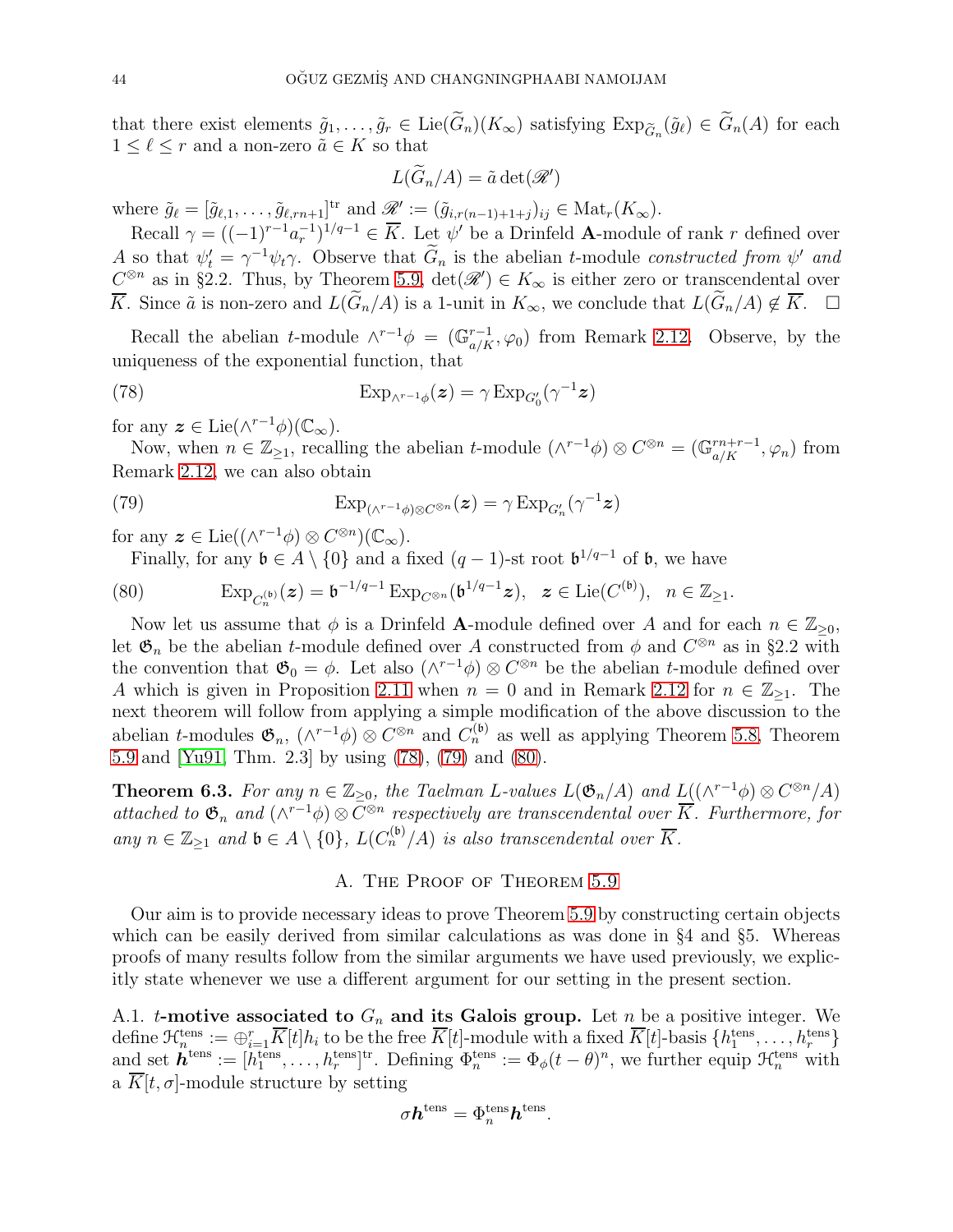It is easy to see that  $\mathcal{H}_n^{\text{tens}}$  is free of rank  $rn+1$  over  $\overline{K}[\sigma]$  whose  $\overline{K}[\sigma]$ -basis can be explicitly determined in the next subsection. Moreover  $\mathcal{H}_n^{\text{tens}}$  has a rigid analytic trivialization given by  $\Psi_n^{\text{tens}} \in \text{GL}_r(\mathbb{T})$  defined as in [\(44\)](#page-27-2) and hence the pre-t-motive  $H_n^{\text{tens}} := \overline{K}(t) \otimes_{\overline{K}[t]} \mathfrak{H}_n^{\text{tens}}$ <br>associated to  $\mathfrak{H}_n^{\text{tens}}$  forms a t-motive. Recall the dual t-motive  $\mathfrak{H}_{\phi}$  and the fi in §4.3. We set  $K_n^{\text{tens}} := \text{End}_{\mathcal{I}}(H_n^{\text{tens}})$  and state the following proposition.

<span id="page-44-2"></span>**Proposition A.1.** We have  $\text{End}_{\overline{K}[t,\sigma]}(\mathcal{H}_{\phi}) = \text{End}_{\overline{K}[t,\sigma]}(\mathcal{H}_{n}^{\text{tens}})$  and  $K_{\phi} = K_{n}^{\text{tens}}$ . In particular,  $K_n^{\text{tens}}$  forms a field.

*Proof.* Let  $f \in \text{End}_{\overline{K}[t,\sigma]}(H_{\phi})$  and  $F \in \text{Mat}_r(\overline{K}[t])$  be such that  $[f(n_1),\ldots,f(n_r)]^{\text{tr}} = Fn$ . Since  $\sigma f = f\sigma$ , we obtain  $F^{(-1)}\Phi_{\phi} = \Phi_{\phi}F$  from which we observe that  $F^{(-1)}\Phi_n^{\text{tens}} = \Phi_n^{\text{tens}}F$ . Thus, by a slight abuse of notation, f defines an element in  $\text{End}_{\overline{K}[t,\sigma]}(\mathcal{H}_n^{\text{tens}})$  such that  $[f(h_1^{\text{tens}}), \ldots, f(h_r^{\text{tens}})]^{\text{tr}} = F\mathbf{h}^{\text{tens}}$ . The other inclusion is obtained by retracing the steps and hence we obtain the first equality. The second equality can be achieved by using the same argument. Finally the last assertion follows from using the second equality and noting that  $K_{\phi}$  is a field by Remark 4.8.

Recall the t-motive  $C_n = \overline{K}(t) \otimes_{\overline{K}[t]} C_n$  where  $C_n$  is the A-finite dual t-motive corresponding to  $C^{\otimes n}$ . Since  $H_n^{\text{tens}} \cong H_\phi \otimes C_n$ , the next proposition follows from the idea used to prove Proposition [4.10.](#page-25-1)

# <span id="page-44-0"></span>**Proposition A.2.** For any  $n \in \mathbb{Z}_{\geq 1}$ , the t-motive  $H_n^{\text{tens}}$  is simple.

We now simply modify a certain part of  $\S4.3$  in terms of  $H_n^{\text{tens}}$  to give the main result of this subsection. Let  $f \in K_n^{\text{tens}}$  and  $F \in \text{Mat}_r(\overline{K}(t))$  be such that  $[f(h_1^{\text{tens}}), \ldots, f(h_r^{\text{tens}})]^{\text{tr}} =$ Fh<sup>tens</sup>. Note that  $\sigma$  fixes  $\mathscr{F}_f := (\Psi_n^{\text{tens}})^{-1} F \Psi_n^{\text{tens}}$ , and thus by [\[Pap08,](#page-53-11) Lem. 3.3.2], we have  $\mathscr{F}_f \in \text{Mat}_r(\mathbb{F}_q(t))$ . Moreover, for any  $n \in \mathbb{Z}_{\geq 1}$ , by [\[Pap08,](#page-53-11) Prop. 3.3.8] we obtain  $\text{End}((H_n^{\text{tens}})^{\text{Betti}}) = \text{Mat}_r(\mathbb{F}_q(t))$  where we recall the definition of the  $\mathbb{F}_q(t)$ -vector space  $(H_n^{\text{tens}})^{\text{Betti}}$  from §4.1. Hence we have the following injective map  $K_n^{\text{tens}} \to \text{End}((H_n^{\text{tens}})^{\text{Betti}})$ , defined by

 $f \mapsto \mathscr{F}_f$ .

Let R be any  $\mathbb{F}_q(t)$ -algebra. Since the representation  $\mu : \Gamma_{H_n^{\text{tens}}} \to \text{GL}((H_n^{\text{tens}})^{\text{Betti}})$  is functorial in  $H_n^{\text{tens}}$  ([\[Pap08,](#page-53-11) §3.5.2]), for any  $\gamma \in \Gamma_{H_n^{\text{tens}}}(\mathbb{R})$  we have the commutative diagram (cf. [\[CP11,](#page-52-17) §3.2]):

.

<span id="page-44-1"></span>(81)  
\n
$$
R \otimes_{\mathbb{F}_q(t)} (H_n^{\text{tens}})^{\text{Betti}} \xrightarrow{\mu(\gamma)} R \otimes_{\mathbb{F}_q(t)} (H_n^{\text{tens}})^{\text{Betti}}
$$
\n
$$
\downarrow 1 \otimes \mathcal{F}_f \qquad \qquad \downarrow 1 \otimes \mathcal{F}_f
$$
\n
$$
R \otimes_{\mathbb{F}_q(t)} (H_n^{\text{tens}})^{\text{Betti}} \xrightarrow{\mu(\gamma)} R \otimes_{\mathbb{F}_q(t)} (H_n^{\text{tens}})^{\text{Betti}}
$$

Recall the centralizer  $Cent_{\mathrm{GL}_r/\mathbb{F}_q(t)}$  defined in §4.3. We have  $\Gamma_{H_n^{\text{tens}}} \subseteq Cent_{\mathrm{GL}_r/\mathbb{F}_q(t)}(K_n^{\text{tens}})$ which follows from  $(81)$ . Thus the following theorem can be easily obtained by the same idea in the proof of Theorem [4.11.](#page-26-0)

<span id="page-44-3"></span>**Theorem A.3.** We have  $\Gamma_{H_n^{\text{tens}}} = \Gamma_{H_\phi} = \text{Cent}_{\text{GL}_r/\mathbb{F}_q(t)}(K_n^{\text{tens}})$ . In particular,  $\dim \Gamma_{H_n^{\text{tens}}} =$  $r^2/\mathbf{s}$ , where  $[K_{\phi}: K] = \mathbf{s} = [K_{\phi} : \mathbb{F}_q(t)].$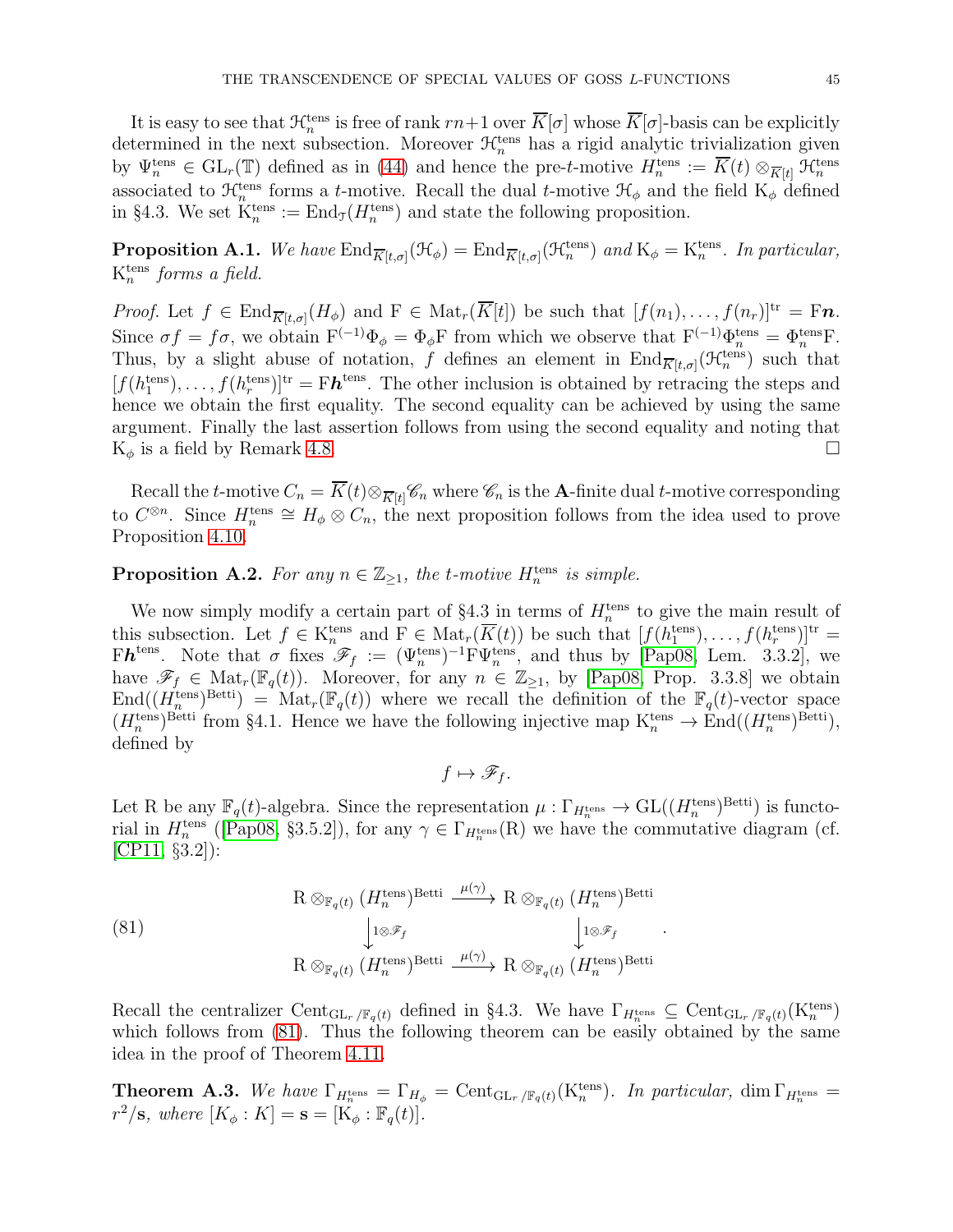A.2. **Endomorphisms of**  $G_n$ . In this subsection, we analyze the elements of  $End(G_n)$  and study the isomorphism between  $End(G_0)$  and  $End(G_n)$ . To determine the map that gives this isomorphism, we consider the  $\overline{K}[t, \sigma]$ -module  $\mathcal{H}_{G_n} = \text{Mat}_{1 \times rn+1}(\overline{K}[\sigma])$  whose  $\overline{K}[t]$ -module structure is given by

(82) 
$$
ct \cdot h := ch\phi_n(t)^*, \quad c \in \overline{K}, \quad h \in \mathcal{H}_n^{\text{tens}}.
$$

Note that the vectors  $\{s_{1,m+1},\ldots,s_{rn+1,m+1}\}$  forms a  $\overline{K}[\sigma]$ -basis for  $\mathfrak{H}_{G_n}$ . For  $1 \leq i \leq r$ , we let  $\ell_i^{\text{tens}} := s_{r(n-1)+i+1, rn+1}$ . Observe that the set  $\{\ell_1^{\text{tens}}, \ldots, \ell_r^{\text{tens}}\}$  forms a  $\overline{K}[t]$ -basis of  $\mathcal{H}_n^{\text{tens}}$ . Define the matrix  $B^{\text{tens}} \in GL_r(\overline{K})$  so that its inverse is given by

<span id="page-45-0"></span>
$$
(\mathbf{B}^{\text{tens}})^{-1} = \begin{bmatrix} 0 & a_2^{(-1)} & a_3^{(-2)} & \dots & a_{r-1}^{(-r+2)} & a_r^{(-r+1)} \\ 0 & a_3^{(-1)} & a_4^{(-2)} & \dots & a_r^{(-r+2)} \\ \vdots & \vdots & & \ddots & \vdots \\ 0 & a_r^{(-1)} & & & & \\ 1 & & & & & \end{bmatrix}.
$$

Set  $\mathcal{L}^{\text{tens}} := [\ell_1^{\text{tens}}, \dots, \ell_r^{\text{tens}}]^{\text{tr}}$  and define  $\mathbf{h}_{G_n} = \text{B}^{\text{tens}} \mathcal{L}^{\text{tens}}$ . If  $\text{A}^{\text{tens}} \in \text{GL}_r(\overline{K}[t])$  represents the  $\sigma$ -action on  $\mathcal{H}_{G_n}$ , that is if  $\sigma \ell^{\text{tens}} = A^{\text{tens}} \ell^{\text{tens}}$ , then

$$
\mathbf{A}^{\text{tens}} = \begin{bmatrix} 0 & \cdots & \cdots & 0 & \frac{-a_1^{(-1)}}{a_1^{(-1)}}(t-\theta)^n & (t-\theta)^{n+1} \\ (t-\theta)^n & \ddots & \vdots & \frac{-a_2^{(-1)}}{a_1^{(-1)}}(t-\theta)^n & 0 \\ & (t-\theta)^n & \ddots & \vdots & \frac{-a_3^{(-1)}}{a_r^{(-1)}}(t-\theta)^n & \vdots \\ & & \ddots & 0 & \vdots & \vdots \\ & & & (t-\theta)^n & \frac{-a_{r-1}^{(-1)}}{a_r^{(-1)}}(t-\theta)^n & \vdots \\ & & & & \frac{(t-\theta)^n}{a_r^{(-1)}} & 0 \end{bmatrix}
$$

.

Note that  $\Phi_n^{\text{tens}} = (\mathbf{B}^{\text{tens}})^{(-1)} \mathbf{A} (\mathbf{B}^{\text{tens}})^{-1}$  and  $\sigma \mathbf{h}_{G_n} = \Phi_n^{\text{tens}} \mathbf{h}_{G_n}$ . Since the entries of  $\mathbf{h}_{G_n}$  form an  $\overline{K}[t]$ -basis for  $\mathcal{H}_{G_n}$ , the equivalence of categories described in Remark [2.12](#page-14-0) implies that  $\mathfrak{H}_{G_n} \cong \mathfrak{H}_n^{\text{tens}}$  and hence we can identify  $\mathfrak{H}_n^{\text{tens}}$  with  $\mathfrak{H}_{G_n}$ .

By using the  $\overline{K}[t]$ -module action on  $\mathcal{H}_n^{\text{tens}}$  given in [\(82\)](#page-45-0), we have

<span id="page-45-1"></span>(83) 
$$
(t - \theta)^{n-k} \ell_i^{\text{tens}} = s_{r(k-1)+i+1, rn+1} \text{ for } 1 \le k \le n, \text{ and } 1 \le i \le r,
$$

$$
(t - \theta)^n \ell_r^{\text{tens}} = s_{1, rn+1}.
$$

Let  $\eta \in \text{End}(G_0)$ ,  $\epsilon_{\eta} \in \text{End}_{\overline{K}[t,\sigma]}(\mathcal{H}_{\phi})$  and  $F = (F_{ij}) \in \text{Mat}_r(\overline{K}[t])$  be defined as in §5.1 satisfying [\(50\)](#page-29-4). By Proposition [4.7](#page-23-0) and Proposition [A.1,](#page-44-2) there exist a unique element  $P_{\eta}^{\text{tens}}$  $\text{End}(G_n)$  and a map  $\epsilon_{\text{Pf}}_{\eta}$  =  $\text{End}(\mathcal{H}_n^{\text{tens}})$  such that  $[\epsilon_{\text{P}_\eta}(h_1^{\text{tens}}), \dots, \epsilon_{\text{P}_\eta}(h_r^{\text{tens}})]^{\text{tr}} = \text{F}\boldsymbol{h}^{\text{tens}}$  and

.

<span id="page-45-2"></span>(84) 
$$
\begin{bmatrix} \epsilon_{P_{\eta}^{\text{tens}}}(s_{1,rn+1}) \\ \vdots \\ \epsilon_{P_{\eta}^{\text{tens}}}(s_{rn+1,rn+1}) \end{bmatrix} = \begin{bmatrix} s_{1,rn+1}(P_{\eta}^{\text{tens}})^* \\ \vdots \\ s_{rn+1,rn+1}(P_{\eta}^{\text{tens}})^* \end{bmatrix}
$$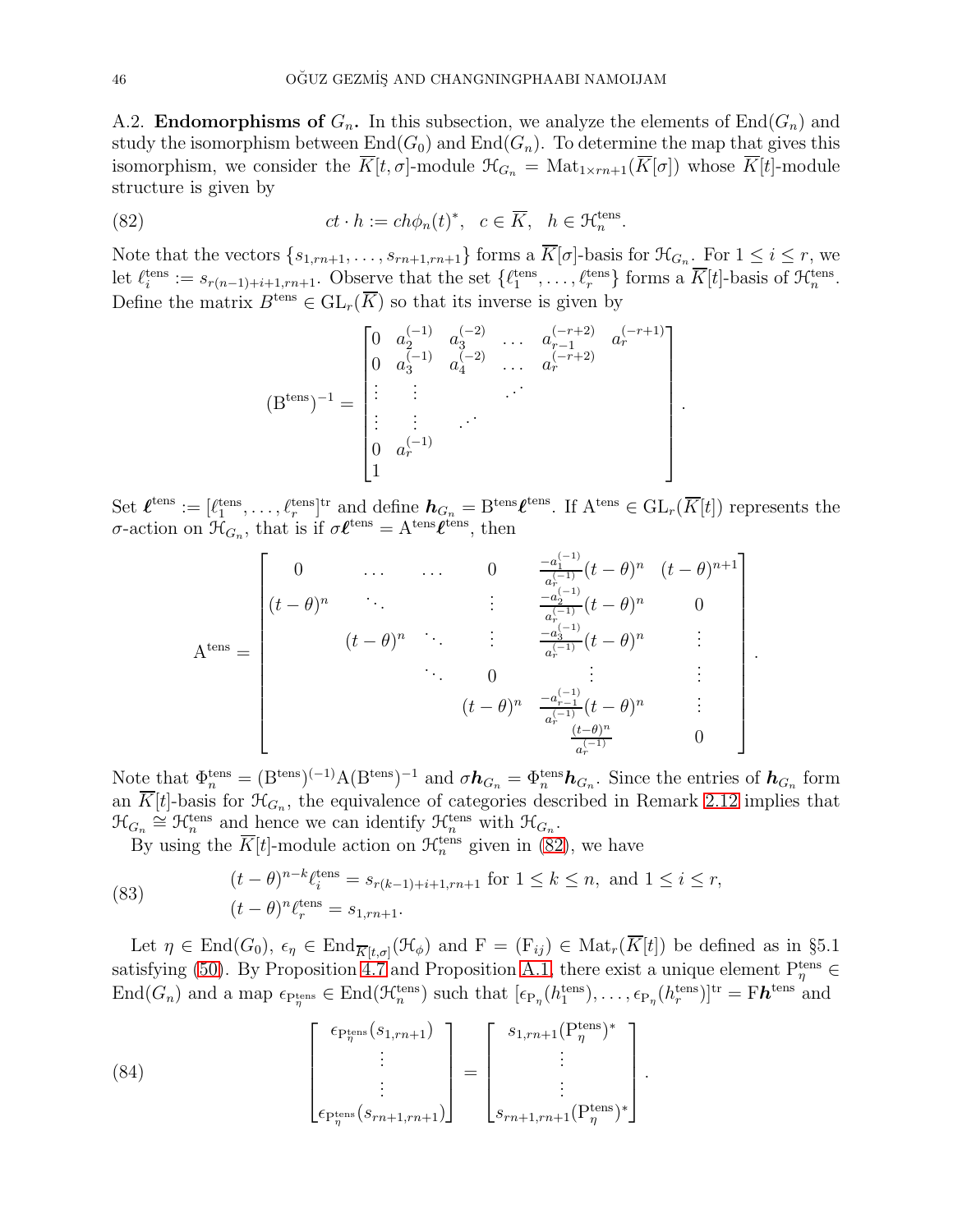Let  $((B<sup>tens</sup>)<sup>-1</sup>F)<sub>r</sub>$  be the r-th row of  $(B<sup>tens</sup>)<sup>-1</sup>F$ . By using [\(83\)](#page-45-1) and noting that  $B<sup>tens</sup> h<sup>tens</sup>$  $\ell^{\text{tens}}$ , we obtain  $(85)$ 

<span id="page-46-1"></span>
$$
\begin{bmatrix}\n\epsilon_{\text{P}_{\eta}^{\text{tens}}}(s_{1,m+1}) \\
\epsilon_{\text{P}_{\eta}^{\text{tens}}}(s_{2,m+1}) \\
\vdots \\
\epsilon_{\text{P}_{\eta}^{\text{tens}}}(s_{m,m+1}) \\
\epsilon_{\text{P}_{\eta}^{\text{tens}}}(s_{m+1,m+1})\n\end{bmatrix} = \begin{bmatrix}\n0 & \dots & \dots & 0 & ((B^{\text{tens}})^{-1}F)_r(B^{\text{tens}})(t-\theta)^n \\
\vdots & & \vdots & (\text{B}^{\text{tens}})^{-1}F(B^{\text{tens}})(t-\theta)^{n-1} \\
\vdots & & \vdots & \vdots \\
0 & \dots & \dots & 0 & (B^{\text{tens}})^{-1}F(B^{\text{tens}})(t-\theta)\n\end{bmatrix} \begin{bmatrix}\ns_{1,m+1} \\
s_{2,m+1} \\
\vdots \\
\vdots \\
\ns_{m,m+1} \\
s_{m+1,m+1}\n\end{bmatrix}.
$$

On the other hand, observe, by using the  $\overline{K}[t]$ -module action on  $\mathcal{H}_n^{\text{tens}}$  given in [\(82\)](#page-45-0), that for each  $i \geq 0$  and  $1 \leq j \leq rn+1$  the  $\ell$ -th entry of  $d(t^i \cdot s_{j, rn+1}) \in \mathcal{H}_n^{\text{tens}}$  is equal to

<span id="page-46-0"></span>(86) 
$$
\begin{cases} \partial_t^k(t^i)|_{t=\theta}, & \text{if } \ell = j - rk \\ 0, & \text{if } \ell \neq j - rk. \end{cases}
$$

Let us set  $\mathbf{Q} := (\mathbf{B}^{\text{tens}})^{-1} \mathbf{F} \mathbf{B}^{\text{tens}} = (\mathbf{B}_{ij}'') \in \text{Mat}_r(\overline{K}[t])$  and let  $\mathbf{S} := [\mathbf{B}_{r1}'', \dots, \mathbf{B}_{rr}'']^{\text{tr}}$  be its last column. Using [\(86\)](#page-46-0), one can compare [\(84\)](#page-45-2) and [\(85\)](#page-46-1) to calculate that (87)

<span id="page-46-2"></span>
$$
dP_{\eta}^{\text{tens}} = \begin{bmatrix} B''_{rr} & \partial_t^1(S)^{\text{tr}} & \dots & \dots & \partial_t^{n-1}(S)^{\text{tr}} & \partial_t^n(S)^{\text{tr}} \\ & \mathbf{Q}^{\text{tr}} & \partial_t^1(\mathbf{Q})^{\text{tr}} & \dots & \dots & \partial_t^{n-2}(\mathbf{Q})^{\text{tr}} & \partial_t^{n-1}(\mathbf{Q})^{\text{tr}} \\ & \ddots & \ddots & \ddots & \vdots & \vdots \\ & & \ddots & \ddots & \vdots & \vdots \\ & & & \ddots & \vdots & \vdots \\ & & & & \mathbf{Q}^{\text{tr}} & \partial_t^1(\mathbf{Q})^{\text{tr}} \\ & & & & \mathbf{Q}^{\text{tr}} & \partial_t^1(\mathbf{Q})^{\text{tr}} \\ & & & & \mathbf{Q}^{\text{tr}} \end{bmatrix}_{t=\theta} \in Mat_{rn+1}(\overline{K}).
$$

Moreover, the last row  $\Delta \in \text{Mat}_{1 \times rn+1}(\overline{K})$  of  $dP_{\eta}^{\text{tens}}$  is equal to

<span id="page-46-3"></span>(88)  
\n
$$
\Delta = \left[0, \ldots, 0, \sum_{j=2}^{r} a_j^{(-j+1)} F_{j1}(\theta), \sum_{j=2}^{r-1} a_{j+1}^{(-j+1)} F_{j1}(\theta), \ldots, \sum_{j=2}^{3} a_{j+(r-3)}^{(-j+1)} F_{j1}(\theta), a_r^{(-1)} F_{21}(\theta), F_{11}(\theta)\right]
$$
\n
$$
= [0, \ldots, 0, d\eta]
$$

where the first equality follows from direct calculation and the second equality from [\[CP12,](#page-52-10) Prop. 4.1.1(b), (c), Remark 4.8(ii) and  $(50)$ .

The following proposition is simply a consequence of the methods used in the proof of Proposition [5.2.](#page-30-3)

<span id="page-46-4"></span>**Proposition A.4.** The map  $\text{End}(G_0) \to \text{End}(G_n)$  given by  $\eta \mapsto \Pr_{\eta}^{\text{tens}}$  for each  $\eta \in \text{End}(G_0)$ is an isomorphism of rings. The matrix  $dP_{\eta}^{\text{tens}}$  and its last row are of the form [\(87\)](#page-46-2) and [\(88\)](#page-46-3) respectively. Moreover,  $End(G_n)$  can be identified with  $\{dP^{tens} \mid P^{tens} \in End(G_n)\}\$  which is an integral domain.

A.3. Logarithms of  $G_n$  and algebraic independence of their certain coordinates. Let n be a non-negative integer. We define elements  $y \in \mathrm{Lie}(G_n)(\mathbb{C}_{\infty})$  and  $\alpha \in G_n(\overline{K})$ so that  $\text{Exp}_{G_n}(\boldsymbol{y}) = \boldsymbol{\alpha}$ . Let  $\mathscr{G}_{\boldsymbol{y}}(t) = [g_1, \ldots, g_{rn+1}]^{\text{tr}} \in \mathbb{T}^{rn+1}$  be the Anderson generating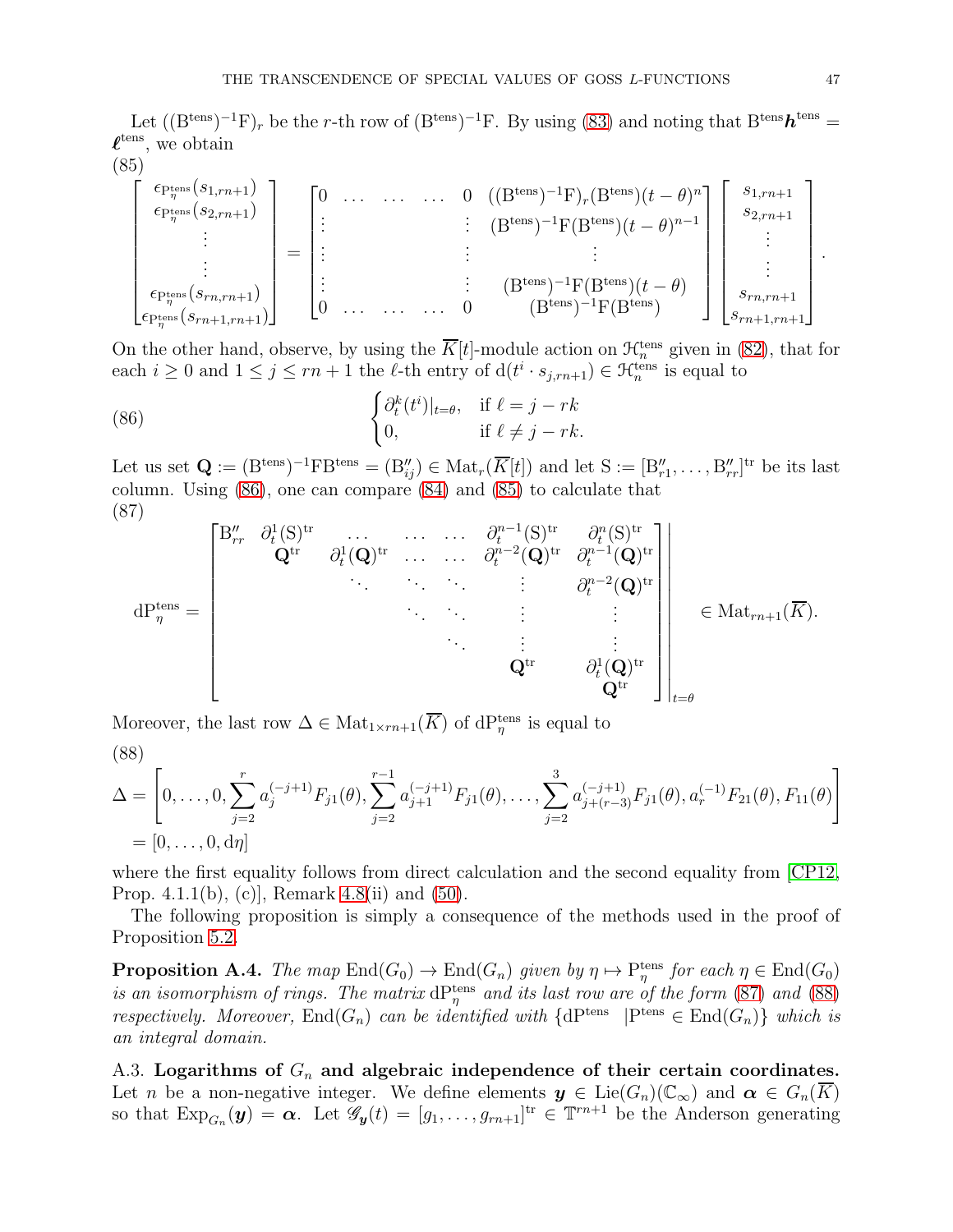function of  $G_n$  at  $y$ . Recall the matrices given in [\(7\)](#page-6-1) and [\(8\)](#page-7-0). Using Lemma [2.4\(](#page-7-2)ii), we obtain

(89) 
$$
(t \operatorname{Id}_{rn+1} - \operatorname{d}_{\phi_n}(t)) \mathscr{G}_y(t) + \alpha = E \mathscr{G}_y^{(1)}(t)
$$

where  $E \in Mat_{rn+1}(K)$  is defined as in [\(8\)](#page-7-0). Our next aim is to define the vectors  $\mathbf{g}_{y}^{\text{tens}}$  and  $h_{\alpha}^{\text{tens}}$  to be able to construct a certain t-motive.

 $\mathrm{Set}\ \mathbf{g}_{\boldsymbol{y}}^{\text{tens}} := - [g_1^{(1)}]$  $[0,1<sup>(1)</sup>,..., g<sub>r</sub><sup>(1)</sup>]V \in Mat_{1\times r}(\mathbb{T})$ . Since the last r rows of  $N \in Mat_{rn+1}(\mathbb{F}_q)$ given as in [\(7\)](#page-6-1) contain only zeros, by using [\(89\)](#page-47-0) and setting  $\boldsymbol{\alpha} = [\alpha_1, \dots, \alpha_{rn+1}]^{\text{tr}}$  we see that

<span id="page-47-0"></span>
$$
\mathbf{g}_{\mathbf{y}}^{\text{tens}} = \begin{bmatrix}\n-(t-\theta)g_{rn+1} - \alpha_{rn+1} \\
-\sum_{i=2}^{r} a_i^{(-1)}((t-\theta)g_{r(n-1)+i} + \alpha_{r(n-1)+i}) \\
-\sum_{i=2}^{r-1} a_{i+1}^{(-2)}((t-\theta)g_{r(n-1)+i} + \alpha_{r(n-1)+i}) \\
-\sum_{i=2}^{r-2} a_{i+2}^{(-3)}((t-\theta)g_{r(n-1)+i} + \alpha_{r(n-1)+i}) \\
\vdots \\
-\sum_{i=2}^{3} a_{i+(r-3)}^{(-r+2)}((t-\theta)g_{r(n-1)+i} + \alpha_{r(n-1)+i}) \\
-a_r^{(-r+1)}((t-\theta)g_{r(n-1)+2} + \alpha_{r(n-1)+2})\n\end{bmatrix}^{\text{tr}} \in \text{Mat}_{1 \times r}(\mathbb{T}).
$$

Moreover, it follows easily from Lemma [2.4\(](#page-7-2)i) (see also [\[NP21,](#page-53-17) Prop. 4.2.7]) that letting  $\boldsymbol{y} = [y_1, \dots, y_{rn+1}]^{\text{tr}},$  we have

<span id="page-47-1"></span>(90) 
$$
\mathbf{g}_{\mathbf{y}}^{\text{tens}}(\theta) = \begin{bmatrix} y_{rn+1} - \alpha_{rn+1} \\ \sum_{i=2}^{r} a_i^{(-1)} (y_{r(n-1)+i} - \alpha_{r(n-1)+i}) \\ \sum_{i=2}^{r-1} a_{i+1}^{(-2)} (y_{r(n-1)+i} - \alpha_{r(n-1)+i}) \\ \sum_{i=2}^{r-2} a_{i+2}^{(-3)} (y_{r(n-1)+i} - \alpha_{r(n-1)+i}) \\ \vdots \\ \sum_{i=2}^{3} a_{i+(r-3)}^{(-r+2)} (y_{r(n-1)+i} - \alpha_{r(n-1)+i}) \\ a_r^{(-r+1)} (y_{r(n-1)+2} - \alpha_{r(n-1)+2}) \end{bmatrix}^{\text{tr}} \in \text{Mat}_{1 \times r}(\mathbb{C}_{\infty}).
$$

If we set

$$
\mathbf{h}_{\alpha}^{\text{tens}} := \begin{bmatrix} \sum_{j=0}^{n} (t-\theta)^{n-j} \alpha_{rj+1} \\ \sum_{i=2}^{r} \sum_{j=1}^{n} a_i^{(-1)} (t-\theta)^{n-j} \alpha_{r(j-1)+i} \\ \sum_{i=2}^{r-1} \sum_{j=1}^{n} a_{i+1}^{(-2)} (t-\theta)^{n-j} \alpha_{r(j-1)+i} \\ \sum_{i=2}^{r-2} \sum_{j=1}^{n} a_{i+2}^{(-3)} (t-\theta)^{n-j} \alpha_{r(j-1)+i} \\ \vdots \\ \sum_{i=2}^{3} \sum_{j=1}^{n} a_{i+(r-3)}^{(-r+2)} (t-\theta)^{n-j} \alpha_{r(j-1)+i} \\ \sum_{j=1}^{n} a_r^{(-r+1)} (t-\theta)^{n-j} \alpha_{r(j-1)+2} \end{bmatrix} \in \text{Mat}_{1 \times r}(\overline{K}[t])
$$

then by using the definition of  $g_y^{\text{tens}}$  and [\(89\)](#page-47-0), we have

<span id="page-47-2"></span>(91) 
$$
(\mathbf{g}_{\mathbf{y}}^{\text{tens}})^{(-1)} \Phi_n^{\text{tens}} - \mathbf{g}_{\mathbf{y}}^{\text{tens}} = \mathbf{h}_{\alpha}^{\text{tens}}.
$$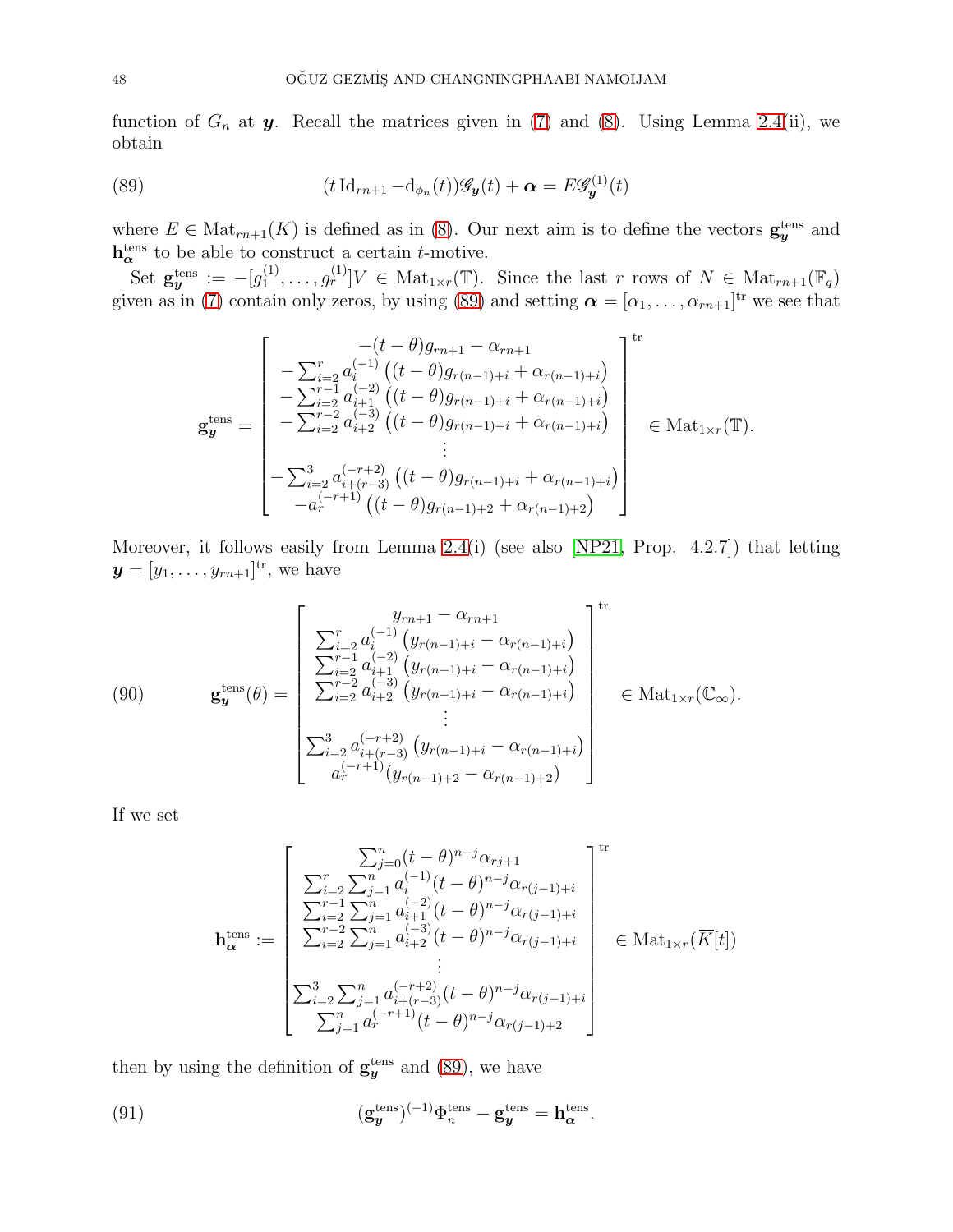Moreover, one can obtain

$$
\mathbf{h}_{\alpha}^{\text{tens}}(\theta) = \begin{bmatrix} \alpha_{rn+1} & \alpha_{rn+1} \\ a_2^{(-1)} \alpha_{r(n-1)+2} + \cdots + a_r^{(-1)} \alpha_{rn} \\ a_3^{(-2)} \alpha_{r(n-1)+2} + \cdots + a_r^{(-2)} \alpha_{rn-1} \\ \vdots \\ a_r^{(-r+1)} \alpha_{r(n-1)+2} \end{bmatrix}^{\text{tr}} \in \text{Mat}_{1 \times r}(\overline{K}).
$$

Consider the **A**-module  $\Lambda_{G_n}$  containing the periods of  $G_n$ . Since the **A**-finite dual *t*-motive  $\mathcal{H}_n^{\text{tens}}$  corresponding to  $G_n$  is rigid analytically trivial, by [\[HJ20,](#page-53-26) Lem. 2.4.1, Thm. 2.5.32],  $\Lambda_{G_n}$  is a free **A**-module of rank r.

For each  $1 \leq i \leq r$ , set  $\mathcal{A}_i := [\lambda_{i,1}, \ldots, \lambda_{i,rn+1}]^{\text{tr}} \in \text{Lie}(G_n)(\mathbb{C}_{\infty})$  and let  $\{\mathcal{A}_1, \ldots, \mathcal{A}_r\}$  be a fixed **A**-basis of  $\Lambda_{G_n}$ . For each  $1 \leq k \leq r$ , recalling the Anderson generating function  $\mathscr{G}_{\mathbf{\lambda}_k}(t) = [g_{k,1}^{\text{tens}}, \ldots, g_{k,m+1}^{\text{tens}}]^{\text{tr}}$  of  $G_n$  at  $\mathbf{\lambda}_k$ , we define the matrix

$$
\mathfrak{B}^{\text{tens}} := \begin{bmatrix} (g_{1,1}^{\text{tens}})^{(1)} & \cdots & (g_{1,r}^{\text{tens}})^{(1)} \\ \vdots & & \vdots \\ (g_{r,1}^{\text{tens}})^{(1)} & \cdots & (g_{r,r}^{\text{tens}})^{(1)} \end{bmatrix} V \in \text{Mat}_r(\mathbb{T})
$$

where  $V \in GL_r(K)$  is as defined in §4.3. Moreover, by [\[NP21,](#page-53-17) Prop. 4.3.10], it follows that  $\mathfrak{B}^{\text{tens}} \in GL_r(\mathbb{T})$ . Setting  $\Pi^{\text{tens}} := (\mathfrak{B}^{\text{tens}})^{-1}$ , we further observe, by [\[NP21,](#page-53-17) Prop. 4.4.14], that  $(\Pi^{\text{tens}})^{(-1)} = \Phi_n^{\text{tens}} \Pi^{\text{tens}}$ . Thus,  $\Pi^{\text{tens}}$  is a rigid analytic trivialization of  $\mathcal{H}_n^{\text{tens}}$  and hence by the discussion in [\[Pap08,](#page-53-11) Sec. 4.1.6], there exists a matrix  $D<sup>tens</sup> = (D<sup>tens</sup><sub>ij</sub>) \in GL<sub>r</sub>(\mathbb{F}_q(t))$ regular at  $t = \theta$  so that

$$
\Pi^{\text{tens}}(D^{\text{tens}})^{-1} = \Psi_n^{\text{tens}}.
$$

By a similar calculation as in [\(90\)](#page-47-1), the *i*-th row of  $(\Psi_n^{\text{tens}})^{-1}(\theta) = D^{\text{tens}}(\theta) \mathfrak{B}^{\text{tens}}(\theta)$  is equal to

<span id="page-48-0"></span>(92)  

$$
\begin{bmatrix}\nD_{i1}^{\text{tens}}(\theta)\lambda_{1, rn+1} + \cdots + D_{ir}^{\text{tens}}(\theta)\lambda_{r, rn+1} \\
D_{i1}^{\text{tens}}(\theta)\sum_{j=2}^{r} a_{j}^{(-1)}\lambda_{1, r(n-1)+j} + \cdots + D_{ir}^{\text{tens}}(\theta)\sum_{j=2}^{r} a_{j}^{(-1)}\lambda_{r, r(n-1)+j} \\
D_{i1}^{\text{tens}}(\theta)\sum_{j=2}^{r-1} a_{j+1}^{(-2)}\lambda_{1, r(n-1)+j} + \cdots + D_{ir}^{\text{tens}}(\theta)\sum_{j=2}^{r-1} a_{j+1}^{(-2)}\lambda_{r, r(n-1)+j} \\
\vdots \\
D_{i1}^{\text{tens}}(\theta)\sum_{j=2}^{3} a_{j+(r-3)}^{(-r+2)}\lambda_{1, r(n-1)+j} + \cdots + D_{ir}^{\text{tens}}(\theta)\sum_{j=2}^{3} a_{j+(r-3)}^{(-r+2)}\lambda_{r, r(n-1)+j} \\
D_{i1}^{\text{tens}}(\theta)a_{r}^{(-r+1)}\lambda_{1, r(n-1)+2} + \cdots + D_{ir}^{\text{tens}}(\theta)a_{r}^{(-r+1)}\lambda_{r, r(n-1)+2}\n\end{bmatrix}.
$$

We now consider the  $\mathbb{C}_{\infty}[\sigma]$ -module  $\text{Mat}_{1\times rn+1}(\mathbb{C}_{\infty}[\sigma])$  and equip it with a  $\mathbb{C}_{\infty}[t]$ -module structure given by

$$
\mathfrak{c}t\cdot \mathfrak{u}:=\mathfrak{c} \mathfrak{u} \phi_n(t)^*,\ \ \mathfrak{c}\in \mathbb{C}_{\infty},\ \ \mathfrak{u}\in {\rm Mat}_{1\times rn+1}(\mathbb{C}_{\infty}[\sigma]).
$$

Recall the element  $\ell_i^{\text{tens}}$  for each  $1 \leq i \leq r$  introduced in §A.2 and define the map

$$
\tilde{\iota}: \mathrm{Mat}_{1 \times r}(\mathbb{C}_{\infty}[t]) \to \mathrm{Mat}_{1 \times rn+1}(\mathbb{C}_{\infty}[\sigma])
$$

by setting for  $[\mathfrak{g}_1, \ldots, \mathfrak{g}_r] \in \text{Mat}_{1 \times r}(\overline{K}[t]),$ 

$$
\tilde{\iota}([\mathfrak{g}_1,\ldots,\mathfrak{g}_r]):=\mathfrak{g}_1\cdot\ell_1^{\mathrm{tens}}+\cdots+\mathfrak{g}_r\cdot\ell_r^{\mathrm{tens}}.
$$

We consider the  $\mathbb{C}_{\infty}$ -linear map

$$
\tilde{\delta_0}: \text{Mat}_{1 \times rn+1}(\mathbb{C}_{\infty}[\sigma]) \to \text{Mat}_{rn+1 \times 1}(\mathbb{C}_{\infty})
$$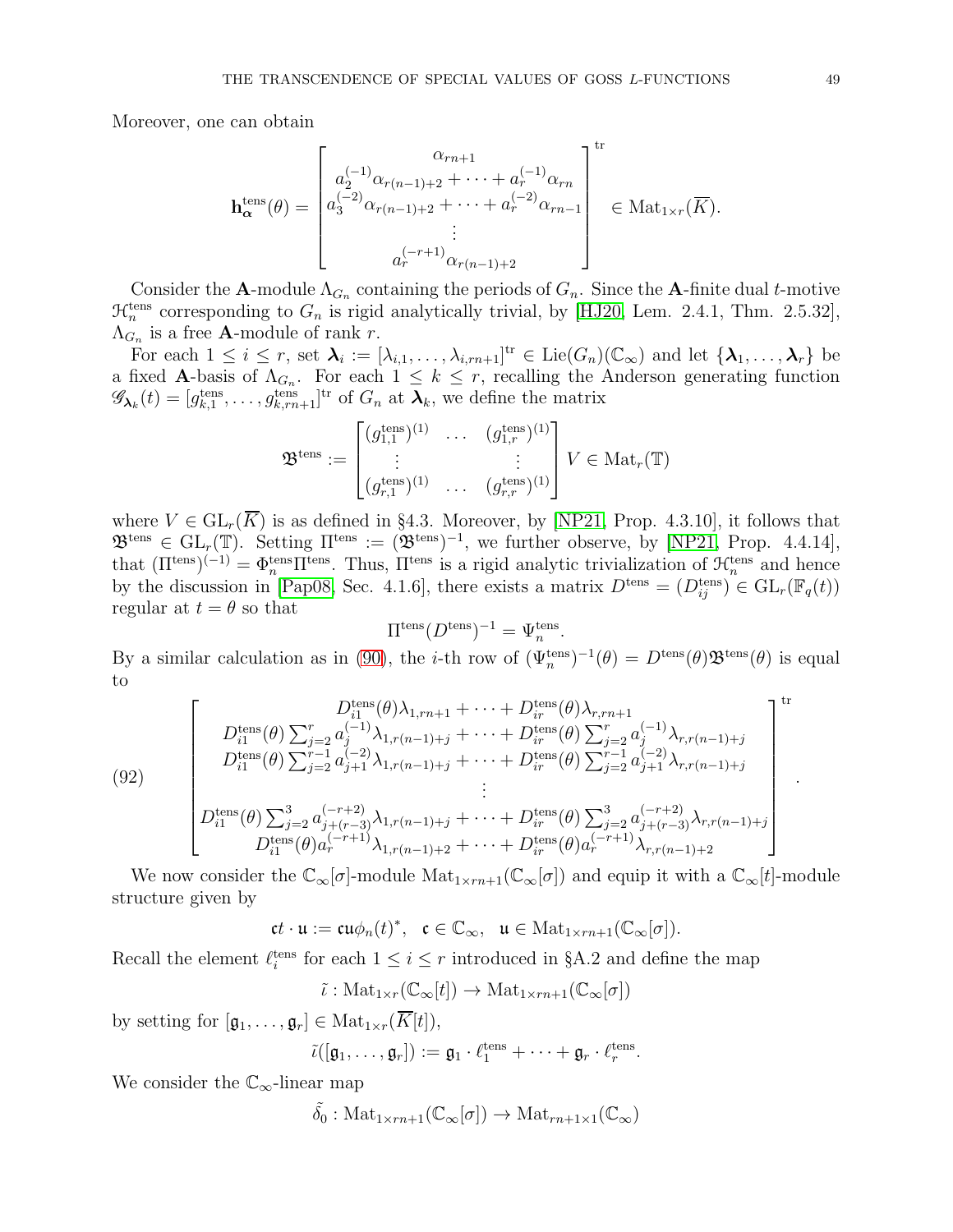given by

$$
\tilde{\delta_0}\left(\sum_{i\geq 0}B_i\sigma^i\right):=B_0^{\text{tr}},\ \ B_i\in\mathrm{Mat}_{1\times rn+1}(\mathbb{C}_{\infty}),\ \ B_i=0\ \text{for}\ i\gg 0.
$$

By using the ideas of the proof of [\[Gez20,](#page-53-7) Prop. 5.2] we have (93)

<span id="page-49-0"></span>
$$
\tilde{\delta_0} \circ \tilde{\iota}([\mathfrak{g}_1, \ldots, \mathfrak{g}_r]) = [\partial_t^n(\mathfrak{g}_r), \partial_t^{n-1}(\mathfrak{g}_1), \ldots, \partial_t^{n-1}(\mathfrak{g}_r), \ldots, \ldots, \partial_t^1(\mathfrak{g}_1), \ldots, \partial_t^1(\mathfrak{g}_r), \mathfrak{g}_1, \ldots, \mathfrak{g}_r]^{tr}|_{t=\theta}.
$$
  
Then exists a unique extension of  $\tilde{\mathfrak{F}}$  a  $\tilde{\mathfrak{F}}$  given by

There exists a unique extension of  $\delta_0 \circ i$  given by

<span id="page-49-1"></span>
$$
\widehat{\tilde{\delta_0} \circ \tilde{\iota}} : \mathrm{Mat}_{1 \times r}(\mathbb{T}_{\theta}) \to \mathrm{Mat}_{rn+1 \times 1}(\mathbb{C}_{\infty}),
$$

where  $\mathbb{T}_{\theta}$  is as defined in §5.2. Recall the matrix  $B^{tens}$  satisfying  $\Phi_n^{tens} = (B^{tens})^{(-1)} A^{tens} (B^{tens})^{-1}$ given in §A.2. Set  $g_y^{\text{tens}} := g_y^{\text{tens}}B^{\text{tens}}$  and  $h_\alpha^{\text{tens}} := h_\alpha^{\text{tens}}B^{\text{tens}}$ . By using Lemma [2.4\(](#page-7-2)i), [\(91\)](#page-47-2) and [\(93\)](#page-49-0), one checks directly that

(94) 
$$
\widehat{\delta_0 \circ i}(\widetilde{\mathbf{g}_{\mathbf{y}}^{\text{tens}}} + \widetilde{\mathbf{h}_{\alpha}^{\text{tens}}}) = \mathbf{y}.
$$

Similarly, setting  $\Gamma^{\text{tens}} := \mathfrak{B}^{\text{tens}} \mathcal{B}^{\text{tens}} \in GL_r(\mathbb{T})$  and  $\Gamma^{\text{tens}}_i$  to be the *i*-th row of  $\Gamma^{\text{tens}}$ , we have

(95) 
$$
\widehat{\delta_0 \circ \tilde{\iota}(\Gamma_i^{\text{tens}})} = -\lambda_i.
$$

We now define the pre-t-motive  $Y_{\alpha}^{\text{tens}}$  so that it is of dimension  $r+1$  over  $\overline{K}(t)$  and for a chosen  $\overline{K}(t)$ -basis  $\bm{y}_\alpha^{\text{tens}}$  of  $Y_\alpha^{\text{tens}}$ , we have  $\sigma \bm{y}_\alpha^{\text{tens}} = \Phi_{Y_\alpha^{\text{tens}}} \bm{y}_\alpha^{\text{tens}}$  where

<span id="page-49-2"></span>
$$
\Phi_{Y_{\boldsymbol\alpha}^{\text{tens}}}:=\begin{bmatrix}\Phi_n^{\text{tens}}&\mathbf 0\\ \mathbf h_\boldsymbol\alpha^{\text{tens}}&1\end{bmatrix}\ \in\mathrm{Mat}_{r+1}(\overline{K}[t]).
$$

It is easy to see by using [\(91\)](#page-47-2) that  $Y_{\alpha}^{\text{tens}}$  has a rigid analytic trivialization  $\Psi_{Y_{\alpha}^{\text{tens}}} \in GL_{r+1}(\mathbb{T})$ given by

$$
\Psi_{Y_{\boldsymbol{\alpha}}}^{\rm tens} = \begin{bmatrix} \Psi_n^{\rm tens} & \mathbf{0} \\ \mathbf{g}_{\boldsymbol{\alpha}}^{\rm tens} \Psi_n^{\rm tens} & 1 \end{bmatrix}
$$

.

Using the same argument in the proof of Lemma [5.3,](#page-34-1) one can prove the following lemma.

**Lemma A.5.** The pre-t-motive  $Y^{\text{tens}}_{\alpha}$  is a t-motive. Moreover,  $Y^{\text{tens}}_{\alpha}$  represents a class in  $\text{Ext}_{\mathfrak{I}}(\mathbf{1}_{\mathfrak{P}}, H_n^{\text{tens}}).$ 

Let  $K_n^{\text{tens}}$  to be the fraction field of  $\text{End}(G_n)$ . We say that the elements  $z_1, \ldots, z_k \in$  $Lie(G_n)(\mathbb{C}_{\infty})$  are linearly independent over  $K_n^{\text{tens}}$  if whenever  $dP_1z_1 + \cdots + dP_kz_k = 0$  for some  $P_1, \ldots, P_k \in K_n^{\text{tens}}$ , we have  $P_1 = \cdots = P_k = 0$ . We further suppose that  $\{\lambda_1, \ldots, \lambda_{r/s}\}$ is the maximal  $K_n^{\text{tens}}$ -linearly independent subset of  $\{\lambda_1, \ldots, \lambda_r\}$ .

Before introducing our next result, following the ideas in §5.3, we note that one can define a  $K_n^{\text{tens}}$ -vector space structure on  $\text{Ext}^1_{\mathcal{J}}(\mathbf{1}_{\mathcal{T}}, H_n^{\text{tens}})$  and for each  $e \in K_n^{\text{tens}}$  and a class  $Y \in \text{Ext}^1_{\mathfrak{I}}(\mathbf{1}_{\mathfrak{I}}, H_n^{\text{tens}}),$  we set  $e_* Y := e \cdot Y$ .

Repeating the same argument in the proof of Theorem [5.4](#page-35-2) as well as using [\(94\)](#page-49-1) and [\(95\)](#page-49-2) one can obtain the following result.

<span id="page-49-3"></span>**Theorem A.6.** For each  $1 \leq \ell \leq m$ , let  $y_{\ell} \in \text{Lie}(G_n)(\mathbb{C}_{\infty})$  be such that  $\text{Exp}_{G_n}(y_{\ell}) =$  $\alpha_\ell\in G_n(\overline{K})$ . Suppose that  $\bm\lambda_1,\ldots,\bm\lambda_{r/{\bf s}},$   $\bm y_1,\ldots,\bm y_m$  are linearly independent over  $K_n^{\text{tens}}$ . We further set  $Y_{\ell}^{\text{tens}} := Y_{\alpha_{\ell}}^{\text{tens}}$ . Then, for any choice of endomorphisms  $e_1, \ldots, e_m \in K_n^{\text{tens}}$  not all zero, the equivalence class  $\mathscr{S} := e_{1*}Y_1^{\text{tens}} + \cdots + e_{m*}Y_m^{\text{tens}} \in \text{Ext}^1_{\mathfrak{I}}(\mathbf{1}_{\mathfrak{P}}, H_n^{\text{tens}})$  is non-trivial.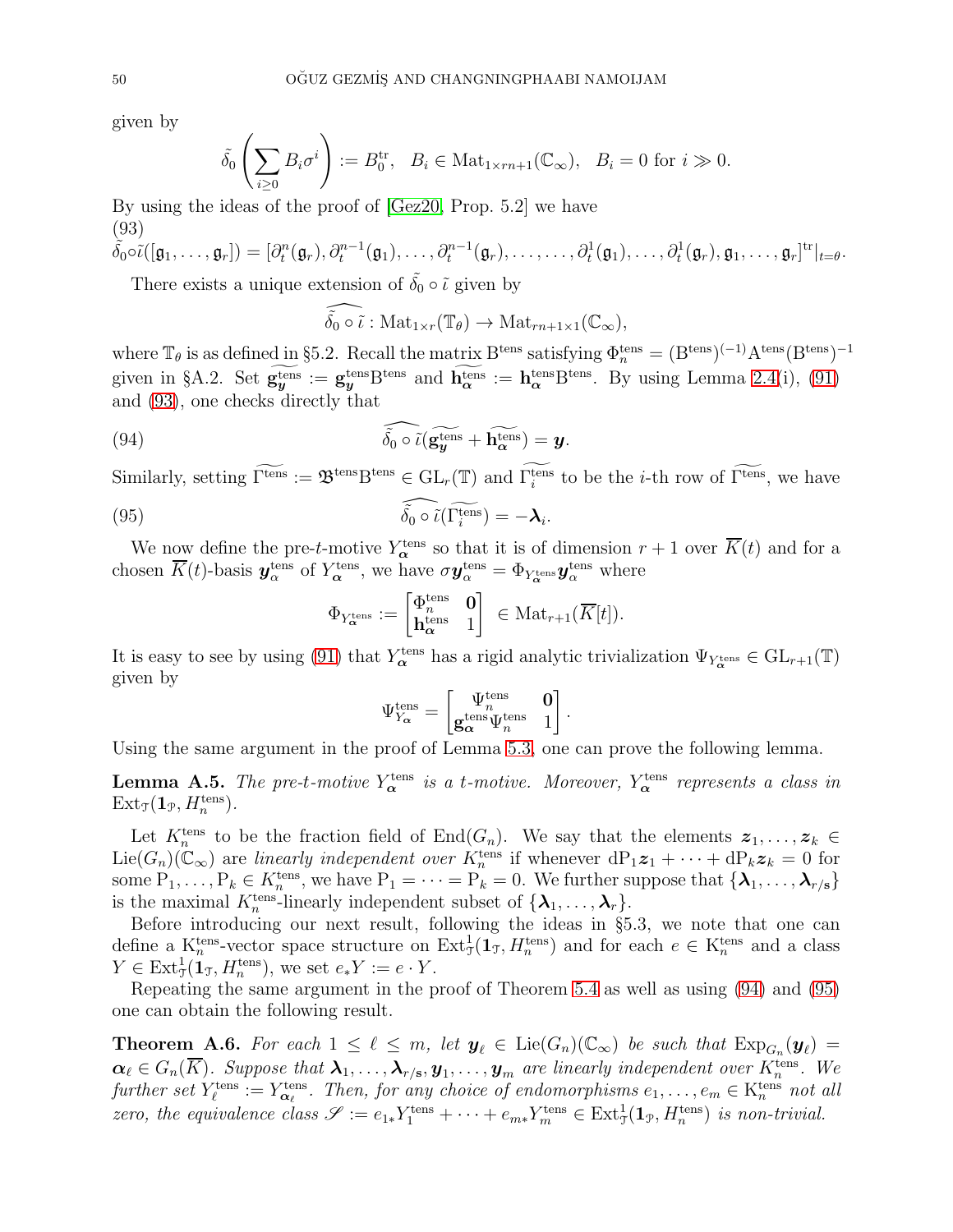We are now ready to construct a *t*-motive  $X<sup>tens</sup>$  by modifying the construction of X in §5.4. Let  $y_1, \ldots, y_m, \alpha_1, \ldots, \alpha_m$  be as in Theorem [A.6](#page-49-3) and for  $1 \leq \ell \leq m$ , set  $\mathbf{g}_{\ell}^{\text{tens}} :=$  $\mathbf{g}_{y_\ell}^{\text{tens}}$  and  $\mathbf{h}_{\ell}^{\text{tens}} := \mathbf{h}_{\alpha_\ell}^{\text{tens}}$ . Thus the block diagonal matrix  $\Phi_{\text{t}}^{\text{tens}} := \bigoplus_{\ell=1}^m \Phi_{Y_\ell}^{\text{tens}}$  represents the multiplication by  $\sigma$  on a chosen  $\overline{K}(t)$ -basis of the t-motive  $Y^{\text{tens}} := \bigoplus_{\ell=1}^{m} Y_{\ell}^{\text{tens}}$ , the direct sum of t-motives  $Y_1^{\text{tens}}, \ldots, Y_m^{\text{tens}}$ . It has a rigid analytic trivialization given by  $\Psi^{\text{tens}} := \bigoplus_{\ell=1}^m \Psi_{Y_{\ell}}^{\text{tens}}$ .

We define the t-motive  $\mathbf{X}^{\text{tens}}$  on which the multiplication by  $\sigma$  on a  $\overline{K}(t)$ -basis is given by  $\Phi_{\mathbf{X}^{\text{tens}}}\in GL_{rm+1}(\overline{K}(t))$  along with a rigid analytic trivialization  $\Psi_{\mathbf{X}^{\text{tens}}}\in GL_{rm+1}(\mathbb{T})$  where

$$
\Phi_{\mathbf{X}^{\text{tens}}}:=\begin{bmatrix} \Phi_n^{\text{tens}} & & & \\ & \ddots & & \\ & & \Phi_n^{\text{tens}} & \\ \mathbf{h}_1^{\text{tens}} & \ldots & \mathbf{h}_m^{\text{tens}} & 1 \end{bmatrix}, \quad \text{and} \quad \Psi_{\mathbf{X}^{\text{tens}}}:=\begin{bmatrix} \Psi_n^{\text{tens}} & & & \\ & \ddots & & \\ & & \Psi_n^{\text{tens}} & \\ \mathbf{g}_1^{\text{tens}}\Psi_n^{\text{tens}} & \ldots & \mathbf{g}_m^{\text{tens}}\Psi_n^{\text{tens}} & 1 \end{bmatrix}.
$$

Observe that X is an extension of  $\mathbf{1}_{\mathcal{P}}$  by  $(H_n^{\text{tens}})^m$ . Moreover,  $\mathbf{X}^{\text{tens}}$  is a pullback of the surjective map  $Y^{\text{tens}} \to \mathbf{1}_{\mathcal{P}}^{m}$  and the diagonal map  $\mathbf{1}_{\mathcal{P}} \to \mathbf{1}_{\mathcal{P}}^{m}$ . Thus, the two *t*-motives  $Y^{\text{tens}}$ and  $X<sup>tens</sup>$  generate the same Tannakian subcategory of T and hence the Galois groups  $\Gamma_{Y^{tens}}$ and  $\Gamma_{\mathbf{X}^{\text{tens}}}$  are isomorphic. For any  $\mathbb{F}_q(t)$ -algebra R, an element of  $\Gamma_{\mathbf{X}^{\text{tens}}}(\mathbf{R})$  is of the form

$$
\nu = \begin{bmatrix} \mu & & & \\ & \ddots & & \\ & & \mu & \\ & & & \nu_m & 1 \end{bmatrix},
$$

where  $\mu \in \Gamma_{H_n^{\text{tens}}}(R)$  and each  $\mathbf{v}_1, \ldots, \mathbf{v}_m \in \mathbb{G}_a^r$ . Since  $(H_n^{\text{tens}})^m$  is a sub-t-motive of  $\mathbf{X}^{\text{tens}}$ , we have the following short exact sequence of affine group schemes over  $\mathbb{F}_q(t)$ ,

(96) 
$$
1 \to W^{\text{tens}} \to \Gamma_{\mathbf{X}^{\text{tens}}} \stackrel{\pi}{\to} \Gamma_{H_n^{\text{tens}}} \to 1,
$$

where  $\pi^{(R)} : \Gamma_{\mathbf{X}^{\text{tens}}}(R) \to \Gamma_{H_n^{\text{tens}}}(R)$  is the map  $\nu \mapsto \mu$  (cf. [\[CP12,](#page-52-10) p. 138]). It can be checked directly via conjugation that [\(96\)](#page-50-0) gives an action of any  $\mu \in \Gamma_{H_n^{\text{tens}}}(\mathbb{R})$  on

<span id="page-50-1"></span><span id="page-50-0"></span>
$$
\mathbf{v} = \begin{bmatrix} \mathrm{Id}_r & & \\ & \ddots & \\ & & \mathrm{Id}_r \\ \mathbf{u}_1 & \dots & \mathbf{u}_m & 1 \end{bmatrix} \in W^{\text{tens}}(\mathbf{R})
$$

defined by

(97) 
$$
\nu \mathbf{v} \nu^{-1} = \begin{bmatrix} \mathrm{Id}_r & & \\ & \ddots & \\ \mathbf{u}_1 \mu^{-1} & \cdots & \mathbf{u}_m \mu^{-1} & 1 \end{bmatrix}
$$

Let  $\boldsymbol{x}^{\text{tens}} := [\boldsymbol{x}^{\text{tens}}_1, \dots, \boldsymbol{x}^{\text{tens}}_m, y^{\text{tens}}]^{\text{tr}} \in \text{Mat}_{rm+1\times 1}(\mathbf{X}^{\text{tens}})$  where each  $\boldsymbol{x}^{\text{tens}}_i \in \text{Mat}_{r\times 1}(\mathbf{X}^{\text{tens}})$ denote a  $\overline{K}(t)$ -basis of  $\mathbf{X}^{\text{tens}}$  such that  $\sigma \boldsymbol{x}^{\text{tens}} = \Phi_{X^{\text{tens}}} \boldsymbol{x}^{\text{tens}}$ . Recall by the discussion in §4.1 that the entries of  $\Psi_{\mathbf{X}^{\text{tens}}}^{-1}\boldsymbol{x}^{\text{tens}}$  form an  $\mathbb{F}_q(t)$ -basis of  $(\mathbf{X}^{\text{tens}})^{\text{Betti}}$ . Note that  $[\boldsymbol{x}^{\text{tens}}_1, \dots, \boldsymbol{x}^{\text{tens}}_m]^{\text{tr}}$  is  $\text{a }\overline{K}(t)\text{-basis of }(H_n^{\text{tens}})^m \text{ and similarly, the entries of } \mathbf{u}^{\text{tens}} := [(\Psi_n^{\text{tens}})^{-1}\bm{x}^{\text{tens}}_1, \dots, (\Psi_n^{\text{tens}})^{-1}\bm{x}^{\text{tens}}_m]^{\text{tr}}$ form an  $\mathbb{F}_q(t)$ -basis of  $((H_n^{\text{tens}})^{\text{Betti}})^m$ .

.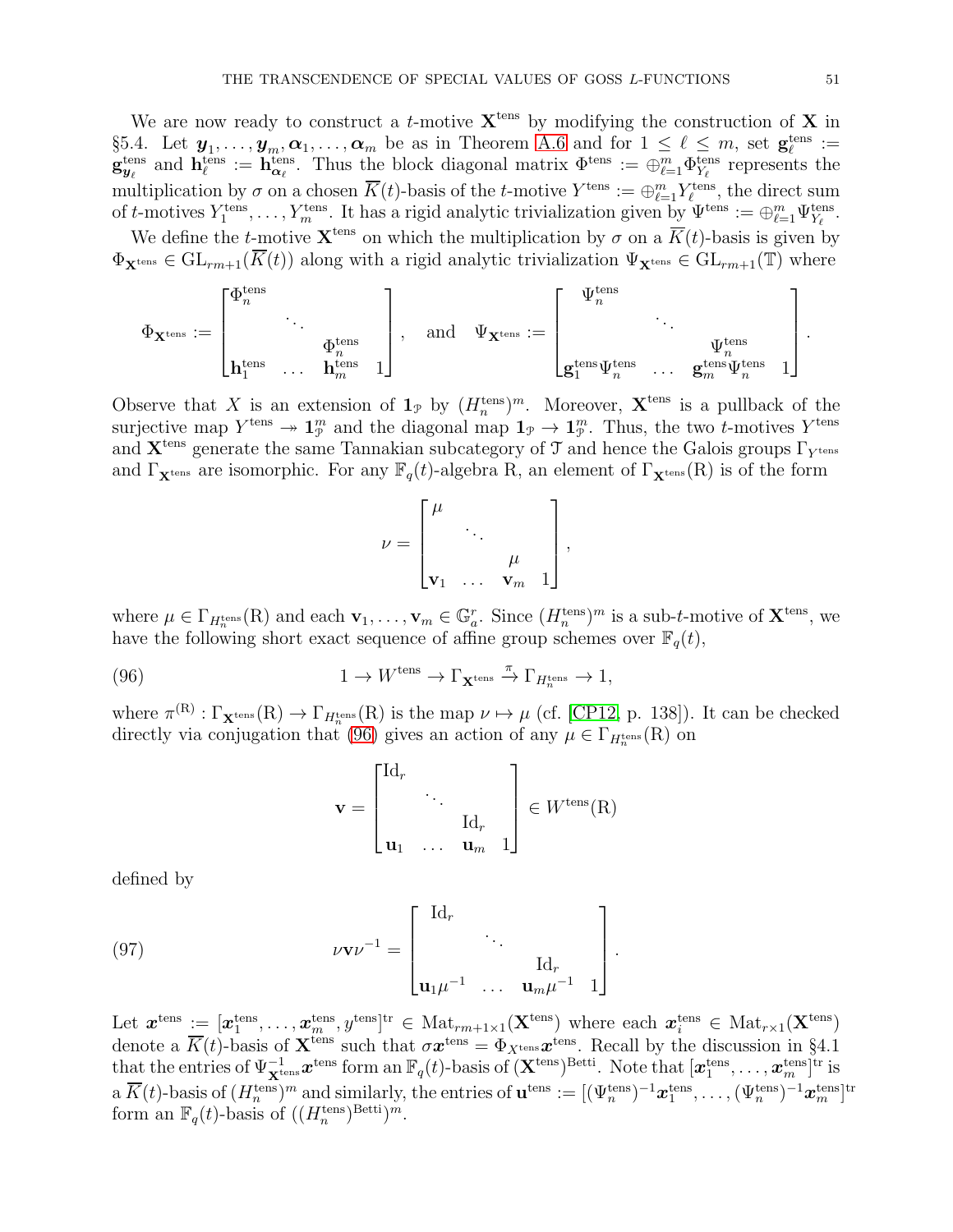The action of  $\Gamma_{H_n^{\text{tens}}}(R)$  on  $R \otimes_{\mathbb{F}_q(t)} ((H_n^{\text{tens}})^{\text{Betti}})^m$  can be described as follows (see also [\[Pap08,](#page-53-11) §4.5]): For any  $\mu \in \Gamma_{H_n^{\text{tens}}}(R)$  and any  $\mathbf{v}_{\ell} \in \text{Mat}_{1 \times r}(R)$  where  $1 \leq \ell \leq m$ , the action of  $\mu^{\text{tens}}$  on  $(\mathbf{v}_1, \ldots, \mathbf{v}_m) \cdot \mathbf{u}^{\text{tens}} \in \mathbb{R} \otimes_{\mathbb{F}_q(t)} ((H_n^{\text{tens}})^{\text{Betti}})^m$  can be represented by

$$
(\mathbf{v}_1,\ldots,\mathbf{v}_m)\cdot\mathbf{u}^{\text{tens}} \mapsto (\mathbf{v}_1\mu^{-1},\ldots,\mathbf{v}_m\mu^{-1})\cdot\mathbf{u}^{\text{tens}}.
$$

Thus, by [\(97\)](#page-50-1) the action of  $\Gamma_{H_n^{\text{tens}}}$  on  $((H_n^{\text{tens}})^{\text{Betti}})^m$  is compatible with the action of  $\Gamma_{H_n^{\text{tens}}}$ on  $W^{\text{tens}}$ .

The following statements can be checked easily:

- (i) For each  $n \in \mathbb{Z}_{\geq 0}$ , recall  $K_n^{\text{tens}} = \text{End}_{\mathcal{I}}(H_n^{\text{tens}})$  and note that  $K_n^{\text{tens}}$  can be embedded into  $\text{End}((H_n^{\text{tens}})^{\text{Betti}})$ . Hence we can regard  $(H_n^{\text{tens}})^{\text{Betti}}$  to be a  $K_n^{\text{tens}}$ -vector space and denote it by  $\mathscr{V}''$ .
- (ii) Let G'' be the  $\mathcal{K}_n^{\text{tens}}$ -group GL $(\mathcal{V}'')$ . By [\[CP12,](#page-52-10) Cor. 3.5.6] and Theorem [A.3,](#page-44-3) we have  $\Gamma_{H_n^{\text{tens}}} = \text{Res}_{\mathcal{K}_n^{\text{tens}}/\mathbb{F}_q(t)}(G'')$ , where  $\text{Res}_{\mathcal{K}_n^{\text{tens}}/\mathbb{F}_q(t)}$  is the Weil restriction of scalars over  $\mathbb{F}_q(t)$ .
- (iii) Set  $\overline{V}'$  to be the vector group over  $\mathbb{F}_q(t)$  associated to the underlying  $\mathbb{F}_q(t)$ -vector space  $(\mathscr{V}'')^{\oplus m}$ .
- (iv) By Theorem [4.5,](#page-23-1)  $\Gamma_{\mathbf{X}^{\text{tens}}}$  is  $\mathbb{F}_q(t)$ -smooth.
- (v)  $W^{\text{tens}}$  is equal to the scheme-theoretic intersection  $\Gamma_{\mathbf{X}^{\text{tens}}} \cap \bar{V}'$ .

Since the map  $\pi : \Gamma_{\mathbf{X}^{\text{tens}}} \to \Gamma_{H_n^{\text{tens}}}$  is surjective, using the aforementioned facts, [\[CP12,](#page-52-10) Ex. A.1.2], and [\[CP12,](#page-52-10) Prop. A.1.3], we conclude the following.

**Lemma A.7.** The affine group scheme W<sup>tens</sup> over  $\mathbb{F}_q(t)$  is  $\mathbb{F}_q(t)$ -smooth.

Since  $W^{\text{tens}}$  is  $\mathbb{F}_q(t)$ -smooth, we can regard  $((H_n^{\text{tens}})^{\text{Betti}})^m$  as a vector group over  $\mathbb{F}_q(t)$ . Moreover we see that  $W^{\text{tens}}$  is a  $\Gamma_{H_n^{\text{tens}}}$ -submodule of  $((H_n^{\text{tens}})^{\text{Betti}})^m$ . Thus, by the equivalence of categories  $\mathcal{T}_{H_n^{\text{tens}}}\approx \text{Rep}(\Gamma_{H_n^{\text{tens}}}, \mathbb{F}_q(t))$ , there exists a sub-t-motive  $U^{\text{tens}}$  of  $(H_n^{\text{tens}})^m$  such that

$$
W^{\text{tens}} \cong (U^{\text{tens}})^{\text{Betti}}.
$$

Now one can see that we have achieved all the tools to obtain the following result. In particular, using the same idea as in the proof of Theorem [5.6](#page-38-0) as well as applying Proposition [A.2,](#page-44-0) Theorem [A.3,](#page-44-3) [\(92\)](#page-48-0) and Theorem [A.6](#page-49-3) to the above setting, we obtain the following.

<span id="page-51-0"></span>**Theorem A.8.** For each  $1 \leq \ell \leq m$ , let  $y_{\ell} = [y_{\ell,1}, \ldots, y_{\ell,m+1}]^{\text{tr}} \in \text{Lie}(G_n)(\mathbb{C}_{\infty})$  be such that  $\mathrm{Exp}_{G_n}(\bm{y}_{\ell})\in G_n(K).$  Suppose that the set  $\{\bm{\lambda}_1,\ldots,\bm{\lambda}_{r/{\bf s}}, \bm{y}_1,\ldots, \bm{y}_m\}$  is linearly independent over  $K_n^{\text{tens}}$ . Let  $\mathbf{X}^{\text{tens}}$  be the t-motive defined as in [\(71\)](#page-37-2). Then,  $\dim \Gamma_{\mathbf{X}^{\text{tens}}} = r^2/\mathbf{s} + rm$ . In particular, we have

$$
\operatorname{tr.deg}_{\overline{K}}\overline{K}\left(\bigcup_{\ell=1}^{m}\bigcup_{i=1}^{r/s}\bigcup_{j=2}^{r+1}\{\lambda_{i,r(n-1)+j},y_{\ell,r(n-1)+j}\}\right)=r^{2}/\mathbf{s}+rm.
$$

Our next corollary can be also achieved via a simple application of Theorem [A.8](#page-51-0) and the structure of dP for any given  $P \in End(G_n)$  stated in Proposition [A.4](#page-46-4) as well as repeating the same argument in the proof of Corollary [5.7.](#page-39-1)

<span id="page-51-1"></span>**Corollary A.9.** For each  $1 \leq \ell \leq m$ , let  $y_{\ell} = [y_{\ell,1}, \ldots, y_{\ell,rn+1}]^{\text{tr}} \in \text{Lie}(G_n)(\mathbb{C}_{\infty})$  be such that  $\mathrm{Exp}_{G_n}(\bm{y}_\ell) \in G_n(\overline{K})$ . Suppose that  $\bm{y}_1, \ldots, \bm{y}_m$  are linearly independent over  $K_n^{\text{tens}}$ . Then the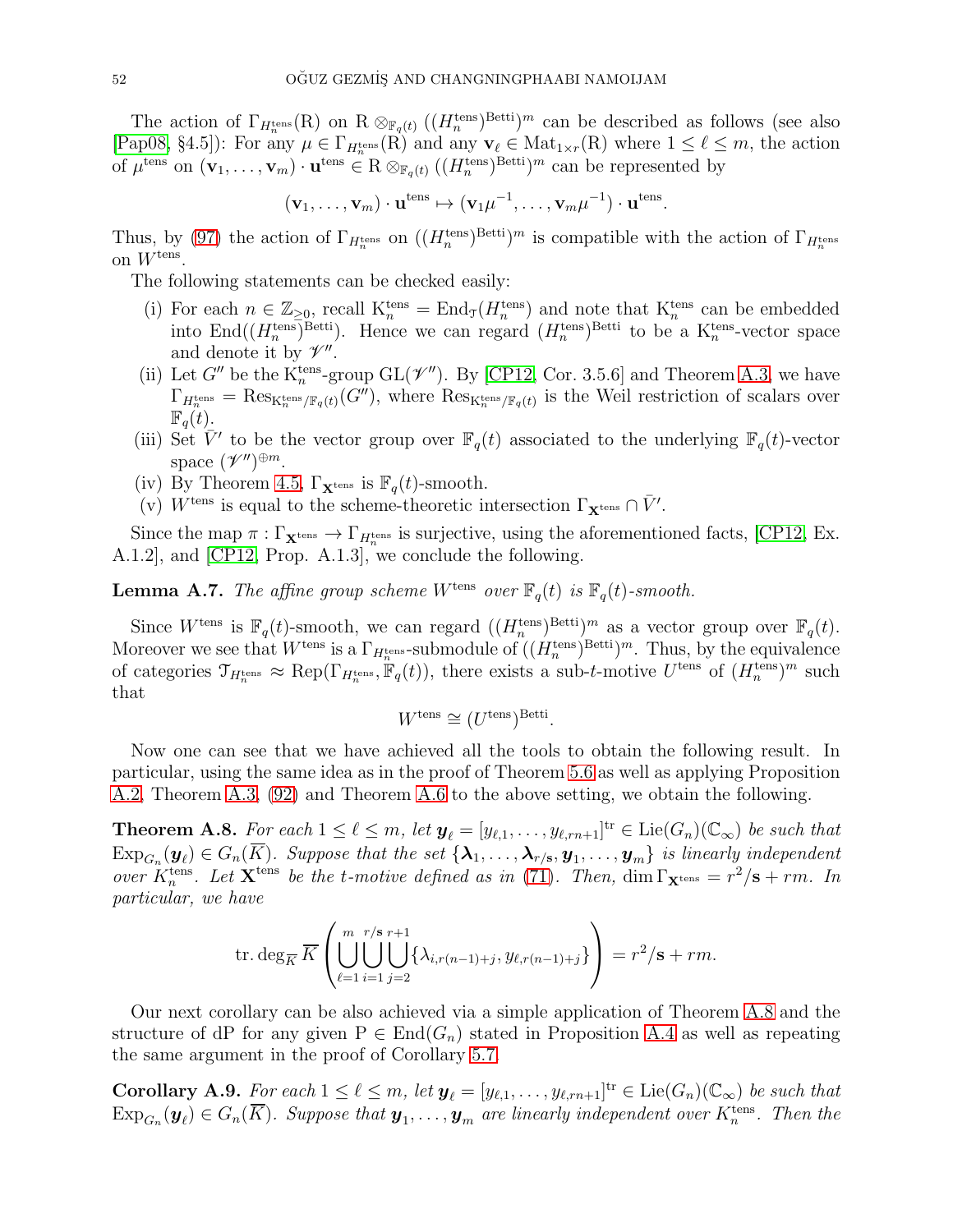$$
\bigcup_{\ell=1}^m \{y_{\ell,r(n-1)+2}, y_{\ell,r(n-1)+3}, \ldots, y_{\ell,rn+1}\}
$$

is algebraically independent over  $\overline{K}$ .

*Proof of Theorem [5.9.](#page-40-0)* By rearranging, let  $\{y_1, \ldots, y_k\}$  be the maximal linearly independent subset of  $\{y_1, \ldots, y_m\}$  over  $K_n^{\text{tens}}$ , where  $k \leq m$ . Then, we can write

$$
\mathscr{Y} = \widetilde{\mathbf{f}}(y_{1,r(n-1)+2},\ldots,y_{1,rn+1},\ldots,\ldots,y_{k,r(n-1)+2},\ldots,y_{k,rn+1}),
$$

for some non-constant polynomial  $\tilde{\mathbf{f}} \in \overline{K}[X_1,\ldots,X_{rk}]$ . Thus we finish the proof by using the linear independence of elements  $y_1, \ldots, y_k$  over  $K_n^{\text{tens}}$  and applying Corollary [A.9.](#page-51-1)

#### **REFERENCES**

- <span id="page-52-5"></span>[And86] G. W. Anderson, *t-motives*, Duke Math. J. **53** (1986), no. 2, 457–502.
- <span id="page-52-19"></span>[ABP04] G. W. Anderson, W. D. Brownawell, and M. A. Papanikolas, *Determination of the algebraic rela*tions among special Γ-values in positive characteristic, Ann. of Math.  $(2)$  160 (2004), no. 1, 237–313.
- <span id="page-52-6"></span>[AT90] G. W. Anderson and D. S. Thakur, *Tensor powers of the Carlitz module and zeta values*, Ann. of Math. (2) **132** (1990), no. 1, 159–191.
- <span id="page-52-11"></span>[ANDTR20a] B. Anglès, T. Ngo Dac, and F. Tavares Ribeiro, On special L-values of t-modules, Adv. Math. 216, 2020, <https://doi.org/10.1016/j.aim.2020.107313>.
- <span id="page-52-9"></span>[ANDTR20b] B. Anglès, T. Ngo Dac, and F. Tavares Ribeiro, Recent developments in the theory of Anderson modules, Acta Math. Vietnam 45 (2020), 199–216.
- <span id="page-52-1"></span>[Bel85] A. Beilinson, Higher regulators and values of L-functions, J. Soviet Math. 30 (1985), 2036–2070.
- <span id="page-52-2"></span>[BK07] S. Bloch and K. Kato, L-functions and Tamagawa numbers of motives, The Grothendieck Festschrift I, Progress in Mathematics, vol. 86, Birkhäuser, Boston, Basel, Berlin, 1990, pp. 333–400.
- <span id="page-52-14"></span>[Boc05] G. Böckle, Arithmetic over function fields: cohomological approach In Number fields and function fields-two parallel words, Progr. Math. 239, Birkhaüser, Boston, 2005, 1–38.
- <span id="page-52-15"></span>[BH09] M. Bornhofen and U. Hartl, Pure Anderson motives over finite fields, J. Number Theory, 129(2009) Issue 2, 247–283.
- <span id="page-52-13"></span>[BP02] D. Brownawell and M. Papanikolas, Linear independence of Gamma values in positive characteristic, J. Reine Angew. Math., 549 (2002), 91-148.
- <span id="page-52-12"></span>[BP20] W. D. Brownawell and M. A. Papanikolas, A rapid introduction to Drinfeld modules, t-modules, and t-motives, t-Motives: Hodge Structures, Transcendence, and Other Motivic Aspects, European Mathematical Society, Zürich, 2020, pp. 3-30.
- <span id="page-52-3"></span>[Car35] L. Carlitz, On certain functions connected with polynomials in a Galois field, Duke Math. J. 1 (1935), no. 2, 137–168.
- <span id="page-52-4"></span>[Car38] L. Carlitz, A class of polynomials, Trans. Amer. Math. Soc. 43 (1938), no. 2, 167–182.
- <span id="page-52-8"></span>[CEGP18] C.-Y. Chang, A. El-Guindy, and M. A. Papanikolas, *Log-algebraic identities on Drinfeld modules* and special L-values, J. London Math. Soc.  $(2)$  97  $(2018)$ , 125–144.
- <span id="page-52-17"></span>[CP11] C.-Y. Chang and M. A. Papanikolas, Algebraic relations among periods and logarithms of rank 2 Drinfeld modules, Amer. J. Math. 133 (2011), no. 2, 359–391.
- <span id="page-52-10"></span>[CP12] C.-Y. Chang and M. A. Papanikolas, Algebraic independence of periods and logarithms of Drinfeld modules. With an appendix by B. Conrad, J. Amer. Math. Soc.  $25$   $(2012)$ , no. 1, 123-150.
- <span id="page-52-18"></span>[CPY19] C.-Y. Chang, M. A. Papanikolas, and J. Yu, An effective criterion for Eulerian multizeta values in positive characteristic, J. Eur. Math. Soc. 21 2019, no. 2, 405–440.
- <span id="page-52-7"></span>[CY07] C.-Y. Chang and J. Yu, Determination of algebraic relations among special zeta values in positive characteristic, Adv. Math. 216 (2007), no. 1, 321–345.
- <span id="page-52-16"></span>[Deb16] C. Debry, Towards a class number formula for Drinfeld modules, PhD thesis, University of Amsterdam / KU Leuven (available at [http://hdl.handle.net/11245/1.545161\)](http://hdl.handle.net/11245/1.545161), November 2016.
- <span id="page-52-0"></span>[Del79] P. Deligne, Valeurs de functions L et périods d'intégrales, Proc. Symp. Pure Math. 33 (1979) AMS, 313–346.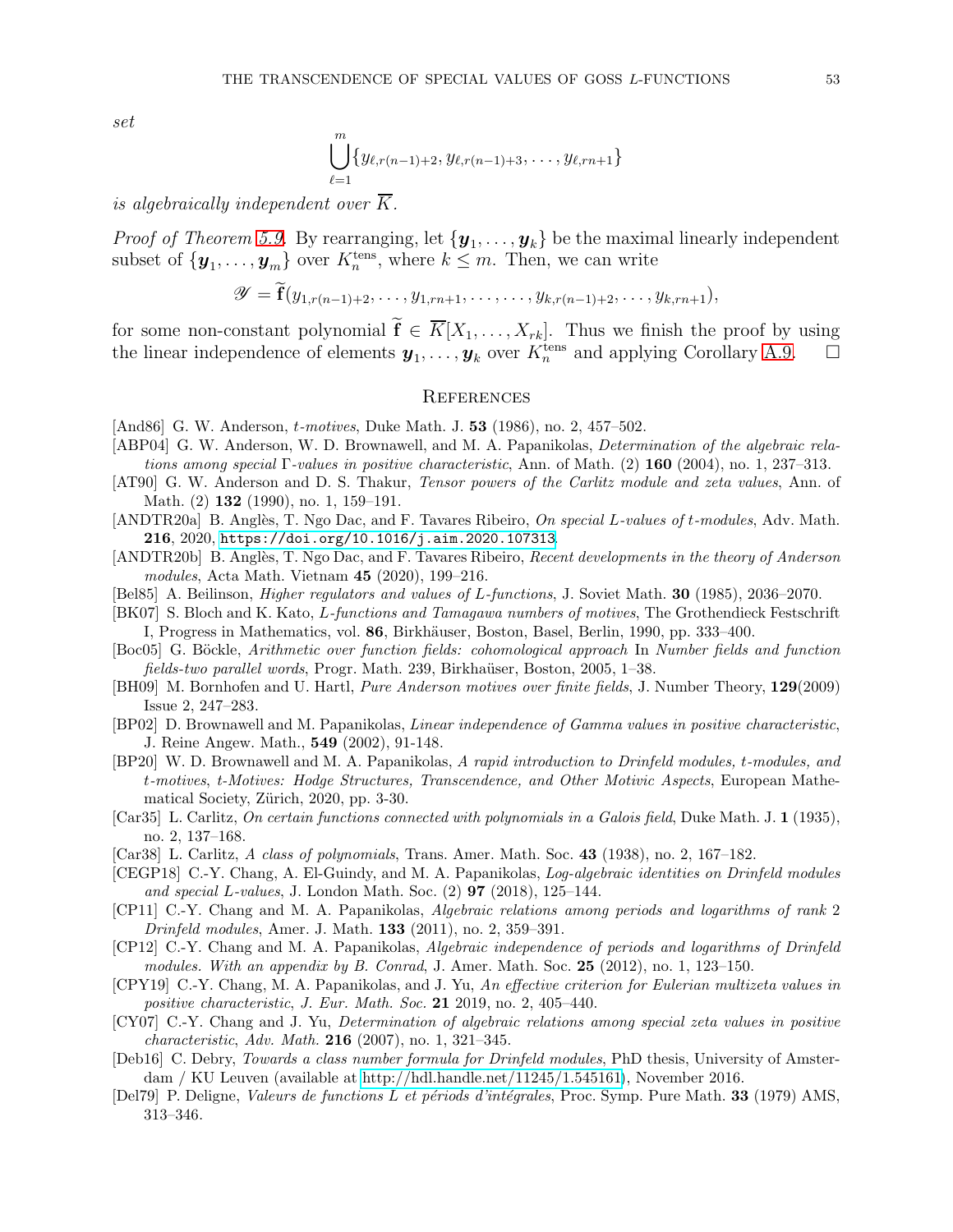- <span id="page-53-20"></span>[Dri74] V. G. Drinfeld, Elliptic modules, Math. Sb. (N.S.) 94 (1974), 594–627, 656, Engl. transl.: Math. USSR-Sb. 23 (1976), 561–592.
- <span id="page-53-10"></span>[Fan15] J. Fang, Special L-values of abelian t-modules, J. Number Theory 147 (2015), 300–325.
- <span id="page-53-8"></span>[Gar01] F. Gardeyn, t-motives and Galois representations, PhD thesis, Universiteit Gent, 2001.
- <span id="page-53-19"></span>[Gek89] E.-U. Gekeler, On the de Rham isomorphism for Drinfeld modules, J. Reine Angew. Math. 401 (1989), 188–208.
- <span id="page-53-28"></span>[Gek91] E.-U. Gekeler, On finite Drinfeld modules, J. Algebra 141 (1991), no. 2, 167–182.
- <span id="page-53-7"></span> $[Gez20]$  O. Gezmis, *Special values of Goss L-series attached to Drinfeld modules of rank* 2, J. Théor. Nombres Bordeaux, 33(2021), no.2, 511–552.
- <span id="page-53-21"></span>[GP19] O. Gezmiş and M. A. Papanikolas, The de Rham isomorphism for Drinfeld modules over Tate algebras, J. Algebra, 525 (2019), 454–496.
- <span id="page-53-6"></span>[Gos92] D. Goss, L-series of t-motives and Drinfeld modules, in: The Arithmetic of Function Fields (Columbus, OH, 1991), de Gruyter, Berlin, 1992, pp. 313–402.
- <span id="page-53-25"></span>[Gos94] D. Goss, Drinfeld modules: Cohomology and special functions, in: Motives (Seattle, WA, 1991), volume 55 of Proc. Sympos. Pure Math., Amer. Math. Soc. 1994, pp. 309–362.
- <span id="page-53-5"></span>[Gos96] D. Goss, Basic Structures of Function Field Arithmetic, Springer-Verlag, Berlin, 1996.
- <span id="page-53-29"></span>[Gos02] D. Goss, Can a Drinfeld module be modular?, J. Ram. Math. Soc., 17 No. 4 (2002), 221–260.
- <span id="page-53-14"></span>[Gre19A] N. Green, Tensor powers of rank 1 Drinfeld modules and periods, J. Number Theory (2019), <https://doi.org/10.1016/j.jnt.2019.03.016>.
- <span id="page-53-15"></span>[Gre19B] N. Green, Special zeta values using tensor powers of Drinfeld modules, Math. Res. Letters, vol. 26, (2019), no. 6, 1629–1676.
- <span id="page-53-16"></span>[GD20] N. Green and T. Ngo Dac, Algebraic relations among Goss's zeta values on elliptic curves, arXiv:2004:08461, 2020.
- <span id="page-53-13"></span>[Ham93] Y. Hamahata, Tensor products of Drinfeld modules and v-adic representations, Manuscripta Math. 79 (1993), 307–327.
- <span id="page-53-30"></span>[Har11] C. Hardouin, Unipotent radical of Tannakian Galois groups in positive characteristic, Arithmetic and Galois theories of differential equations, Seminars and Congresses, 23 (2011), 223–239.
- <span id="page-53-26"></span>[HJ20] U. Hartl and A.-K. Juschka, Pink's theory of Hodge structures and the Hodge conjecture over function fields, in: t-Motives: Hodge Structures, Transcendence and Other Motivic Aspects, Eur. Math. Soc., Zürich, 2020, pp. 31–182.
- <span id="page-53-3"></span>[Hay74] D. R. Hayes, Explicit class field theory for rational function fields, Trans. Amer. Math. Soc. 189 (1974), 77–91.
- <span id="page-53-17"></span>[NP21] C. Namoijam and M. A. Papanikolas, Hyperderivatives of periods and quasi-periods for Anderson t-modules, [arXiv:2103.05836,](http://arxiv.org/abs/2103.05836) 2021.
- <span id="page-53-0"></span>[Nek94] J. Nekovář, *Beilinson's conjectures*, in: Motives (Seattle, WA, 1991), volume 55 of Proc. Sympos. Pure Math., Amer. Math. Soc. 1994, 537–570.
- <span id="page-53-11"></span>[Pap08] M. A. Papanikolas, Tannakian duality for Anderson-Drinfeld motives and algebraic independence of Carlitz logarithms, Invent. Math. 171 (2008), no. 1, 123–174.
- <span id="page-53-18"></span>[Pel08] F. Pellarin, Aspects de l'indépendance algébrique en caractéristique non nulle, Sém. Bourbaki, vol. 2006/2007. Astérisque 317 (2008), no. 973, viii, 205-242.
- <span id="page-53-2"></span>[Bjo98] B. Poonen, Drinfeld modules with no supersingular primes, Int. Math. Res. Not. IMRN 1998 (1998), Issue 3, 151–159.
- <span id="page-53-1"></span>[RSS88] M. Rapoport, N. Schappacher and P. Schneider (ed.), Beilinson's conjectures on special values of L-functions, Academic Press, 1988.
- <span id="page-53-23"></span>[Sta07] N. R. Stalder, Algebraic monodromy groups of A-motives, Ph.D thesis, Eidgenössische Technische Hochschule Zürich, 2007.
- <span id="page-53-22"></span>[Tae09a] L. Taelman,  $Artin t-motifs$ , J. Number Theory 129 (2009), no. 1, 142–157.
- <span id="page-53-12"></span>[Tae09b] L. Taelman, Special L-values of t-motives: a conjecture, Int. Math. Res. Not., 2009 (2009), no.16, 2957– 2977.
- <span id="page-53-9"></span>[Tae12] L. Taelman, Special L-values of Drinfeld modules, Ann. Math. 75 (2012), 369–391.
- <span id="page-53-24"></span>[Tag96] Y. Taguchi,  $On \varphi$ -modules, J. Number Theory 60 (1996), no. 124–141.
- <span id="page-53-27"></span>[TW96] Y. Taguchi and D. Wan, L-functions of  $\phi$ -sheaves and Drinfeld modules, Journal of American Mathematical Society 9, no. 3 (1996): 755–81.
- <span id="page-53-4"></span>[Tha04] D. S. Thakur, Function Field Arithmetic, World Scientific Publishing, River Edge, NJ, 2004.